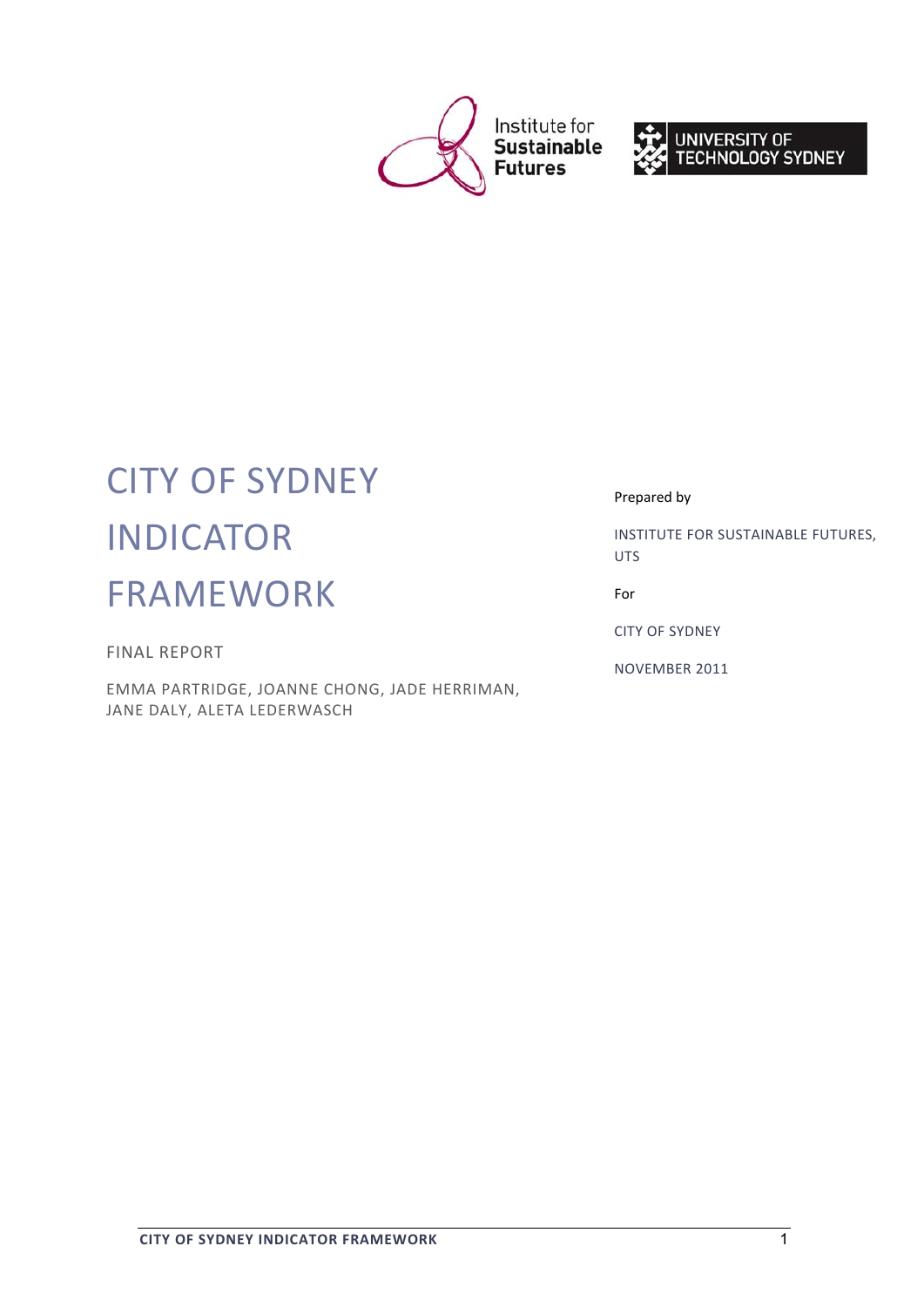## ACKNOWLEDGEMENTS

ISF would like to thank all those City of Sydney staff members who made such enthusiastic and useful contributions to this project, and particularly to acknowledge Tye McMahon for his effective project management. We also acknowledge and thank Sue West of the McCaughey Centre at the University of Melbourne for her extremely valuable work on Phase 1 of the project.

Please cite this report as: Partridge, Emma, Chong, Joanne, Herriman, Jade, Daly, Jane, Lederwasch, Aleta, (2011), *City of Sydney indicator framework*, prepared for the City of Sydney by the Institute for Sustainable Futures, University of Technology, Sydney.

## DISCLAIMER

While all due care and attention has been taken to establish the accuracy of the material published, UTS/ISF and the authors disclaim liability for any loss that may arise from any person acting in reliance upon the contents of this document.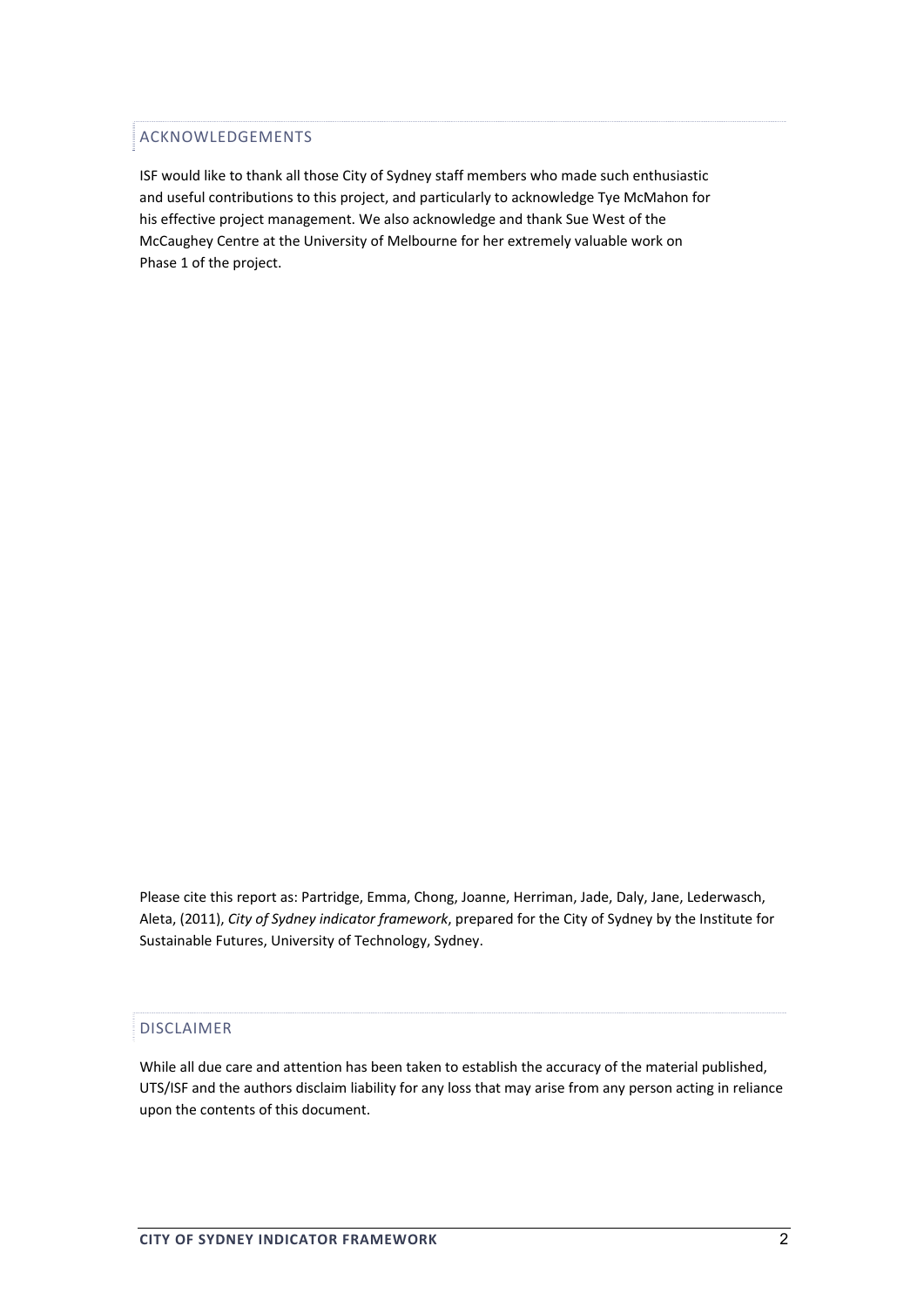|  | <b>TABLE OF CONTENTS</b> |  |  |  |
|--|--------------------------|--|--|--|
|--|--------------------------|--|--|--|

|                | <b>TABLE OF CONTENTS</b>                                          | 3                       |
|----------------|-------------------------------------------------------------------|-------------------------|
| 1              | <b>INTRODUCTION</b>                                               | 7                       |
| 1.1            | <b>PROJECT OBJECTIVE</b>                                          | $\overline{\mathbf{z}}$ |
| 1.2            | <b>PROJECT TEAM</b>                                               | $\overline{\mathbf{z}}$ |
| 1.3            | <b>PROJECT PHASES</b>                                             | $\overline{\mathbf{z}}$ |
|                | 1.3.1 ABOUT THIS REPORT                                           | 7                       |
| $\overline{2}$ | <b>DEVELOPING THE FRAMEWORK (PHASE 1)</b>                         | <u>8</u>                |
| 2.1            | <b>RATIONALE</b>                                                  | 8                       |
| 2.2            | <b>PHASE 1 OBJECTIVE</b>                                          | 8                       |
| 2.3            | <b>PHASE 1 METHODOLOGY</b>                                        | 9                       |
| 2.4            | THE AGREED INDICATOR FRAMEWORK                                    | 10                      |
| 3              | DEVELOPING AGREED CONTENT FOR THE FIVE DOMAINS (PHASE 2)          | 11                      |
| 3.1            | PHASE 2 METHODOLOGY                                               | 11                      |
| 3.1.1          | BACKGROUND RESEARCH FOR EACH DOMAIN                               | 11                      |
| 3.1.2          | STAFF WORKSHOPS AND CONSULTATION                                  | 12                      |
| 3.1.3          | DEVELOPMENT OF DRAFT POLICY AREAS, INDICATORS AND MEASURES        | 12                      |
| 3.1.4          | DRAFT DOMAIN REPORTS                                              | 13                      |
| 3.1.5          | <b>BENCHMARKS</b>                                                 | 13                      |
| 3.1.6          | FINAL REPORT (DRAFT)                                              | 13                      |
| 3.1.7          | PRESENTATION OF PROJECT OUTCOMES                                  | 13                      |
| 4              | <b>HEALTHY, SAFE AND INCLUSIVE COMMUNITIES</b>                    | 14                      |
| 4.1            | <b>INTRODUCTION</b>                                               | 14                      |
|                | 4.1.1 WHAT DO WE MEAN BY HEALTHY, SAFE AND INCLUSIVE COMMUNITIES? | 14                      |
|                | 4.1.2 HEALTH, SAFETY AND INCLUSION IN OTHER INDICATOR FRAMEWORKS  | 14                      |
| 4.2            | <b>RELEVANT CITY OF SYDNEY DOCUMENTS</b>                          | 15                      |
| 4.3            | <b>RELEVANT INDICATORS IN OTHER DOMAINS</b>                       | 15                      |
| 4.4            | PROPOSED APPROACH TO THIS DOMAIN                                  | 15                      |
| 4.4.1          | <b>POLICY AREAS</b>                                               | 15                      |
| 4.4.2          | INDICATORS, MEASURES, DATA, TRENDS AND BASELINES                  | 16                      |
| $\overline{5}$ | <b>CULTURALLY RICH AND VIBRANT COMMUNITIES</b>                    | 17                      |
| 5.1            | <b>INTRODUCTION</b>                                               | 17                      |
| 5.1.1          | WHAT DO WE MEAN BY CULTURE?                                       | 17                      |
|                | 5.1.2 CULTURE IN OTHER INDICATOR FRAMEWORKS                       | 17                      |
| 5.2            | <b>RELEVANT CITY OF SYDNEY DOCUMENTS</b>                          | 18                      |
| 5.3            | <b>RELEVANT INDICATORS IN OTHER DOMAINS</b>                       | 20                      |
| 5.4            | PROPOSED APPROACH TO THIS DOMAIN                                  | 20                      |
| 5.4.1          | POLICY AREAS                                                      | 20                      |
| 5.4.2          | INDICATORS, MEASURES, DATA, TRENDS AND BASELINES                  | 20                      |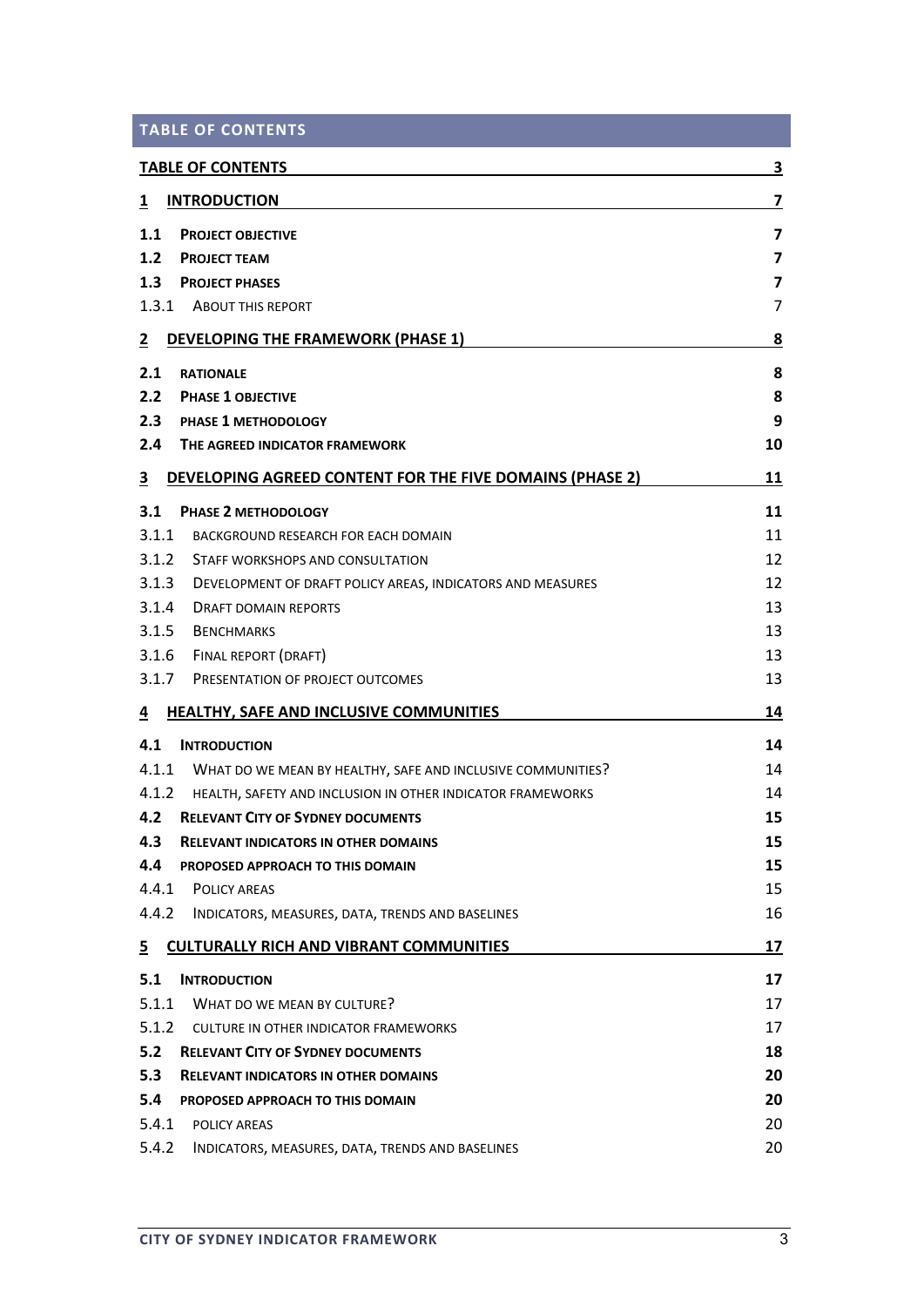| DEMOCRATIC AND ENGAGED COMMUNITIES<br><u>6</u>                             | 22        |
|----------------------------------------------------------------------------|-----------|
| 6.1<br><b>INTRODUCTION</b>                                                 | 22        |
| 6.1.1<br>WHAT DO WE MEAN BY DEMOCRATIC AND ENGAGED COMMUNITIES?            | 22        |
| 6.1.2<br>DEMOCRACY AND ENGAGEMENT IN OTHER INDICATOR FRAMEWORKS            | 24        |
| 6.2<br><b>RELEVANT CITY OF SYDNEY DOCUMENTS</b>                            | 25        |
| 6.3<br><b>RELEVANT INDICATORS IN OTHER DOMAINS</b>                         | 27        |
| 6.4<br>PROPOSED APPROACH TO THIS DOMAIN                                    | 28        |
| 6.4.1<br><b>POLICY AREAS</b>                                               | 28        |
| 6.4.2<br>INDICATORS, MEASURES, DATA, TRENDS AND BASELINES                  | 28        |
| DYNAMIC, RESILIENT LOCAL ECONOMIES<br>$\overline{z}$                       | <u>29</u> |
| 7.1<br><b>INTRODUCTION</b>                                                 | 29        |
| 7.1.1<br>WHAT DO WE MEAN BY DYNAMIC, RESILIENT LOCAL ECONOMIES?            | 29        |
| 7.1.2<br>ECONOMIC ISSUES IN OTHER INDICATOR FRAMEWORKS                     | 30        |
| 7.2<br><b>RELEVANT CITY OF SYDNEY DOCUMENTS</b>                            | 31        |
| 7.2.2<br><b>METROPOLITAN PLAN FOR SYDNEY 2036</b>                          | 34        |
| 7.3<br><b>RELEVANT INDICATORS IN OTHER DOMAINS</b>                         | 35        |
| 7.3.1<br>3.1 'SOCIAL' DOMAIN ('HEALTHY, SAFE AND INCLUSIVE COMMUNITIES')   | 35        |
| 7.3.2<br>3.2 'CULTURAL' DOMAIN ('CULTURALLY RICH AND VIBRANT COMMUNITIES') | 35        |
| 7.4<br>PROPOSED APPROACH TO THIS DOMAIN                                    | 35        |
| 7.4.1<br><b>INTRODUCTION</b>                                               | 35        |
| 7.4.2<br><b>POLICY AREAS</b>                                               | 36        |
| 7.4.3<br>INDICATORS, MEASURES, DATA, TRENDS AND BASELINES                  | 36        |
| <b>SUSTAINABLE ENVIRONMENTS</b><br><u>8</u>                                | 37        |
| 8.1<br><b>INTRODUCTION</b>                                                 | 37        |
| 8.1.1<br>WHAT DO WE MEAN BY SUSTAINABLE ENVIRONMENTS?                      | 37        |
| 8.1.2<br>HOW THIS DOMAIN DIFFERS FROM CIV 'NATURAL AND BUILT ENVIRONMENT'  | 39        |
| 8.1.3<br>ENVIRONMENTAL ISSUES IN OTHER INDICATOR FRAMEWORKS                | 40        |
| <b>RELEVANT CITY OF SYDNEY DOCUMENTS</b><br>8.2                            | 41        |
| 8.2.2<br><b>CONSIDERATION OF EXISTING COMMITMENTS</b>                      | 44        |
| 8.2.3<br><b>DISCUSSION OF INIDCATORS NOT INCLUDED IN THIS FRAMEWORK</b>    | 45        |
| 8.3<br><b>RELEVANT INDICATORS IN OTHER DOMAINS</b>                         | 46        |
| 8.4<br>PROPOSED APPROACH TO THIS DOMAIN                                    | 47        |
| 8.4.1<br>POLICY AREAS                                                      | 47        |
| 8.4.2<br>INDICATORS, MEASURES, DATA, TRENDS AND BASELINES                  | 47        |
| <b>BENCHMARK INDICATORS</b><br>9                                           | 48        |
| 9.1<br><b>WHAT DO WE MEAN BY A BENCHMARK?</b>                              | 48        |
| 9.2<br><b>SELECTION OF BENCHMARK INDICATORS</b>                            | 48        |
| 9.3<br><b>RECOMMENDED BENCHMARK INDICATORS</b>                             | 49        |
| <b>IMPLEMENTATION AND NEXT STEPS</b><br><u> 10</u>                         | 51        |
| 11<br><b>REFERENCES</b>                                                    | 53        |
| <b>APPENDIX A: INDICATOR TABLES</b>                                        | 1         |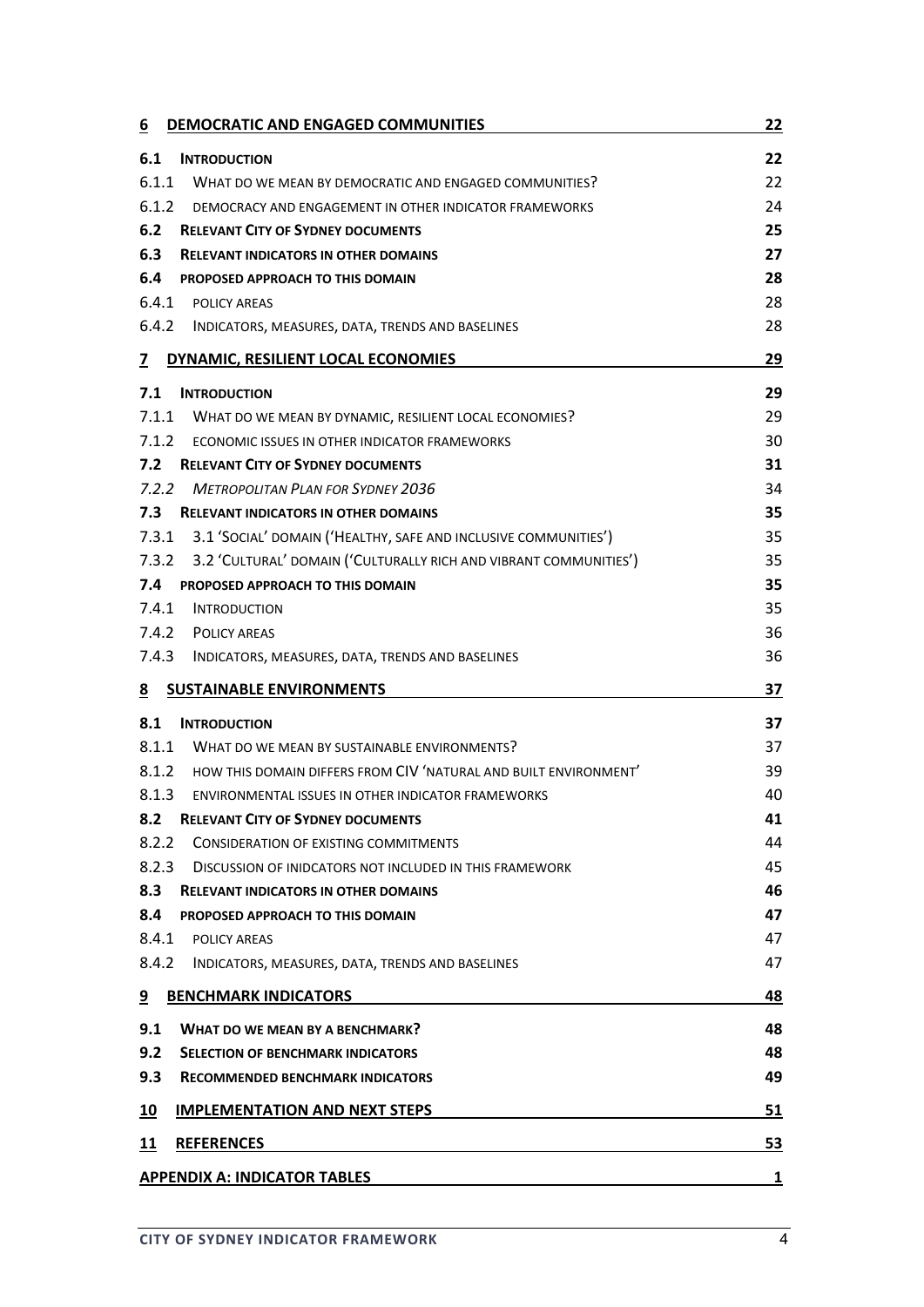| HEALTHY, SAFE AND INCLUSIVE COMMUNITIES                     | $\overline{2}$ |
|-------------------------------------------------------------|----------------|
| SUMMARY OF INDICATORS FOR THIS DOMAIN:                      | $\overline{2}$ |
| <b>INDICATOR TABLE</b>                                      | $\overline{2}$ |
| <b>CULTURALLY RICH AND VIBRANT COMMUNITIES</b>              | 20             |
| SUMMARY OF INDICATORS FOR THIS DOMAIN:                      | 20             |
| DEMOCRATIC AND ENGAGED COMMUNITIES                          | 26             |
| SUMMARY OF INDICATORS FOR THIS DOMAIN:                      | 26             |
| DYNAMIC, RESILIENT LOCAL ECONOMIES                          | 29             |
| SUMMARY OF INDICATORS FOR THIS DOMAIN:                      | 29             |
| <b>SUSTAINABLE ENVIRONMENTS</b>                             | 38             |
| SUMMARY OF INDICATORS FOR THIS DOMAIN:                      | 38             |
| <b>INDICATOR TABLE</b>                                      | 38             |
| <b>APPENDIX B: ANALYSIS OF INDICATORS</b>                   | 53             |
| <b>BREAKDOWN OF INDICATORS BY DATA SOURCE</b>               | 54             |
| <b>FREQUENCY OF MEASUREMENT</b>                             | 55             |
| INDICATORS RELATING TO AREAS OF CONTROL, INFLUENCE, CONCERN | 56             |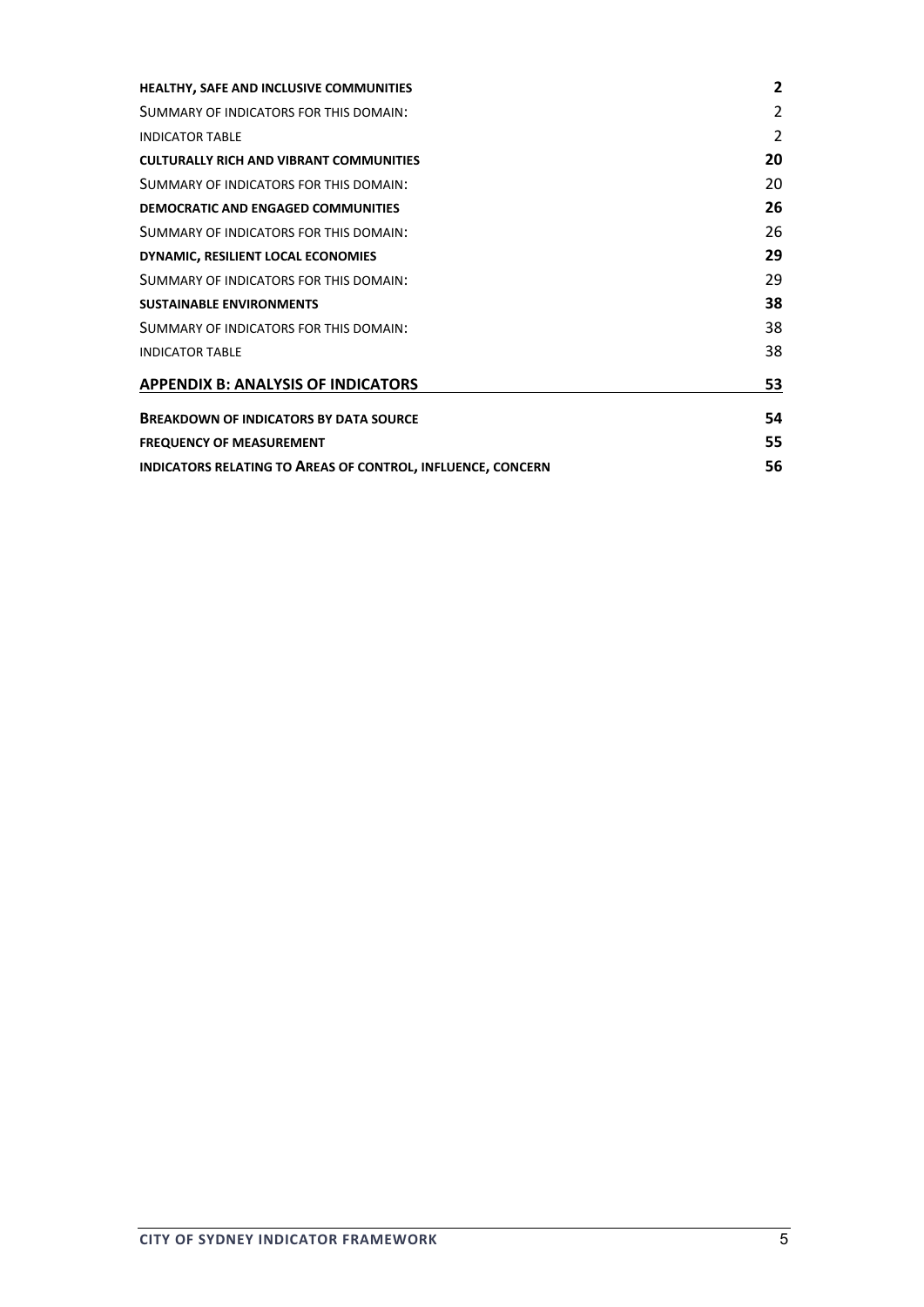# ABBREVIATIONS

| <b>ABS</b>      | <b>Australian Bureau of Statistics</b>                    |  |
|-----------------|-----------------------------------------------------------|--|
| <b>AEDI</b>     | Australian Early Development Index                        |  |
| <b>AIHW</b>     | Australian Institute of Health and Welfare                |  |
| <b>CD</b>       | (ABS) Collection District                                 |  |
| <b>CIV</b>      | <b>Community Indicators Victoria</b>                      |  |
| <b>CIW</b>      | Canadian Index of Wellbeing                               |  |
| CO <sub>2</sub> | Carbon Dioxide                                            |  |
| CoS             | (Council of the) City of Sydney                           |  |
| <b>GCIP</b>     | Global Cities Indicator Program (World Bank)              |  |
| <b>GDP</b>      | <b>Gross Domestic Product</b>                             |  |
| <b>GHG</b>      | Greenhouse gas                                            |  |
| <b>ICLEI</b>    | International Council for Local Environmental Initiatives |  |
| <b>IDEA</b>     | Institute for Democratic and Electoral Assistance         |  |
| <b>IRSD</b>     | (ABS) Index of Relative Socioeconomic Disadvantage        |  |
| <b>ISF</b>      | Institute for Sustainable Futures                         |  |
| <b>LEED</b>     | Local Economic and Employment Development program (OECD)  |  |
| <b>LGA</b>      | <b>Local Government Area</b>                              |  |
| <b>NZQOL</b>    | New Zealand Quality of Life project                       |  |
| <b>OECD</b>     | Organisation of Economic Cooperation and Development      |  |
| <b>SEIFA</b>    | (ABS) Socioeconomic Indexes for Areas                     |  |
| <b>SOAC</b>     | State of Australian Cities (report)                       |  |
| <b>SoE</b>      | State of the Environment (report)                         |  |
| <b>SS2030</b>   | (City of Sydney) Sustainable Sydney 2030                  |  |
| <b>UCLG</b>     | <b>United Cities and Local Governments</b>                |  |
| <b>UTS</b>      | University of Technology, Sydney                          |  |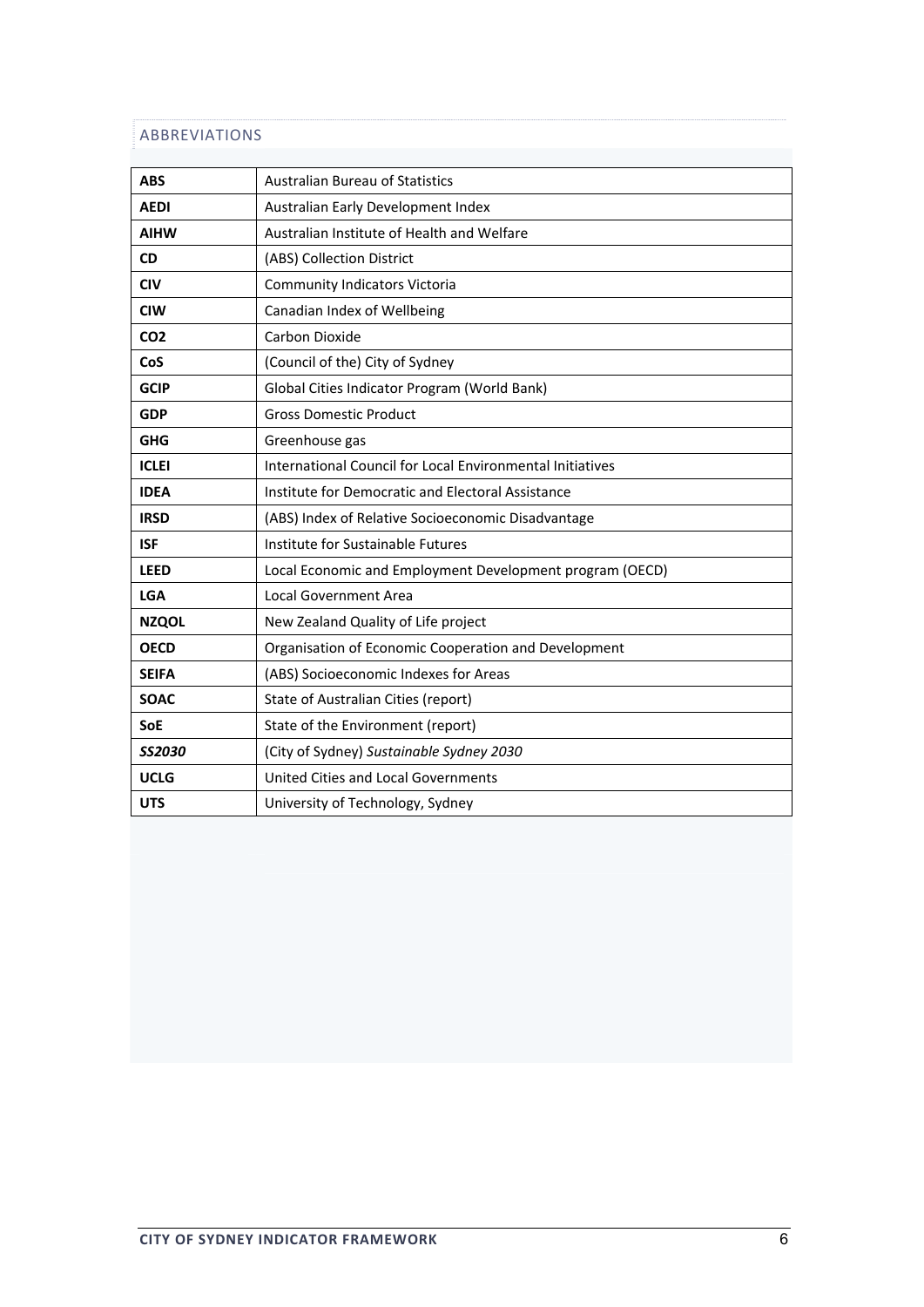### **1 INTRODUCTION**

#### 1.1 PROJECT OBJECTIVE

The objective of this project is to produce a community indicator framework for the City of Sydney. The framework needs to be informed by and draw on Australian and international best practice and literature. It also needs to align broadly with the strategic and comprehensive vision for the future of the City of Sydney as 'green, global and connected' that is contained in Council's long-term vision document, *Sustainable Sydney 2030* (City of Sydney, 2008), as well as being informed by the City's other policies, plans and strategies.

#### 1.2 PROJECT TEAM

The City engaged the Institute for Sustainable Futures at the University of Technology, Sydney to complete this project. For Phase 1 of the project (development of the overarching framework), the Institute worked in partnership with the McCaughey Centre at the University of Melbourne, specifically with staff members from the initiative known as Community Indicators Victoria (CIV).

#### 1.3 PROJECT PHASES

The project was completed in two phases:

**Phase 1**: developing the overarching indicator framework, and populating the 'social' domain with indicators and measures.

**Phase 2**: populating the remaining four domains with indicators and measures, and considering questions of baselines, targets or trends, and benchmarking.

This final project report incorporates and provides a summary of the outcomes of the work undertaken during Phase 1 (see section 2 below). For further detail of the process and specific work undertaken to develop the overarching framework, please refer to the full report from Phase 1 of the project. It should be noted however, that a number of refinements were made to the 'social' domain during Phase 2, so for the final recommended indicators and measures for all domains, please see Appendix attached to this final report.

## 1.3.1 ABOUT THIS REPORT

This is the draft final report for the project, provided to the City for review and comment. ISF will incorporate suggested amendments (subject to agreement) into a final report.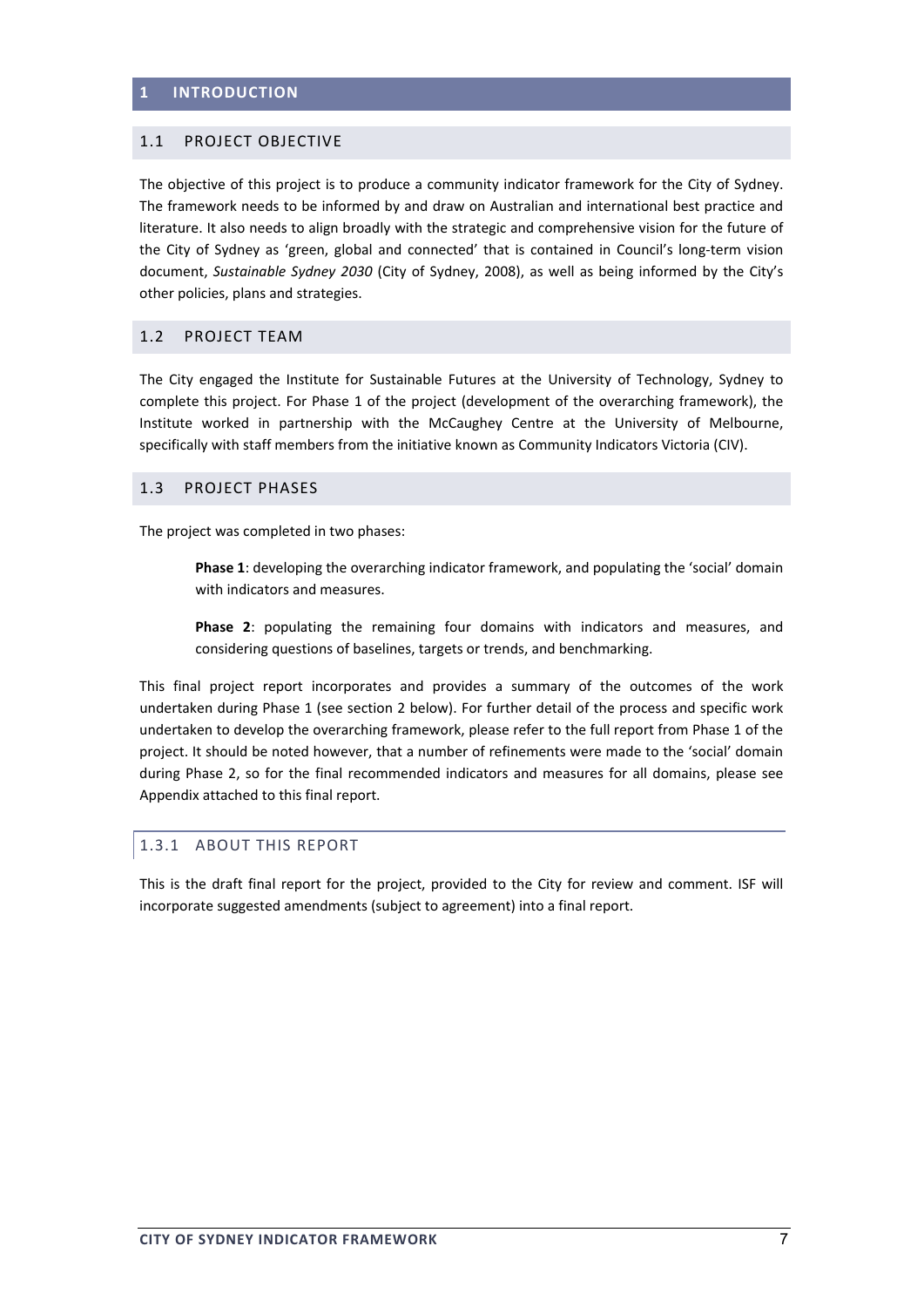#### **2 DEVELOPING THE FRAMEWORK (PHASE 1)**

A report on the work undertaken in this development phase has previously been provided to the City, and contains full details of the process used to develop the conceptual approach and indicator framework, as well as the indicators for the 'healthy safe and inclusive' domain. Readers seeking further detail should consult that previous report, however a brief summary is provided here in order to provide context for Phase 2.

#### 2.1 RATIONALE

This project responds to the growing consensus in many contexts around the world that traditional economic indicators of 'growth' are not adequate to provide a balanced assessment of 'progress'. It is based on the belief that there is a need to develop more sophisticated understandings of the many dimensions of progress, wellbeing and sustainability, and more effective ways of measuring 'whether things are getting better'.

Increasingly the consensus is that a multidimensional conception of wellbeing requires the consideration of a combination and intersection of (at least) social, economic, environmental, cultural and governance conditions. The question of how progress on each of these levels might be assessed or measured however is more challenging, and it is this question that has driven the various approaches to wellbeing or sustainability 'indicators' in a wide range of contexts. While this remains a developing area, there is broad consensus that, in order to overcome some of the limitations of narrow economic measurement, and provide a more balanced assessment of 'whether things are getting better', what is needed are indicator frameworks that are multidimensional, draw from multidisciplinary ideas and values, include objective and subjective information and can tell us something about conditions now and in the future (Eckersley 1998; Wiseman and Brasher, 2007). There are many examples of approaches to the task of developing appropriate indicator frameworks, both within Australia and internationally, that seek to develop multi-dimensional indicators of 'wellbeing', or 'sustainability', and that not only expand the conception of 'economic' progress, but also add many other dimensions (primarily social, environmental, cultural and democracy or governance).

As a means of understanding these various dimensions of a given community, such indicator frameworks are a particularly valuable tool for local governments. They can support engagement on important local issues and can be used to inform policy and planning. They help councils and communities to understand how their communities are progressing – both over time, and in comparison to other communities. And perhaps most importantly they stimulate an ongoing awareness of and a continued focus on the many and interconnected dimensions of wellbeing.

The City of Sydney was keen to both respond to and engage with these conceptual developments in thinking about wellbeing, and to draw on the various practical approaches to indicator development, by crafting an approach for the Sydney Local Government Area that was both informed by this extensive literature and practice, and that was carefully tailored to the local context.

## 2.2 PHASE 1 OBJECTIVE

The objective of Phase 1 of the project was to produce a community indicator framework for the City of Sydney, and then to populate the 'social' domain of that framework.

The framework needed to align broadly with the strategic and comprehensive vision for the future of the City of Sydney as 'green, global and connected' that is contained in Council's long-term vision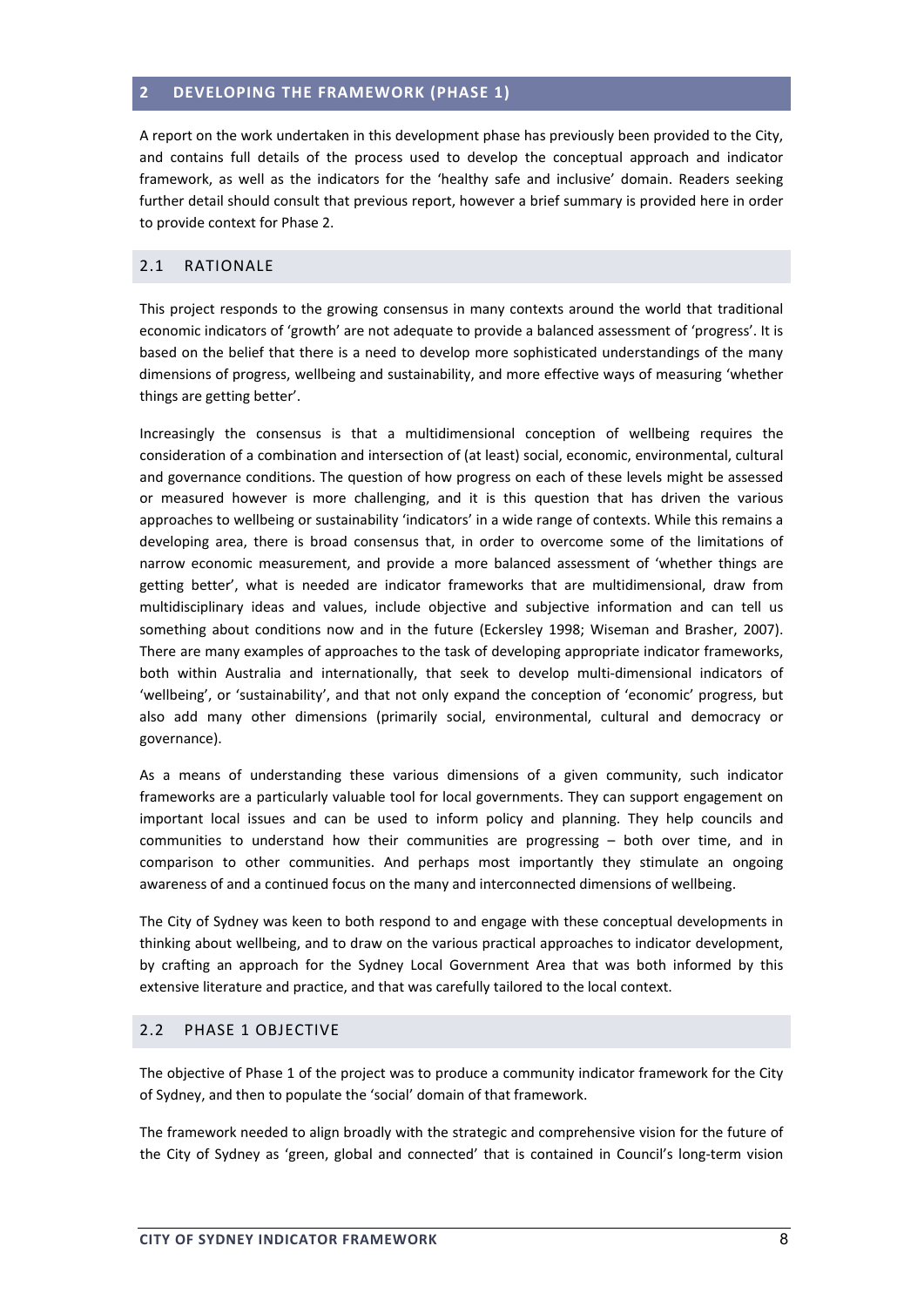document, *Sustainable Sydney 2030* (City of Sydney, 2008). The development of the 'social' domain also needed to be informed by the City's *Social Policy and Social Plan 2006‐2010*.

## 2.3 PHASE 1 METHODOLOGY

In Phase 1 of this project the research team developed an overarching indicator framework for the City of Sydney, and populated the 'social' domain with indicators and measures.

The work undertaken in Phase 1 (March – August 2010) involved:

- **Literature review and development of conceptual approach and overarching framework.** This consisted of a review of current thinking in this field, with reference to key sources from the literature and best practice – internationally and in Australia. The aim of this task was to provide a sound conceptual framework for the project by clearly articulating the value of community wellbeing indicators and referencing key literature and best practice. In particular, the intention was to explore the potential benefits of using the Community Indicators Victoria (CIV) framework for wellbeing indicators as a guide for this project. This approach was based on an understanding that much of the thinking about community indicators is already well advanced in the CIV framework, meaning the City of Sydney can potentially benefit from the intellectual and practical work already undertaken by the McCaughey Centre, without needing to 'reinvent the wheel'. The conceptual framework that was developed as a result of this review informed subsequent phases of the project.
- **Preparing a draft set of indicators and measures for the domain named 'healthy, safe and inclusive communities',** and identifying existing data sources and considering data availability for these indicators. This work included a review of existing CoS planning instruments in light of the framework, including *Sustainable Sydney 2030* and the *City of Sydney Social Plan 2006‐2010*. We assessed these documents for consistency and general alignment with the proposed indicator framework, and identified issues to be resolved in the development of the draft indicator set. The aim was to maximise coverage of relevant issues arising from *Sustainable Sydney 2030* and the *Social Plan 2006‐2010*. The output of this review was a set of draft policy areas that formed the 'top level' of the domain named 'healthy, safe and inclusive communities', providing categories under which the indicators and measures were then developed. The research team then developed a set of indicators and measures, drawing on the CIV indicators for Victoria and mapping them onto the policy areas generated in the previous task, in order to provide an indicator framework tailored to the CoS context while also comparable to Victorian (or other) councils using the CIV framework. Where there were gaps, suggestions were made for new indicators.
- **Staff workshops and consultation** to present and explain the overall approach, refine the indicators and consider data issues. Additional meetings were also held with CoS staff responsible for the Household Survey, to discuss the need to re-design the survey in light of the need to collect additional data required by the proposed framework. An update on the project was also provided to staff working on indicator development in collaboration with the Federal Government's Major Cities Unit.
- **Identifying existing data sources and considering data availability**. This task involved more detailed investigation of data sources and the suitability of particular data in the NSW / City of Sydney context. The research team also considered feedback on these issues provided by staff in response to a first draft report.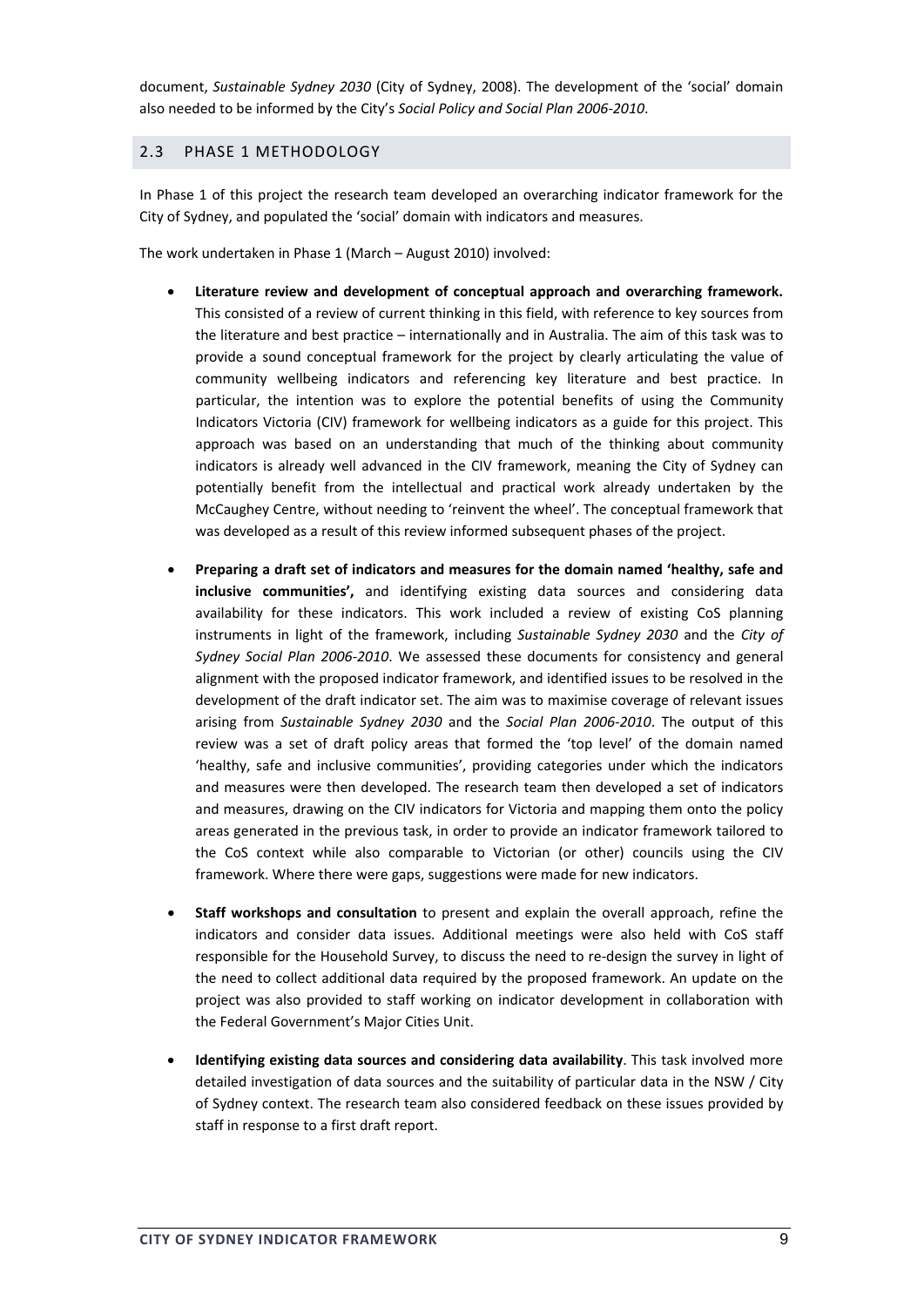- **Draft report.** This presented the agreed conceptual approach and overarching framework, and the proposed indicators and measures for the 'healthy, safe and inclusive communities' domain.
- **Final report** incorporating feedback from staff, and **presentation of findings** to City of Sydney Executive staff and Councilors.

For further detail of the process and specific work undertaken to develop the overarching framework, please refer to the full report from Phase 1 of the project.

## 2.4 THE AGREED INDICATOR FRAMEWORK

As a result of the work undertaken in Phase 1, it was agreed that the following indicator framework would be adopted for the City of Sydney:





Consistent with the outcomes of Phase 1 of this project, this overarching framework replicates that used by Community Indicators Victoria<sup>1</sup>. This approach was taken partly in acknowledgement that CIV is based on significant research and consultation, and partly because adopting a similar framework will aid comparability between Sydney and councils using CIV indicators, particularly the City of Melbourne. As can be seen in Figure 1 above, the agreed framework consists of five 'domains'. These form the top level of the framework, under which policy areas and indicators can be developed. The task of populating each of the five domains by developing policy areas and indicators relevant to the City of Sydney was undertaken in Phase 2 of the project, and is described in the Section 3 below.

<sup>&</sup>lt;sup>1</sup> See www.communityindicatorsvictoria.net.au/data\_framework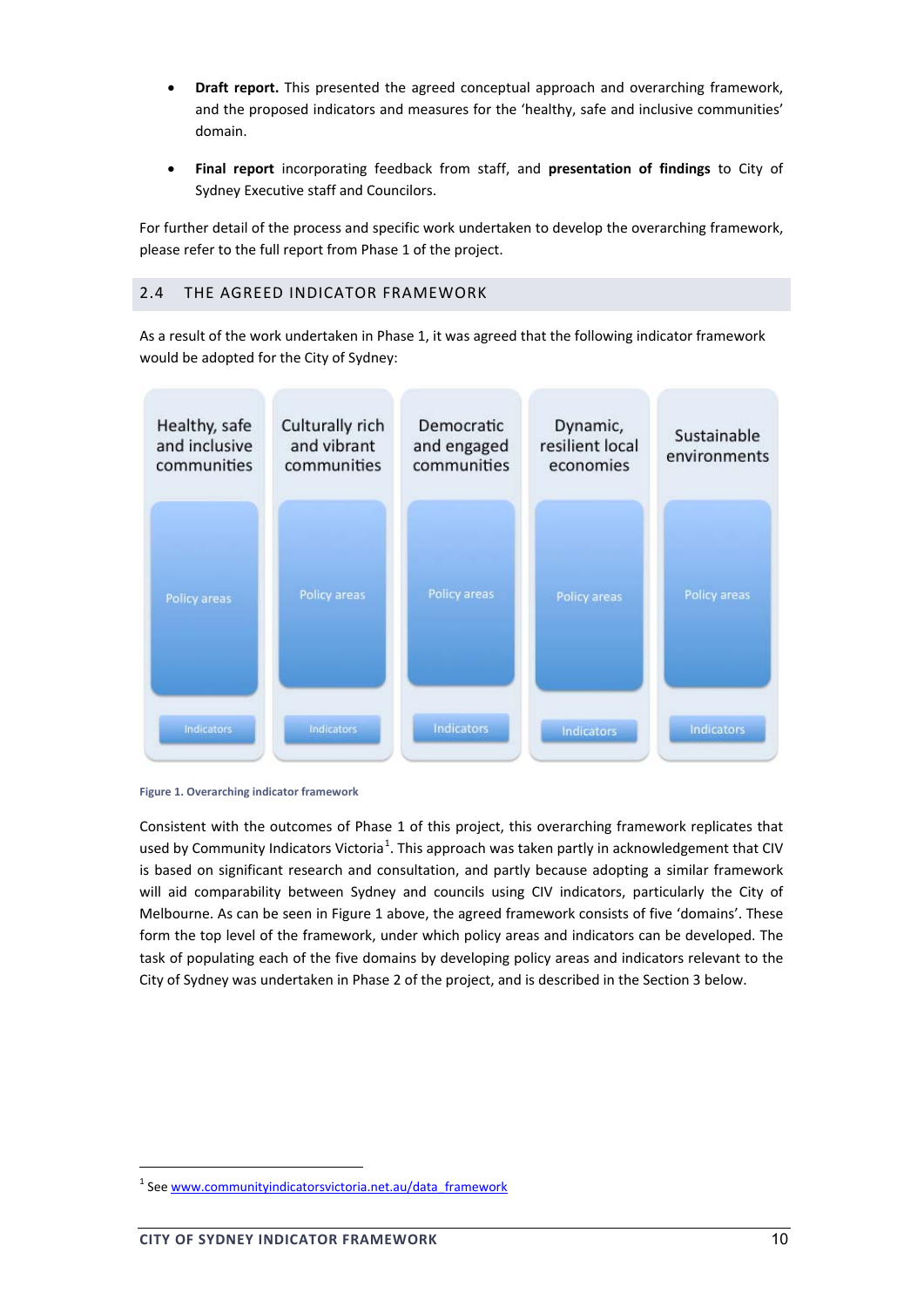## <span id="page-10-0"></span>**3 DEVELOPING AGREED CONTENT FOR THE FIVE DOMAINS (PHASE 2)**

This section describes the process that the ISF research team used to develop content for each of the five 'domains' within the indicator framework. This comprised comprehensive background research together with a series of consultations with City of Sydney staff, an approach that resulted in content that is both reflective of literature and good practice, and tailored to the City of Sydney context.

#### 3.1 PHASE 2 METHODOLOGY

The work undertaken in Phase 2 (October 2010 – March 2011) involved the following tasks:

#### 3.1.1 BACKGROUND RESEARCH FOR EACH DOMAIN

As already described, the work to develop content for the first domain:

o Healthy, safe and inclusive communities,

was completed (during Phase 1). During Phase 2, the ISF team undertook a range of background research to inform the development of content for the remaining four domains, namely:

- o Culturally rich and vibrant communities
- o Democratic and engaged communities
- o Dynamic, resilient local economies
- o Sustainable environments

#### 3.1.1.1 REVIEW OF OTHER INDICATOR FRAMEWORKS

This background research included reviewing other indicator frameworks and examples of good practice, both in Australia and internationally. The aim of these reviews was to determine both a conceptual approach and a set of possible policy areas for each domain that would both suit the City of Sydney context and reflect good practice.

#### 3.1.1.2 REVIEW OF RELEVANT CITY OF SYDNEY DOCUMENTS

The research team also considered any City of Sydney documents (such as plans, policies or strategies, whether draft or complete) that were identified as relevant to each domain. The aim of this task was to ensure that the team understood the relevant issues already identified by the City, and to ensure that there would be broad alignment between the City's stated or planned direction and the development of indicators for each domain.

It is important to clarify that the aim of this task was not to strictly align or 'match' the indicators with Council documents, nor to use Council's plans to 'drive' the development of indicators. It is critical to understand that community indicators operate at a whole‐of‐community level, and are concerned with matters broader than those that generally form the focus of council's operations. They should also be the kinds of indicator that are broadly comparable across communities. For these reasons the indicators are not necessarily intended to reflect perfectly every aspect of Council's current documents, plans and strategies. Rather they cover a broad range of issues in the 'control-influenceconcern' continuum – that is, while a few of the issues may be within Council's direct control, most will be one or two steps removed. These are indicators that Council might have some influence over, or at the very least have a degree of concern about, because they are important to the Sydney LGA.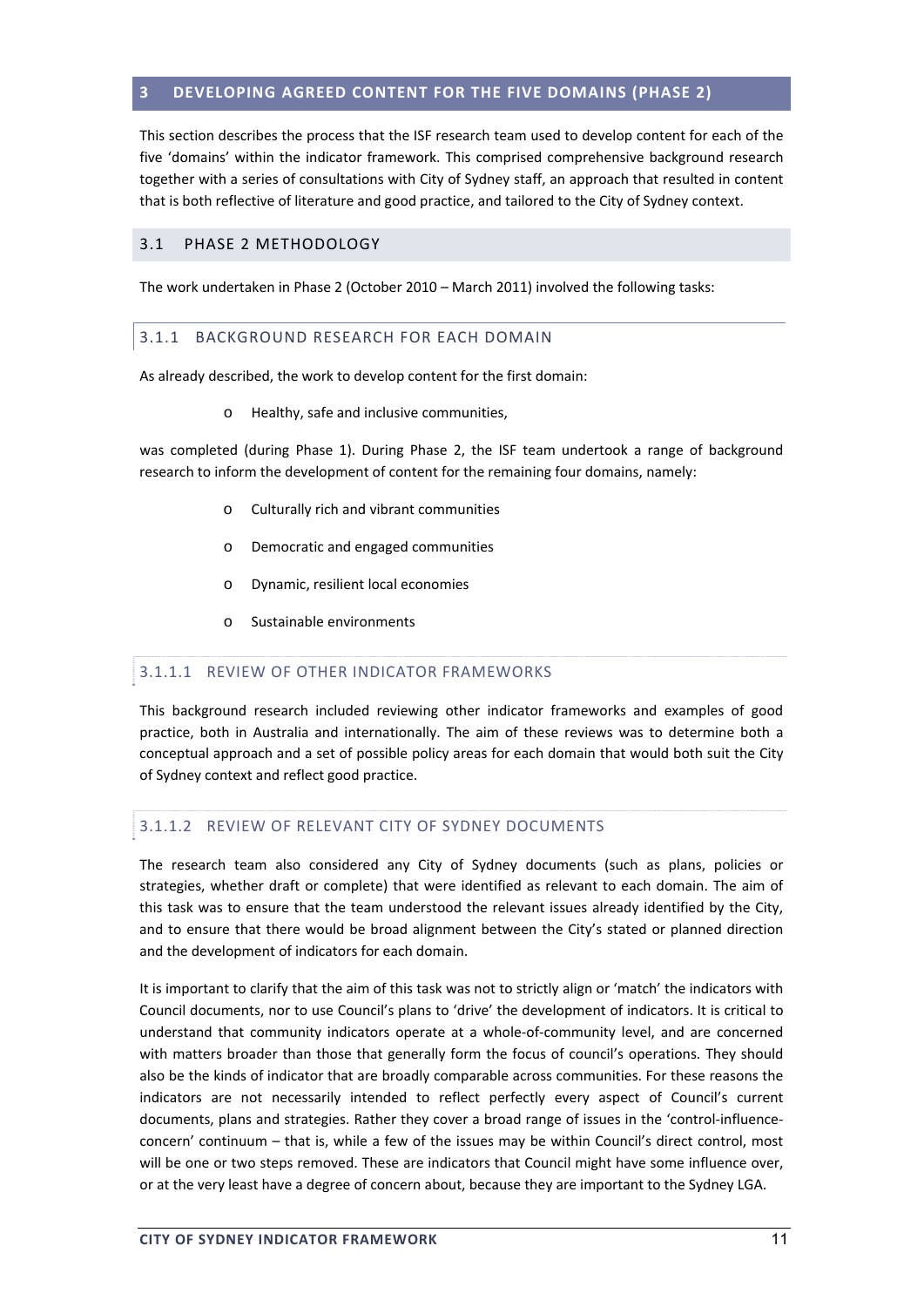<span id="page-11-0"></span>The aim of these reviews then, was to maximise coverage of relevant issues arising from City of Sydney documents, in order to develop content that is sufficiently tailored to the City of Sydney context, while at the same time taking an appropriately community-level, or population-level focus, and maintaining a high level of comparability with the CIV (and other relevant) frameworks.

## 3.1.2 STAFF WORKSHOPS AND CONSULTATION

For each domain, ISF facilitated a workshop with a selection of staff that was identified by the City of Sydney project manager as having relevant expertise or responsibilities in relation to that domain. The aim of the workshops was to present and explain the overall project approach, and discuss possible policy areas, indicators and measures for each domain.

Prior to each workshop ISF circulated brief background reading material to the workshop participants, which explained the aim of the project as a whole, and provided a brief summary of the background research undertaken for that particular domain.

During the workshops, staff had an opportunity to comment on and discuss the suggested approach to policy areas that was presented by ISF. They then worked individually and in small groups to generate ideas and discussion points for that domain – including in relation to policy areas, indicators and measures. A number of helpful comments with regard to data sources were also provided in some workshops. All staff input from the workshops was captured by the ISF team, and used to inform the development of content for that domain.

Further rounds of consultation with staff occurred during the development of draft policy areas, indicators and measures (discussed at 3.1.3 below), and included internal staff meetings, and the provision by staff of written comments on drafts of the proposed indicator tables, as well as telephone and email exchange with individual staff on specific issues.

By providing several opportunities for staff input and comment as the content for each domain was developed, the ISF research team ensured both that the project benefitted from staff expertise and organisational knowledge, and that there was a high level of staff engagement with and ownership of the outcomes. This will be valuable as the City looks ahead to the implementation of the framework.

# 3.1.3 DEVELOPMENT OF DRAFT POLICY AREAS, INDICATORS AND MEASURES

Following the staff workshops, the ISF team drew together the findings from the background research and the contributions from staff workshops, to develop a set of draft policy areas, indicators and measures for each domain. The team then undertook further research to identify possible data sources for the proposed indicators, and check data availability and suitability for the Sydney context.

Consistent with the overall framework, each domain comprises a set of policy areas that form the 'top level' of the domain, providing categories under which the indicators were then developed. In developing the indicators and measures, the research team also considered the questions of a suitable baseline, and a desired trend, outcome or target for each measure. These were incorporated into the draft indicator tables that were provided to staff for comment (see 3.1.4).

Sections 4 ‐ 8 of this report provide a full explanation of the approach that was developed for each of the five domains. This includes a discussion of the conceptual approach for each domain, as well as a description of how the development of policy areas and indicators drew on a combination of research literature, other indicator frameworks, and relevant City of Sydney plans, policies or strategies.

These sections also include comment on conceptual links *between* the domains. While the five domains provide a practical means of dividing up the indicator framework for ease of reference, the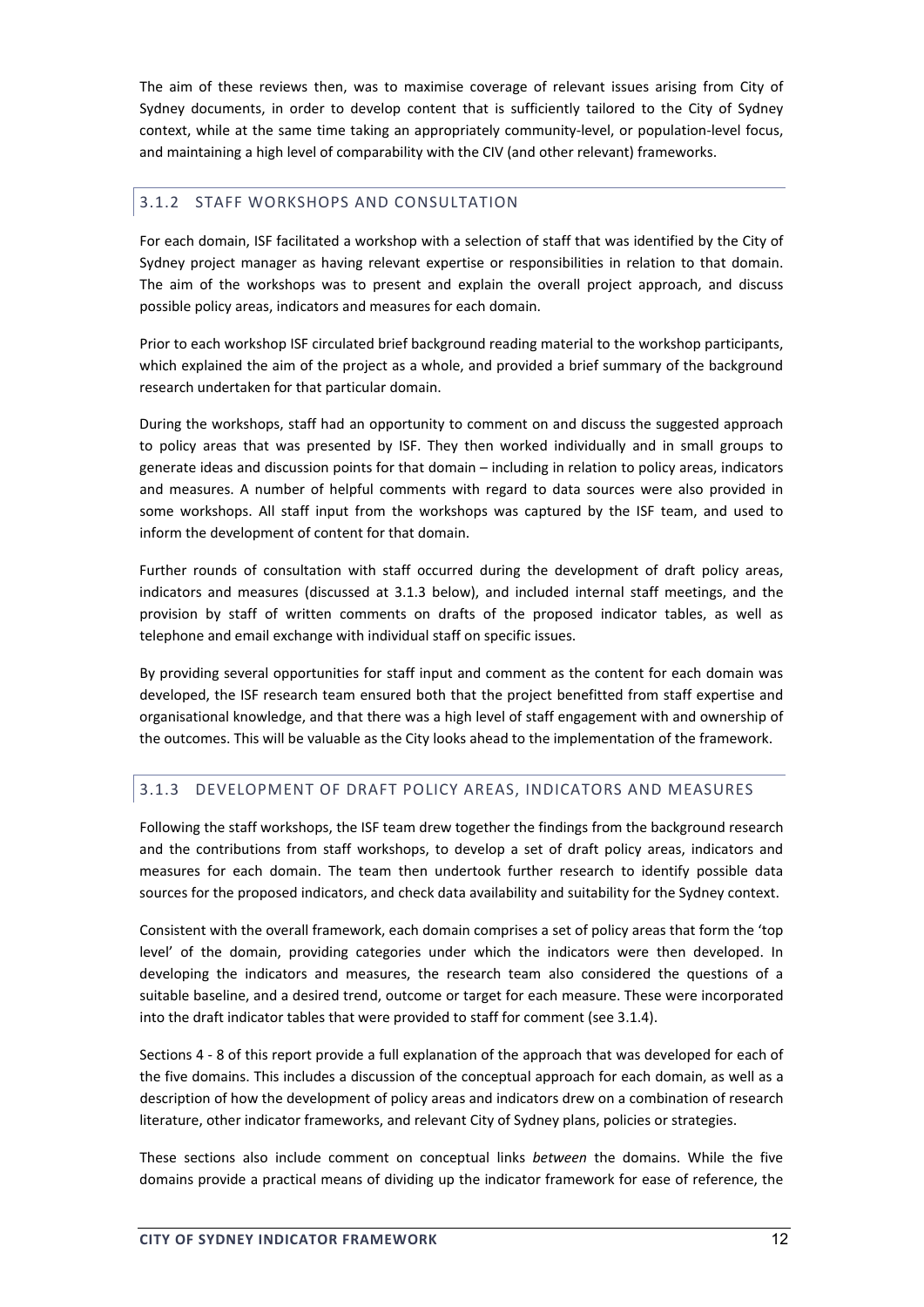divisions they create between 'social', 'cultural', 'democratic', 'economic' and 'environmental' issues are, at least to some extent, arbitrary. Reflecting this, there was significant discussion during the project about which domain various issues or policy areas should be allocated to, or whether particular issues should be allocated to multiple domains. Without wishing to deny the importance of these debates, and the challenges and pitfalls of classifying multi‐dimensional issues as one thing or another, for pragmatic reasons, ISF has allocated each policy area to only one domain. We acknowledge that with respect to some issues this allocation is somewhat arbitrary. For example, certain policy areas might be thought of as both 'economic' *and* 'social', or both 'social' *and* 'cultural'. Where particular policy areas or indicators are relevant to more than one domain this is noted under the heading 'relevant indicators in other domains' in each of sections 4 ‐ 8 of this report.

#### 3.1.4 DRAFT DOMAIN REPORTS

As noted above, for each domain, ISF provided City of Sydney staff with at least one (and sometimes several) draft(s) of the indicator table for that domain. Staff provided comments on these drafts and in response ISF undertook further follow up research to refine the tables. This ensured that the content for each domain was developed in consultation with relevant staff. As a result, while it has been impossible to include every idea suggested by staff, the research team has nevertheless obtained a high level of agreement from City of Sydney staff about the content of the final indicator tables as presented in this report (at Appendix A).

#### 3.1.5 BENCHMARKS

Following the completion of the indicator framework, ISF considered the question of benchmarking.

In addition to seeking a set of indicators that could be used at the local level, the City of Sydney expressed a desire to be able to compare outcomes in the Sydney LGA with those elsewhere, and requested that ISF consider which indicators might be suitable for this purpose.

The research team considered the indicator framework as a whole and, based on the background research we conducted, selected a subset of 19 of the indicators as suitable for use as 'benchmark indicators'. Those indicators recommended as suitable for benchmarking, and the other cities with which Sydney might compare outcomes for each, are listed in section 9.

#### 3.1.6 FINAL REPORT

This final report draws together the outcomes of both Phase 1 of the project, and the background research, consultation and indicator development work undertaken for each separate domain in Phase 2. The report includes (in Appendix A), the detailed content for each domain.

## 3.1.7 PRESENTATION OF PROJECT OUTCOMES

ISF is happy to present the outcomes of this project to City of Sydney Executive staff and/or Councilors as appropriate, at a time to be agreed.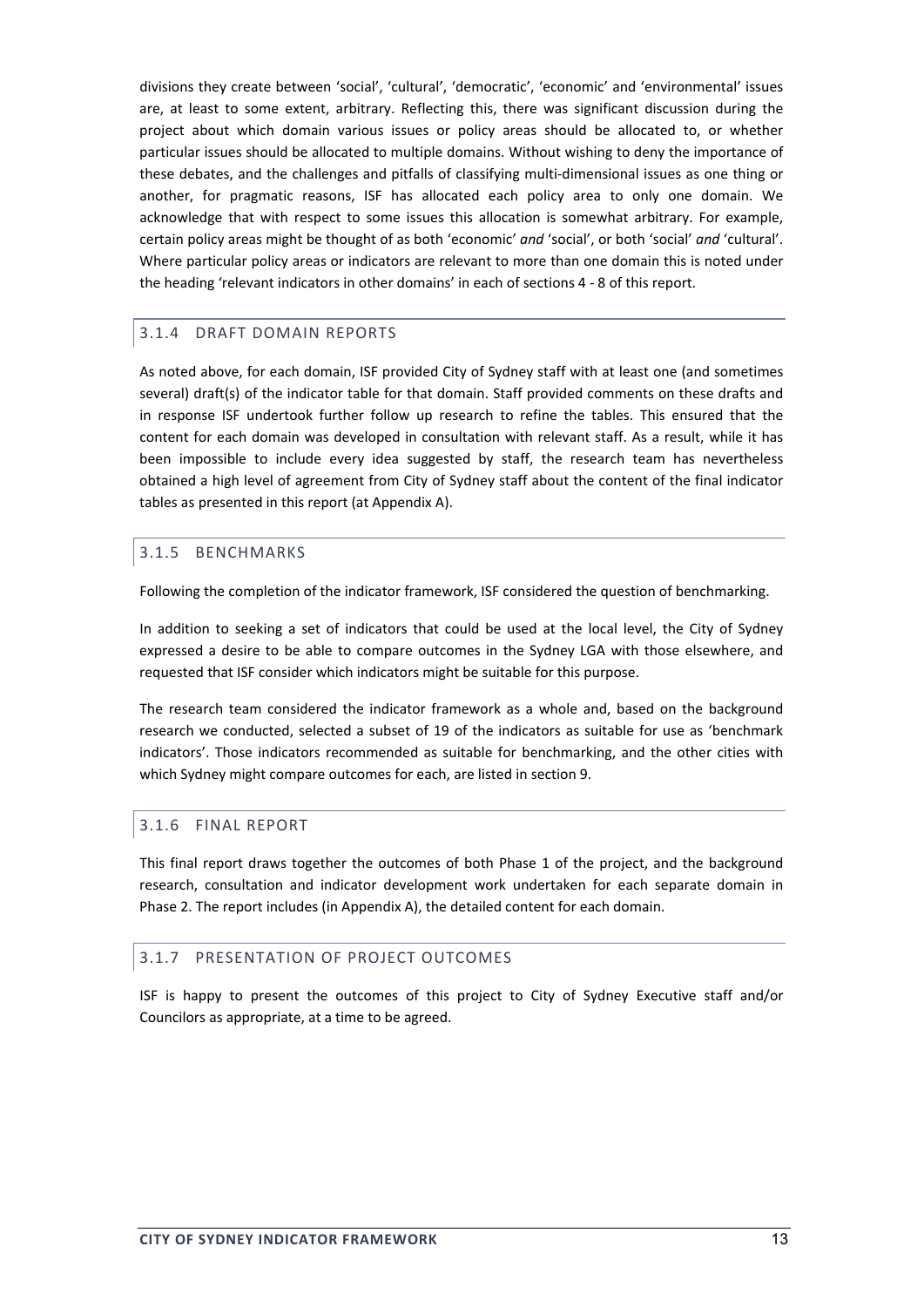#### <span id="page-13-0"></span>**4 HEALTHY, SAFE AND INCLUSIVE COMMUNITIES**

This section describes the proposed framework for the domain 'healthy, safe and inclusive communities'. It does not describe the *process* for developing content for this domain, as the process used for each domain – including research, consideration of other frameworks, staff consultation and checking of data availability) is described in Section 3 .

**Note**: substantial work was undertaken during Phase 1 of this project to develop a conceptual approach, both to the overarching indicator framework, but also specifically to the 'Healthy, safe and inclusive communities' domain. Full detail of this work is provided in that previous report. This section provides only a brief summary.

## 4.1 INTRODUCTION

#### 4.1.1 WHAT DO WE MEAN BY HEALTHY, SAFE AND INCLUSIVE COMMUNITIES?

This domain consists of what might broadly be called 'social' issues, although of course, this is a somewhat arbitrary categorisation, and there are many 'social' issues in the other domains. However what characterises this domain is that it is concerned above all, with the *people* of Sydney. This focus has two dimensions – firstly that of individual health, wellbeing and quality of life, and secondly a focus on people at the collective level, as members of a community or communities, and on the quality of relationships that make up those communities.

#### 4.1.2 HEALTH, SAFETY AND INCLUSION IN OTHER INDICATOR FRAMEWORKS

During Phase 1 of the project, the research team considered how issues of health, safety and inclusion, and other issues that might broadly be defined as 'social', are addressed in other indicator frameworks. While full detail is available in the Phase 1 report, some examples of how relevant issues are conceptualised and addressed in other frameworks are briefly discussed below.

## 4.1.2.1 COMMUNITY INDICATORS VICTORIA (CIV)

CIV, which provided the framework for the development of the City of Sydney approach, includes a domain named 'Healthy, safe and inclusive communities' comprised of the following policy areas: Personal health and wellbeing, Community connectedness, Early childhood, Personal and community safety, Lifelong learning and Service availability (although it should be noted that 'Service availability' is currently under development).

## 4.1.2.2 NEW ZEALAND QUALITY OF LIFE PROJECT (NZQOL)

The NZQOL framework consists of 11 domains, of which 7 might be considered to have a broadly 'social' focus, namely: People, Knowledge and skills, Economic standard of living, Housing, Health, Safety and Social connectedness.

#### 4.1.2.3 STATE OF AUSTRALIAN CITIES (SOAC)

The SOAC framework includes a number of socially focused categories, namely: Population growth and change, Liveability, and Social Inclusion.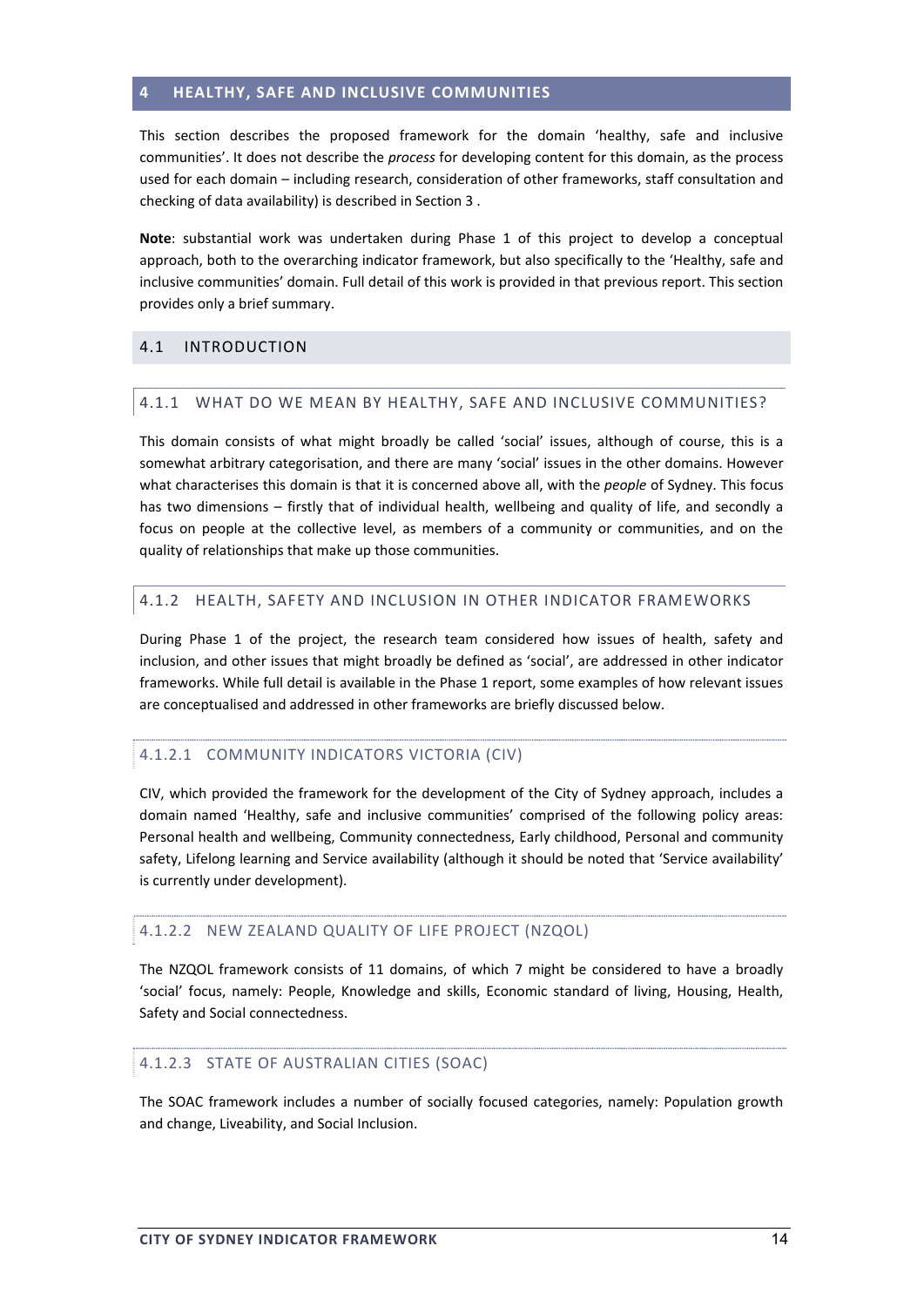## 4.1.2.4 AUSTRALIAN SOCIAL INCLUSION INDICATORS

The Australian Social Inclusion Indicators include a focus on outcomes (of which 'Work, learn and engage' might be thought to be particularly relevant to this domain), as well as resources, which include Health, Education, Social, Community, Housing and Safety.

## 4.2 RELEVANT CITY OF SYDNEY DOCUMENTS

In developing content for this domain, the ISF research team reviewed a number of City of Sydney documents identified by the City as relevant to this domain. These included:

- *Sustainable Sydney 2030*
- *City of Sydney Social Plan 2006‐2010 (Volume 1: Community profile and action plans,* and *Volume 2: Community target groups and action plans)*
- *City of Sydney Social Policy 2006*
- *City of Sydney Homelessness Strategy 2007‐2012*

As explained at 3.1.1.2 above, the aim of this review was not to ensure strict alignment between Council documents and the indicators, but rather to maximise coverage of relevant issues arising from City of Sydney documents, in order to develop content that is sufficiently tailored to the City of Sydney context, while at the same time taking an appropriately community‐level, or population‐level focus, and maintaining a high level of comparability with other relevant frameworks.

Note: For a detailed review of these documents and an analysis of the degree of alignment between their content and that of the CIV 'healthy, safe and inclusive communities' domain, please see the report of Phase 1 of this project.

## 4.3 RELEVANT INDICATORS IN OTHER DOMAINS

As acknowledged at 3.1.3 there are many conceptual connections between the domains, and the allocation of particular policy areas to particular domains is somewhat arbitrary. With respect to the 'healthy, safe and inclusive communities' domain, there are a number of policy areas and indicators that are of relevance to this domain, but which, for pragmatic reasons, have been allocated to other domains. This domain has a particularly high degree of connection with the cultural and democratic domains, and many of the issues covered in those domains (discussed at Sections 5 and 6 respectively) make important contributions to individual and collective wellbeing and quality of life and hence are clearly linked to this 'healthy, safe and inclusive communities' domain. In addition issues like employment and education that are discussed in the economic domain are highly relevant to this 'social' domain.

# 4.4 PROPOSED APPROACH TO THIS DOMAIN<sup>2</sup>

# 4.4.1 POLICY AREAS

<u> Andrew Maria (1989)</u>

Based on the review of existing CoS documents and other indicator frameworks, as well as consultation with CoS staff, the research team developed the following set of policy areas to form the 'top level' of the proposed indicator framework, providing categories under which the indicators and

 $2$  For further detail on the development of the approach to this domain, please see the report from Phase 1 of the project.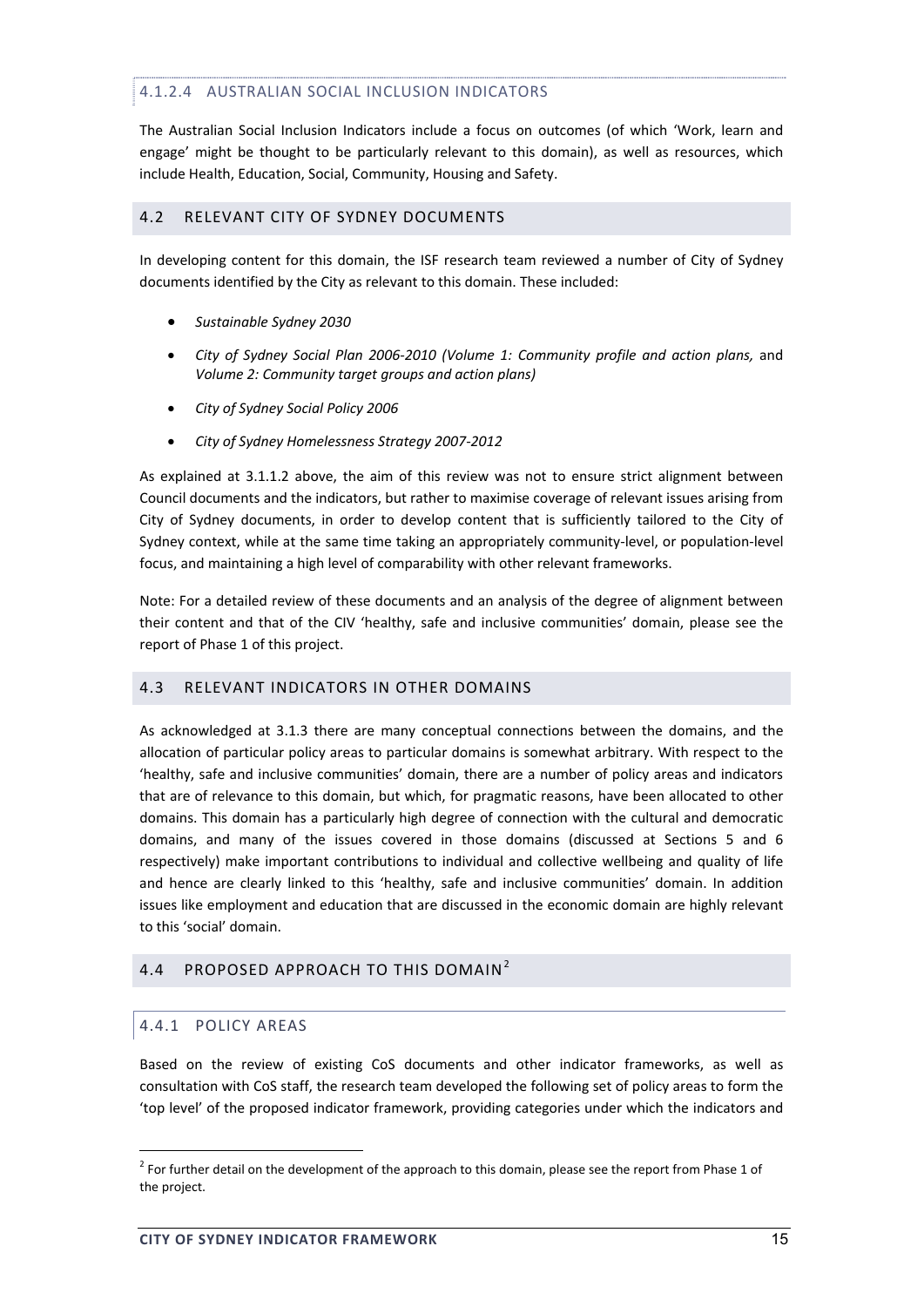measures would be developed. The agreed policy areas for the domain of 'healthy, safe and inclusive communities' are:

- Personal health and wellbeing
- Community connectedness
- Early childhood
- Personal and community safety
- Lifelong learning
- Service availability
- Housing
- Income and wealth

#### 4.4.2 INDICATORS, MEASURES, DATA, TRENDS AND BASELINES

The indicators proposed for the *Healthy, safe and inclusive communities* domain are shown in detail at **Appendix A.** They are grouped under the policy areas described above, and include proposed measures, anticipated data sources, a proposed baseline and, where applicable, a desired trend, outcome or target. The table also indicates any alignment with City of Sydney documents and strategies, and shows whether each indicator is comparable with an indicator used in another jurisdiction.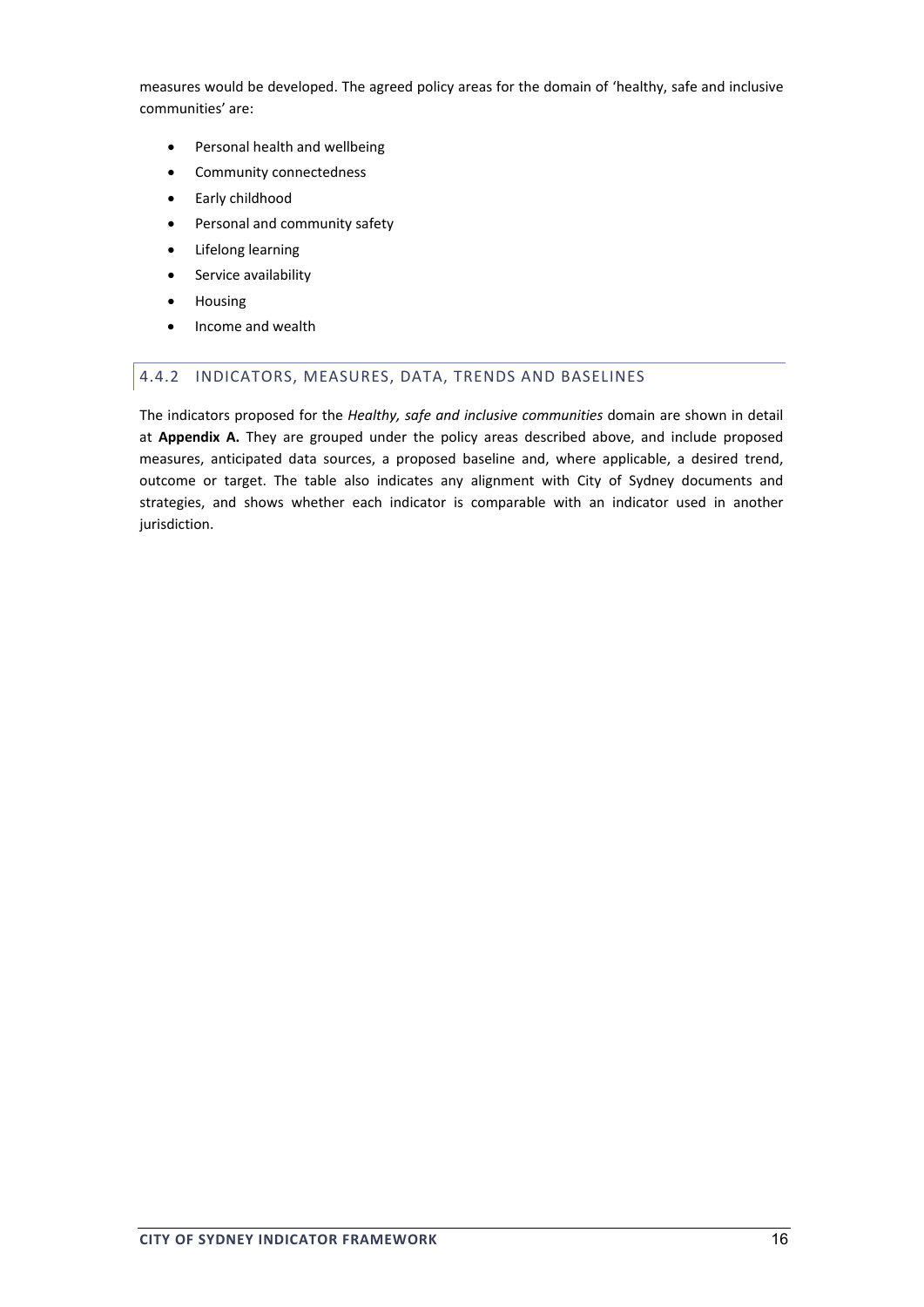#### **5 CULTURALLY RICH AND VIBRANT COMMUNITIES**

This section describes the proposed framework for the domain 'culturally rich and vibrant communities'. It does not describe the *process* for developing content for this domain, as the process used for each domain – including research, consideration of other frameworks, staff consultation and checking of data availability) is described in Section 3 .

#### 5.1 INTRODUCTION

#### 5.1.1 WHAT DO WE MEAN BY CULTURE?

The term 'culture' is a highly contested one and there are many different definitions of the term, and approaches to the development of indicators.

The *Agenda 21 for Culture* is an approach adopted by United Cities and Local Governments (UCLG) at the first Universal Forum of Cultures in 2004. The potential breadth of focus entailed by the concept of 'culture' can be seen in this document, which describes its purposes as enshrining a very broad commitment to 'human rights, cultural diversity, sustainability, participatory democracy and creating conditions for peace' (UCLG 2004).

In practice, in indicator projects, the term 'culture' is usually used to refer either to 'the arts' and other 'creative' activities (sometimes including a wider range of leisure and recreation activities), and/or to a respect for people's cultural backgrounds, and issues of cultural diversity. Often it encompasses both aspects, which in any case involve overlapping and interrelated meanings. The approach taken here was to incorporate both meanings, as the policy areas described at 5.4.1 show.

#### 5.1.2 CULTURE IN OTHER INDICATOR FRAMEWORKS

As part of the background research to develop this domain, the research team considered how 'culture' is addressed in other indicator frameworks. Some key examples are briefly discussed below.

#### 5.1.2.1 AGENDA 21

For those in Australia interested in the development of cultural indicators, the Agenda 21 for Culture has been a useful reference point as it provides a framework for 'cities, local governments and networks that place culture at the heart of their development processes'. One of the document's recommendations is that local governments develop 'a system of cultural indicators that support the deployment of this *Agenda 21 for Culture*, including methods to facilitate monitoring and comparability' (Clause 49).

#### 5.1.2.2 CULTURAL DEVELOPMENT NETWORK

In Australia, perhaps the most substantial and current work to develop cultural indicators in relation to the 'arts' aspect has been that undertaken by the Cultural Development Network (CDN).

The CDN is an independent, non‐profit organisation based in Melbourne, which links individual practitioners, community organisations and government agencies across Victoria to focus on issues of cultural vitality. The CDN describes its goals as follows: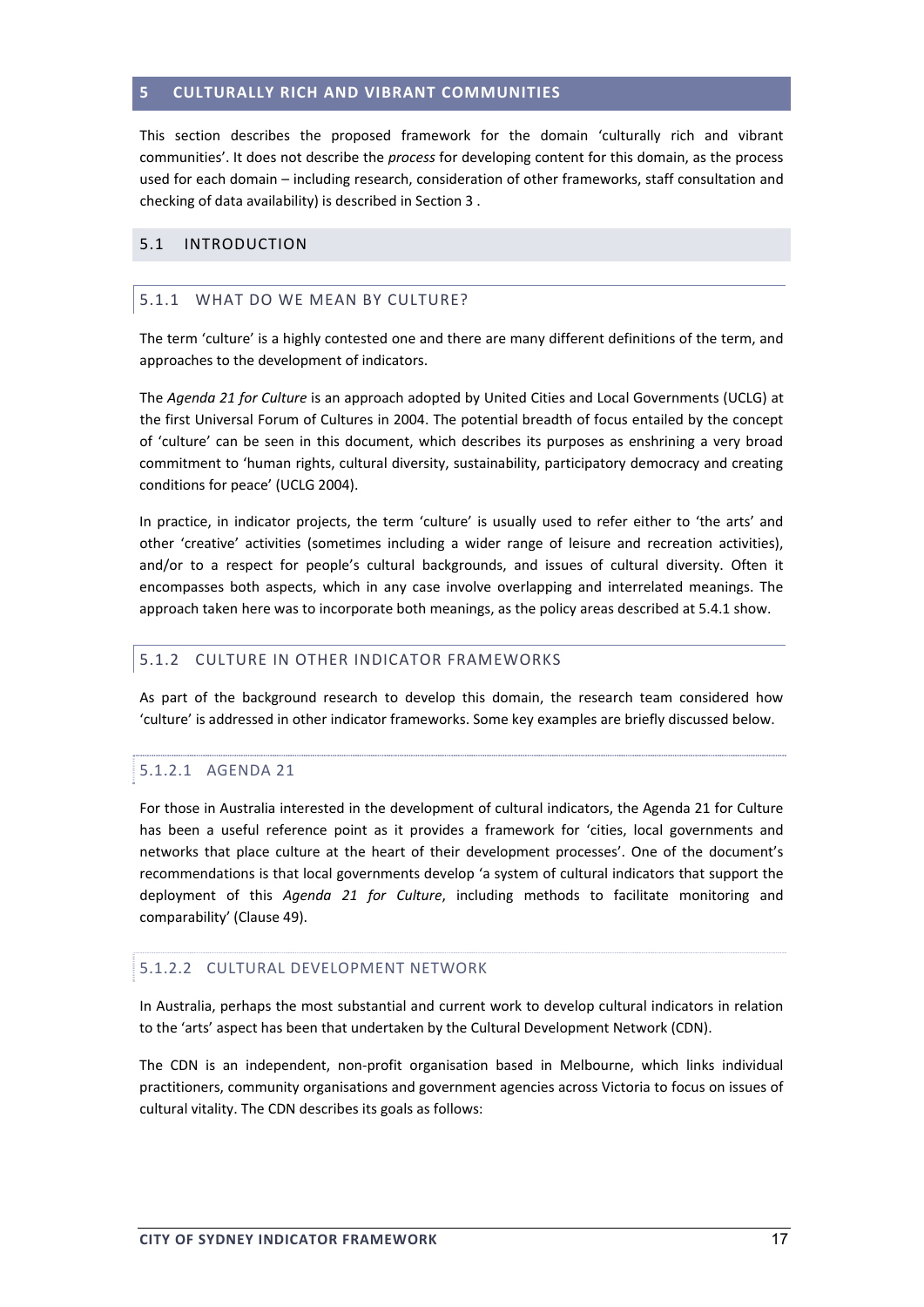'We advocate a stronger role for cultural expression to build a healthier, more engaged and sustainable society. We work towards a society in which local communities, in all their diversity, have the resources and support they need to make and express their own culture'.

The Network sees local government as having a central role to play in realising these goals:

'We advocate a stronger role for local government in nurturing cultural vitality and see the arts (at the heart of culture) as central to this vision. We aim to elevate and embed the appreciation of culture and community-based arts into public life at the local level. $i<sup>3</sup>$ 

One of the Network's current projects is research and consultation to develop arts indicators for local government. While this CDN work references the very broad Agenda 21 definition, it focuses specifically on the arts as 'one aspect of the wider dimension of culture'.<sup>4</sup> The CDN framework proposes four categories for measures of the arts, namely:

- Presence of opportunities to participate in arts activity
- Rates of participation in arts activity
- Support for arts activity
- Outcomes of arts participation, on cultural, social, economic and environmental dimensions.

While these arts indicators are still under development, they provided one useful reference for the City of Sydney in the development of its cultural domain.

# 5.1.2.3 COMMUNITY INDICATORS VICTORIA

The framework or 'architecture' for the City of Sydney community indicator framework that has already been developed draws heavily on the approach developed by Community Indicators Victoria or  $\text{CIV}^5$  and was a key reference point for the development of the cultural domain.

The cultural domain in the CIV framework incorporates three aspects of 'culture' in its three policy areas, namely:

- Arts and cultural activities
- Leisure and recreation
- Cultural diversity

In recognition of this breadth of focus, the development of Sydney indicators for this domain has included consideration of all these aspects of 'culture'. This was also seen to be appropriate given that the review of relevant Council documents (discussed at 5.2 below) demonstrated a broad‐ ranging interest in all these different aspects of 'culture'.

## 5.2 RELEVANT CITY OF SYDNEY DOCUMENTS

In developing content for this domain, the ISF research team reviewed a number of City of Sydney documents identified by the City as relevant to this domain. These included:

<sup>&</sup>lt;sup>3</sup> Cultural Development Network, 'About CDN', Cultural Development Network website:

http://www.culturaldevelopment.net.au/about.htm

<sup>4</sup> Cultural Development Network, 'Towards arts indicators: draft discussion paper, 12 May 2010. Available at:

http://www.culturaldevelopment.net.au/projects.htm#indicators<br><sup>5</sup> See www.communityindicatorsvictoria.net.au For more detail on the CIV approach and the rationale for its use and adaption in the Sydney context; please see the project report from phase one of this project.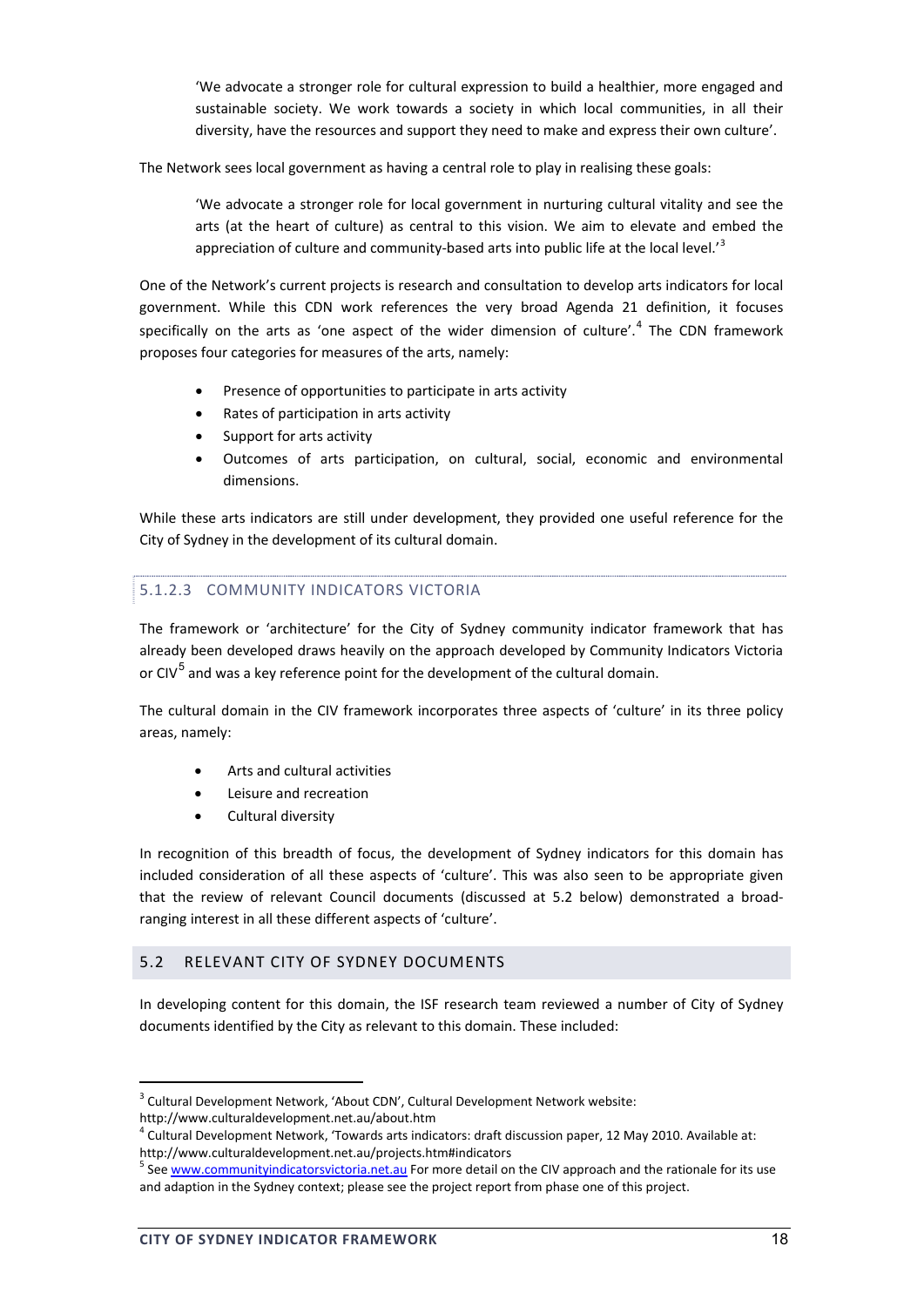- *Sustainable Sydney 2030*
- *Cultural policy and plan* (currently in development
- *Public art policy*

As explained at 3.1.1.2 above, the aim of this review was not to ensure strict alignment between Council documents and the indicators, but rather to maximise coverage of relevant issues arising from relevant City of Sydney documents, in order to develop content that is sufficiently tailored to the City of Sydney context, while at the same time taking an appropriately community-level, or populationlevel focus, and maintaining a high level of comparability with other relevant frameworks.

A review of these three documents identified the following aspects that may be relevant to this cultural domain.

## *5.2.1.1 SUSTAINABLE SYDNEY 2030*

Culture is a central element woven into the City of Sydney's *Sustainable Sydney 2030* Strategy. Culture contributes to many of the 10 Strategic Directions and Project Ideas in SS2030, particularly Strategic Direction 7: A Cultural and Creative City, which comprises the following objectives:

7.1 Encourage the appreciation and development of Aboriginal and Torres Strait Islander cultural heritage and its contemporary expression.

7.2 Support cultural activity, participation and interaction.

7.3 Support the development of creative industries.

7.4 Provide cultural leadership and strengthen cultural partnerships.

It is therefore appropriate that the indicators developed for the cultural domain of Council's indicator framework are able to help to measure progress towards these four broad goals.

Culture is also a key element of the following three key projects outlined in SS2030:

- Eora Journey
- Cultural Ribbon
- Village Centres (Activity Hubs)

While it was not appropriate to include indicators at this project level (as this framework measures broad, LGA level outcomes), these projects, and the broader goals to which they contribute were considered in the work undertaken on this domain.

#### 5.2.1.2 CULTURAL POLICY AND PLAN

Staff have developed a working document outlining the City's current cultural contribution and aspirations which was considered in the work undertaken on the cultural domain of the indicator framework.

## 5.2.1.3 PUBLIC ART POLICY

The Public art policy articulates a vision to 'create a public art program which is both internationally recognised for its excellence and a source of inspiration and pride for its citizens'. The policy identifies the following eight guiding principles for the design and implementation of public art across the City:

- 1. Align significant City Art projects with major Sustainable Sydney 2030 urban design projects
- 2. Recognise and celebrate Aboriginal stories and heritage in public spaces
- 3. Support local artists and activate city places through temporary art projects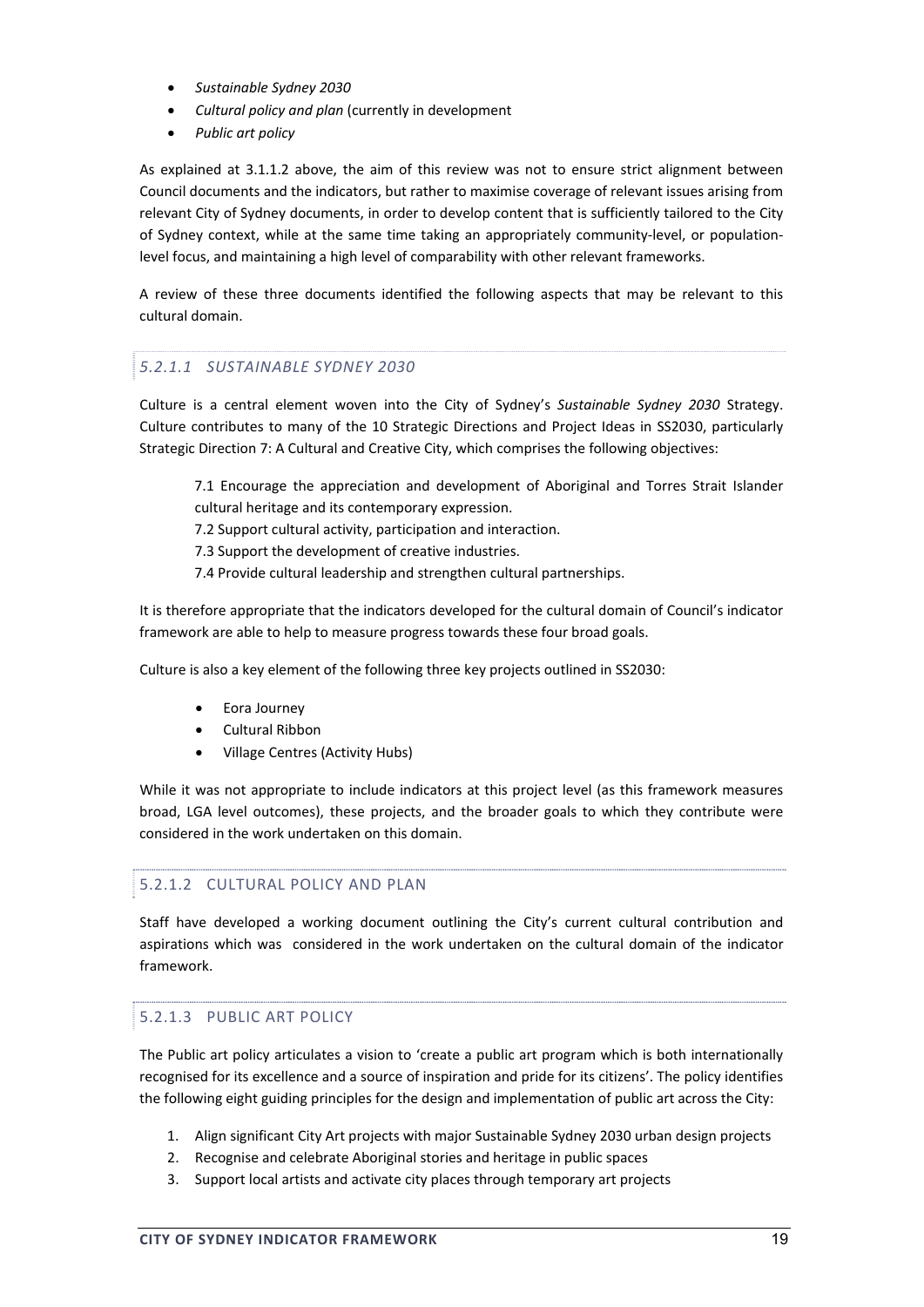- 4. Support vibrant places in Village Centres with community art and City Art projects
- 5. Promote high quality public art in private development
- 6. Support stakeholder and government partners to facilitate public art opportunities
- 7. Manage and maintain the City's collection of permanent art works, monuments and memorials
- 8. Initiate and implement programs to communicate, educate and engage the public about City Art

## 5.3 RELEVANT INDICATORS IN OTHER DOMAINS

As acknowledged at 3.1.3 there are many conceptual connections between the domains, and the allocation of particular policy areas to particular domains is somewhat arbitrary. With respect to the 'culturally rich and vibrant communities' domain, there are a number of policy areas and indicators that are of relevance to this domain, but which, for pragmatic reasons, have been allocated to other domains. The following measures, (which are in some senses relevant to aspects of the 'cultural' domain) have been included in other domains, as follows. For this reason, they were not considered in the cultural domain.

## 5.3.1.1 HEALTHY, SAFE AND INCLUSIVE COMMUNITIES

This domain includes the policy area of 'Service availability', with a range of indicators, some of which relate to cultural facilities, such as community halls/venues and community centres, and libraries.

## 5.3.1.2 DYNAMIC, RESILIENT LOCAL ECONOMIES

This domain includes the policy area 'Economic diversity', which includes indicators relating to different sectors of the economy, one of which is 'creative industries.

## 5.4 PROPOSED APPROACH TO THIS DOMAIN

## 5.4.1 POLICY AREAS

Based on the review of existing CoS documents and other indicator frameworks, as well as consultation with CoS staff, the research team developed the following set of policy areas to form the 'top level' of the proposed indicator framework, providing categories under which the indicators and measures would be developed. The agreed policy areas for the domain of 'culturally rich and vibrant communities' are:

- Arts and cultural activities
- Creative industries
- Cultural diversity
- Leisure and recreation

## 5.4.2 INDICATORS, MEASURES, DATA, TRENDS AND BASELINES

The indicators proposed for the *Culturally rich and vibrant communities* domain are shown in detail at **Appendix A.** They are grouped under the policy areas described above, and include proposed measures, anticipated data sources, a proposed baseline and, where applicable, a desired trend, outcome or target. The table also indicates any alignment with City of Sydney documents and strategies, and shows whether each indicator is comparable with an indicator used in another jurisdiction.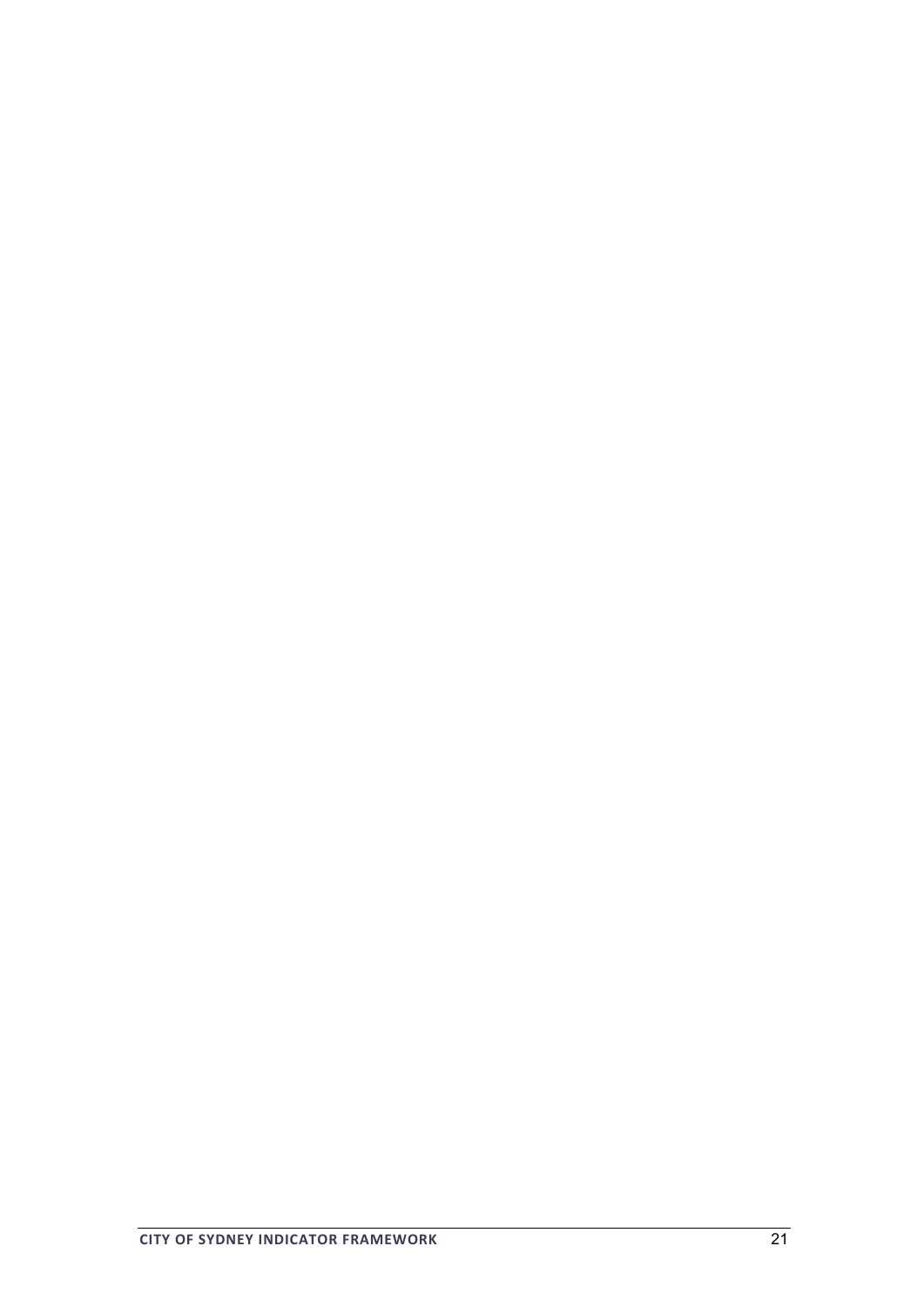#### **6 DEMOCRATIC AND ENGAGED COMMUNITIES**

This section describes the proposed framework for the domain 'democratic and engaged communities'. It does not describe the *process* for developing content for this domain, as the process used for each domain – including research, consideration of other frameworks, staff consultation and checking of data availability) is described in Section 3 .

#### 6.1 INTRODUCTION

#### 6.1.1 WHAT DO WE MEAN BY DEMOCRATIC AND ENGAGED COMMUNITIES?

The terms 'democratic' and 'engaged' are highly contested and complex concepts, and are acknowledged to be 'harder to define and measure than more tangible aspects of life' (ABS 2010). The many different definitions of these concepts have inspired a range of approaches to the development of indicators in this area. The following three sources provide a fairly representative indication of the kinds of conceptual approaches that are generally taken.

The ABS project 'Measures of Australia's Progress is a three‐dimensional approach to assessing 'progress' including social, economic and environmental domains. Within the social domain, is the dimension of 'Democracy, governance and citizenship'. In explaining the significance of this dimension, the ABS states that:

'The wellbeing of society depends not only on the wellbeing of individual citizens, but also on the quality of our collective public life: on factors such as the fairness of our political system, the health of our democracy and the participation of citizens in public life'(ABS 2010).

For this reason, the ABS considers it important to assess 'the strength and health' of democracy in practice' as part of the project of determining 'whether life in Australia is getting better.

Similarly, Community Indicators Victoria (CIV)<sup>6</sup>, which provided the 'architecture' for the City of Sydney community indicator framework, states that 'Community wellbeing depends on people having a say on important issues and a sense of choice or control over their lives'. They also stress the importance of citizen engagement in decision making processes and make and the link between democratic, transparent and accountable processes, and personal wellbeing, arguing that when these democratic characteristics exist and people are engaged, they feel a sense of empowerment and that 'they have personal political efficacy and are in control of their destinies'.

For a conceptual approach to this area, many indicator frameworks look to that developed by the International Institute for Democracy and Electoral Assistance (IDEA). IDEA's mission is: 'to support sustainable democratic change through providing comparative knowledge, and assisting in democratic reform, and influencing policies and politics'. IDEA focuses on 'the ability of democratic institutions to deliver a political system marked by public participation and inclusion, representative and accountable government, responsiveness to citizens' needs and aspirations, and the rule of law and equal rights for all citizens'.<sup>7</sup>

The Democratic Audit of Australia**<sup>8</sup>** is a national academic research project assessing 'Australia's strengths and weaknesses as a democratic society'. The Audit uses the IDEA framework, and explores

 $6$  See  $www.communityindicatorsvictoria.net.au$  For more detail on the CIV approach and the rationale for its use</u> and adaption in the Sydney context; please see the project report from phase one of this project.<br>
<sup>7</sup> See http://www.idea.int/about/mission.cfm<br>
<sup>8</sup> See http://democraticaudit.org.au/?page\_id=2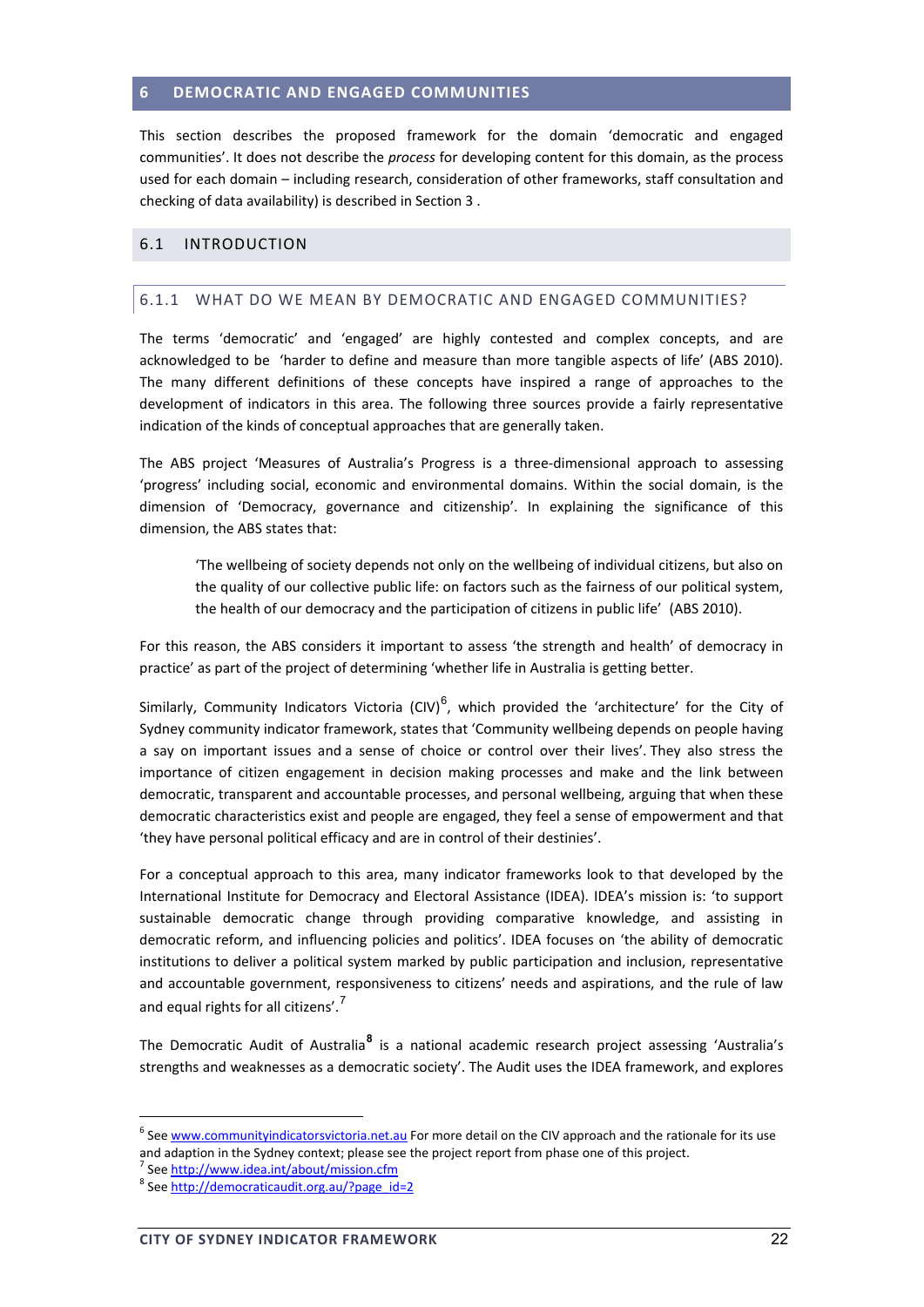various aspects of Australian democracy according to how well they represent the implementation of the following values:

- political equality
- popular control of government
- civil liberties and human rights
- the quality of public deliberation.

The Canadian Index of Wellbeing (CIW)<sup>9</sup> includes the domain 'Democratic Engagement', with indicators that are intended to measure: 'the participation of citizens in public life and in governance; the functioning of Canadian governments with respect to openness, transparency, effectiveness, fairness, equity and accessibility; and the role Canadians and their institutions play as global citizens'. Again, like CIV, the Canadian Index includes such indicators because they are seen as critical a critical contributor to people's wellbeing.

In a 2007 report on governance indicators for the World Bank, Kaufman and Kraay (2007) argue that it is not only important to consider 'what to measure' but also 'whose views to rely on'. They discuss the choices available in relation to who makes the assessment of governance quality – ranging from 'experts' or stakeholder groups to individuals. They also note that governance indicator frameworks vary in terms of whether they consider governance *rules* or governance *outcomes* (or both). Using the issue of anti-corruption measures as an example, they explain the difference:

'At the one extreme of rules‐based indicators we can measure whether countries have legislation that prohibits corruption, or whether an anticorruption agency exists. But we can also measure whether in practice, the laws regarding corruption are enforced, or whether the anticorruption agency is undermined by political interference. And going one step further one can collect information on the views of firms, individuals, [or] NGOs ... regarding the prevalence of corruption in the public sector' (Kaufman and Kraay 2007).

In summary then, the domain we are calling 'Democratic and engaged communities' might be conceived of as comprising the following aspects:

- How well citizens (can or do) participate in public life, governance, and decision‐making from responding to government engagement processes, to more proactive involvement in community organisations, decision‐making bodies etc.
- The quality of structures and processes to enable these kinds of participation
- How representative elected officials are (for example, gender balance of councilors)
- Public perceptions of politicians and/or public officials and bureaucrats (described variously as trustworthiness, openness, transparency, effectiveness, fairness etc)
- How equitable the democratic system is (or is perceived to be) and whether it protects human rights
- A need to look beyond 'objective' assessments, and include a focus on *perceptions* of democratic health and engagement opportunities.

The research team determined that all these conceptual approaches were of relevance to our discussion about the 'democratic and engaged' domain of the City of Sydney indicator framework.

Interestingly, a review of relevant Council documents summarised below, demonstrated a currently somewhat narrower conception of engagement, based on enabling community participation in

<sup>&</sup>lt;u> Andrew Maria (1989)</u> <sup>9</sup> See http://www.ciw.ca/en/Home.aspx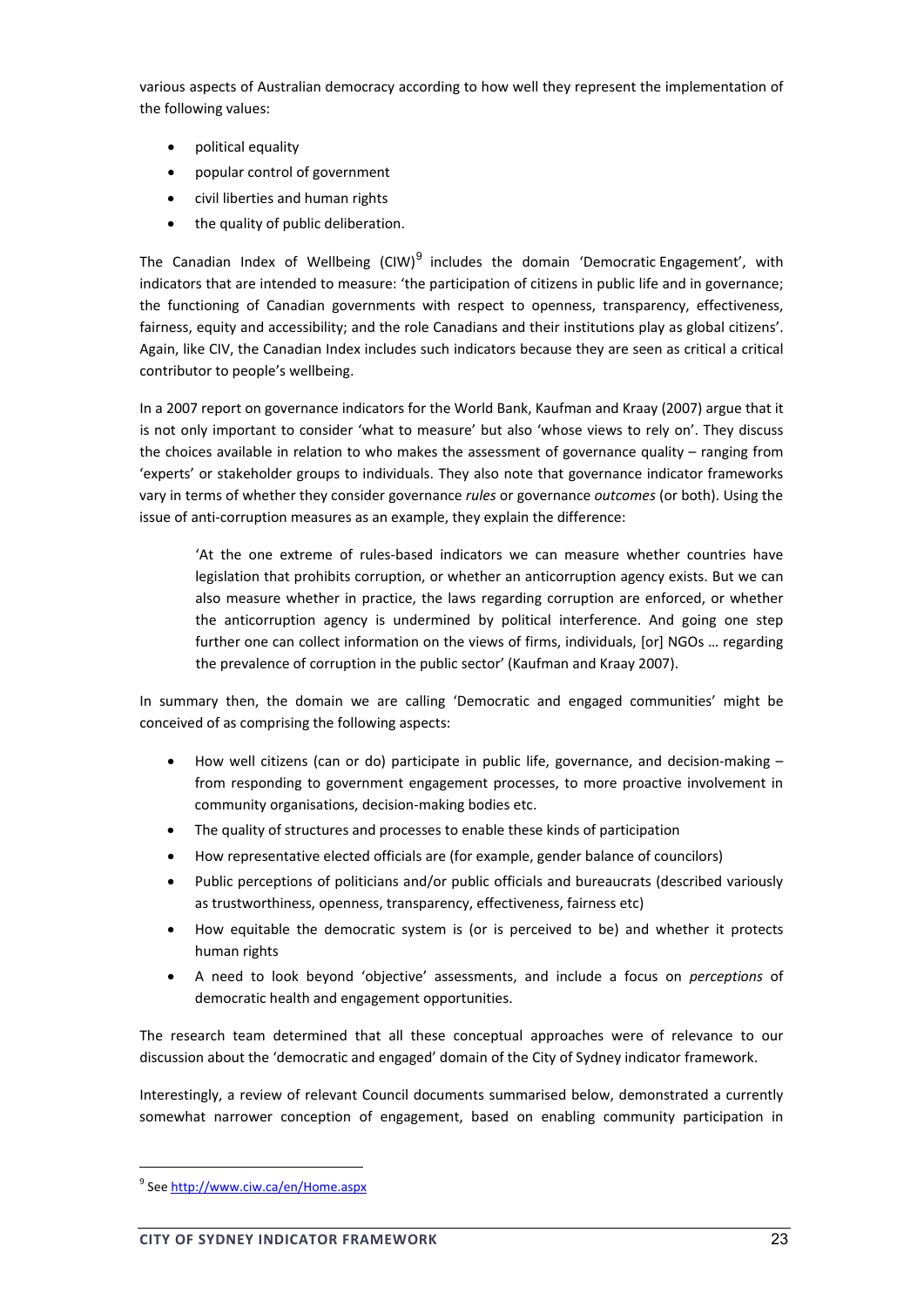Council's own proposals and processes. While this is wholly appropriate for a Council‐focused approach, this project aimed to extend the conceptual approach so that this domain incorporates some of the broader aspects of 'democracy' and 'engagement'.

# 6.1.2 DEMOCRACY AND ENGAGEMENT IN OTHER INDICATOR FRAMEWORKS

As part of the background research to develop this domain, the research team considered how 'democracy and engagement' is addressed in other indicator frameworks. Some key examples are briefly discussed below.

ABS *Measuring Australia's Progress* (MAP) includes the following relevant indicators in the dimension 'Democracy, governance and citizenship':

- Proportion of overseas‐born residents who are Australian citizens
- People who were conferred Australian citizenship
- Proportion of informal votes cast in federal elections
- Number of federal parliamentary election candidates
- Proportion of federal parliamentarians who are women
- Aboriginal and Torres Strait Islander members of Federal parliaments and State and Territory legislative assemblies
- Proportion of executive managers of ASX200 companies who are women
- Proportion of board members of ASX200 companies who are women
- Ratio of Official Development Assistance to Gross National Income
- The framework also reports the following as 'further information':
- Proportion of eligible Australians enrolled to vote
- Voter turnout for federal elections
- Proportion actively involved in civic and political groups
- Proportion who are volunteering for management, committee and coordination work
- Proportion of adults who are concerned about the environment or climate change
- Proportion of adults undertaking environmental action activities

The Canadian Index of Wellbeing includes the following 'Democratic engagement' indicators:

- Voter turnout
- Volunteer rate for political activities
- Policy impact perceptions
- Representation of women in parliament
- Net official development assistance as a % gross national income (NB. this indicator relates to the role development assistance plays in international governance)
- Ratio of registered to eligible voters
- Satisfaction with democracy
- Interest in politics

Global City Indicators Program includes two civic engagement indicators, namely 'Voter participation' (as a percentage of eligible voters) and 'Citizen representation' (number of local officials elected to office per 100,000 population).

The New Zealand Quality of Life Project includes several 'Civil and political rights' indicators:

• Treaty of Waitangi actions (e.g. work by local Councils to incorporate Maori perspectives into policy, planning and operations)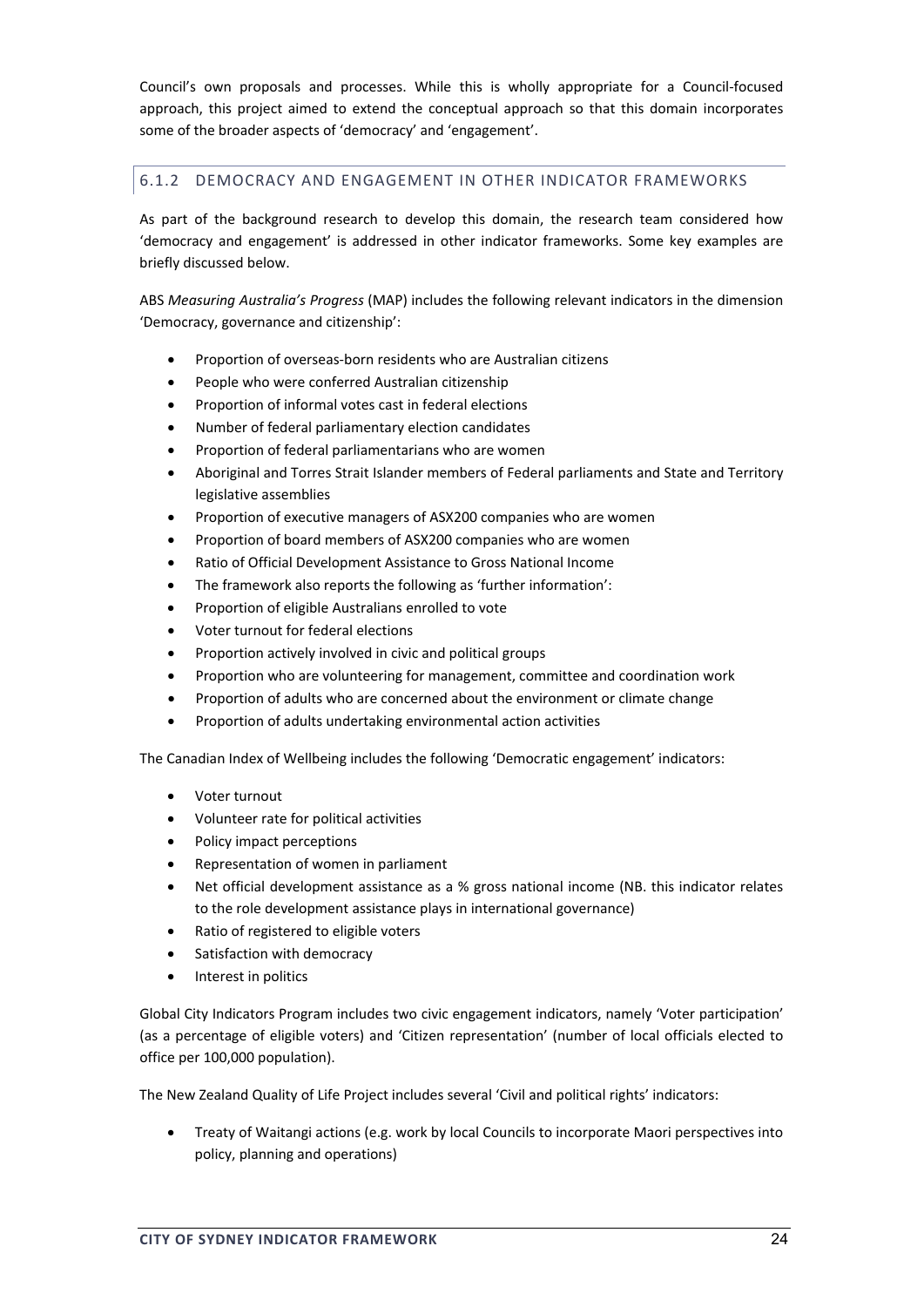- Community involvement in council decision making (e.g. whether residents believe they understand how their council makes decisions, whether they would like more of a say in what their council does, whether they believe the public has influence on council decisions
- Voter turnout
- Representation on local decision making bodies (including local Councils and school boards, by gender and ethnic background)

Also included in the NZQOL 'Social 'connectedness' domain are the following two indicators of 'diversity and identity', which can be seen as relevant to issues of democracy and engagement:

- Number of residents gaining citizenship
- Residents gaining citizenship by country.

The Worldwide Governance Indicators (World Bank) include six dimensions of governance:

- 1. Voice and accountability (perceptions of the extent to which citizens are able to participate in selecting their government, freedom of expression, freedom of association, and a free media). (includes trust in parliament, satisfaction with the way democracy works)
- 2. Government effectiveness (perceptions of the quality of public services, the quality of the civil service and the degree of its independence from political pressures, the quality of policy formulation and implementation, and the credibility of the government's commitment to such policies.)
- 3. Regulatory quality (perceptions of the ability of government to formulate and implement sound policies and regulations)
- 4. Rule of law (confidence in the rules of society, in particular the quality of contract enforcement, property rights, the police and courts, and the likelihood of crime and violence.
- 5. Control of corruption (perceptions of the extent to which public power is exercised for private gain, as well as "capture" of the state by elites and private interests).
- 6. Political stability and absence of violence (perceptions of the likelihood that the government will be destabilized or overthrown by unconstitutional or violent means)

Finally, the Australian Survey of Social Attitudes, while not an indicator framework, is a useful source of comparative data, as it draws on questions from the International Social Survey Program (of which Australia is a member). The module relevant to this domain is 'Role of Government', for which survey questions sought level of agreement with following statements:

- a. People like me don't have any say about what the government does
- b. The average citizen has considerable influence on politics
- c. I feel that I have a pretty good understanding of the important political issues facing our country
- d. I think most people are better informed about politics and government than I am
- e. People we elect as MPs try to keep the promises they have made during the election
- f. Most public servants can be trusted to do what is best for the country

## 6.2 RELEVANT CITY OF SYDNEY DOCUMENTS

In developing content for this domain, the ISF research team sought to review any City of Sydney documents identified by the City as relevant to this domain. As explained at 3.1.1.2 above, the aim of this review was not to ensure strict alignment between Council documents and the indicators, but rather to maximise coverage of relevant issues arising from relevant City of Sydney documents, in order to develop content that is sufficiently tailored to the City of Sydney context, while at the same time taking an appropriately community-level, or population-level focus, and maintaining a high level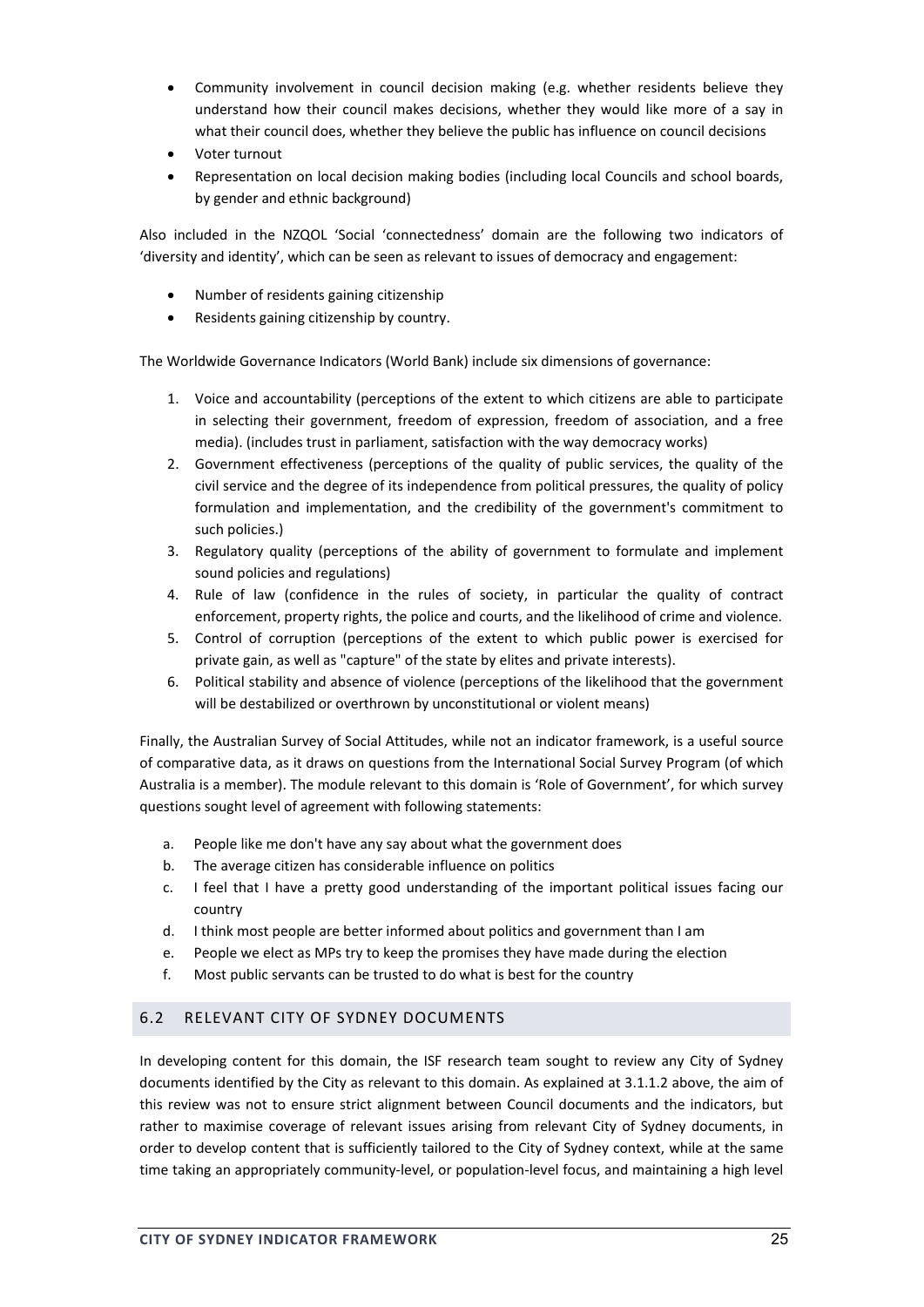of comparability with other relevant frameworks.

In relation to this domain of 'Democratic and engaged communities', Council has very few specifically relevant documents, and does not for example, have a community engagement or consultation policy or strategy. Such a policy is currently being developed, but a draft was not yet available for consideration. However, staff pointed to Council's longstanding commitment to community engagement, as evidenced for example, by a number of references to relevant issues in SS2030 and on Council's website. The City also won the International Association for Public Participation's 2008 Australasian Core Values Award for Robust Public Participation Process for Sustainable Sydney 2030, as well as the Local Government and Shires Association's RH Dougherty Award 2006 for Reporting to your Community for the City's Local Action Plans. These, and the relevant parts of the Local Government Act, are discussed below.

## 6.2.1.1 SUSTAINABLE SYDNEY 2030

This vision document does not specifically cover dimensions of the city's future that relate to democratic and engaged communities. It does include Strategy 10, namely 'Implementation through Effective Partnerships', however this relates mostly to Council's financial sustainability, major project partnerships, monitoring the implementation of the vision itself and participation in sector reforms. It does not specifically reference citizen engagement or broader aspects of democracy. However, one of the actions under this strategy is:

Action 10.7.1: Lead public debate on the future of local government in Sydney.

Further, the 'Consultation overview' document that describes the consultation undertaken to develop the 2030 strategy includes the statement:

• 'Ongoing engagement will be maintained as a foundation principal to delivering the Vision over the next 20 years and beyond.' (p.197)

## 6.2.1.2 STATEMENTS ON COUNCIL WEBSITE

The page on Council's website entitled 'Governance, partnerships and consultation'*<sup>10</sup>* states:

'As we implement your vision for Sustainable Sydney 2030, we continue to engage with community, local businesses and those stakeholders with an interest in the future of Sydney.' … 'As the City advances the projects and ideas that Sustainable Sydney 2030 envisaged, we are continuing to engage with the community on individual initiatives through community forums, City Talks, Business Round Tables and stakeholder surveys.'

Further, the page entitled 'Consulting with the community'*<sup>11</sup>* states:

'As a matter of course, we always seek community input so that all our proposals and projects effectively respond to local needs. Plans are publicly exhibited and the community is encouraged to contribute feedback. We currently host about 50 public conversations a year, from City Talks to business forums, community meetings and public rallies.'

#### 6.2.1.3 NSW LOCAL GOVERNMENT ACT REQUIREMENTS

*<sup>10</sup> http://www.cityofsydney.nsw.gov.au/2030/thedirections/Governance.asp <sup>11</sup> http://www.cityofsydney.nsw.gov.au/2030/thedirections/ConsultingWithTheCommunity.asp*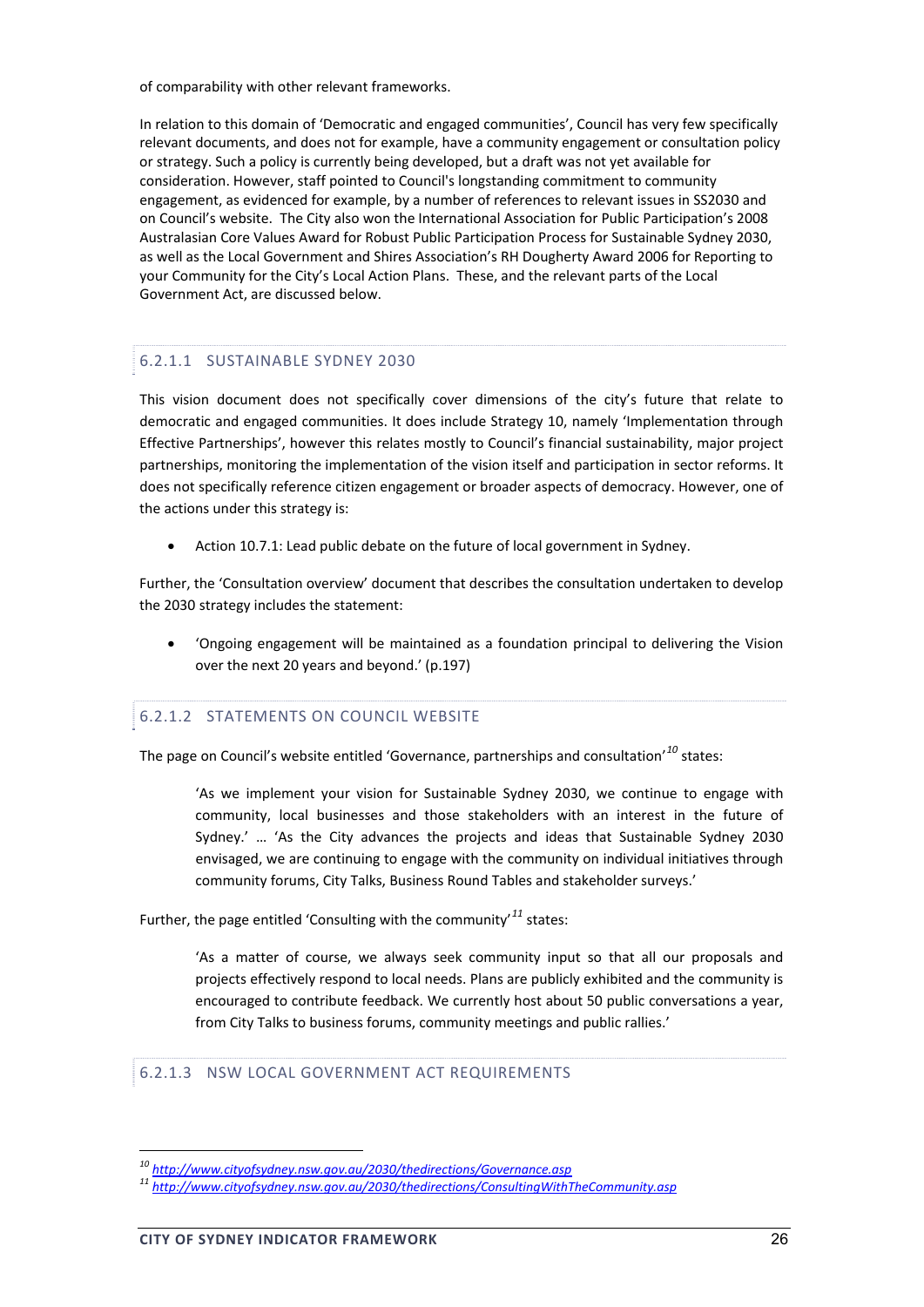In relation to this domain of 'Democratic and engaged communities', it is also relevant to consider certain requirements under the NSW *Local Government Act* (1993). In particular, Section 402 of the Act includes the following requirements:

(4) The council must establish and implement a strategy (its "community engagement strategy"), based on social justice principles, for engagement with the local community when developing the community strategic plan.

(6) A draft community strategic plan or amendment of a community strategic plan must be placed on public exhibition for a period of at least 28 days and submissions received by the council must be considered by the council before the plan or amendment is endorsed by the council.

In addition, Chapter 4 of the Act contains a number of relevant provisions concerning what might be called principles of 'open' or 'transparent' government. These include general rule that Council meetings be publicised and open to the public, and for Councils to provide public access to correspondence and reports held by Council. It also states that members of the public may influence council decisions concerning various kinds of matters by 'participating in council community engagement activities including by making submissions to the council and comments on or objections to proposals relating to those matters'.

## 6.2.1.4 CONSIDERATION OF EXISTING COMMITMENTS

Given these existing commitments and responsibilities it is appropriate if the indicators developed for this domain of Council's indicator framework can help to measure progress towards broad Council goals that might be summarised as:

- Leading public debate,
- Conducting engagement on an ongoing basis
- Engaging with a range of stakeholders using different initiatives, and
- Seeking community input on proposals and projects.

However, the indicators need to be more broadly focused than Council's own activities as the aim is to assess aspects of democracy and engagement for the community as a whole – not only in relation to local government, but more broadly. In a general sense then, while these Council specific goals will not 'drive' the choice of indicators, we will aim to ensure that proposed indicators are broadly consistent with them. The work undertaken to develop indicators for this 'democratic and engaged' domain will need to consider how well any suggested indicators align with these goals, and conversely to what extent these existing Council commitments can be addressed by the suggested indicators.

#### 6.3 RELEVANT INDICATORS IN OTHER DOMAINS

As acknowledged at 3.1.3 there are many links between the domains, and the allocation of particular policy areas to particular domains is somewhat arbitrary. With respect to the 'democratic and engaged communities' domain, there are a number of policy areas and indicators that are of relevance to this domain, but which, for pragmatic reasons, have been allocated to other domains. By way of highlighting the conceptual connections between the domains, a number of these issues are briefly discussed here.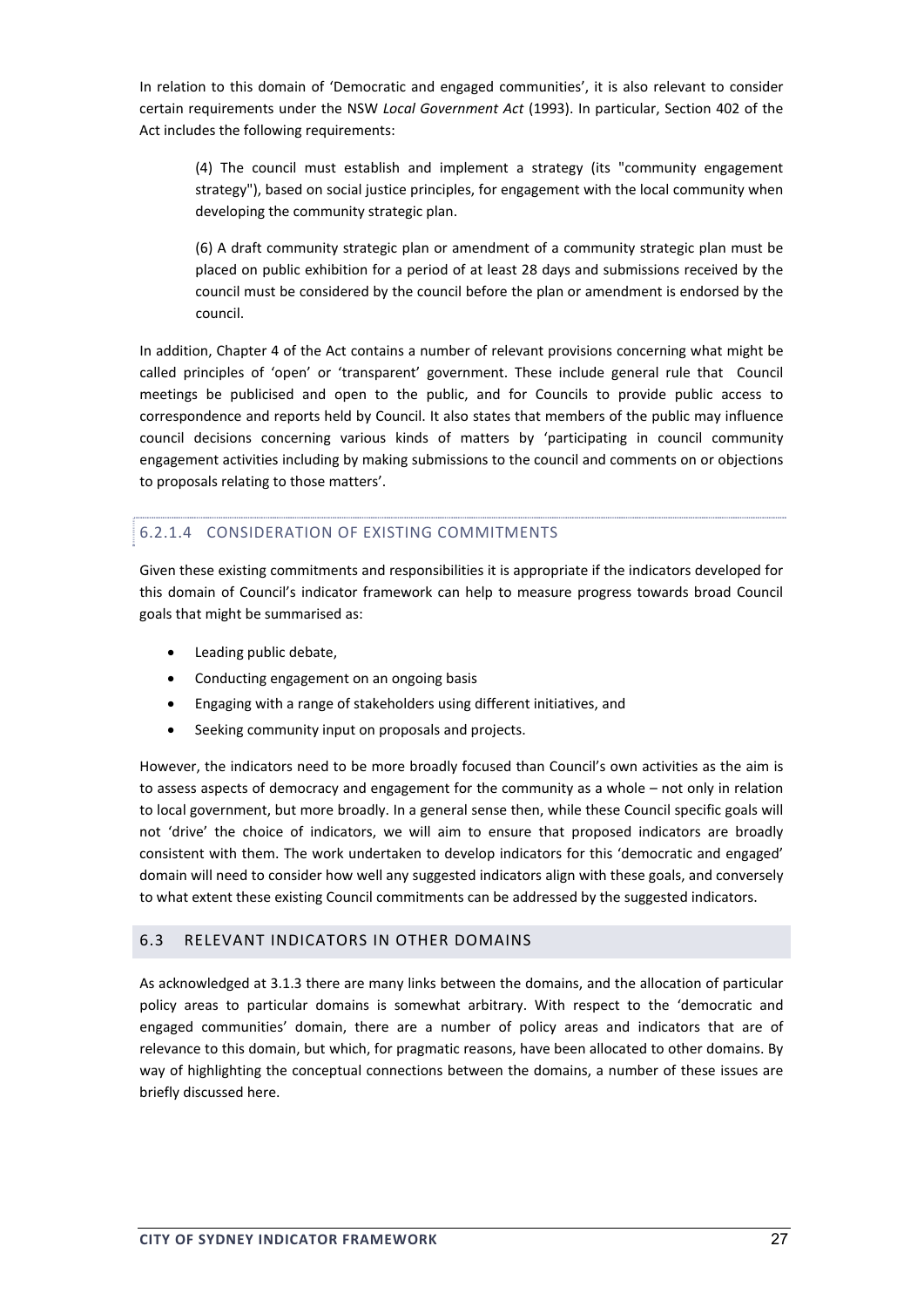## 6.3.1.1 HEALTHY SAFE AND INCLUSIVE COMMUNITIES

The policy area of 'Community connectedness' in this domain includes a number of indicators that are arguably relevant to the notion of 'democratic and engaged communities', such as 'Feeling part of the community' 'trust', 'social support', 'volunteering' and 'parental participation in schools'.

## 6.3.1.2 CULTURALLY RICH AND VIBRANT COMMUNITIES

The various issues covered in the cultural domain that relate to participation in or attendance at arts and cultural activities and events or leisure and recreation activities can be seen as relevant to the notion of 'democratic and engaged communities'. The indicator relating to 'community appreciation of diverse cultures and communities' might also be seen to be relevant as a measure of the people's feelings about an inclusive conception of a democratic society.

## 6.4 PROPOSED APPROACH TO THIS DOMAIN

## 6.4.1 POLICY AREAS

Based on the review of existing CoS documents and other indicator frameworks, as well as consultation with CoS staff, the research team developed the following set of policy areas to form the 'top level' of the proposed indicator framework, providing categories under which the indicators and measures would be developed. The agreed policy areas for the domain of 'democratic and engaged communities' are

- Community engagement
- Citizenship
- Elections, representation and democracy

# 6.4.2 INDICATORS, MEASURES, DATA, TRENDS AND BASELINES

The indicators proposed for the *Democratic and engaged communities* domain are shown in detail at **Appendix A.** They are grouped under the policy areas described above, and include proposed measures, anticipated data sources, a proposed baseline and, where applicable, a desired trend, outcome or target. The table also indicates any alignment with City of Sydney documents and strategies, and shows whether each indicator is comparable with an indicator used in another jurisdiction.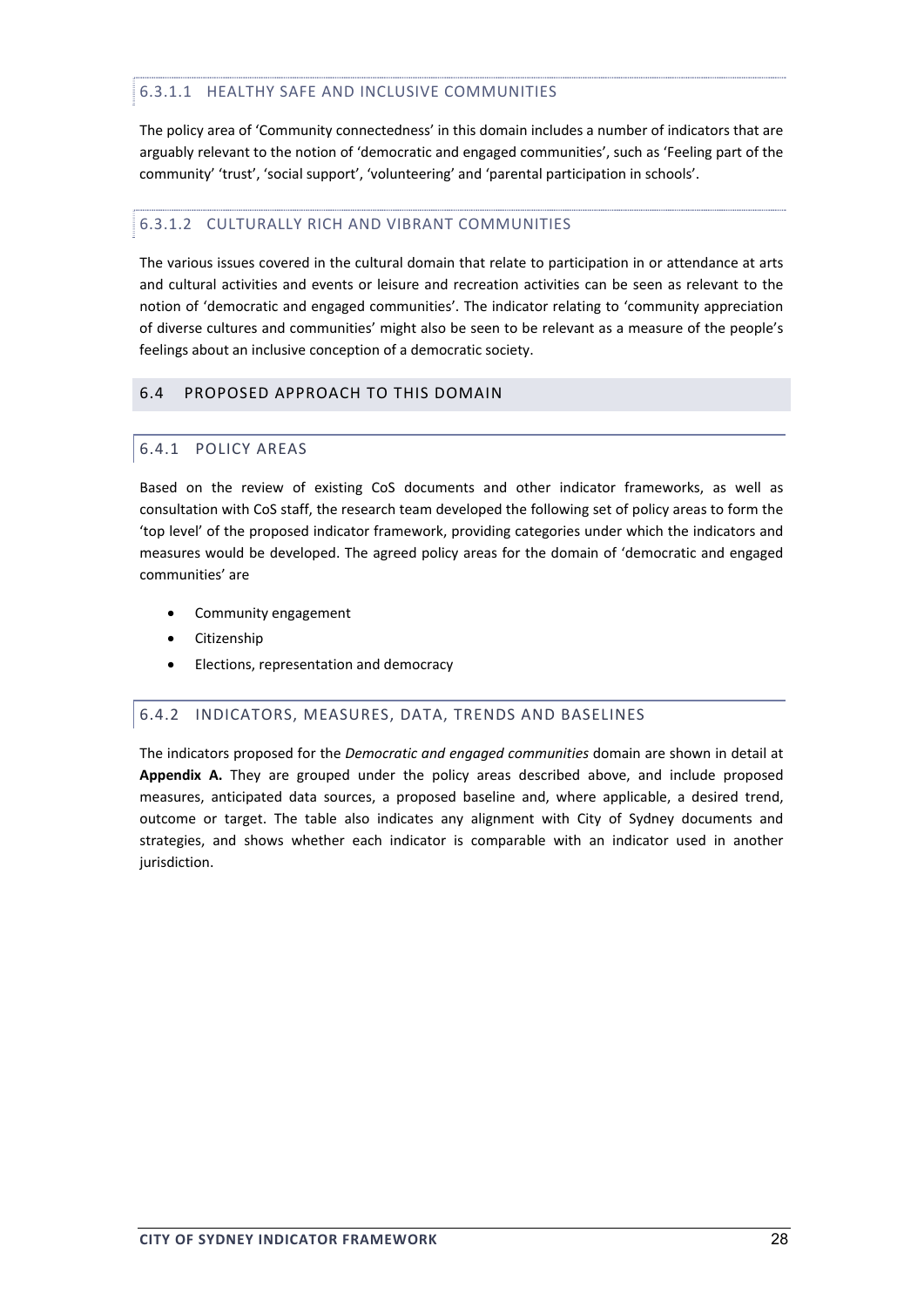#### **7 DYNAMIC, RESILIENT LOCAL ECONOMIES**

This section describes the proposed framework for the domain 'Dynamic, resilient local economies'. It does not describe the *process* for developing content for this domain, as the process used for each domain – including research, consideration of other frameworks, staff consultation and checking of data availability) is described in Section 3 .

#### 7.1 INTRODUCTION

## 7.1.1 WHAT DO WE MEAN BY DYNAMIC, RESILIENT LOCAL ECONOMIES?

There is growing recognition that the conventional indicators of economic growth, primarily represented by income and production, do not by themselves adequately capture how economic activity relates to community wellbeing. Economic 'growth' and 'development' encompass a much broader range of goals and activities than increasing the level of economic activity. From a city LGA perspective, opportunities to participate in 'local' economies have substantial implications for an individual's sense of community membership and overall community wellbeing. The nature and location of economic activity, who it involves and how it changes over time, underpins all aspects of living, working and visiting a city LGA. The ABS project 'Measures of Australia's Progress' is a three‐ dimensional approach to assessing 'progress' including social, economic and environmental domains.

Within the economic domain, the ABS acknowledges that gross domestic product (GDP), the commonly used measure of productive capacity and competitiveness of the economy, is not directly related to wellbeing. It describes the links between income and wealth, and material standards of living, a fundamental aspect of wellbeing:

'The effective distribution of income and wealth is therefore crucial in understanding whether all members of society have sufficient economic resources for basic needs such as housing, clothing and food. Productivity growth, achieved, for instance, by increasing production from workers or capital investment, is intended to support this distribution by improving living standards, resulting in more income available to be distributed' (ABS 2010).

The ABS also relates economic progress to that of intergenerational equity; that is, enhancing national income whilst maintaining or enhancing national wealth to support future consumption. In addition to indicators of income, wealth, inflation and competitiveness, the headline dimensions within the economic domain include household economic wellbeing and housing. Knowledge, innovation, education and skills are described as key determinants of 'productivity', another economic headline dimension.

Community Indicators Victoria (CIV)<sup>12</sup>, which provided the 'architecture' for the City of Sydney community indicator framework, makes the link between the importance of working inside or outside the home to an individual's wellbeing as well as the economy. It highlights the importance of *local* employment and economic participation, making links to environmental and social aspects of community wellbeing:

'Local employment is highly desirable as it minimises the personal and environmental costs of travel. When people work locally they are embedded in the local community and are more inclined to contribute to the social life of the community and retail spending is retained' (Heine, Langworthy et al 2006).

<sup>&</sup>lt;sup>12</sup> See www.communityindicatorsvictoria.net.au</u>. For more detail on the CIV approach and the rationale for its use and adaption in the Sydney context, please see the project report from phase one of this project.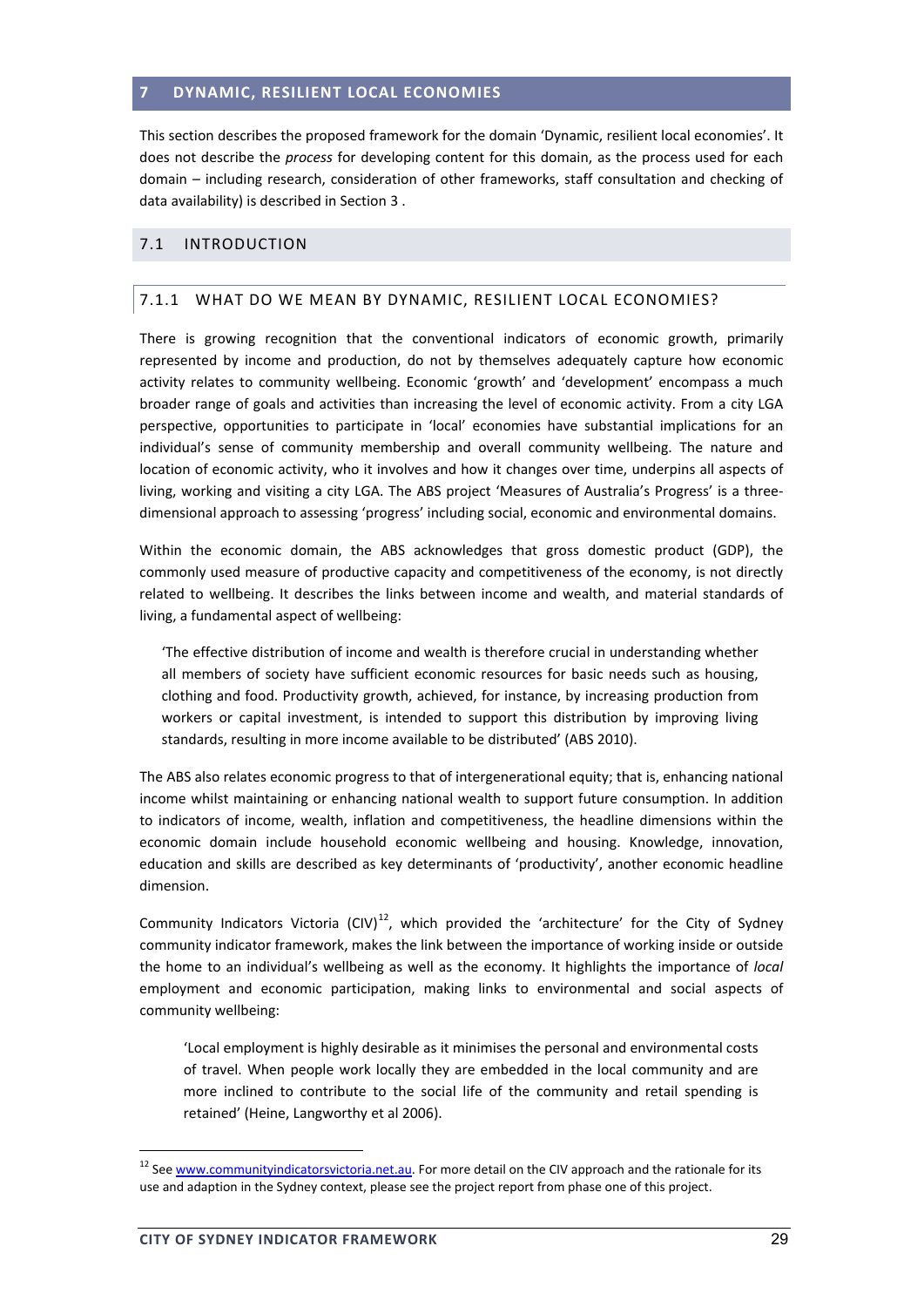The CIV framework refers to wealth distribution and the importance of meeting the basic needs of all in society, including the *resilience* of the most disadvantaged to economic shocks. It also makes explicit reference to the sustainability of economic development with respect to minimising environmental impacts. The framework highlights the importance of a highly skilled workforce to build and sustain a knowledge‐based economy.

Also implicit within the CIV framework is the idea that the *dynamic* nature of local economies, that is the capacity to sustain, respond to and drive change, is core to supporting community wellbeing. Productivity and innovation are characteristic of dynamic and resilient local economies. The *State of Australian Cities* report, notes that the productivity of our cities is affected by many factors, including efficiency of infrastructure, connectivity between businesses, people and their skills, ideas, goods and services, liveability and community wellbeing. Equally important is innovation, because the generation of ideas and transmission of new technologies can underpin productivity gains. Further, because these can occur through connectivity and collaboration, innovation can have a specific location impact (Infrastructure Australia 2010).

## 7.1.2 ECONOMIC ISSUES IN OTHER INDICATOR FRAMEWORKS

As part of the background research to develop this domain, the research team considered how economic issues are addressed in other indicator frameworks. Some key examples are briefly discussed below.

Economic indicators are addressed in various other initiatives and plans in Australia and internationally, including the Metropolitan Plan for Sydney 2036 (Metro Plan), State of Australia's cities (SOAC), the World Bank's Global Cities Indicators Program (GCIP), OECD's Local Economic and Employment Development program (LEED), the Canadian Index of Wellbeing (CIW), the New Zealand Quality of Life Project (NZ QOLP) and Sustainable Seattle<sup>13</sup>. They span a number of issues and trends relevant to 'dynamic, resilient local economies.' Some of these are already addressed within the CIV framework economic domain, such as:

- Education and skill levels (CIW, LEED), which is also reflected in the CIV framework.
- Time balance: "one of the most significant factors in quality of life, especially time for recreation and socialising with family and friends" (Sustainable Seattle). This is also addressed in the CIV framework by the "work‐life balance" indicator.

These frameworks also include issues that are not explicitly addressed in the economic domain of the CIV framework, including:

- Road congestion**,** which reduces community wellbeing and economic productivity (SOAC, Sustainable Seattle).<sup>14</sup>
- Activity clusters, (also known as agglomeration economies), which refers to the benefits that result from the clustering of activities in villages or activity hubs, and the innovation and productivity flow on effects that result (SOAC).
- Low-carbon economy and "green jobs" opportunities emerging as part of dynamic local economies (Metro Plan, LEED).
- Communications connectivity, with particular reference to economic productivity, and knowledge economy, and internet connectivity (GCIP, SOAC, Metro Plan).
- Innovation including research and development (GCIP, SOAC, NZ QOLP)

<sup>&</sup>lt;sup>13</sup> For further information about these initiatives, please refer to the project report from Phase 1 of this project.  $14$  Road congestion is a component of the 'Transport limitations' indicator in the 'Environmental' do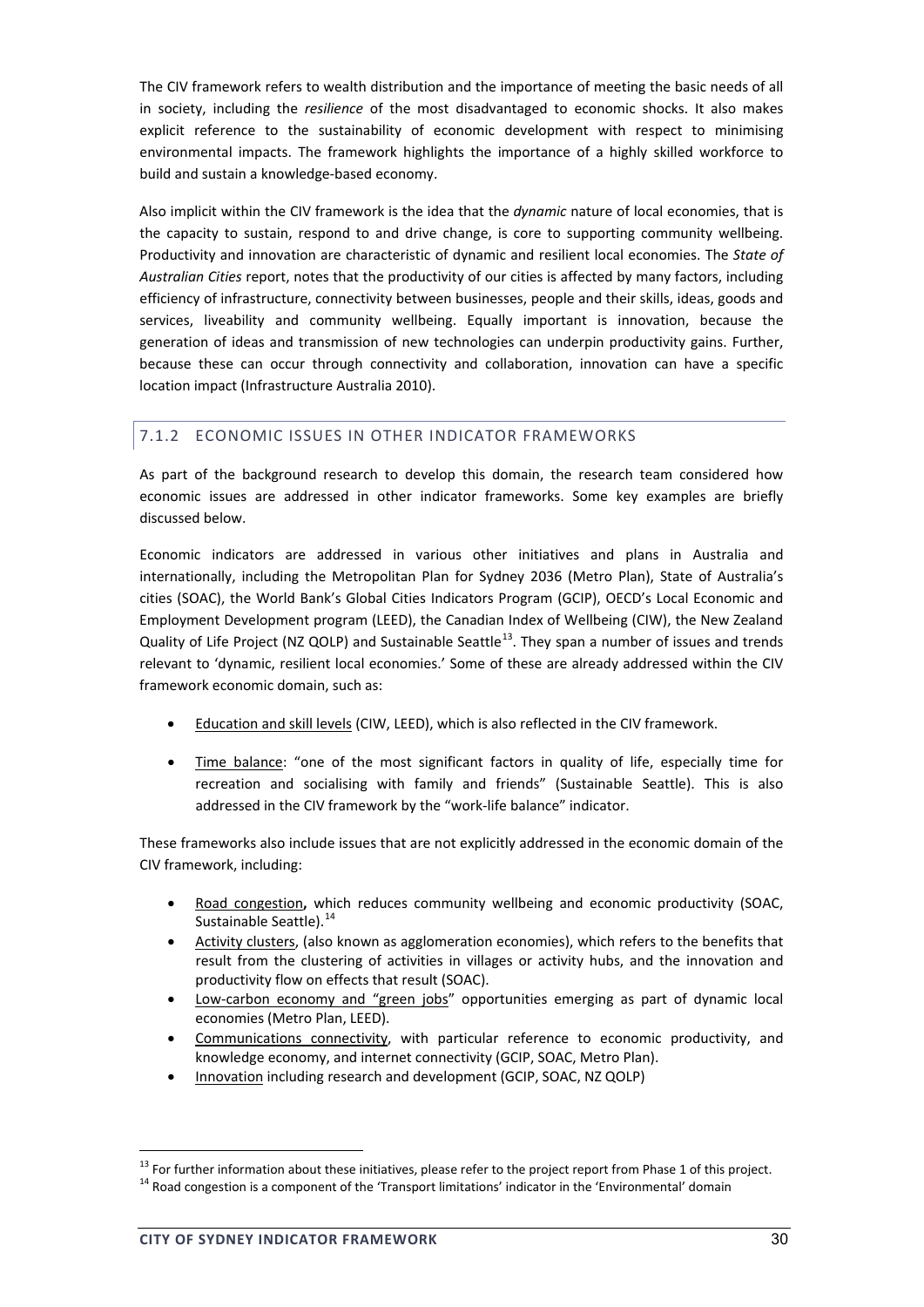- Competitiveness with other economies, including the impacts of the strong Australian dollar on exposed industries such as tourism and education (Metro Plan).
- Specific sector performance, such as tourist visitor nights and retail sales (NZ QOLP) and service/knowledge industries (SOAC)

Not all of these indicators were included within this Community Indicators Framework, but rather indicators were prioritized by their relevance to measuring progress of the local economy of the Sydney LGA. Furthermore, data availability at the LGA level was a major determinant.

## 7.2 RELEVANT CITY OF SYDNEY DOCUMENTS

In developing content for this domain, the ISF research team reviewed a number of City of Sydney documents identified by the City as relevant to this domain. These included:

- *Sustainable Sydney 2030* (City of Sydney 2010b)
- Economic Development Framework (Strategic Economics 2007)
- Economic Development Strategy (City of Sydney 2010a).

Another key document that was considered is the *Metropolitan Plan for Sydney 2036* (NSW Government 2010). Although not a Council document, it was referred to often by staff.

As explained at 3.1.1.2 above, the aim of this review was not to ensure strict alignment between Council documents and the indicators, but rather to maximise coverage of relevant issues arising from relevant City of Sydney documents, in order to develop content that is sufficiently tailored to the City of Sydney context, while at the same time taking an appropriately community-level, or populationlevel focus, and maintaining a high level of comparability with other relevant frameworks.

# 7.2.1.1 SUSTAINABLE SYDNEY 2030

Economic considerations are reflected in various aspects of the *Sustainable Sydney 2030* Strategy. Broadly, the importance of economies underpins many of the Targets, Strategic Directions and Project Ideas, although some elements are addressed in other domains within this project (see 7.3).<sup>15</sup>

#### *SS2030* **Targets**

Employment, a key element of the economy, is featured in *Target 5: 97,000 additional jobs in the City*. The employment indicators developed for the economic domain of Council's indicator framework will help to measure progress towards this specific job creation target.

#### *SS2030* **Strategic Directions**

The economy is also reflected in *Strategic Direction 1: A Globally Competitive and Innovative City*, *Strategic Direction 5: A lively and engaging city centre* and *Strategic Direction 6: Vibrant Local Communities and Economies*. Many of the objectives of these strategic directions are also relevant to the cultural, social and environmental domains, and are reflected in the indicators developed for these domains. Notable 'economic' objectives, many of which are also relevant to other domains within this community indicators framework, are:

- 1.1 Plan for growth and change in the City Centre
- 1.2 Strengthen globally competitive clusters and networks and develop innovative capacity

<sup>&</sup>lt;sup>15</sup> For example, housing and transport issues feature strongly in the Strategy. Although these elements are important contributors to dynamic, resilient, economies, they will be addressed in the 'Environmental' domain of the Community Indicator Framework.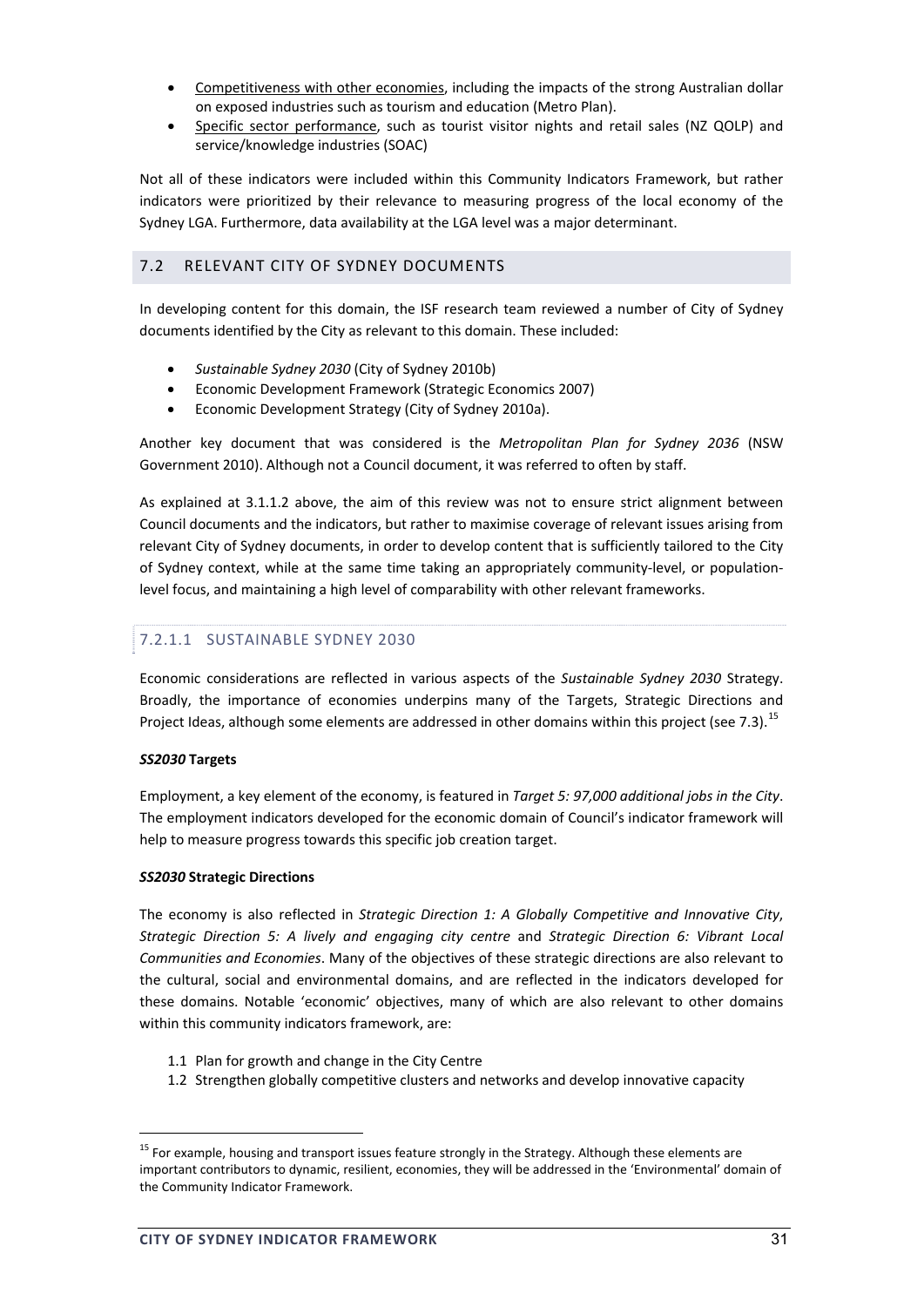- 1.3 Plan for global city support functions
- 1.4 Develop innovative capacity and global competitiveness
- 1.5 Strengthen business competitiveness
- 1.6 Enhance tourism infrastructure, assets and branding of the City
- 5.3 Manage and strengthen precincts in the City Centre
- 5.4 Increase the supply of small scale spaces for retail and small businesses on streets and lanes
- 5.5 Assist appropriate small businesses to locate and thrive in the City Centre
- 5.6 Support the development of diverse, new bars and restaurants in the City Centre

6.2 Create a network of Activity Hubs as places for meeting, shopping, creating, learning and working for local communities

- 6.4 Develop and support local economies and employment
- 6.5 Build opportunities for lifelong learning in new literacies

The indicators developed for the economic domain of Council's indicator framework will help to measure progress towards some of these broad goals, noting the community-level progress (in contrast to Council service delivery performance) focus of the framework.

*SS2030* also identifies the creative industries as a key strength within the *Strategic Direction 7: A cultural and creative city* and within objective 7.3: *Support the development of creative industries.* These objectives are addressed in the 'Cultural' domain of this project.

#### *SS2030* **Project Ideas**

Three of the ten *SS2030* Project Ideas reflect the renewal and conversion of specific areas and precincts to develop the local economy, including through the creation of "Village Centres":

- 1. Western Edge project.
- 7. Connecting Green Square.
- 9. New moves for Newtown.

These projects aim to generate benefits such as establishing retail, residential and business precincts to create long‐term development opportunities and local jobs. While it was not appropriate to include indicators at this project level (as this framework measures broader, LGA level outcomes), these projects, and the broader goals to which they contribute, were considered during the development of this domain.

#### 7.2.1.2 ECONOMIC DEVELOPMENT FRAMEWORK

The Economic Development Framework, endorsed by Council in March 2007, is the first in a three‐ stage process to prepare and implement an Economic Development Strategy including a detailed implementation plan for the City of Sydney.

The Framework document acknowledges the City of Sydney as the most significant urban economy in Australia, and highlights the increasing importance of the role of local government in economic development within a global economy. It included 'an analysis of the elements of the urban economy and factors driving change, options for economic development of the City of Sydney, the role of Council in economic development, the guiding principles for initiatives and priorities and an overarching vision and goals underpinning economic development' (City of Sydney 2007).

The Framework included the following suggested overarching goal for the Economic Development Strategy:

[To] improve opportunities for residents, business, workers and the broader society through strategies and actions: in collaboration with government, business and the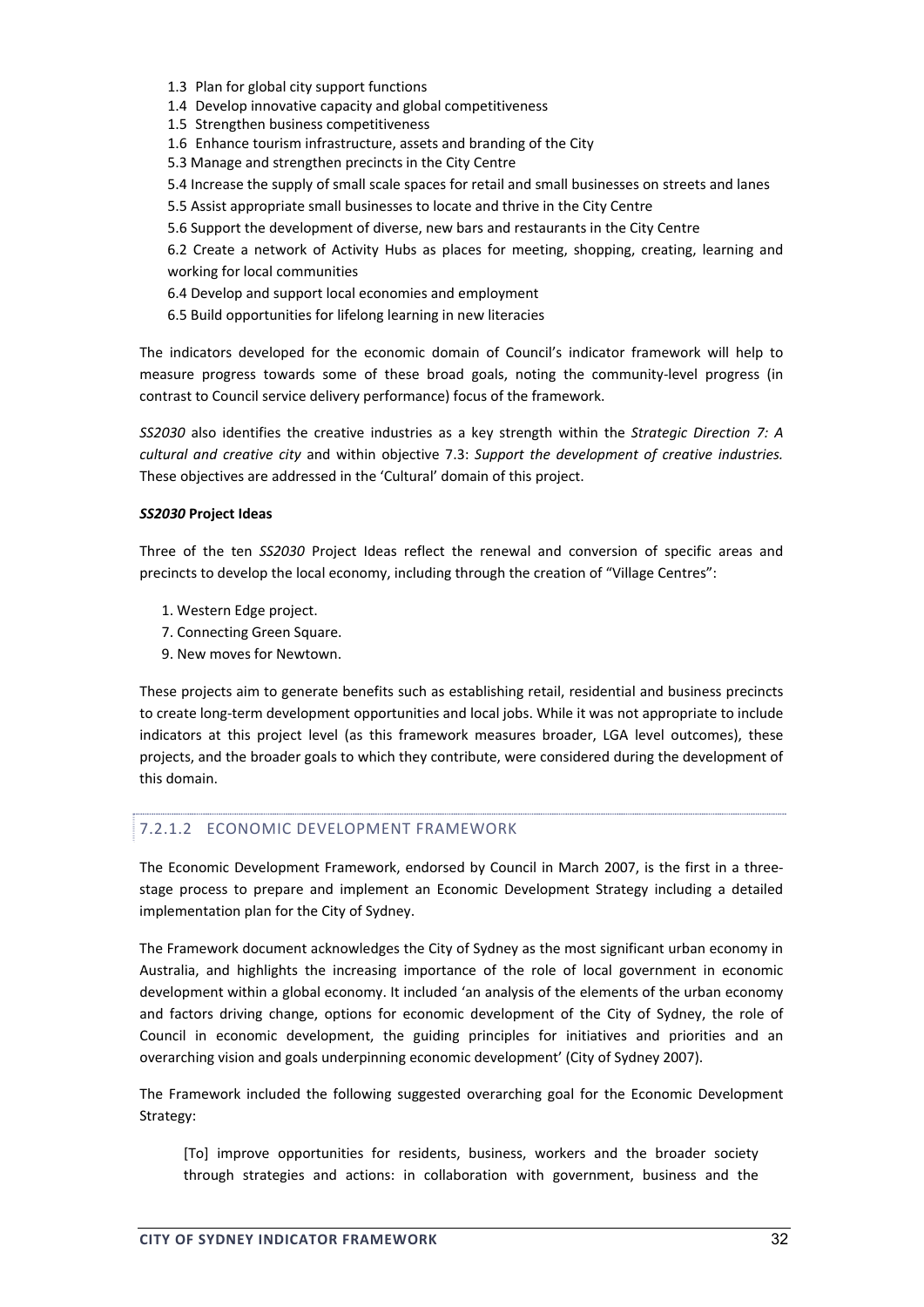community; that create and retain good jobs, increase wealth and investment and strengthen global links, whilst enhancing social cohesion, liveability, learning and environmental quality.

The Framework proposed six draft strategic directions to be developed in the full Strategy:

- Strengthen business competitiveness
- Investing in communities and people
- National and global cities agenda
- A sustainable city
- Nurture social capital
- Marketing the city

## 7.2.1.3 ECONOMIC DEVELOPMENT STRATEGY

The City's Economic Development Strategy is currently being developed. It will align the Economic Development Framework with Sustainable Sydney 2030 (City of Sydney 2010a).

As part of Strategy development, discussion papers have been prepared for four sectors identified as particularly relevant to the City's economy: Creative Industries, Education, Retail and Tourism. Key issues, opportunities and the timing for Action Plans for these sectors are outlined in the table below:

| <b>Sector</b>                        | <b>Key Issues</b>                                                                                                                                                                                                                                                                                                                                                                                                                                                                                                                                                                                                                   | <b>Key Opportunities</b>                                                                                                                                                                                                                                                                                                                                      | <b>Current projects and</b>                                                                                                                                                                                                                                                      |
|--------------------------------------|-------------------------------------------------------------------------------------------------------------------------------------------------------------------------------------------------------------------------------------------------------------------------------------------------------------------------------------------------------------------------------------------------------------------------------------------------------------------------------------------------------------------------------------------------------------------------------------------------------------------------------------|---------------------------------------------------------------------------------------------------------------------------------------------------------------------------------------------------------------------------------------------------------------------------------------------------------------------------------------------------------------|----------------------------------------------------------------------------------------------------------------------------------------------------------------------------------------------------------------------------------------------------------------------------------|
|                                      |                                                                                                                                                                                                                                                                                                                                                                                                                                                                                                                                                                                                                                     |                                                                                                                                                                                                                                                                                                                                                               | action plans                                                                                                                                                                                                                                                                     |
| <b>Creative</b><br><b>Industries</b> | Government<br>needed<br>support<br>during<br>formative<br>of<br>stage<br>enterprise development.<br>Affordable and diverse spaces are<br>required<br>to<br>accommodate<br>individual<br>artists<br>and<br>small<br>creative enterprises within the<br>LGA.<br>Coordination across levels of<br>Government<br>is required<br>for<br>successful<br>attraction<br>and<br>development of major creative<br>events.                                                                                                                                                                                                                      | of<br><b>The</b><br>number<br>small<br>practitioners in the sector<br>provides a significant growth<br>opportunity.<br>industries<br>Creative<br>make<br>significant contributions to<br>other industries.<br>Demand for creative industry<br>products is income elastic.<br>Export industry potential from<br>some parts of the sector.                      | The Creative Industries<br>Action Plan is currently<br>being developed, with<br>anticipated finalisation in<br>early 2012.<br>Current projects include:<br>Greening the Creative<br>Industries, Sponsorship of<br>commercial<br>creative<br>events.                              |
| <b>International</b><br>education    | Sector<br>provides<br>significant<br>community<br>and<br>economic<br>benefits to Sydney communities,<br>including<br>by creating<br>jobs,<br>boosting skills<br>and research,<br>enhancing<br>diversity,<br>strengthening global connections,<br>increasing tourism and raising<br>Sydney's profile.<br>There is competition from other<br>Capital City Councils' support for<br>the sector.<br>include:<br>Other<br>issues<br>coordination<br>with<br>State<br>Government initiatives; transport<br>affordability;<br>co-ordinated<br>marketing; affordability of rental<br>welcome<br>housing;<br>and<br>orientation initiatives. | Strategic partnerships<br>with<br>State Government.<br>Advocate with real estate<br>industry and community and<br>Government<br><b>State</b><br>for<br>affordable rental housing.<br>for<br>Advocate<br>student<br>transport needs.<br>Work in partnership with<br>education<br>providers<br>to<br>improve the marketing of<br>Sydney as a study destination. | Education<br>Sydney<br>International<br>Education<br>Action<br>Plan<br>currently<br>developed.<br>being<br>Expected finalisation late<br>2011.<br>Current project includes:<br>investigation of support<br>for existing international<br>student welcome desk at<br>the airport. |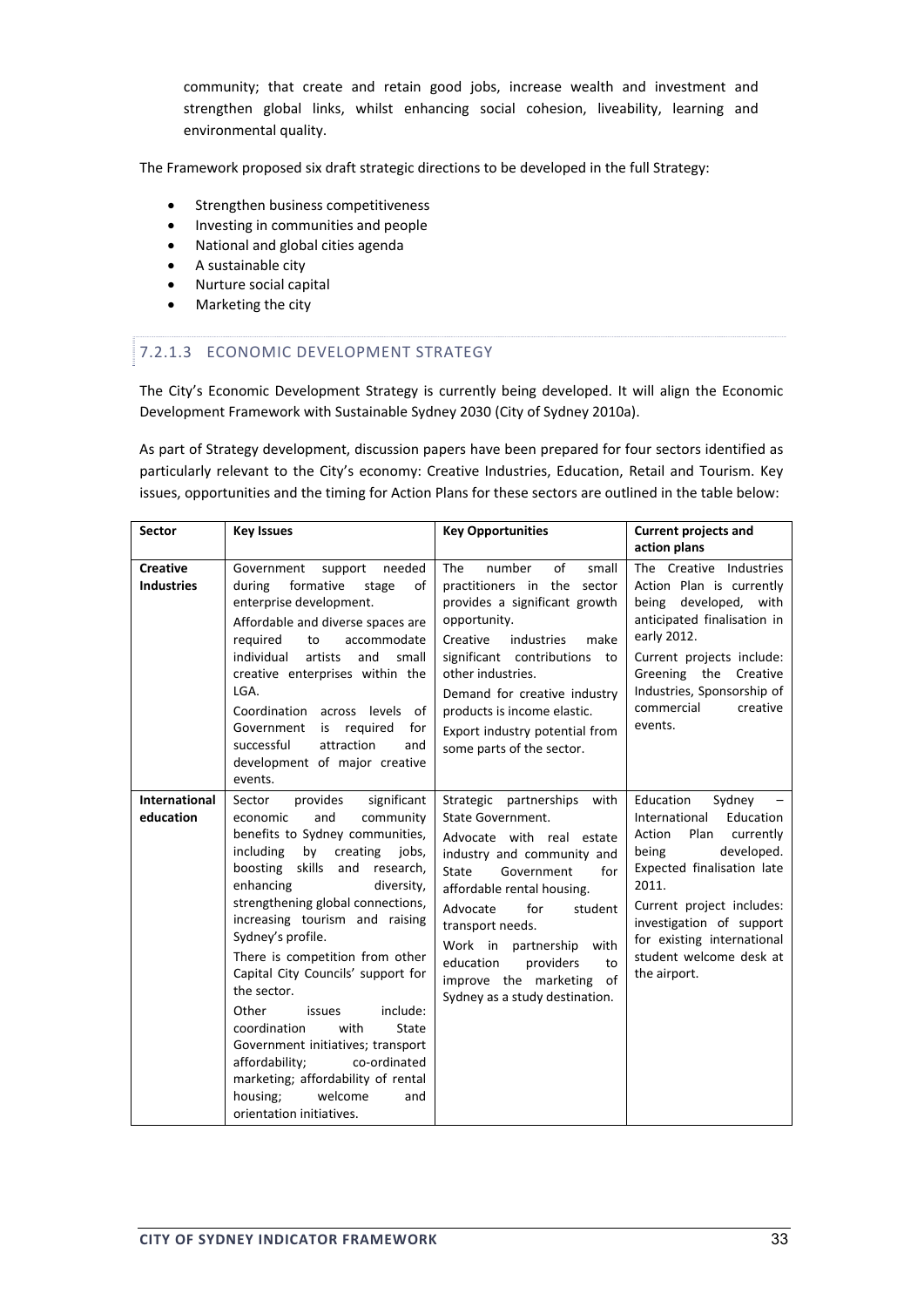| Retail         | 2030<br>Sustainable<br>Sydney<br>identified importance of retail<br>sector to economy<br>Recently CBD has lost market<br>share to suburban centres<br>burdens<br>regulatory<br>Various<br>concern parts of the industry<br>Competition from Melbourne's<br>established reputation as retail<br>capital<br>Public<br>domain<br>management<br>critical to retail sector | Current CBD redevelopment<br>of<br>Creation<br>stronger<br>connections between retail<br>and tourism sectors<br>Capitalise on visitors to the<br>city to major festivals                                                                                                                                                                                       | Retail<br>Plan<br>Action<br>being<br>currently<br>developed. Expected to<br>be finalised in early 2012.<br>Current projects include:<br>formation<br>of<br>Retail<br>Advisor Panel (City, NSW<br>Retail<br>Government,<br>sector), sponsorship of<br>commercial<br>creative<br>events, laneways grants,<br>investigation<br>of<br>communication strategies<br>for individual businesses.                                           |
|----------------|-----------------------------------------------------------------------------------------------------------------------------------------------------------------------------------------------------------------------------------------------------------------------------------------------------------------------------------------------------------------------|----------------------------------------------------------------------------------------------------------------------------------------------------------------------------------------------------------------------------------------------------------------------------------------------------------------------------------------------------------------|------------------------------------------------------------------------------------------------------------------------------------------------------------------------------------------------------------------------------------------------------------------------------------------------------------------------------------------------------------------------------------------------------------------------------------|
| <b>Tourism</b> | Sydney is Australia's leading<br>gateway and<br>most<br>popular<br>destination for overseas visitors.<br>Competition for tourism<br>is<br>increasingly fierce.<br>Federal<br><b>NSW</b><br>The<br>and<br>drive<br>Government<br>strategic<br>development<br>tourism<br>and<br>marketing agendas.                                                                      | Visitors could benefit from an<br>information<br>and<br>signage<br>program.<br>Ongoing<br>innovation<br>in<br>development,<br>experience<br>information<br>provision<br>and<br>marketing is required.<br>effective<br>marketing<br>More<br>opportunities with Tourism<br>NSW.<br>partnership<br>Ongoing<br>development with Greater<br>Sydney and Tourism NSW. | Plan<br>Tourism<br>Action<br>currently<br>being<br>developed. Expected to<br>be finalised in early 2012.<br>Current projects include:<br>of<br>provision<br>internet<br>facilities for staff in Visitor<br>Information<br>kiosks;<br>collaboration with SHFA<br>Visitor<br>Information<br>Centre on staff briefing;<br>collaboration<br>with<br>Tourism<br><b>NSW</b><br>to<br>participate in Australian<br>Tourism Exchange 2011. |

The CIV framework on which this community indicator framework is based does not include sector‐ specific indicators, to ensure applicability across as wide a range of local government areas. There are also sector‐specific initiatives, such as the state and federal governments' involvement in planning for the tourism sector, and sustainable tourism indicators are currently being developed for the Sydney tourism destination area.<sup>16</sup>

# *7.2.2 METROPOLITAN PLAN FOR SYDNEY 2036*

Economic considerations are reflected in various aspects of the NSW Government's Metropolitan Plan for Sydney 2036. The plan highlights the dynamic, globally competitive and growing financial services sector as a key competitive advantage that contributes to Sydney's economic strength. The plan notes that a strong Sydney economy provides:

- resources to fund economic, social and cultural infrastructure
- the income to fund a skilled workforce
- residents with capacity to purchase goods and services, and
- the opportunity to manage the region in an environmentally sustainable way.

## **Strategic Directions**

The importance of economies underpins strategic directions and key policy settings in the Metropolitan Plan for Sydney 2036, specifically *Strengthening a city of cities*, *Growing and renewing*

<sup>&</sup>lt;u> Andrew Maria (1989)</u> <sup>16</sup> This work is being undertaken by ISF.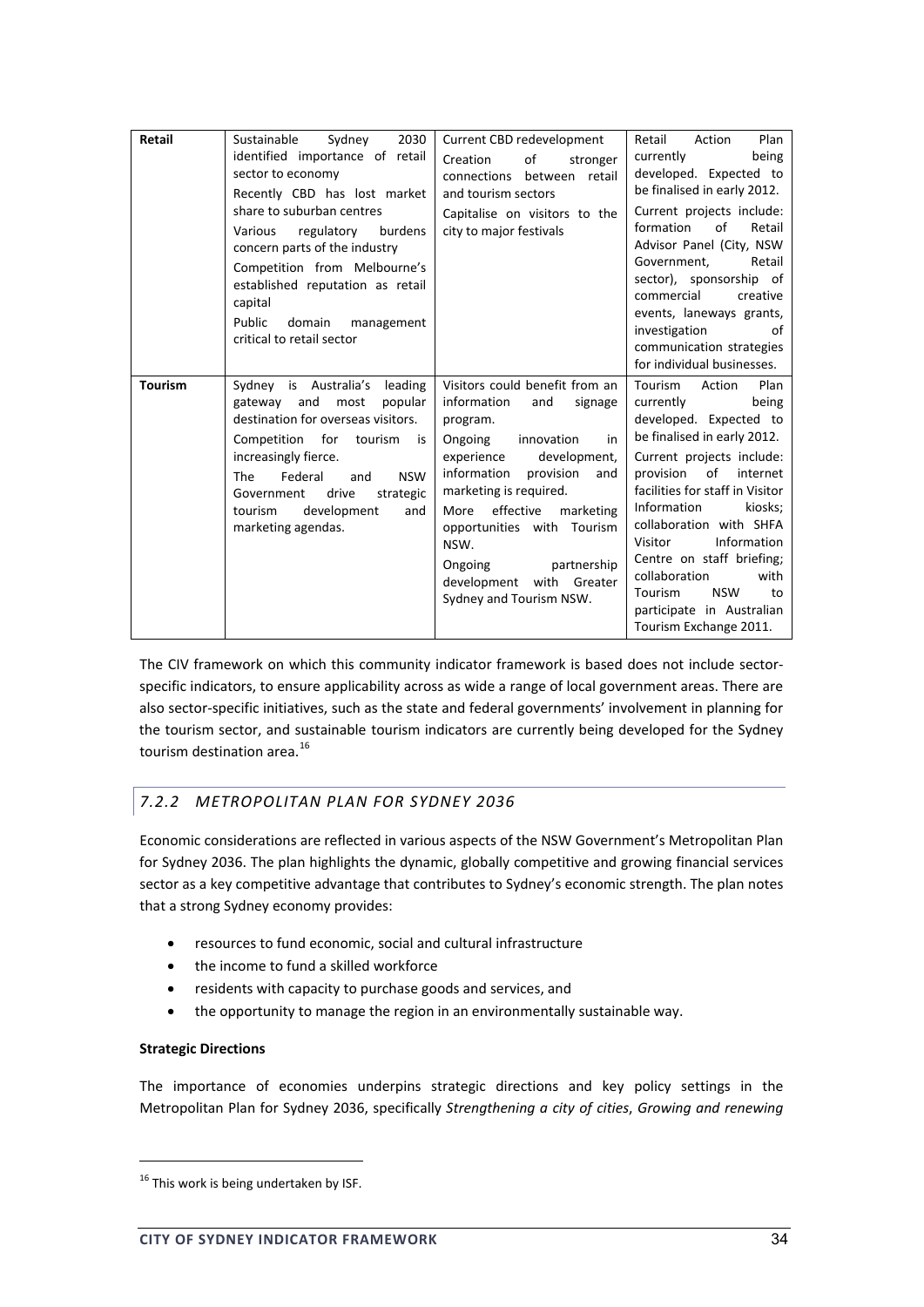*centres*, and *Growing Sydney's economy*. Notable economic objectives relevant to this community indicators framework are:

- Objective E1 Ensure adequate land supply for economic activity, investment and jobs in the right locations
- Objective E2 Focus Sydney's economic growth and renewal, employment and education in centres
- Objective E3 Provide employment lands to support the economy's freight and industry needs
- Objective E4 To provide for a broad range of local employment types in dispersed locations
- Objective E6 To support Sydney's nationally significant economic gateways

## 7.3 RELEVANT INDICATORS IN OTHER DOMAINS

As acknowledged at 3.1.3 there are many links between the domains, and the allocation of particular policy areas to particular domains is somewhat arbitrary.

With respect to the 'dynamic, resilient, local economies' domain, there are a number of policy areas and indicators that are of relevance to this domain, but which, for pragmatic reasons, have been allocated to other domains. By way of highlighting the conceptual connections between the domains, a number of these issues are briefly discussed here.

# 7.3.1 3.1 'SOCIAL' DOMAIN ('HEALTHY, SAFE AND INCLUSIVE COMMUNITIES')

The following indicators in this domain are also of relevance to the economic domain:

- Income
- Distribution of income
- Relative socio‐economic disadvantage
- Financial stress
- Food security

# 7.3.2 3.2 'CULTURAL' DOMAIN ('CULTURALLY RICH AND VIBRANT COMMUNITIES')

The indicators in the 'creative industries' policy area are relevant to the economic domain.

## 7.4 PROPOSED APPROACH TO THIS DOMAIN

## 7.4.1 INTRODUCTION

The approach to developing policy areas and indicators for this domain acknowledges the importance of the City's dynamic and resilient economy to its business and resident populations, as well as Sydney's competitiveness position as a national and global city. The indicators span elements of a City economy that underpin its wealth and productivity and the standard of living for its residents, and ensure that it is competitively positioned as a global and local city.

Many "standard" measures of economic activity and productivity, such as business turnover, multifactor productivity, and innovation, are not available at an LGA level. However, there are alternative ways to capture the underlying factors that support and drive a dynamic, resilient, local economy, and these have been included within this domain.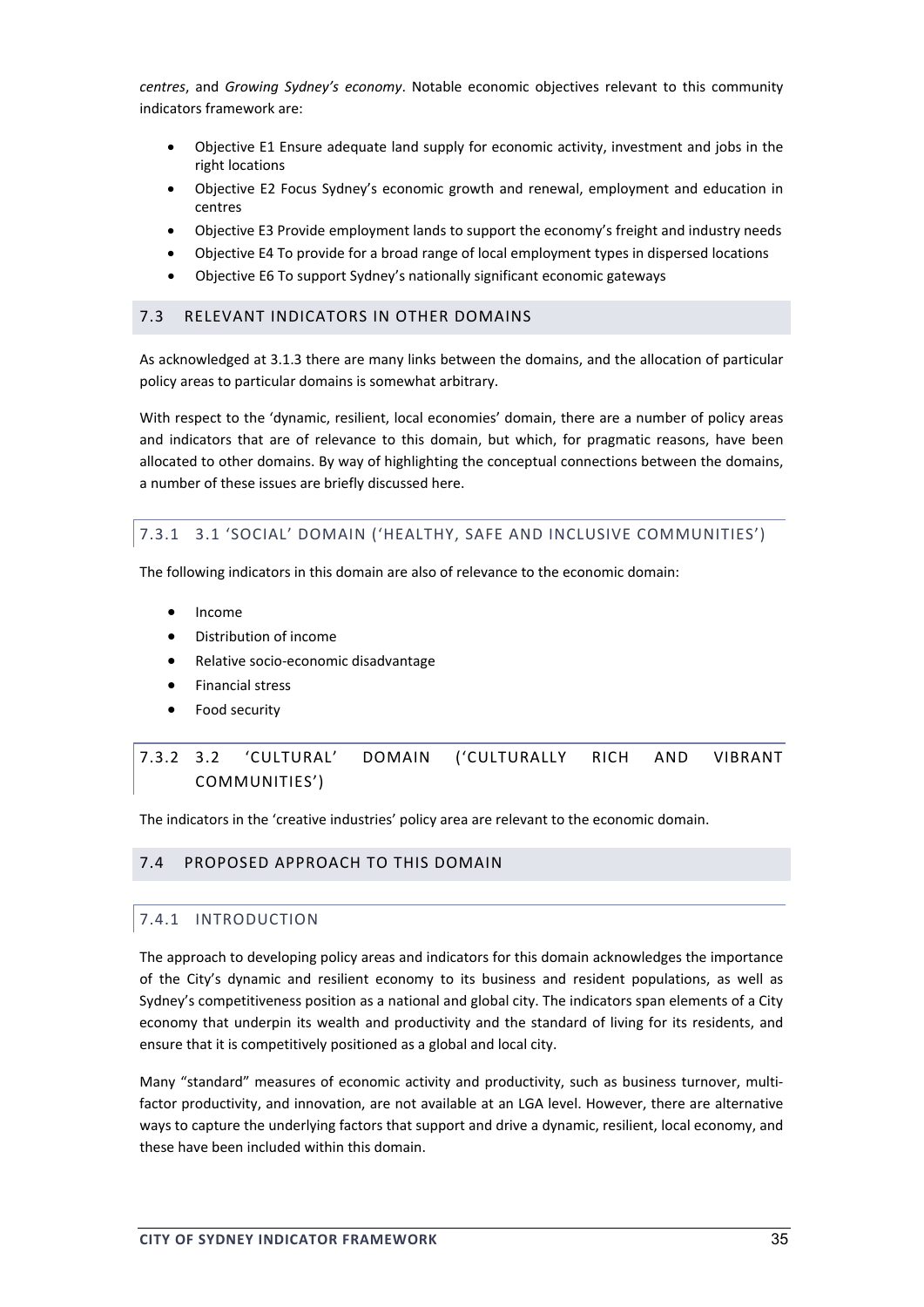# 7.4.2 POLICY AREAS

Based on the review of existing CoS documents and other indicator frameworks, as well as consultation with CoS staff, the research team developed the following set of policy areas to form the 'top level' of the proposed indicator framework, providing categories under which the indicators and measures would be developed. The three agreed policy areas for the domain of 'dynamic, resilient local economies are:

- *Economic activity, diversity and prosperity.* This policy area covers economic activity and employment growth within the City. It also addresses the need for *diversity* of economic activity, particularly across sectors, to support a City economy that is resilient to external shocks and competitively positioned to take advantage of economic opportunities. Floorspace availability is acknowledged as important to economic growth. As Sydney is a global city, global competitiveness and international engagement also underpin City prosperity.
- *Employment and education of City residents* This policy area focuses on City residents (as opposed to City workers), and relates to their capacity to participate and contribute to the economy, including the local economy.
- *Productivity and innovation* Innovation is a key determinant of productivity, which in turn underpins economic activity and growth. Although there is limited LGA data availability for many productivity and innovation measures, the indicators in this policy area focus on important elements of workforce skills and education, knowledge industries and travel time to work in the City.

## 7.4.3 INDICATORS, MEASURES, DATA, TRENDS AND BASELINES

The indicators proposed for the *Dynamic and resilient local economies* domain are shown in detail at **Appendix A.** They are grouped under the policy areas described above, and include proposed measures, anticipated data sources, a proposed baseline and, where applicable, a desired trend, outcome or target. The table also indicates any alignment with City of Sydney documents and strategies, and shows whether each indicator is comparable with an indicator used in another jurisdiction.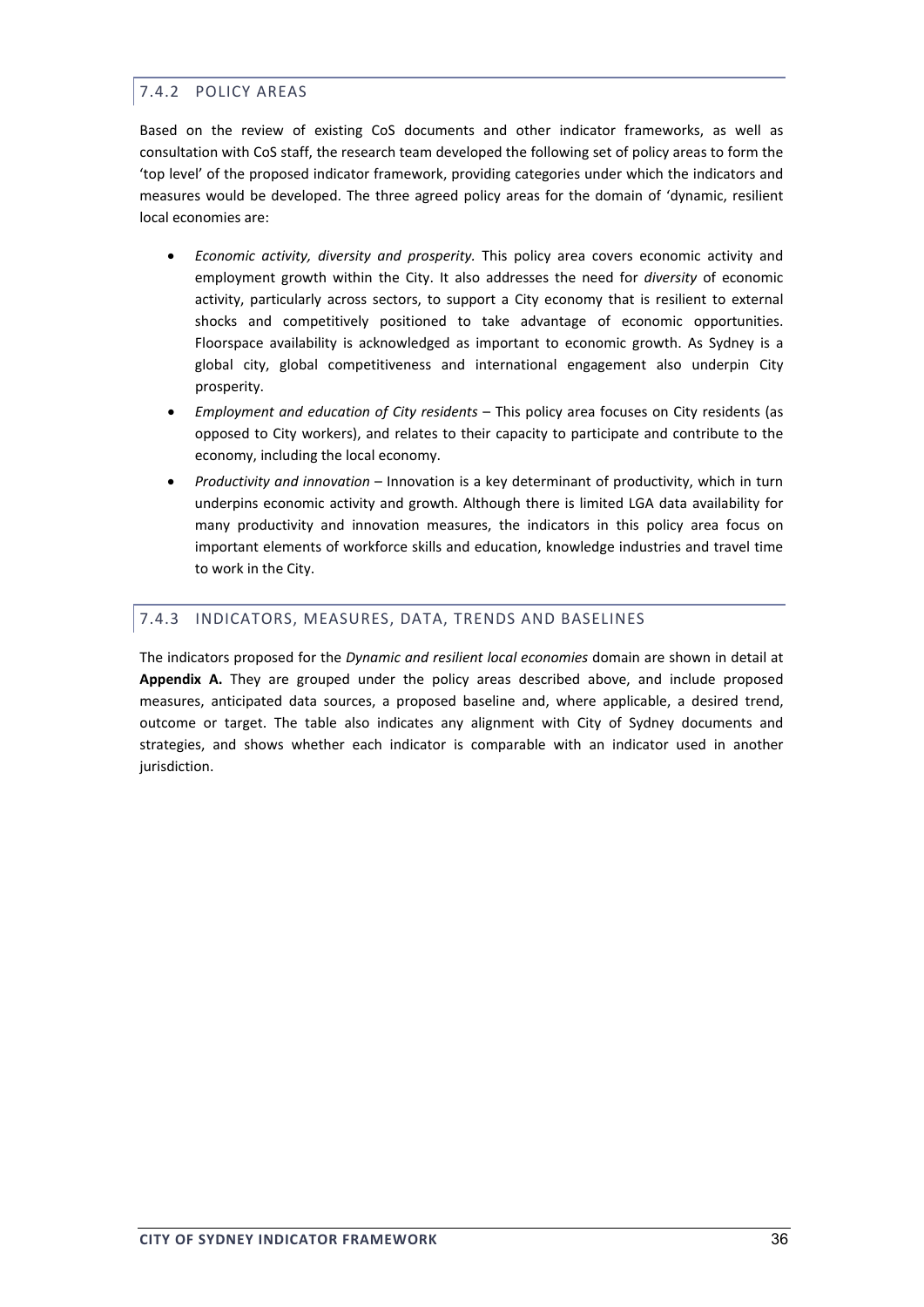#### **8 SUSTAINABLE ENVIRONMENTS**

This section describes the proposed framework for the domain 'Sustainable Environments'. It does not describe the *process* for developing content for this domain, as the process used for each domain – including research, consideration of other frameworks, staff consultation and checking of data availability) is described in Section 3 .

#### 8.1 INTRODUCTION

This domain includes components of the natural environment that are of interest to the community for their direct and indirect relationship to wellbeing (open space; urban ecology; water; air and noise). It also includes human activities that tend to have an impact on the natural environment (transport; consumption, waste and resource recovery; energy and greenhouse). These categorisations reflect the different management systems and common language used to speak about environmental issues and concerns as well as mirroring existing institutional planning and reporting delineations, and evoking different uses, pressures and objectives in relation to wellbeing.

Of course there is much overlap and interconnection between these divisions. However for ease of categorisation and to mirror the way those management systems have been set up to address these issues we have maintained them here. This division may mean that certain indicators that indicate a trend towards environmentally sensitive behaviours are not included in the framework, because they do not sit neatly within any one of the existing categories. These could be considered for future development of the framework.<sup>17</sup>

It should be noted that there is already considerable existing work being undertaken on community level environmental data collection and reporting by the City of Sydney that relates to this domain. There are a number of new sets of data that Council plans to collect in the future, including data being sought from other agencies. There are also several major detailed studies being commissioned that relate to particular environmental policy areas, the results and findings of which should be used to inform any future revisions to these indicators.<sup>18</sup> There are also indicators that have been suggested, which align with CoS strategic commitments or community priorities, but for which data is not currently available. These are described in notes to the indicator table at Appendix A.

#### 8.1.1 WHAT DO WE MEAN BY SUSTAINABLE ENVIRONMENTS?

The concept of sustainable environments necessitates a focus on both environmental pressures and environmental impacts, both direct and indirect, as the SOAC report describes:

'Human settlements and their populations place pressure on the environment through the demand for water, energy and land, and through the production of wastes including greenhouse gas emissions. These impacts can be direct, through the use of water, energy

<sup>&</sup>lt;sup>17</sup> Some potential new policy areas for future consideration include eco-toxics, consumption, food and food waste, climate adaptation, resident environmental attitudes and knowledge.

<sup>&</sup>lt;sup>18</sup> For example, the City of Sydney Decentralized Water Master Plan, the Urban Ecology Study, and the Energy Demand Management Plan, all of which we will be available 2011/2012. Results of these may help refine future iterations of the framework.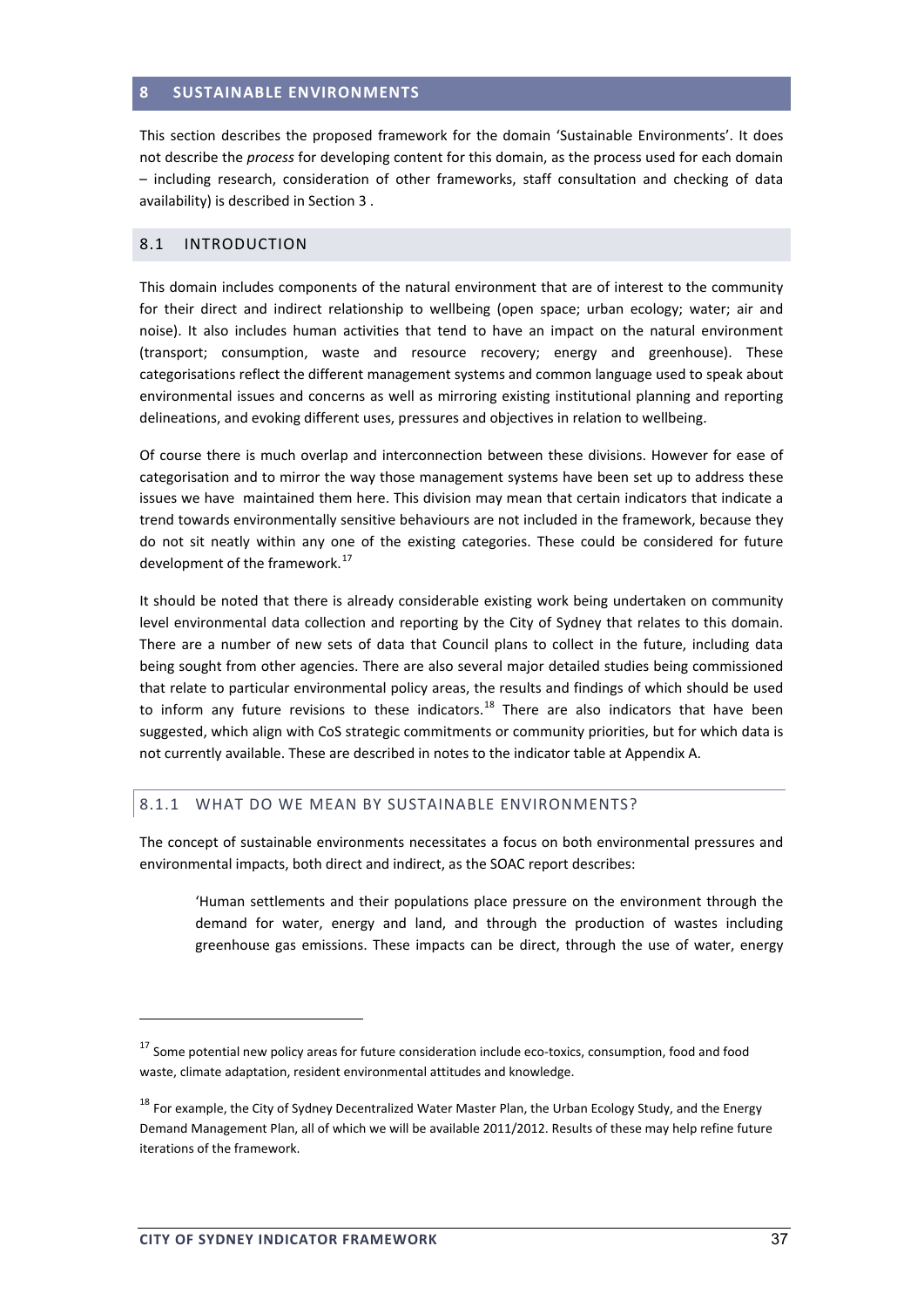and land, or indirect, through the production and distribution of goods and services that households and businesses consume' (Infrastructure Australia 2010).

The following section is a brief discussion of what we mean by Sustainable Environments in the context of this framework. It outlines some of the conceptual issues that were considered in scoping this domain, and some key terms.

There is a growing understanding that environmental health and a sustainable environment are critical to life and wellbeing, and therefore that measures of 'progress' should consider the state of our environment. The ABS considers that 'progress refers to a reduction in threats to the environment and improvements in the health of our ecosystems'. Within the environment domain of the emerging Mapping Australia's Progress (MAP) framework, the ABS nominates the headline dimensions for assessing environmental improvement as: Biodiversity, Land, Inland waters, Oceans and estuaries, Atmosphere and Waste; categories which it suggests are largely consistent with other major environmental reports, such as the national State of the Environment report produced five yearly under the *Environment Protection and Biodiversity Conservation Act, 1999.*

The state of Australian Cities report highlights the challenges for capital cities in relation to environmental impacts, noting:

'When both direct and indirect environmental impacts are taken into account, higher environmental impacts at the household level are associated with higher incomes and smaller household sizes. Therefore, despite the opportunities for efficiency and reduced environmental impacts offered by more compact forms of urban living, inner city households of capital cities, followed by the inner suburban areas, feature the highest consumption of water use, energy use and ecological footprints even when reduced car use is taken into account' (SOAC 2010: 71).

The relevant domain in the CIV framework is 'sustainable built and natural environments', which contains indicators on built environment, open space, transport, waste, greenhouse, water, air and biodiversity.

This is also similar to the way that international frameworks to measure wellbeing consider environment. The New Zealand Quality of Life report includes a 'Natural Environment' chapter, which looks at 'the physical aspects of the natural environment that have a substantial impact on life in cities, such as air, soil, water, drinking water and waste disposal<sup>'19</sup>. Separate to this the report has a section on Built Environment (which includes for example, traffic and transport, public transport) and Housing (including indicators on housing tenure, costs and affordability, crowding, provision, access and urban housing intensification).

The Canadian Index of Wellbeing (CIW) includes an 'Environment' domain with indicators that are intended to measure 'the state of wellbeing and integrity of the natural environment, including the sustainability of ecosystems, watersheds and natural resources<sup>'20</sup>. The CIW sees such indicators (which are still under development) as a critical contributor to people's wellbeing.

Despite these similarities (a tendency to include ecosystems and biodiversity, drinking water, watersheds, inland waters and marine environments, atmosphere, waste and land), it is important to recognize that different frameworks divide and label things differently in relation to the environment. While in the CIV framework, open space, natural environment, transport and housing are combined in

<sup>&</sup>lt;sup>19</sup> See http://www.bigcities.govt.nz/natural.htm<br><sup>20</sup> Note that the research report for this domain is listed as currently under development on the CIW website - it was due for development in Autumn 2010 but appears to not be not available yet. See http://www.ciw.ca/en/TheCanadianIndexOfWellbeing/DomainsOfWellbeing/Environment.aspx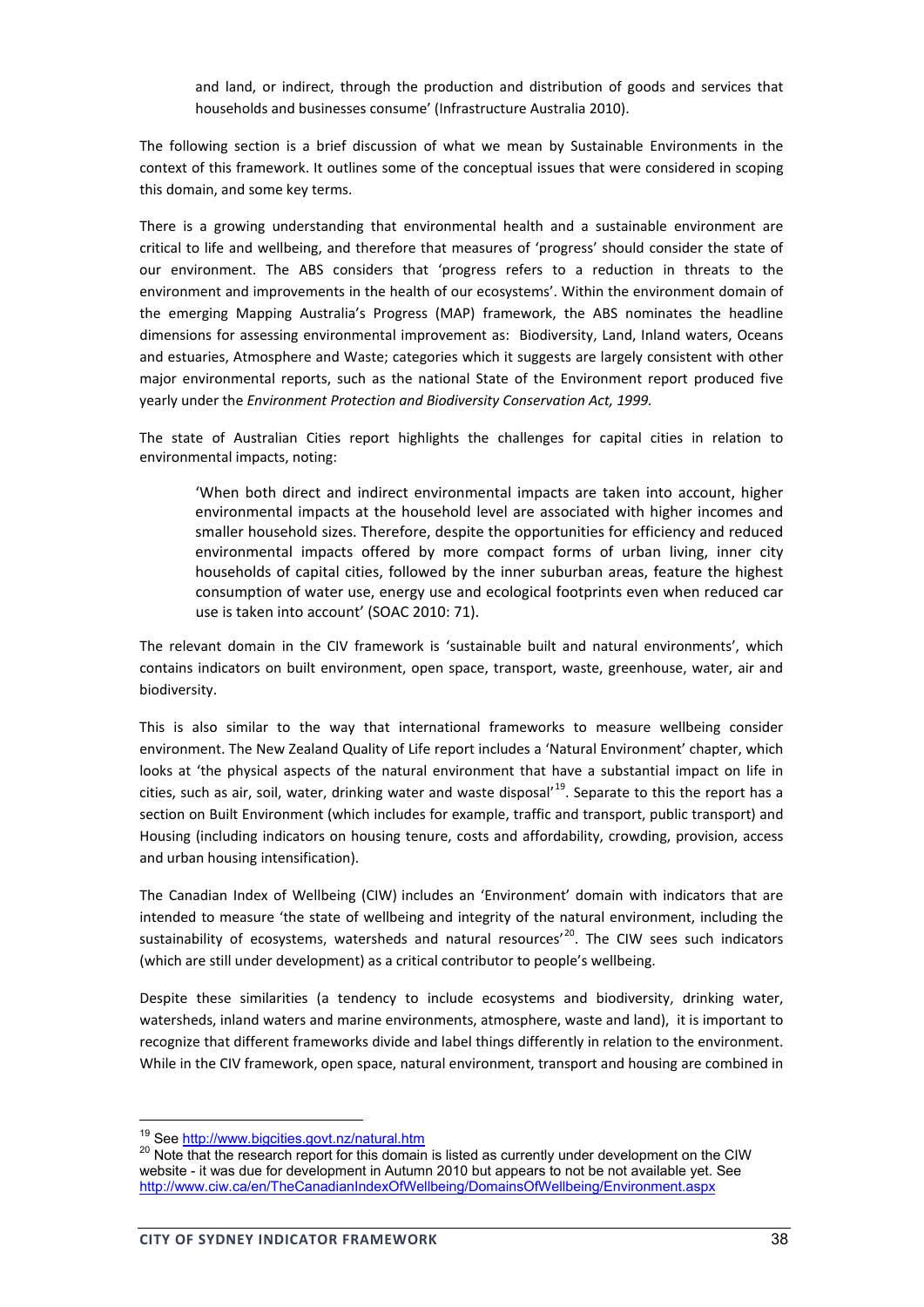one domain, in other frameworks, as well as in the City of Sydney's own Environment documents, these are treated differently. By way of example, Table 1 below compares what is included in 'environment' in different frameworks, highlighting some of the choices to be made in grouping indicators into policy areas or domains.

In the CoS staff workshops, participants decided to move some aspects of what CIV designates as 'sustainable built and natural environment' into other domains. Specifically housing, homelessness and open space. As a result it was also decided that this domain should be renamed 'sustainable environments', as the focus was on the environment rather than on the importance of housing provision for people.

| <b>Reports or</b>                                            | <b>Areas included</b> |                   |                                  |                   |                 |  |
|--------------------------------------------------------------|-----------------------|-------------------|----------------------------------|-------------------|-----------------|--|
| frameworks                                                   | <b>Culture and</b>    | <b>Open Space</b> | <b>Natural</b>                   | <b>Transport</b>  | <b>Housing</b>  |  |
|                                                              | built heritage        |                   | environment                      |                   |                 |  |
|                                                              |                       |                   | (resources and<br>key pressures) |                   |                 |  |
| <b>Sydney State of</b>                                       |                       |                   |                                  |                   | Not reported on |  |
| <b>Environment</b>                                           | ✓                     | ✓                 | $\checkmark$                     | ✓                 | in this doc     |  |
| Report                                                       |                       |                   |                                  |                   |                 |  |
| <b>CIV</b> 'Sustainable                                      | Included in           |                   |                                  |                   |                 |  |
| <b>Built and Natural</b>                                     | 'cultural'            | $\checkmark$      | ✓                                | ✓                 | ✓               |  |
| Environment'                                                 | domain                |                   |                                  |                   |                 |  |
|                                                              |                       |                   |                                  |                   |                 |  |
| Canadian Index of                                            | Arts and culture      |                   |                                  |                   | No - Housing    |  |
| Wellbeing                                                    | indicators in         | ✓                 | ✓                                | ✓                 | included in     |  |
| 'Environment'                                                | 'leisure and          |                   |                                  |                   | 'Living         |  |
|                                                              | culture' domain       |                   |                                  |                   | Standards'      |  |
|                                                              |                       |                   |                                  |                   |                 |  |
| <b>New Zealand</b>                                           | Recreation and        | Open space        |                                  | Transport         | Housing is in   |  |
| <b>Quality of Life:</b>                                      | Leisure               | included in       | $\checkmark$                     | included in Built | 'Housing'       |  |
| 'Natural                                                     | indicators            | <b>Built</b>      |                                  | Environment       |                 |  |
| Environment'                                                 | included in           | Environment       |                                  |                   |                 |  |
| domain                                                       | 'Health'              |                   |                                  |                   |                 |  |
| What is included in the framework developed for this project |                       |                   |                                  |                   |                 |  |
| <b>City of Sydney</b>                                        | Included in           | $\checkmark$ Also |                                  |                   | Included in     |  |
| 'Sustainable                                                 | 'cultural'            | included in       | $\checkmark$                     | $\checkmark$      | 'Healthy, safe  |  |
| environment'                                                 | domain                | 'Healthy, safe    |                                  |                   | and inclusive   |  |
| domain                                                       |                       | and inclusive     |                                  |                   | communities'    |  |
|                                                              |                       | communities'      |                                  |                   |                 |  |

**Table 1. Different aspects of the social/ecological system included in different frameworks**

# 8.1.2 HOW THIS DOMAIN DIFFERS FROM CIV 'NATURAL AND BUILT ENVIRONMENT'

In discussion with CoS staff it was decided that as the Sydney LGA is a very built up environment distinguishing between 'built' and 'natural' was not useful. As a result the domain was renamed 'sustainable environments'. It retains some elements of 'built environment', namely the aspects of built form that relate to environmental outcomes (e.g. energy, water, transport), but the 'social' dimensions of the built environment, especially housing indicators (affordability/homelessness) have been located in the 'healthy, safe and inclusive communities' domain. Other housing/building related indicators were considered for inclusion in this environmental domain if they have an impact on the natural environment (e.g. greenhouse, water, biodiversity impacts).

This is in keeping with the general philosophy behind developing this framework - that to some degree the location of the actual policy areas and the indicators within them is arbitrary, and because of the necessary interconnections between these domains, there will be overlap. Section 8.1.3 below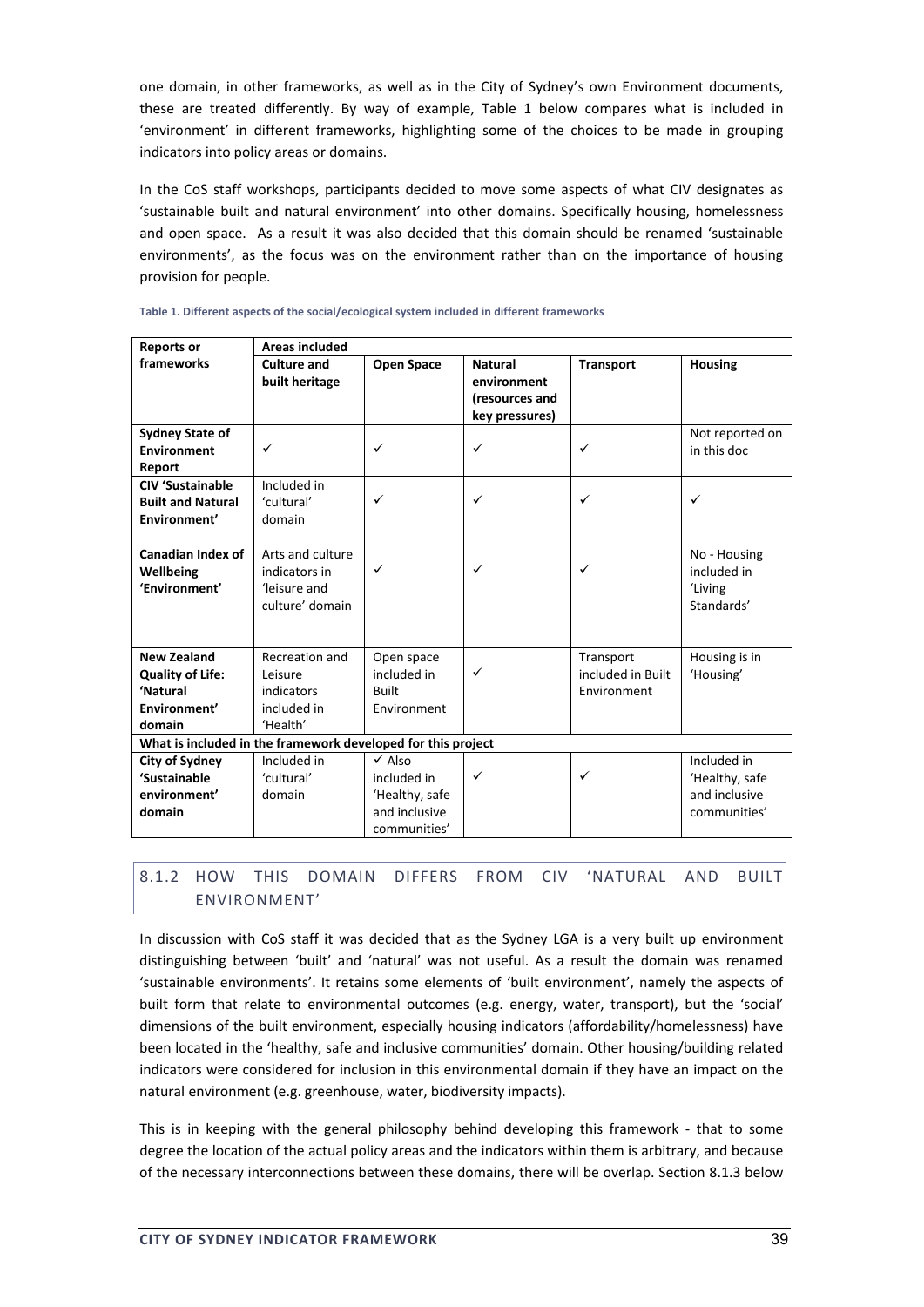outlines some indicators that are located in other domains, which may also be of interest in relation to sustainable environments.

In consultation with CoS staff, the research team also renamed some of the policy areas, as follows:

- biodiversity: renamed "Urban Ecology".
- Transport accessibility: now 'transport and access'
- waste management: renamed 'Consumption, waste and resource recovery';
- sustainable energy use: now 'energy and greenhouse"
- air quality: renamed 'air and noise'.

#### 8.1.3 ENVIRONMENTAL ISSUES IN OTHER INDICATOR FRAMEWORKS

As part of the background research to develop this domain, the research team considered how environmental issues are addressed in other indicator frameworks. Some key examples are briefly discussed below.

Environmental indicators are addressed in various other initiatives and plans in Australia and internationally, including the *Metropolitan Plan for Sydney 2036* (Metro Plan), *State of Australia's Cities* (SOAC), the World Bank's Global Cities Indicators Program (GCIP), the Canadian Index of Wellbeing (Canadian CIW) and Sustainable Seattle.<sup>21</sup> They span a number of issues and trends relevant to 'Sustainable Built and Natural Environment', some of which are already addressed within the CIV framework environmental domain, such as:

- Open space: availability and access, measured by proximity to parks (CIV, NZ QOL, Sustainable Seattle), area of open space per person (GCIP, CoS SOE) and resident satisfaction with appearance of open space (CIV)
- Transport: availability and access, expressed as 'Transport Limitations' (CIV), Public Transport Patronage (CIV, also GCIP, NZQOL, Truckee Meadows), Dedicated walking and cycling Trails (CIV, also Sustainable Seattle, Truckee Meadows), Roads and footpaths (community satisfaction)
- Sustainable energy use: GHG emissions, Household Energy Use (GCIP) and Renewable energy use (note measures for these are not yet developed in CIV)
- Air quality: exceedences of national standards (CIV, GCIP, NZQOL, SOAC, Sustainable Seattle)
- Biodiversity Native Vegetation Cover (CIV and ABS MAP), forest cover, (Sustainable Seattle), Carbon sequestration, Weeds and pests (note measures for these are not yet developed in CIV)
- Water: Conditions of Natural Streams and Water Ways (CIV, also NZ QOL, CoS SOE for Darling Harbour bacteria levels), Water consumption (CIV and ABS MAP, GCIP, NZ QOL, Sustainable Seattle, SOAC, CoS SOE) and waste water recycling (CIV, ABS MAP)
- Waste management: Household waste generation (CIV, ABS MAP, GCIP, NZ QOL, SOAC, Sustainable Seattle, CoS SOE), Household waste recycling (CIV, ABS MAP, GCIP, NZQOL, Sustainable Seattle, CoS SOE)

Some other environmental indicators that appear in other frameworks but not in CIV are:

<sup>&</sup>lt;sup>21</sup> For further information about these initiatives, please refer to the project report from Phase 1 of this project.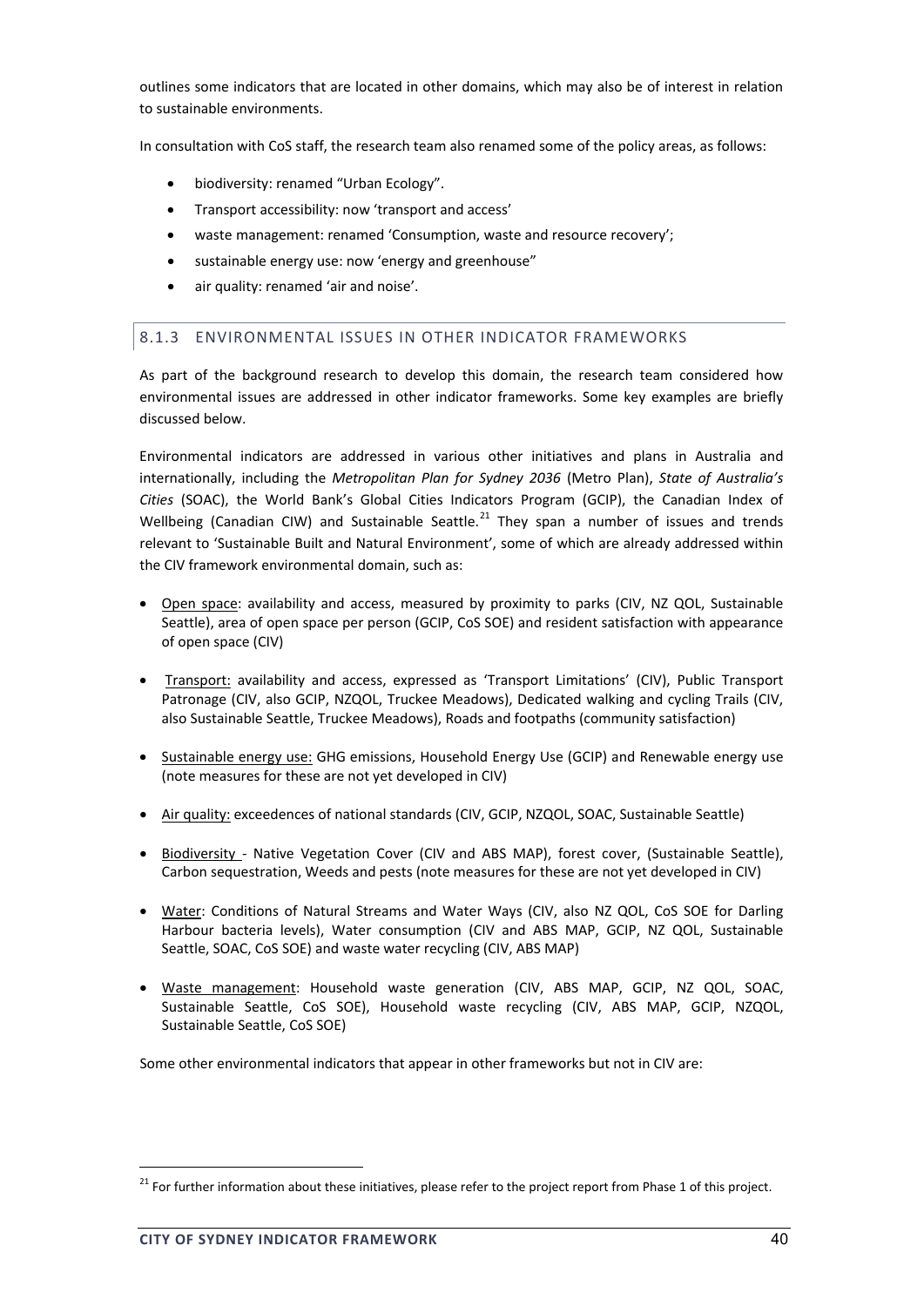- Housing: Homelessness and poverty as another dimension of housing or shelter, as measured by number of homeless people per 100,000 population, and linked measures of percentage of city living in poverty, percentage of city living in slums (GCIP)
- Transport: Road safety, including road deaths (ABS MAP), and Road congestion (SOAC, Sustainable Seattle). $22$
- Sustainable energy use: Greenpower uptake by Australian households as a contribution to use of renewables (City of Sydney SOE), awareness of Greenpower (SOAC), persons taking steps to reduce energy use (SOAC), dwellings with insulation (SOAC), trend in annual rainfall (SOAC)
- Biodiversity: area under protected management (NZQOL), threatened species numbers (ABS MAP), increase or decrease in numbers of species over time (Sydney SOE), changes to listing status of threatened species (Tasmania 2010), fish stocks that are overfished (ABS MAP), marine parks and protected areas (ABS MAP), native tree plantings and giveaways (CoS SOE)
- Water: wastewater treatment as measured by percentage of people served by wastewater collection (GCIP), drinking water quality (NZ QOL), residents' perception of water pollution as a problem (NZ QOL), pollution prevention (Sustainable Seattle focuses on direct toxic releases into the environment and heavy metal loading into the sewage waste stream, CoS SOE includes maritime rubbish collection, stormwater pollution trap rubbish collection), water conservation behaviours by householders (SOAC includes changes in personal water use in the past year, and percentage of households with water efficient shower head or dual flush toilet), cost of potable water (CoS SOE)
- Waste management: Public place waste or litter (CoS SOE 2009), percentage of city with regular solid waste collection (GCIP)

# 8.2 RELEVANT CITY OF SYDNEY DOCUMENTS

In developing content for this domain, the ISF research team reviewed a number of City of Sydney documents identified by the City as relevant to this domain. These included:

- *Sustainable Sydney 2030*
- *State of the Environment Report 2008/09*
- *State of the Environment Report 2009/10*
- *City of Sydney Environmental Management Plan*
- *City of Sydney Quarterly sustainability report and data dictionary*

As explained at 3.1.1.2 above, the aim of this review was not to ensure strict alignment between Council documents and the indicators, but rather to maximise coverage of relevant issues arising from relevant City of Sydney documents, in order to develop content that is sufficiently tailored to the City of Sydney context, while at the same time taking an appropriately community-level, or populationlevel focus, and maintaining a high level of comparability with other relevant frameworks.

# 8.2.1.1 SUSTAINABLE SYDNEY 2030

The *Sustainable Sydney 2030* Vision is for a 'Green, Global, and Connected City'. The 'green' aspect of the vision includes a city with minimal environmental impact, which is green with trees, parks, gardens and linked open spaces, and that is 'green by example and green by reputation'. The vision specifies:

<sup>&</sup>lt;sup>22</sup> Issues of road congestion will be addressed in the 'Environmental' domain of the Community indicators framework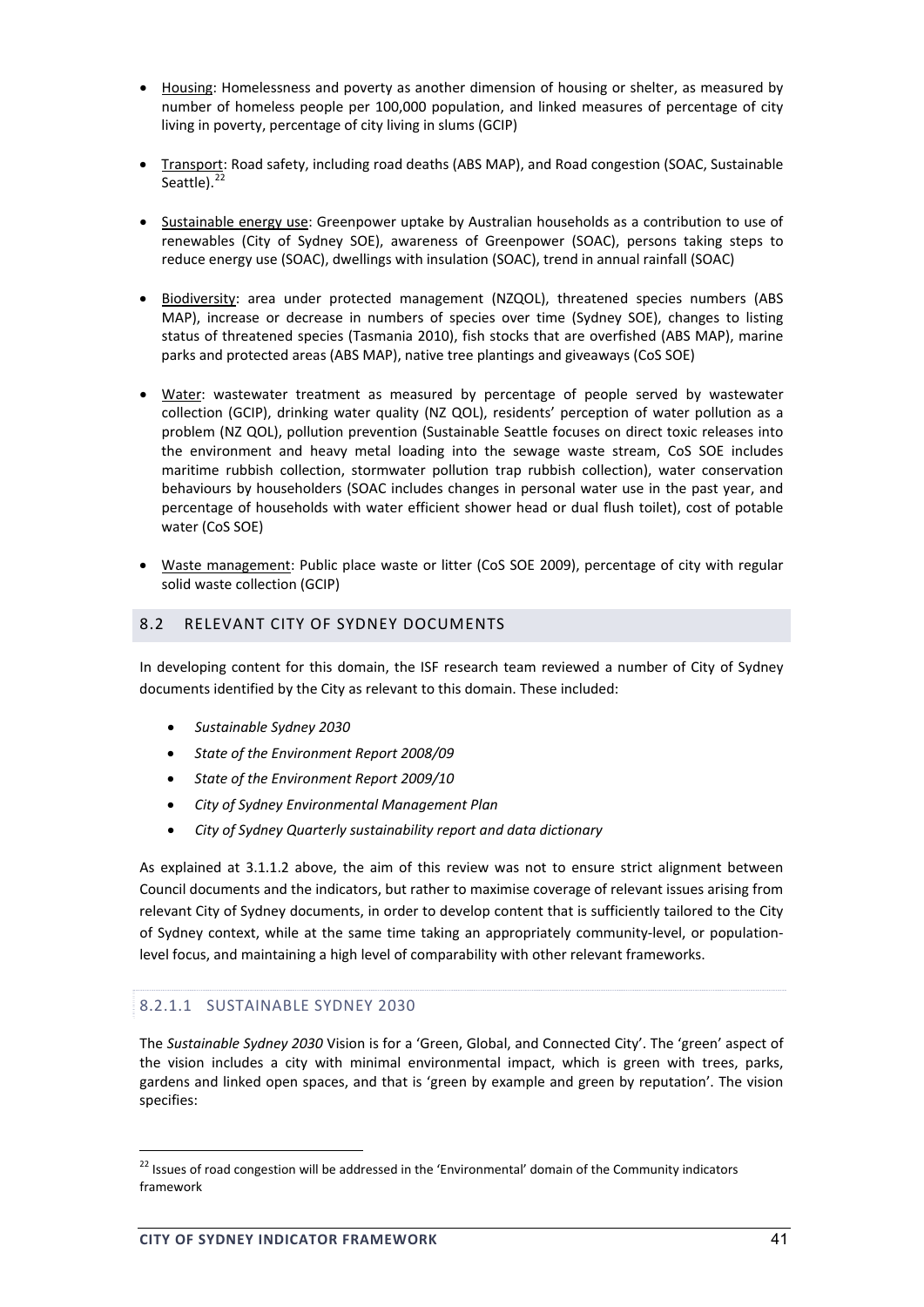'Sydney will be internationally recognised as an environmental leader with outstanding environmental performance and new 'green' industries driving economic growth. The City will reduce its greenhouse gas emissions**,** with a network of green infrastructure to reduce energy, water and waste demands, led by major renewal sites. The City will help contain the Sydney Region's urban footprint by planning for new housing opportunities integrated with vital transport, facilities, infrastructure and open space**.** The City will protect native flora**,** fauna and ecologies'.

A number of the targets contained in *SS2030* are particularly relevant to this domain, including the following:

- The city will reduce its greenhouse gas emissions by 70 per cent over the next 20 years (based on 2006 levels) http://www.cityofsydney.nsw.gov.au/2030/thedirections/Energy.asp
- The city will divert 66 per cent of residential waste going to landfill by 2014. http://www.cityofsydney.nsw.gov.au/2030/thedirections/Waste.asp
- By 2030 there will be: 80 per cent of City workers commuting on public transport 80 per cent of work trips by City residents in non private vehicles (http://www.cityofsydney.nsw.gov.au/2030/thedirections/IntegratedTransport.asp
- By 2030 there will be: 10 per cent of trips made in the City by walking and cycling 50 per cent of trips made by walking (http://www.cityofsydney.nsw.gov.au/2030/thedirections/IntegratedTransport.asp
- Car share membership will triple to 15,000 http://www.cityofsydney.nsw.gov.au/2030/thedirections/KeepingSydneyMoving.asp)

The following objectives in *Sustainable Sydney 2030* also relate to this domain:

'A leading environmental performer':

- 2.1 Increase the capacity for local energy generation and water supply within city boundaries.
- 2.2 ‐ Reduce waste generation and stormwater pollutant loads to the catchment.
- 2.3 ‐ Improve the environmental performance of existing buildings.
- 2.4 Demonstrate leadership in environmental performance through the City of Sydney's operations and activities.

'Integrated transport for a connected city':

- 3.1 Support and plan for enhanced access by public transport from the Sydney Region to the City of Sydney.
- 3.2 ‐ Develop an integrated Inner Sydney public transport network.
- 3.3 ‐ Reduce the impact of transport on public space in the City Centre and Activity Hubs.
- 3.4 ‐ Manage regional roads to support increased public transport use and reduced car traffic in City streets.

A City for pedestrians and cyclists:

- 4.1 Develop a network of safe, linked pedestrian and cycle paths integrated with green spaces throughout both the City and Inner Sydney.
- 4.2 Give greater priority to cycle and pedestrian movements and amenity in the City Centre.
- 4.3 ‐ Promote green travel for major workplaces and venues in the City.

Sustainable development renewal and design:

• 9.2 ‐ Define and improve the City's streets, squares, parks and open space, and enhance their role for pedestrians and in public life.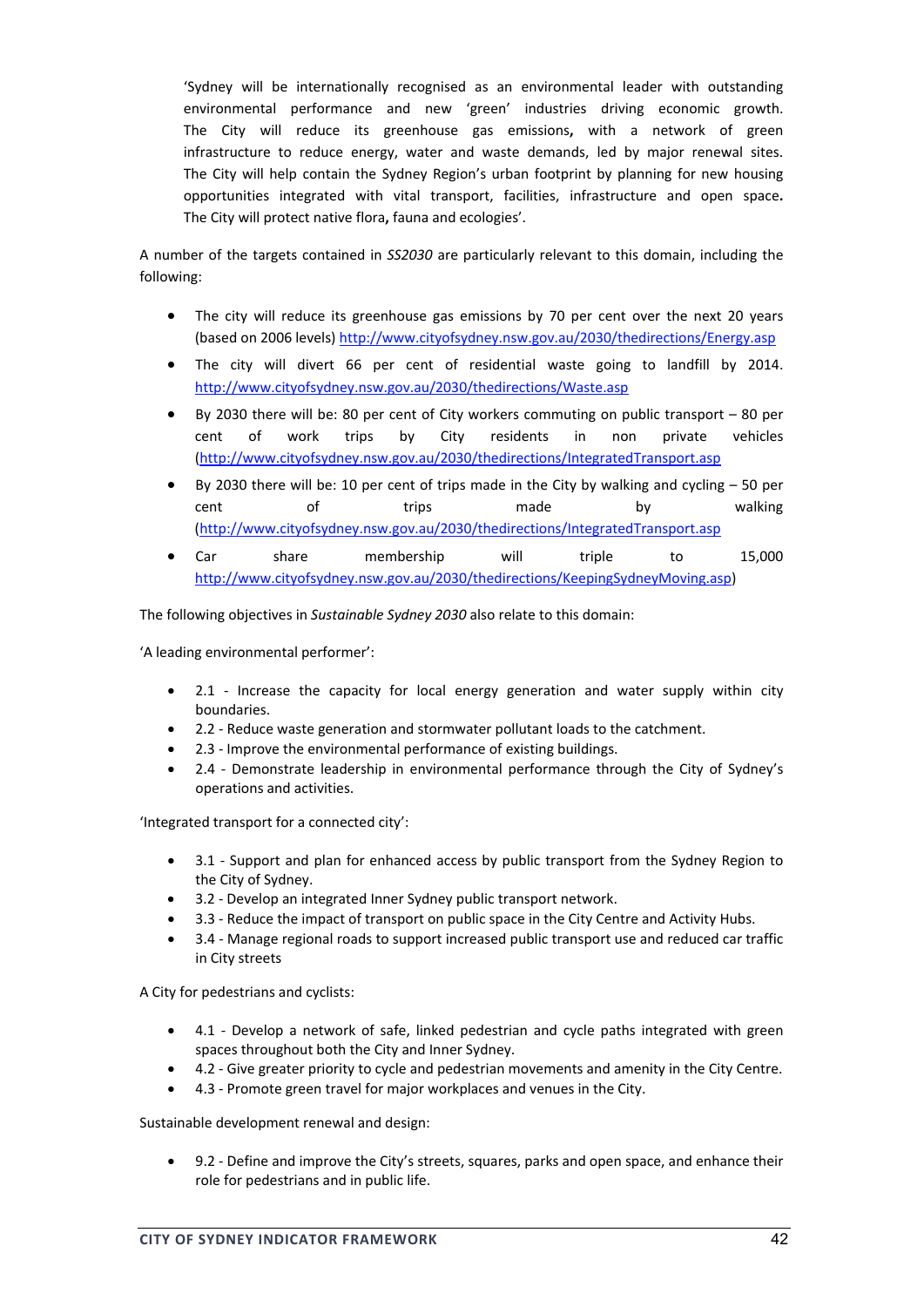## 8.2.1.2 CITY OF SYDNEY ENVIRONMENTAL MANAGEMENT PLAN

The City of Sydney Environmental Management Plan (2007) establishes the City's environmental vision, goals, targets and actions for the next ten years and beyond. It addresses the themes of energy and emissions, water, waste, plants and animals. Environmental objectives of the City's Strategic Plan 2006‐2009 and Corporate Plan 2007‐2010 are included within this plan. It is also designed to set a framework for environmental outcomes of the *Sydney 2030* vision.

# 8.2.1.3 STATE OF THE ENVIRONMENT REPORT 2008/09, 2009/10

From 1999, Local Government in NSW has had a legal obligation to consider sustainability in its decision making, requiring councils, councilors and council employees to have regard to principles of ecologically sustainable development in carrying out their responsibilities (NSWLG Act 1993, s. 7).<sup>23</sup>

In addition, State of the Environment reporting has existed as a mandatory part of the planning and reporting framework in NSW since 1999, requiring four‐yearly comprehensive reports and briefer annual reports. This was a formal requirement for the City to consider and report publicly about its impacts on, and management of, the local environment.

Recent changes to planning and reporting requirements for councils under the *NSW Local Government Act 1993* require all councils to develop a minimum ten year community strategic plan, informed through "engagement with the local community", and based on "social justice principles", which will act as Council's principle planning document.<sup>24</sup> The new requirements state that:

'The annual report in the year of the ordinary election must include a report (State of the Environment Report) as to the state of the environment in the local government area in relation to the objectives for the environment established by the Community Strategic Plan' (NSWDLG 2010, p. 23).

Community level environment indicators are already reported in this annual report for: Land and noise, Urban ecology, Waste, Water, Transport, Energy and Emissions and Cultural Heritage.<sup>25</sup>

# 8.2.1.4 COUNCIL'S ENVIRONMENTAL TARGETS

*Sustainable Sydney 2030* and the City of Sydney's Environmental Management Plan establish the environmental vision, targets and actions for the City and LGA. The City's environmental targets (as listed in the 2009 State of Environment Report) are shown in Table 2 over the page.

<sup>&</sup>lt;sup>23</sup> Section 7 (purposes of the Act), requires councils, councilors and employees to have regard to ESD, while Section 403(2), specifies that in preparing its draft management plan council must consider activities to properly manage, protect, restore, enhance and conserve the environment in a manner that is consistent with and promotes the principles of ESD (NSWDLG 1999).

<sup>24</sup> NSWLG Act 1993, s. 402(1)‐(7).

<sup>&</sup>lt;sup>25</sup> For detail of these indicators, see Sydney SOE Report 2009/10.

http://www.cityofsydney.nsw.gov.au/Environment/Overview/documents/StateoftheEnvironmentReport2009‐ 10.pdf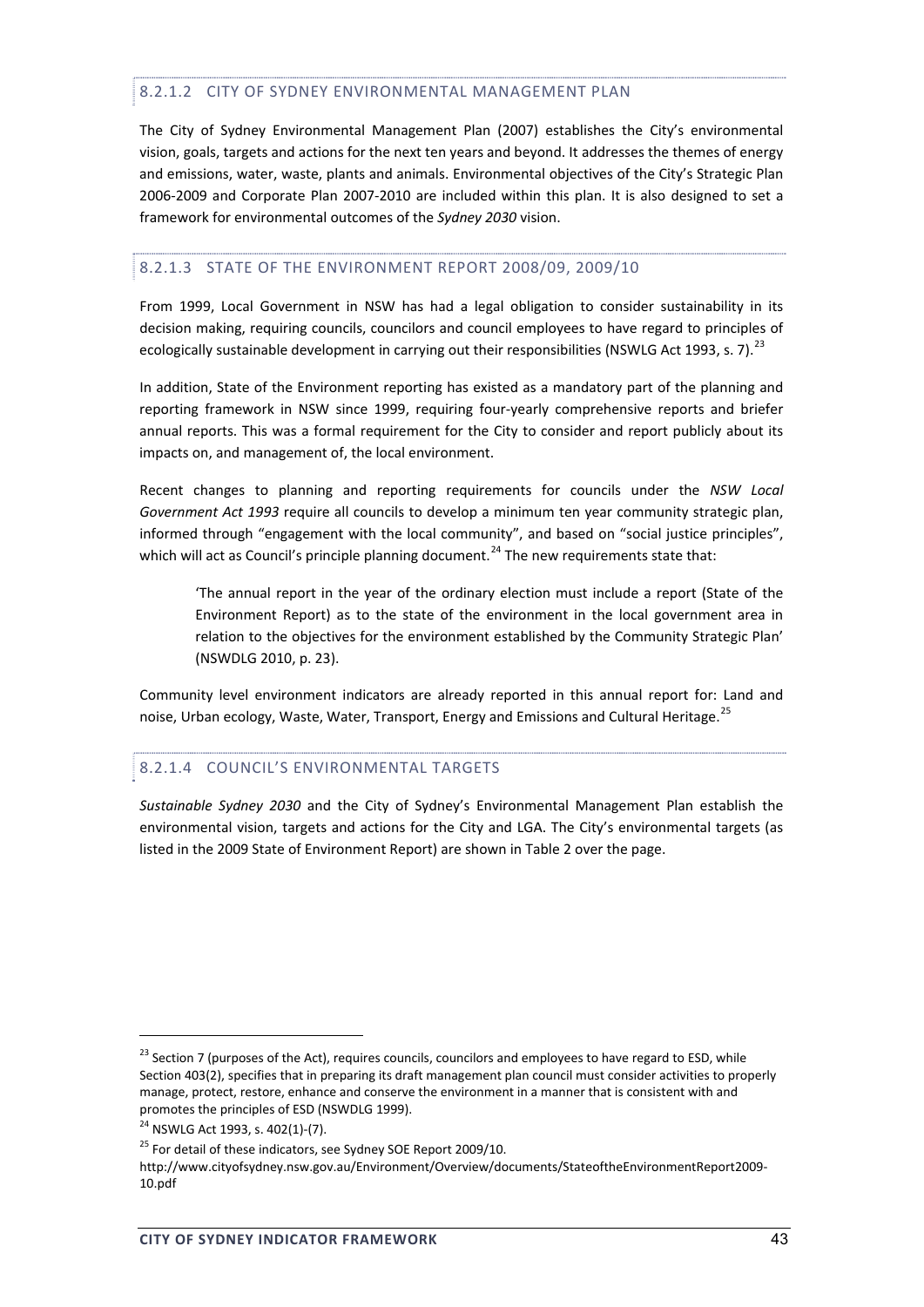#### • **Council emissions**

- 100 per cent offset of greenhouse gas emissions from Council operations and services by 2008 (achieved).
- o Minimum 20 per cent reduction of Council operations emissions by 2012 based on 2006 levels through energy savings measures. (Projects already approved to achieve and exceed this target)

#### • **Community emissions**

- 70 per cent reduction in greenhouse gas emissions from LGA by 2050 based on 1990 levels. Equal to a 70 per cent reduction of greenhouse gas emissions from LGA by 2030 based on 2006 levels.
- o 25 per cent of electricity used in our LGA to come from renewable energy by 2020.

#### • **Transport**

- o Increase number of bicycle trips made in the City of Sydney, as a percentage of total trips, from less than 2% in 2006 to 5% by 2011, and to 10% by 2016.
- o 20 per cent of total trips in the LGA between 2 and 20 kilometres to be made by bicycle by 2016.

#### • **Water**

Zero increase in mains water used by Council and across the Local Government Area by 2015 based on 2006 levels, with 25 per cent of water used by Council and across the LGA to be recycled by 2015.

#### • **Waste**

- o 66 per cent of residential waste from our LGA re‐used, recycled or recovered by 2014.
- o 66 per cent of waste generated by Council and its contractors re‐used, recycled or recovered by 2014.
- o 63 per cent of commercial and industrial waste re‐used, recycled or recovered from our LGA by 2014.
- o 76 per cent of construction and demolition waste from the LGA and Council projects re‐used, recycled or recovered by 2014.

#### • **Open space**

o 24 square metres of public open space per resident

As can be see from the table, these are a mix of council's own organizational level targets, and 'community' level targets.

#### 8.2.1.5 CAPITAL CITIES LORD MAYORS

Together with the other Capital City Lord Mayors, the City of Sydney has committed to reduce greenhouse gas emissions by 70 per cent (of 1990 levels) by 2050. It has also adopted an interim target of a reduction of 50 per cent of 1990 levels and 70 per cent of 2006 levels by 2030.

These commitments are irrespective of the development of national targets (Dunstan, Pillora & Glassmire 2009 cited in SOAC 2010).

#### 8.2.2 CONSIDERATION OF EXISTING COMMITMENTS

Given these existing commitments, it would be appropriate if the indicators developed for this domain of Council's indicator framework could help to measure progress towards these broad Council goals.

However, the indicators need to be more broadly focused than Council's own activities as the aim is to assess environmental pressures and impacts for the community and LGA as a whole, not only as they relate to Council, but more broadly. In a general sense then, while these Council specific goals did not 'drive' the choice of indicators, we have aimed to ensure that the proposed indicators are broadly consistent with them. The work undertaken to develop indicators for this domain considered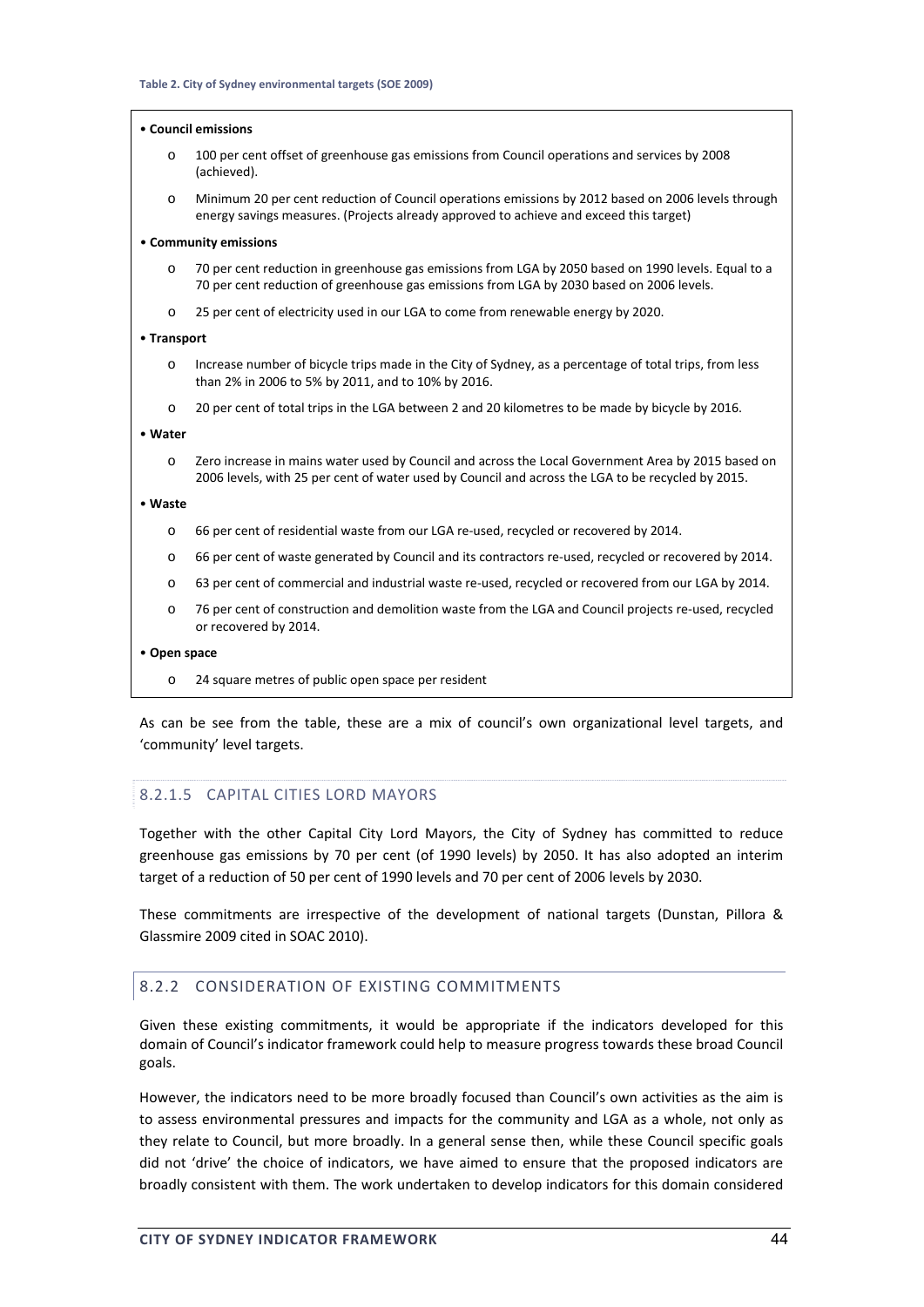how well suggested indicators aligned with these goals, and conversely to what extent these existing Council commitments might be addressed by suggested indicators.

#### 8.2.3 DISCUSSION OF INIDCATORS NOT INCLUDED IN THIS FRAMEWORK

There are a number of issues that have not been included in this iteration of the indicators for this domain, but which may be worthy of consideration in the future, as the framework is reviewed and developed. These are briefly outlined below.

Firstly, indirect impacts may be underrepresented here, and these will be a significant area for future work. For example, food waste represents not only a pressure on land use, and a potential source of greenhouse gas emissions, but also a waste of the embodied energy and water<sup>26</sup> used to produce that food. The water and energy used for food production may be outside the boundaries of the reporting area (Sydney LGA), depending on whether goods are located within the state, country or internationally. While production impacts may be reported by manufacturers or others in the production cycle, there is still scope to consider whether it is appropriate for end users (consumers) to have some of the environmental impacts of making the products they use attributed to them.

Secondly, this framework focuses on the local environment, that is, on the state of the environment within the LGA, and very much less on the broader environmental impacts associated with community activity – impacts that may be located elsewhere geographically. Given that Sydney is a populous LGA with a relatively affluent population.<sup>27</sup> the impact of the City as a consumer of goods is a significant one. This may an area that deserves further work in future iterations of the framework. In discussions during the project, environmental footprinting<sup>28</sup> was raised as a possible approach to estimating indirect and 'beyond-the-LGA' impacts. While this idea was not developed for this iteration of the framework it could be considered for future.

Thirdly, while the emissions and waste indicators proposed here seek to tell the 'general story' of what is taking place within the LGA, there may be scope in future to highlight certain key areas of concern (particular wastes, for example, or energy use by particular sectors). Again, this is recommended for consideration in the next iteration of the framework.

Fourthly, the role of the City as a business hub, and the impacts that businesses are making on the environment may also be underrepresented in this framework. The Economic Activity (GDP) generated in the City of Sydney in 2007‐2008 is estimated at approximately \$80 billion, representing 8 per cent (nearly one-twelfth) of the total national Australian economy, over 30 per cent of the Sydney metropolitan area and almost one‐quarter of the GDP of the entire state of NSW. The City is the location of the headquarters of almost 40 per cent of the top 500 Australian corporations and the regional headquarters of almost half the multi-national corporations in Australia.<sup>29</sup> While energy and water consumption of tenants/ buildings within the LGA will be considered in the current indicators on water and energy, the impacts of these businesses beyond the boundaries of the Council area, including through the impacts of their decisions and operations may not be reflected.

<sup>&</sup>lt;sup>26</sup> over 70% of the global freshwater consumption is used in the agricultural sector (UNEP 2010)<br><sup>27</sup> On average, individual residents in the City earn more than their counterparts in the Sydney Metropolitan Area (\$717 per week median compared to \$518) and a quarter of residents aged 15 or more have a weekly income of over \$1300 a week. Conversely, another quarter receive less than \$250 per week. Source:

http://www.cityofsydney.nsw.gov.au/aboutsydney/CityResearch/AtAGlance.asp

 $^{28}$  For an example of this approach, see Global Footprint Network 2011

<sup>&</sup>lt;sup>29</sup> Source: http://www.cityofsydney.nsw.gov.au/aboutsydney/CityResearch/AtAGlance.asp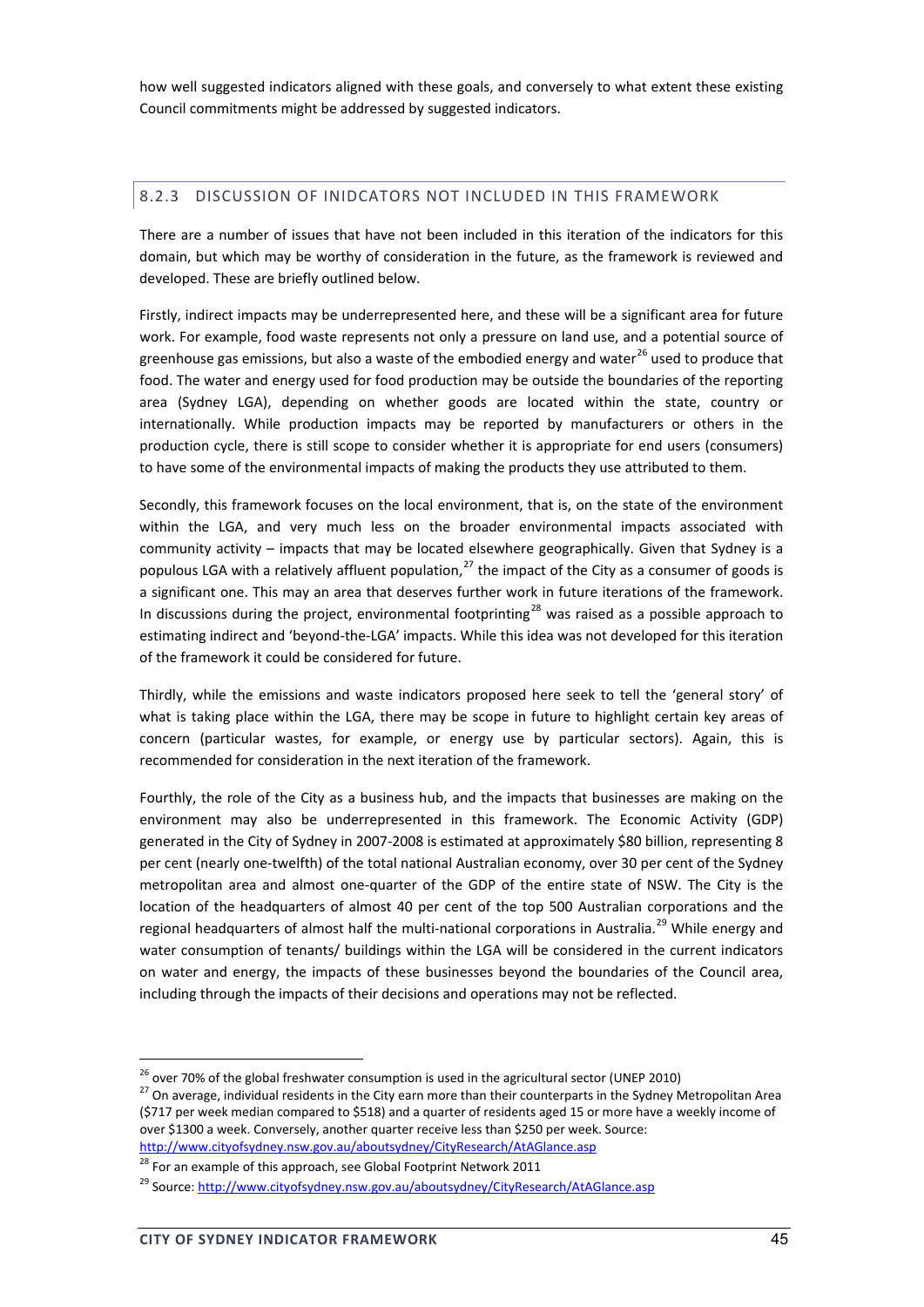A fifth issue not considered in this framework is eco-toxics, or other measures of the inorganic and organic chemicals in the environment. While in general the direct emissions of such materials takes place through industrial and agricultural activities<sup>30</sup> (few or none of which take place within the LGA), the degree to which eco-toxics are present in the environment may still be of interest to residents, and could be an important element of environmental health. As far as we are aware this is not currently reported on in any local government environment reporting, nor is it included in the CIV framework, but is a global environmental priority $31$ .

Finally, household and business environmental knowledge, attitudes and pro-environmental behaviour may be an area for future development in the framework. A process of aligning City of Sydney indicators with the statewide 'Who Cares about the Environment' $^{32}$  survey research could be worthy of inclusion in a subsequent stage of analysis.

## 8.3 RELEVANT INDICATORS IN OTHER DOMAINS

As acknowledged at 3.1.3 there are many links between the domains, and the allocation of particular policy areas to particular domains is somewhat arbitrary. There are a number of policy areas and indicators that are of relevance to this environmental domain, but which, for pragmatic reasons, have been allocated to other domains. By way of highlighting the conceptual connections between the domains, a number of these issues are briefly discussed here.

## 8.3.1.1 HEALTHY, SAFE AND INCLUSIVE COMMUNITIES

- The indicator 'Fruit and vegetable consumption' can be relevant to environmental impacts as fruit and vegetables and less processed foods are less energy and water intense than highly processed foods and some dairy or proteins. By adopting a more plant‐based diet, residents may also be reducing their environmental impacts (UNEP2010).
- The indicator 'Feeling part of the community' may be relevant in terms of environmental participation and access to information.
- The indicator 'Volunteering' may reflect trends in environmental volunteering
- The indicator 'Road safety' adds another important dimension to the 'Transport' policy area
- 'Community services and facilities' includes measures relating to 'recreational facilities'. This is a broader category, but relates to that of 'open space' used in the Environmental domain, as some recreational facilities are located within areas of open space.
- The indictor 'Income' is related to consumption.

## 8.3.1.2 DEMOCRATIC AND ENGAGED COMMUNITIES

• The indictors 'Opportunity to have a say on important issues', 'Participation in community engagement activities', 'Membership of local community organisations and decision‐making bodies' and 'Satisfaction with democracy 'reflect whether residents feel they can access decision making processes for a range of decisions – including environmental decisions.

 $30$  US data suggests that the largest direct contributors to human toxicity are electrical utilities, pulp and paper industries, metal and mineral industries, and agricultural activities especially cotton production (UNEP 2010. P40)  $^{31}$  Six priority areas define UNEP's focus on the environmental challenges of the 21<sup>st</sup> century: one 'harmful substances'. See: http://www.unep.org/

<sup>32</sup> *Who Cares About the Environment in 2009?* is the signature publication in the social research series conducted by the Department of Environment, Climate Change and Water NSW (DECCW). This research has been conducted every three years since 1994 to track changes and trends in the environmental knowledge, attitudes and behaviours of the people of NSW. See: http://www.environment.nsw.gov.au/community/whocares2009.htm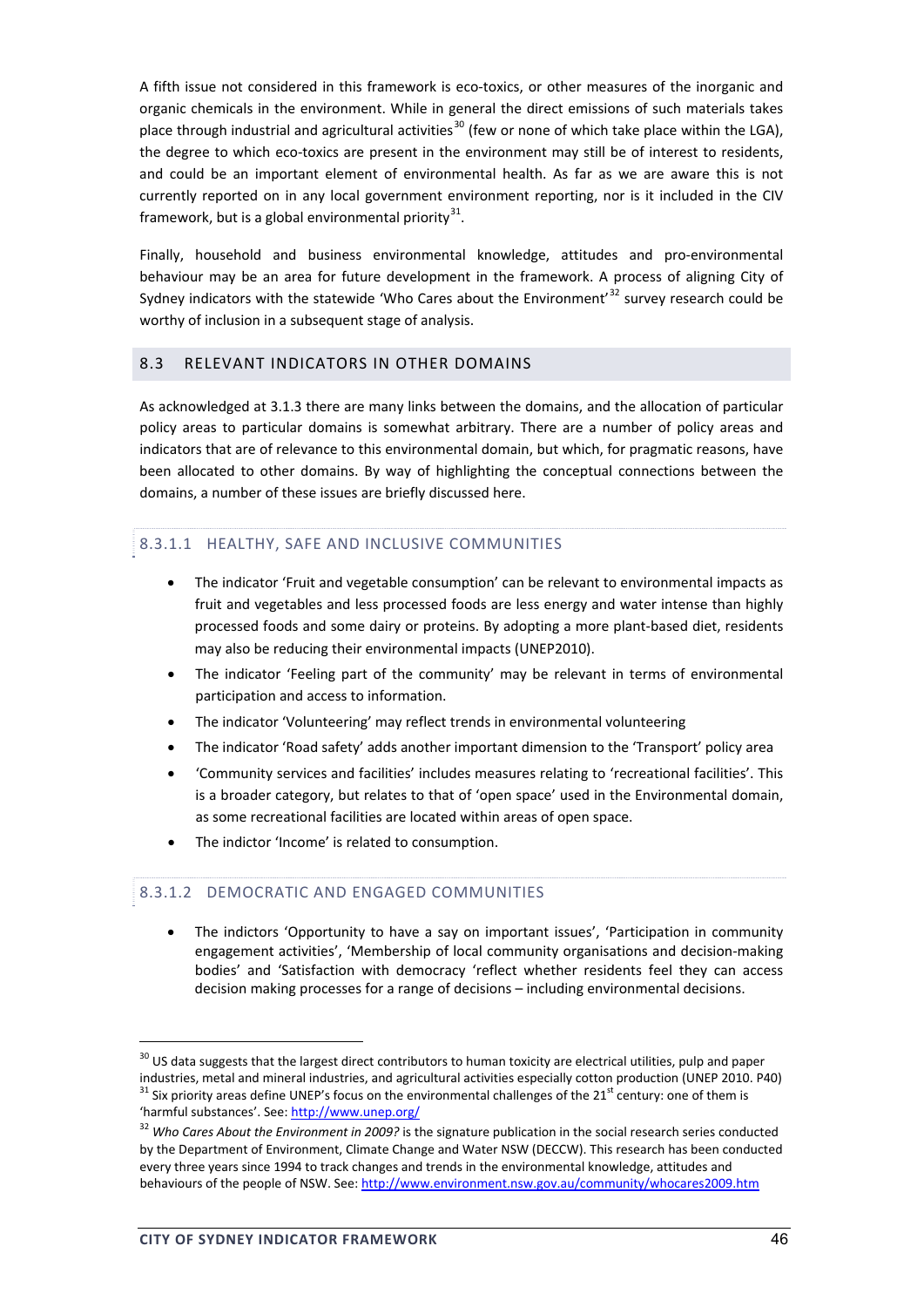# 8.3.1.3 DYNAMIC, RESILIENT LOCAL ECONOMIES

- The indicator 'Office vacancy rate' may be needed to help interpret energy use data from the commercial sector.
- 'Local employment' may indicate reduced travel needs, and be used to interpret mode‐share trends in transport.
- 'Travel time to work' will also be of interest in relation to transport.

## 8.4 PROPOSED APPROACH TO THIS DOMAIN

## 8.4.1 POLICY AREAS

Based on the review of existing CoS documents and other indicator frameworks, as well as consultation with CoS staff, the research team developed the following set of policy areas to form the 'top level' of the proposed indicator framework, providing categories under which the indicators and measures would be developed. The agreed policy areas for the domain of 'sustainable environments' are:

- Open space
- **Transport**
- Air and noise
- Energy and greenhouse
- Urban ecology
- **Water**
- Consumption, waste and resource recovery

## 8.4.2 INDICATORS, MEASURES, DATA, TRENDS AND BASELINES

The indicators proposed for the *Sustainable environments* domain are shown in detail at **Appendix A.** They are grouped under the policy areas described above, and include proposed measures, anticipated data sources, a proposed baseline and, where applicable, a desired trend, outcome or target. The table also indicates any alignment with City of Sydney documents and strategies, and shows whether each indicator is comparable with an indicator used in another jurisdiction.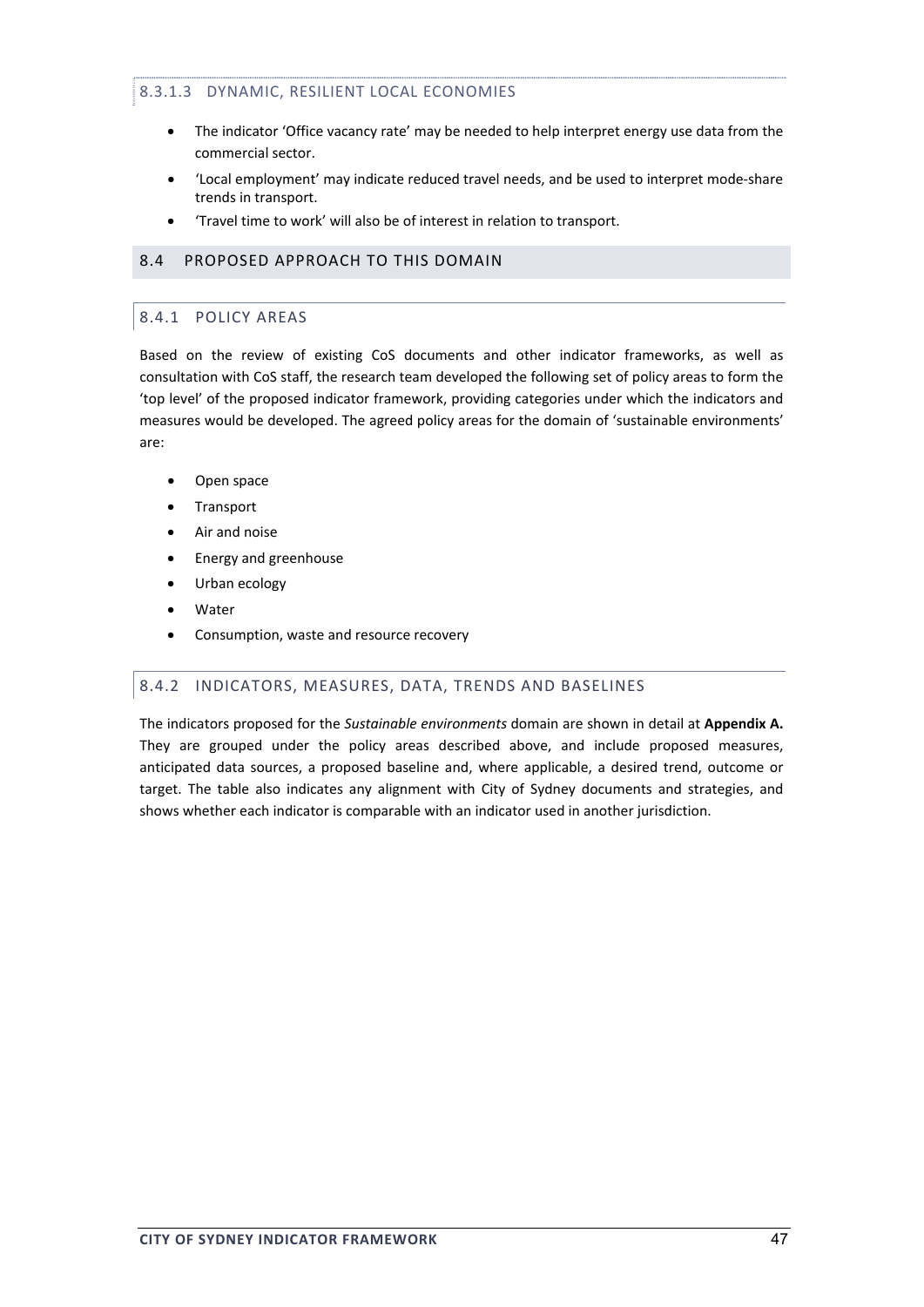## **9 BENCHMARK INDICATORS**

In addition to seeking a set of indicators that could be used at the local level, the City of Sydney expressed a desire to be able to compare outcomes in the Sydney LGA with those elsewhere, and requested that ISF select a small subset of the indicators might be suitable as 'benchmark indicators'. This section proposes a small subset of the indicators as suitable for this purpose.

#### 9.1 WHAT DO WE MEAN BY A BENCHMARK?

A 'benchmark' provides a spatial, or geographic point of comparison on a given measure. The term is used in different ways in different contexts. In this case, a benchmark is taken to be another city or LGA that uses a similar indicator to one included in the City of Sydney framework, and so outcomes in that city or LGA can be referred to for the purpose of comparison. The comparison city or LGA provides a point of reference, or broader perspective that can help to give a sense of 'how Sydney compares' to other places.

## 9.2 SELECTION OF BENCHMARK INDICATORS

The research team considered the indicator framework as a whole and, based on the background research we conducted, selected a small subset of the indicators as suitable for use as benchmarks.

Firstly it should be noted that this subset of indicators (shown in the table at 9.3 below) are not the only indicators in the framework that can be benchmarked against other cities or LGAs. Given the influence of the CIV framework on this project, comparison to Melbourne (or any Victorian LGA) is possible for a great many of the indicators (this is shown in the 'comparable with' column on each indicator table in Appendix A). Furthermore, many indicators use ABS data, so wide comparison with other Australian cities is possible for these.

Furthermore, the aim of this subsequent exercise was not to recommend a benchmark for every indicator, as this would be likely to make the data collection and reporting process to be undertaken by the City of Sydney too onerous (and in any case, a wide range of possible comparisons are shown in the 'comparable with' column in the indicator tables, as mentioned).

Rather the research team sought to identify 2 to 6 indicators from each domain that would make suitable 'highlight' indicators for benchmarking against other jurisdictions or cities. To be suitable for this purpose, the indicator needs to be fairly straightforward for the City to use as a benchmark – that is, it needs to be currently in use by another comparable city, and that city needs to be using the same or a very similar measure and source of data to report against it. Further, the comparison city needs to be currently reporting publicly on that indicator, in order to ensure that the City of Sydney can easily access the other city's results as and when needed.

A number of other factors were taken into account in the selection of possible benchmark indicators. For example, the results for some indicators do not vary much from one LGA or city to another, so benchmarking those would not be particularly informative. In contrast, for other indicators the local context is too specific to make benchmarking with a very different area meaningful.

Furthermore, while for some indicators it may be sensible to benchmark against other LGAs in the Greater Sydney area, for others, the sensible benchmark might be other Australian capital cities, or an international city. Potential benchmarks that were investigated included the other Australian capital cities, other LGAs in the Greater Sydney area, as well as a (limited) search for international cities that may be suitable benchmarks.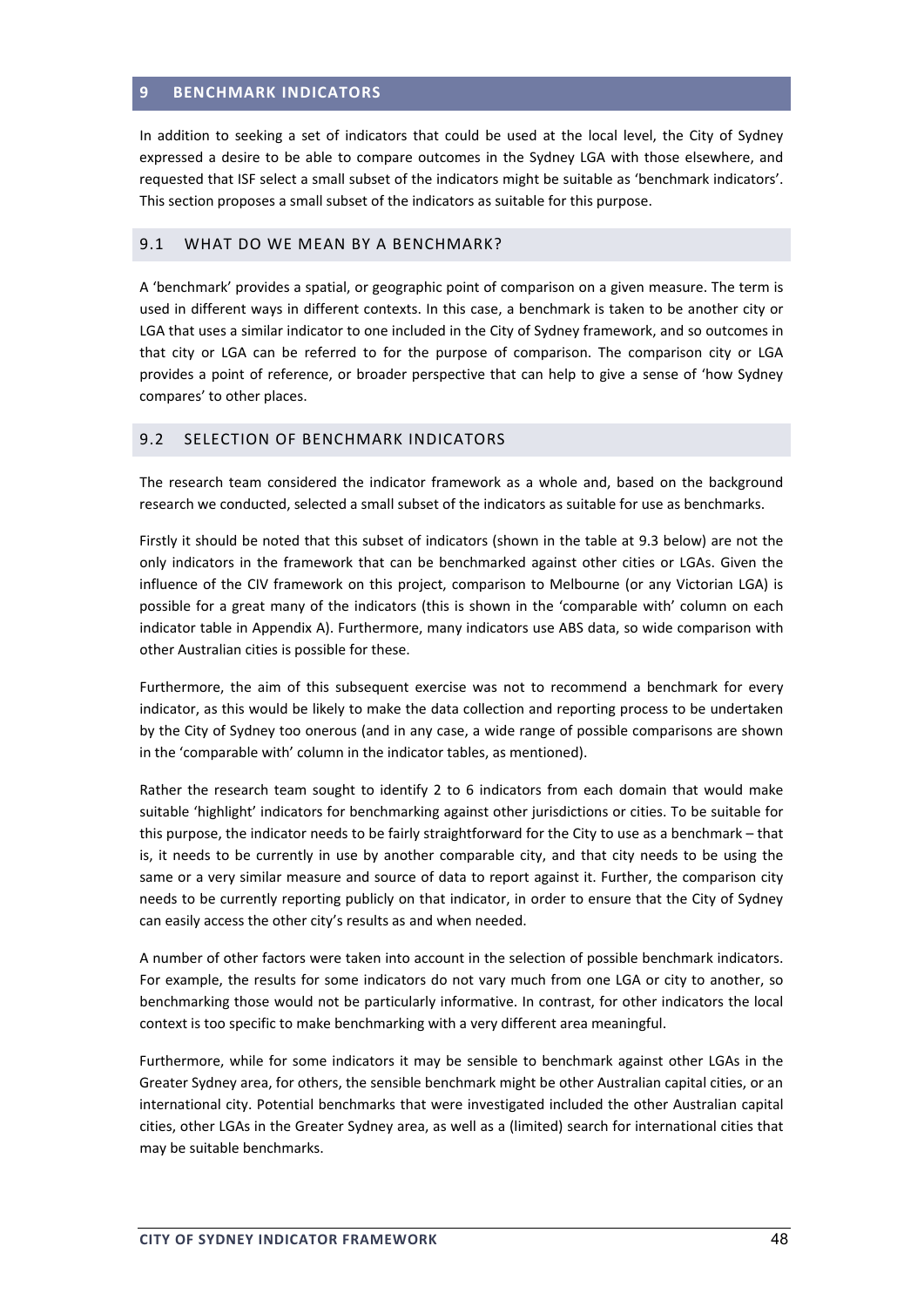## 9.3 RECOMMENDED BENCHMARK INDICATORS

Based on the background research undertaken by the research team, and using the criteria described above, the following subset of indicators is recommended as particularly suitable for benchmarking. The final column in the table below shows one or more relevant comparison city (or LGA) for each indicator.

It should be noted that, in addition to these recommended 'highlight' indicators, a great many of the other indicators are also capable of benchmarking, should Council wish to do so – as indicated by the final column ('comparable with') in the tables at Appendix A.

|                                                                     | Healthy, safe and inclusive communities                                |                                                                                                                                                                        |                                                                                                                                                                                                                                |  |  |  |  |  |
|---------------------------------------------------------------------|------------------------------------------------------------------------|------------------------------------------------------------------------------------------------------------------------------------------------------------------------|--------------------------------------------------------------------------------------------------------------------------------------------------------------------------------------------------------------------------------|--|--|--|--|--|
| <b>Policy area</b>                                                  | <b>Indicator</b>                                                       | <b>Measure</b>                                                                                                                                                         | <b>Benchmark</b>                                                                                                                                                                                                               |  |  |  |  |  |
| Personal<br>health<br>and wellbeing                                 | Subjective<br>wellbeing                                                | Satisfaction with personal wellbeing.                                                                                                                                  | City of Melbourne (CIV)                                                                                                                                                                                                        |  |  |  |  |  |
| Community<br>connectedness                                          | Feeling part of the<br>community                                       | Satisfaction with 'feeling part of the<br>community'.                                                                                                                  | City of Melbourne (CIV)                                                                                                                                                                                                        |  |  |  |  |  |
| Income and wealth                                                   | Relative<br>socioeconomic<br>disadvantage                              | ABS Index of Relative Socioeconomic<br>Disadvantage score                                                                                                              | Other<br>Australian<br>capital<br>cities                                                                                                                                                                                       |  |  |  |  |  |
| Housing                                                             | Housing<br>affordability                                               | Percentage of households in the<br>lowest 40% of household income<br>range with housing costs of 30% or<br>more of gross income.                                       | Other Australian capital<br>cities. Selected other LGAs<br>in Greater Sydney area<br>(e.g. North Sydney and<br>Parramatta as other 'city<br>centres'), and Marrickville<br>Leichhardt<br>and<br>as<br>neighbouring LGAs).      |  |  |  |  |  |
| <b>Culturally rich and vibrant communities</b>                      |                                                                        |                                                                                                                                                                        |                                                                                                                                                                                                                                |  |  |  |  |  |
| Policy area                                                         | <b>Indicator</b>                                                       | <b>Measure</b>                                                                                                                                                         | <b>Benchmark</b>                                                                                                                                                                                                               |  |  |  |  |  |
| Arts and cultural<br>activities                                     | Attendance<br>at<br>cultural<br>events,<br>activities or venues        | People who attended or observed<br>arts or cultural activities in the past<br>year.                                                                                    | NSW average<br>National average                                                                                                                                                                                                |  |  |  |  |  |
| Cultural diversity                                                  | Community<br>appreciation<br>οf<br>diverse cultures and<br>communities | People who agree it is a good thing<br>for society to be made up of people<br>from<br>different<br>cultures<br>and<br>communities (percentage of adult<br>population). | Melbourne,<br>Auckland, Wellington                                                                                                                                                                                             |  |  |  |  |  |
| Democratic and engaged communities                                  |                                                                        |                                                                                                                                                                        |                                                                                                                                                                                                                                |  |  |  |  |  |
| Policy area                                                         | Indicator                                                              | <b>Measure</b>                                                                                                                                                         | <b>Benchmark</b>                                                                                                                                                                                                               |  |  |  |  |  |
| Community<br>engagement                                             | Participation<br>in<br>community<br>engagement<br>activities           | Percentage of adult population who<br>participated<br>in<br>community<br>engagement activities in the last 12<br>months                                                | City of Melbourne                                                                                                                                                                                                              |  |  |  |  |  |
| Elections,<br>representation and<br>democracy                       | Voter turnout                                                          | Percentage of enrolled voters who<br>cast a vote in local government<br>elections                                                                                      | City<br>of<br>Melbourne.<br>Selected other LGAs in<br>Greater Sydney area (e.g.<br>North<br>Sydney<br>and<br>Parramatta as other 'city<br>centres'), and Marrickville<br>Leichhardt<br>and<br><b>as</b><br>neighbouring LGAs). |  |  |  |  |  |
| <b>Dynamic, resilient local economies</b>                           |                                                                        |                                                                                                                                                                        |                                                                                                                                                                                                                                |  |  |  |  |  |
| Policy area<br>Economic activity,<br>diversity<br>and<br>prosperity | Indicator<br>Office vacancy rate                                       | <b>Measure</b><br>Percentage of commercial offices that<br>are vacant                                                                                                  | <b>Benchmark</b><br>Melbourne,<br>Adelaide,<br>Perth, Brisbane, Canberra                                                                                                                                                       |  |  |  |  |  |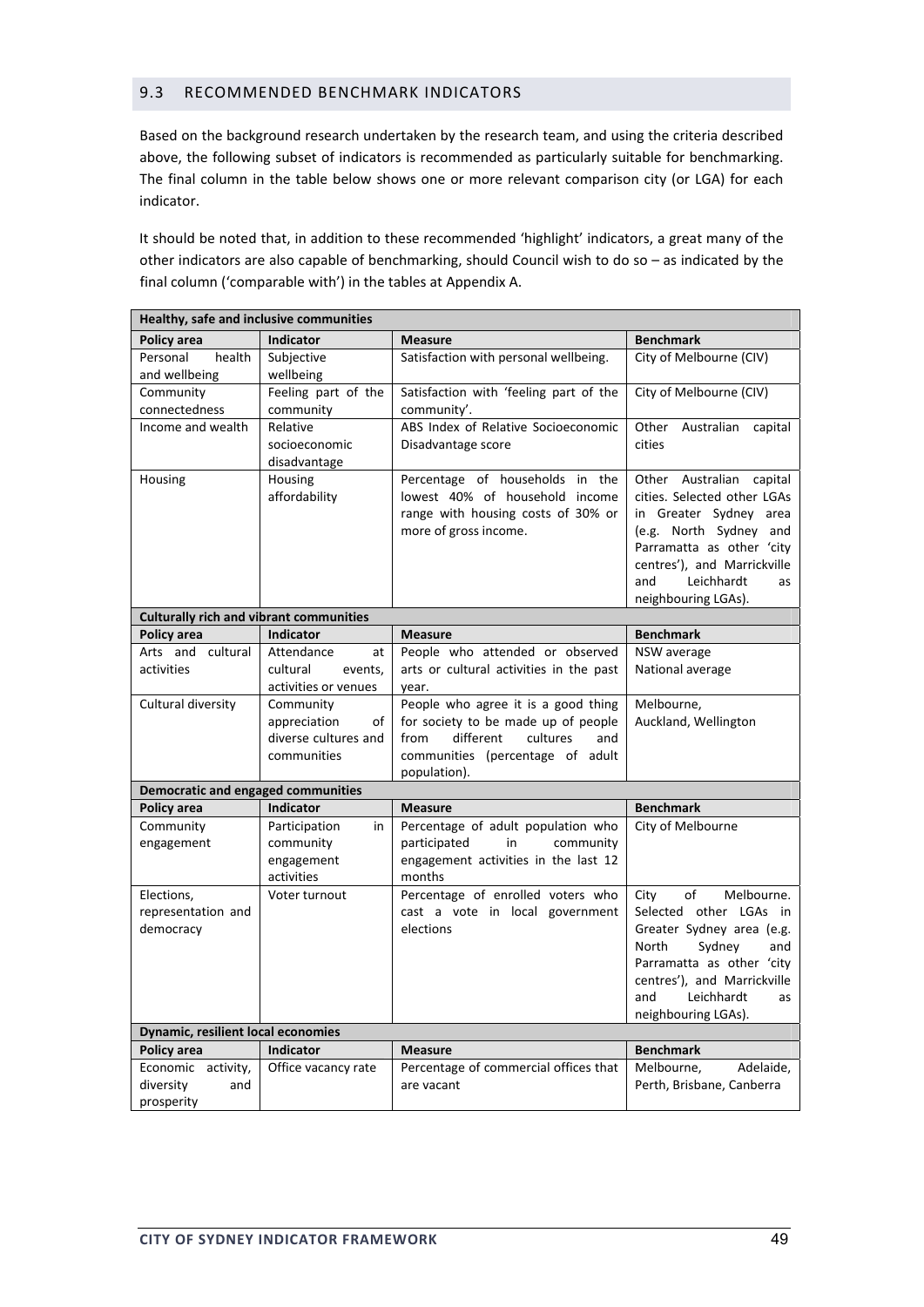|                                                      | Dynamic, resilient local economies continued     |                                                                                                                               |                                                                                                                                                                                                                               |  |  |  |  |
|------------------------------------------------------|--------------------------------------------------|-------------------------------------------------------------------------------------------------------------------------------|-------------------------------------------------------------------------------------------------------------------------------------------------------------------------------------------------------------------------------|--|--|--|--|
| Policy area                                          | <b>Indicator</b>                                 | <b>Measure</b>                                                                                                                | <b>Benchmark</b>                                                                                                                                                                                                              |  |  |  |  |
| Economic activity,<br>diversity<br>and<br>prosperity | Global<br>competitiveness                        | on Anholt-GfK Roper<br>Score<br>City<br><b>Brands Index</b>                                                                   | Index covers 50 cities of<br>world.<br>the<br>Suggest<br>selecting small number to<br>benchmark<br>against<br>e.g.<br>York<br>City,<br>San<br>New<br>Francisco, London,<br>Paris,<br>Auckland,<br>Hong<br>Kong,<br>Melbourne. |  |  |  |  |
| Economic activity,<br>diversity<br>and<br>prosperity | Economic growth                                  | Percentage change in gross city<br>product                                                                                    | London (other EU cities are<br>a further option).                                                                                                                                                                             |  |  |  |  |
| Economic activity,<br>diversity<br>and<br>prosperity | International/visitor<br>engagement              | Visitors, average stay and total visitor<br>nights                                                                            | London (using annual data<br>from UK Office for National<br>Statistics) <sup>33</sup>                                                                                                                                         |  |  |  |  |
| Productivity<br>and<br>innovation                    | Travel time to work                              | Average time taken to travel to work<br>by workers in the LGA                                                                 | New York City                                                                                                                                                                                                                 |  |  |  |  |
| Productivity<br>and<br>innovation                    | skilled<br>Highly<br>workforce                   | People employed in highly skilled<br>occupations (as percentage of people<br>working in the area.                             | New York City<br>Any EU city                                                                                                                                                                                                  |  |  |  |  |
| <b>Sustainable environments</b>                      |                                                  |                                                                                                                               |                                                                                                                                                                                                                               |  |  |  |  |
| Policy area                                          | <b>Indicator</b>                                 | <b>Measure</b>                                                                                                                | <b>Benchmark</b>                                                                                                                                                                                                              |  |  |  |  |
| quality<br>Air<br>and<br><b>Noise</b>                | Air quality                                      | of<br>Number<br>days<br>polluting<br>exceeds<br>National<br>concentration<br>Environment Protection<br>Measure<br>guidelines. | of<br>Melbourne,<br>City<br>Wellington, Auckland.                                                                                                                                                                             |  |  |  |  |
| Transport<br>and<br><b>Access</b>                    | Public Transport<br>&<br><b>Active Transport</b> | Percentage of people who used<br>public transport, cycled or walked<br>to work on census day                                  | Other<br>Australian<br>capital<br>cities                                                                                                                                                                                      |  |  |  |  |
| Greenhouse<br>and<br>energy                          | <b>Energy Use</b>                                | Residential energy use per person                                                                                             | Other<br>Australian capital<br>cities. Any GCIP members<br>(e.g. Montreal,<br>Toronto,<br>Vancouver,<br>Milan.<br>Barcelona, Madrid).                                                                                         |  |  |  |  |
| Water                                                | Water consumption                                | City's total water usage (ML)                                                                                                 | Melbourne,<br>City<br>οf<br>Wellington, Auckland.                                                                                                                                                                             |  |  |  |  |
| Consumption,<br>waste and resource<br>recovery       | Household<br>resource<br>recovery                | Non-recyclable garbage<br>generated by households <sup>34</sup>                                                               | Other Australian capital<br>cities.<br>Wellington,<br>Auckland.                                                                                                                                                               |  |  |  |  |

<sup>&</sup>lt;sup>33</sup> See 'Travel Trends' report: <u>http://www.statistics.gov.uk/STATBASE/Product.asp?vlnk=1391</u><br><sup>34</sup> Preferred measure is average weight (kgs) *per person* per annum. Per person measure preferable to household measure as latter is affected by household demographics (i.e. an increase in single person households would reduce the average household measure while the absolute measure might continue to grow).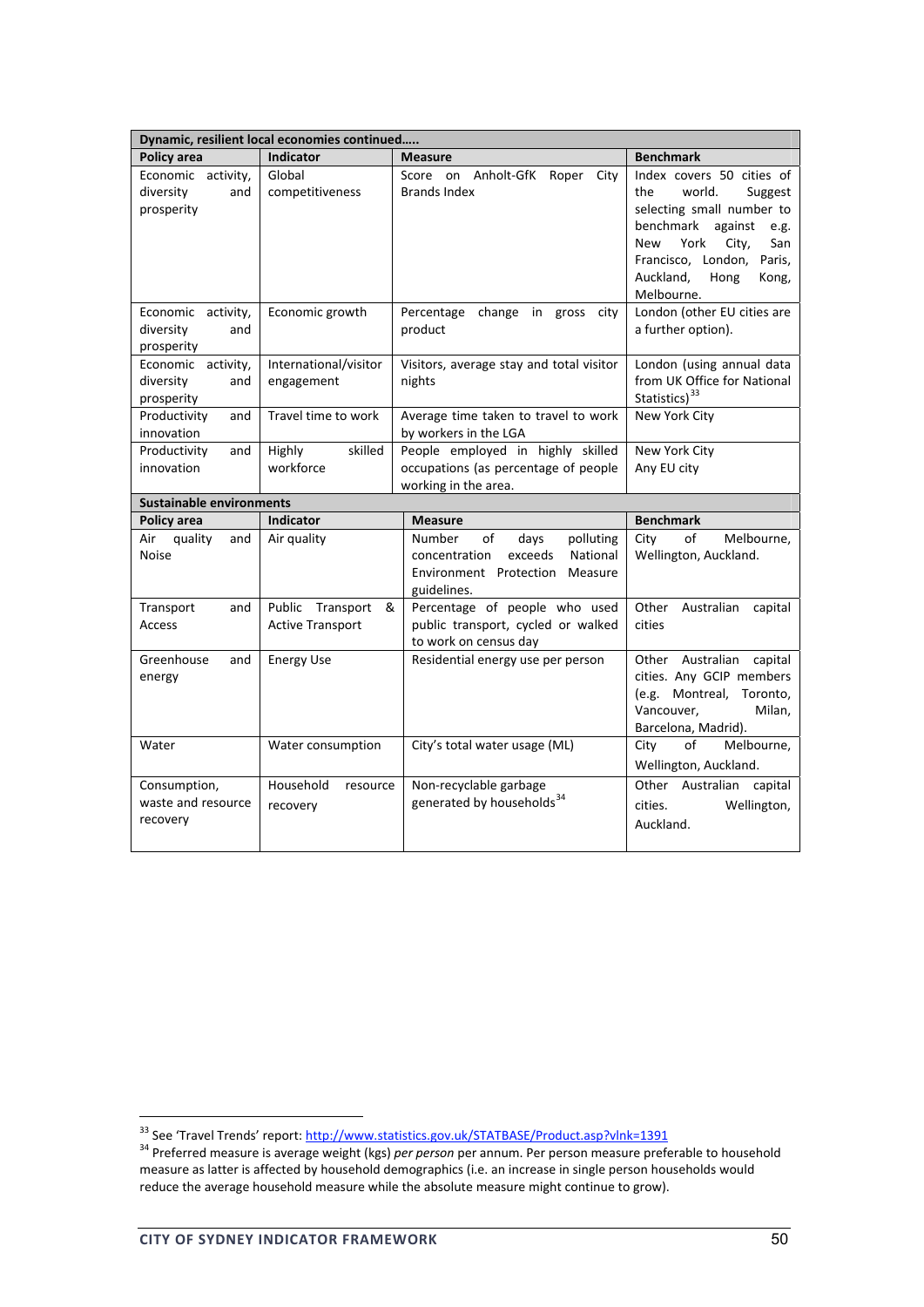## **10 IMPLEMENTATION AND NEXT STEPS**

The final section of the report briefly considers the necessary next steps to enable successful implementation of the framework.

There are a number of tasks that the City needs to consider in developing a strategy to implement the framework. Some suggestions are made here, to aid with Council's planning processes. (The research team is aware that some of these are already underway):

- Consider and plan necessary revisions to Council's Household and/or Customer Satisfaction Surveys
- Develop a reporting and communication strategy that outlines how Council will report publicly on these indicators (frequency, format(s), design etc) and that includes appropriate communication strategies to communicate the purpose of the project effectively. This strategy should consider both community and institutional audiences.
- Consider how indicators in this project relate to indicators used in existing reporting processes – for example, how do the indicators in the environment domain relate to those used in annual SOE reporting, and quarterly sustainability reporting to Council? How might reporting on this indicator framework align with the need to report to the DLG as part of the integrated planning and reporting requirements?
- Work with staff across the organization to develop ways to streamline data collection and reporting for multiple purposes
- Communicate the content and purpose of the indicator framework effectively to staff. Explain, for example, that these new indicators do not replace existing KPIs or other indicators of performance at the organizational level. Engage staff in the twelve-month trial of the framework, and seek feedback.
- Consider which indicators have a clear link to Council's own activities, and how. Aim to close the 'reporting and planning' loop by establishing connections between Council planning and this indicator set.
- Begin planning for the twelve-month review of the indicator framework. This might include revisiting those indicators that were considered in this project but not included because of a lack of data<sup>35</sup>, and determining which of these it might be possible and appropriate to include in future iterations of the framework. There may be a need to allocate time or resources to investigating these potential indicators further, as part of that review.

A further issue worth noting is that the process to develop this first iteration of the indicator framework has not to date included community engagement. Engaging with the community on the ongoing development of this framework will be valuable, and Council will need to consider how this can be done most effectively over time. It may be that the twelve-month review provides a suitable opportunity to consider this question. There has been much work undertaken on engaging communities in the development and use of indicators, with the Sustainable Seattle project being a well-known example. The City may wish to review some of these approaches as it considers how best to incorporate ongoing consulation with the local community on the indicator framework developed here.

Finally, Council might wish to consider how it can best participate in processes of learning and exchange with other cities and organisations using similar indicator frameworks. This includes maintaining the existing relationship with CIV of course, and with ABS in relation to MAP, as well as

<sup>&</sup>lt;sup>35</sup> See separate documents provided by research team to City of Sydney project manager that include notes about indicators that were considered but not included, and the reasons for their exclusion at this point.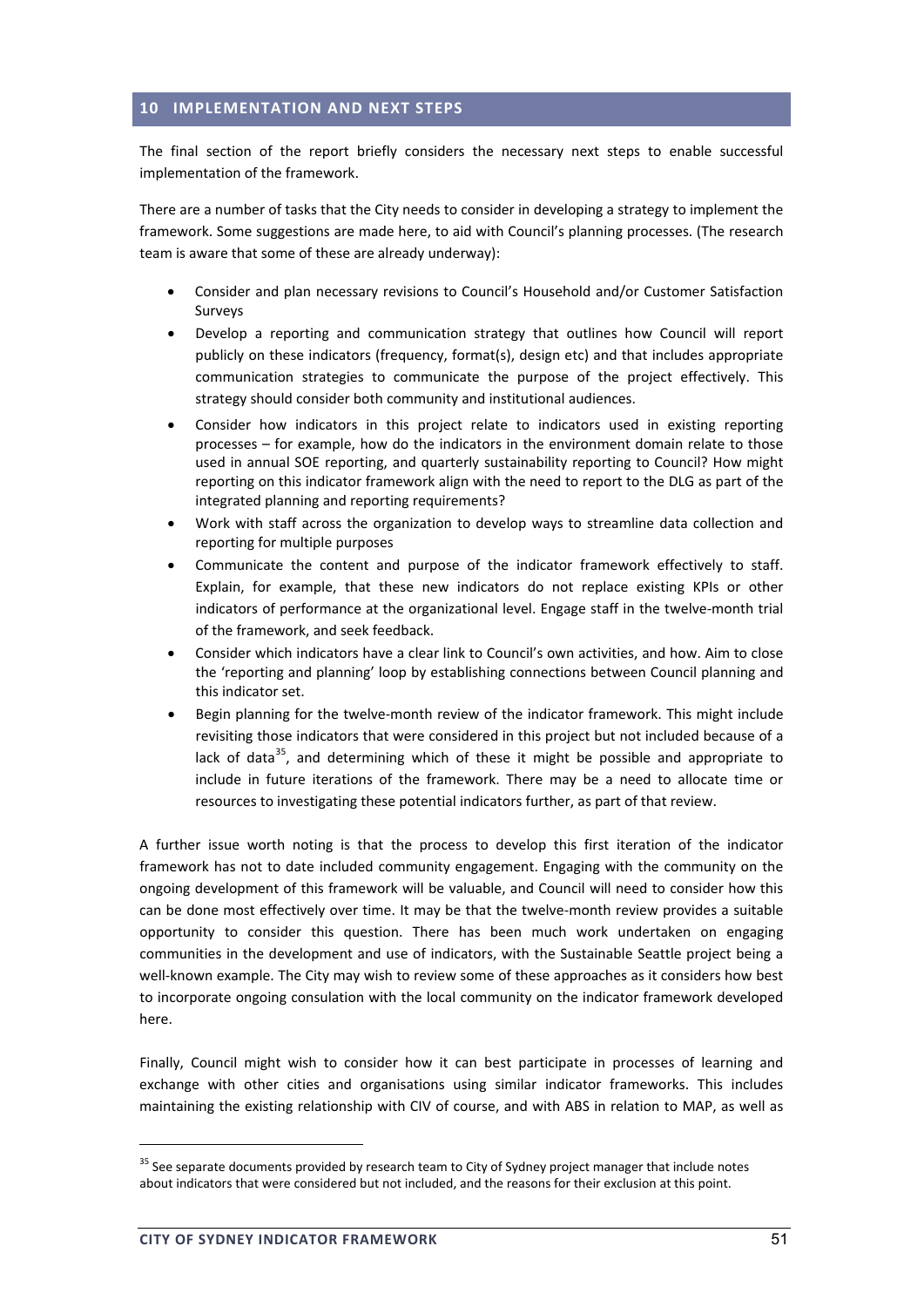with the new Australian National Development Index (ANDI) network. In addition, there may also be opportunities for international networking and exchange, or for learning lessons from approaches to indicator networking overseas. For example, the Canadian Sustainable Development Indicators Network (CSIN)<sup>36</sup> aims to accelerate progress toward sustainable development by furthering sustainability indicator best practices in Canada. Based on a community of practice approach, new and experienced practitioners share lessons learned, and discuss relevant issues of theoretical, strategic, technical and practical importance. This may be a useful model for Australian networks.

<sup>36</sup> See: http://www.csin-rcid.ca/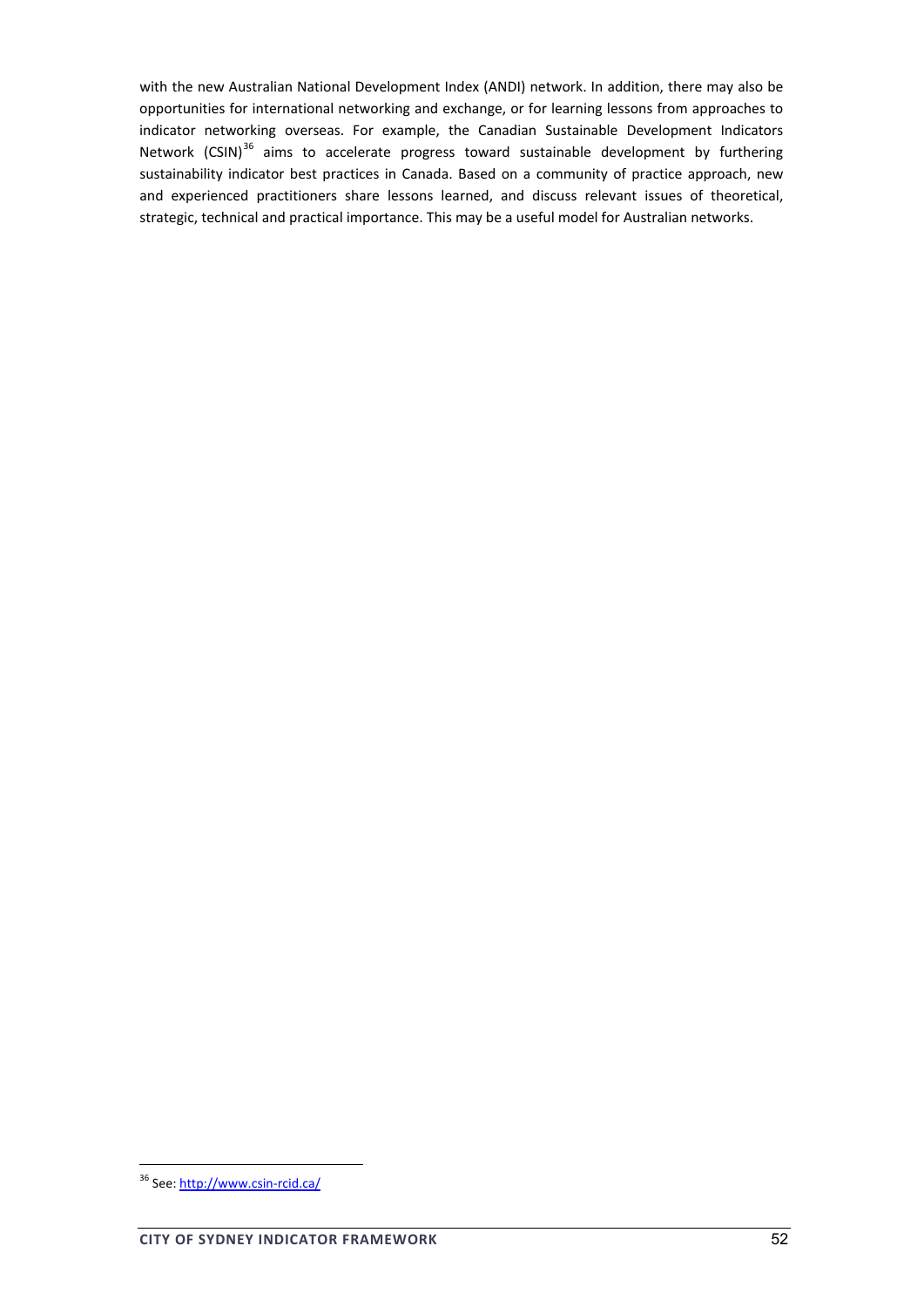#### **11 REFERENCES**

Australian Bureau of Statistics (2010). Measures of Australia's Progress: Cat. 1370.0. Available online at: http://www.abs.gov.au/ausstats/abs@.nsf/mf/1370.0

Bauman, A (2004). Health benefits of physical activity for older adults: epidemiological approaches to the evidence. In M. Morris and A. Schoo (Eds.), *Optimizing exercise and physical activity in older people*. Sydney, Butterworth‐Heinemann**:** 1‐25.

Burke, Matthew and Brown A.L. (2007) Distances people walk for transport. *Road & Transport Research* Vol 16 No 3 September 2007.

Canadian Index of Wellbeing, Available online at: http://ciw.ca/en/Home.aspx

Canadian Sustainable Development Indicators Network (CSIN) http://www.csin‐rcid.ca/

City of Sydney (2010). Economic Development Strategy – Progress Report, September 2010. Available online at:

http://www.cityofsydney.nsw.gov.au/Council/MeetingsAndCommittees/2010/Committees/291110/ cultural.aspx

City of Sydney (2010). *Sustainable Sydney 2030: The Vision*. Available online at: http://www.cityofsydney.nsw.gov.au/2030/

City of Sydney (2010) Sydney State of the Environment Report 2009/10 http://www.cityofsydney.nsw.gov.au/Environment/Overview/documents/StateoftheEnvironmentRep ort2009‐10.pdf

City of Sydney (2009) Sydney State of the Environment Report 2008/09 http://www.cityofsydney.nsw.gov.au/Council/documents/AnnualReport/StatoftheEnvironment09\_V6 .pdf

City of Sydney (2007). Economic Development Framework. Available online at: http://www.cityofsydney.nsw.gov.au/Business/CityEconomy/EconomicDevelopmentFramework.asp

Department of Health and Aged Care (1999). *National physical activity guidelines for Australians*. Canberra, Department of Health and Aged Care.

Eckersley, R. (1998) *Measuring progress: is life getting better?,* Collingwood, Vic., CSIRO Publishing.

Garrard, J (2009) Active transport: Adults. An overview of recent evidence. December 20009. Vichealth. Available from: http://www.chpcp.org/resources/Active\_Transport\_Adults\_FINAL.pdf Accessed 13 March 2011

Global Cities Indicators program (GCIP), World Bank. Available online at: http://www.cityindicators.org/ProjectDeliverables.aspx

Global Footprinting Network (2011) . http://www.footprintnetwork.org/

Green Building Council of Australia (20 xx) Green Star Communities National Framework http://www.gbca.org.au/uploads/152/2712/GBCA015\_Framework\_Final\_SinglePages.pdf

Heine W, Langworthy A, et al. (2006). *Measuring wellbeing, engaging communities ‐ Developing a Community Indicators Framework for Victoria: The final report of the Victorian Community Indicators Project (VCIP)*.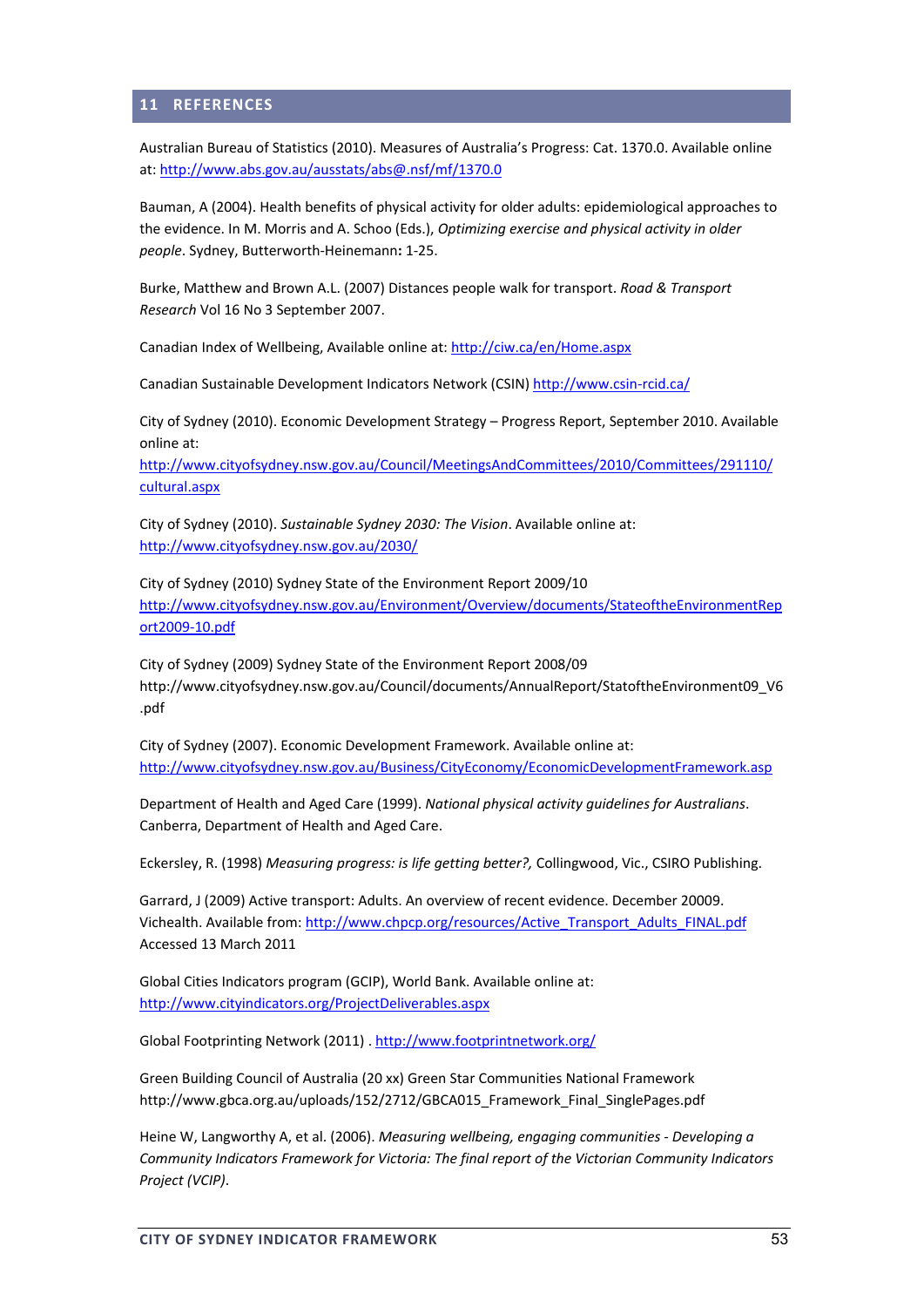Hertwicj, E., van der Voet, E., Suh, S., Tukker, A., Huijbregts M., Kazmierczyk, P., Lenzen, M., McNeely, J., Moriguchi, Y. (2010) *Assessing the Environmental impacts of Consumption and Production: Priority Products and Materials*. A report of the Working Group on the Environmental Impacts of Products and Materials to the International panel for Sustainable Resource Management, UNEP

Infrastructure Australia (2010), State of Australian Cities 2010. Major Cities Unit, Australian Government. Available online at: http://www.infrastructureaustralia.gov.au/publications.aspx

Institute for Sustainable Futures (ISF) 2011. Measuring the impact of Australian tourism on the environment, society and the economy. Available online at: http://datasearch.uts.edu.au/isf/newsevents/news‐detail.cfm?ItemId=25186.

Lehman, Rebecca (2011) *Walking for travel and recreation in NSW ‐ What the data tells us*, Final report Prepared by GTA Consultants for the Premier's Council for Active Living (PCAL) 25 January 2011 JS10570

New South Wales Department of Local Government 2010, *Planning a sustainable future: planning and reporting guidelines for Local Government in NSW: version 1*, NSW Division of Local Government and Department of Premier and Cabinet, January 2010.

http://www.dlg.nsw.gov.au/dlg/dlghome/Documents/Information/IPRGuidelinesJanuary2010.pdf Accessed 29 July 2010

New South Wales Government (2009) *Action for Air 2009* (Update). Available at: http://www.environment.nsw.gov.au/resources/air/actionforair/09712ActionPlan.pdf

New South Wales Government (2010). 'Strategic Direction E. Growing Sydney's Economy. *Metropolitan Plan for Sydney 2036*, pp.127‐156

New Zealand Quality of life project, Available online at: http://www.bigcities.govt.nz/index.htm

Organisation for Economic Cooperation and Development Local Economic and Employment development program.

http://www.oecd.org/department/0,3355,en\_2649\_34417\_1\_1\_1\_1\_1,00.html

Strategic Economics (2007). *Draft Economic Development Framework – A report to the City of Sydney Council*.

Sustainable Seattle, Available online at: http://www.sustainableseattle.org/home

Sustainable Seattle (2011) *2011 Happiness Survey.* Available online at: http://www.sustainableseattle.org/home

Tasmania Together Progress Board, (2010). *Progress Report 2010*. Available at: www.ttbenchmarks.com.au

United Cities and Local Governments committee on culture, *Agenda 21 for Culture*, Ajuntament de Barcelona, Insitut de Cultura, adopted 8 May 2004. Available at: http://agenda21culture.net

Wiseman, J., & Brasher, K. (2007) 'Community Wellbeing in an Unwell World: Trends, Challenges and Opportunities.' A Policy Signpost prepared by the McCaughey Centre. University of Melbourne.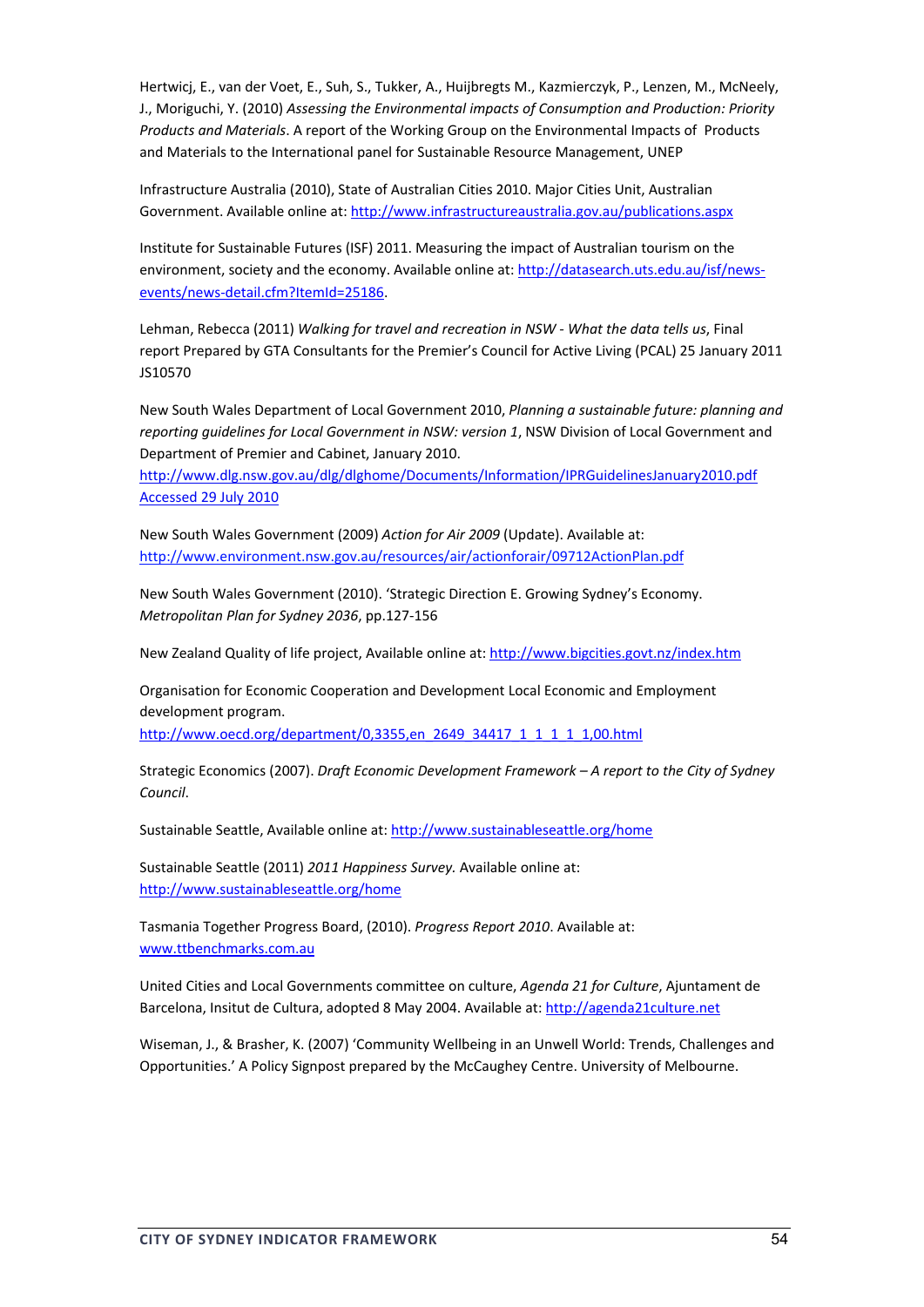# **APPENDIX A: INDICATOR TABLES**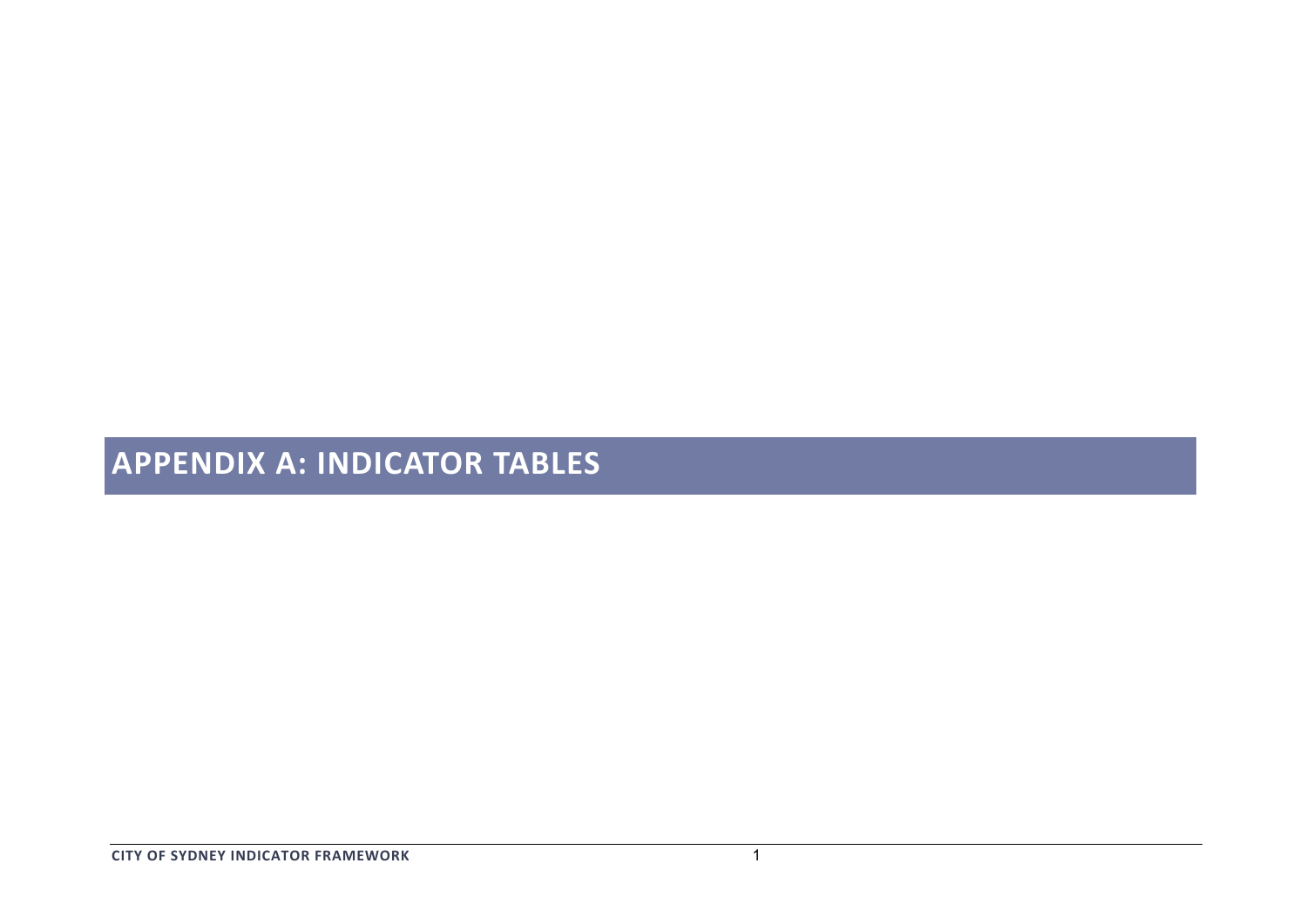## **HEALTHY, SAFE AND INCLUSIVE COMMUNITIES**

#### SUMMARY OF INDICATORS FOR THIS DOMAIN:

**Total number of indicators:** 38

**Number of measures:** 61

**Number of measures using the following data sources:**

**City of Sydney household survey:** 15

**other City of Sydney data:** 3

**ABS data:** 11

**other:** 32

**Control** ‐ Policy areas that are in direct control of local government.

**Influence** ‐ Issues that local government does not control but can influence.

**Concern** ‐ Those areas that local government neither controls nor is likely to influence, but that are of concern to the community and impact on its wellbeing.

**CIV** ‐ Community Indicators Victoria, <sup>a</sup> Statewide community indicator project from Victoria that the City of Sydney indicator framework is based on.

## INDICATOR TABLE

#### **Notes on this table:**

Measures for which the data source is marked with an asterisk (\*) rely on data that are currently available at Area Health level, and for which it is suggested Council report results for both Areas that overlap the LGA boundary (namely SSWAHS and SESIAHS). Selection of relevant data may need to be reassessed if/when Area Health Services become Local Health Networks.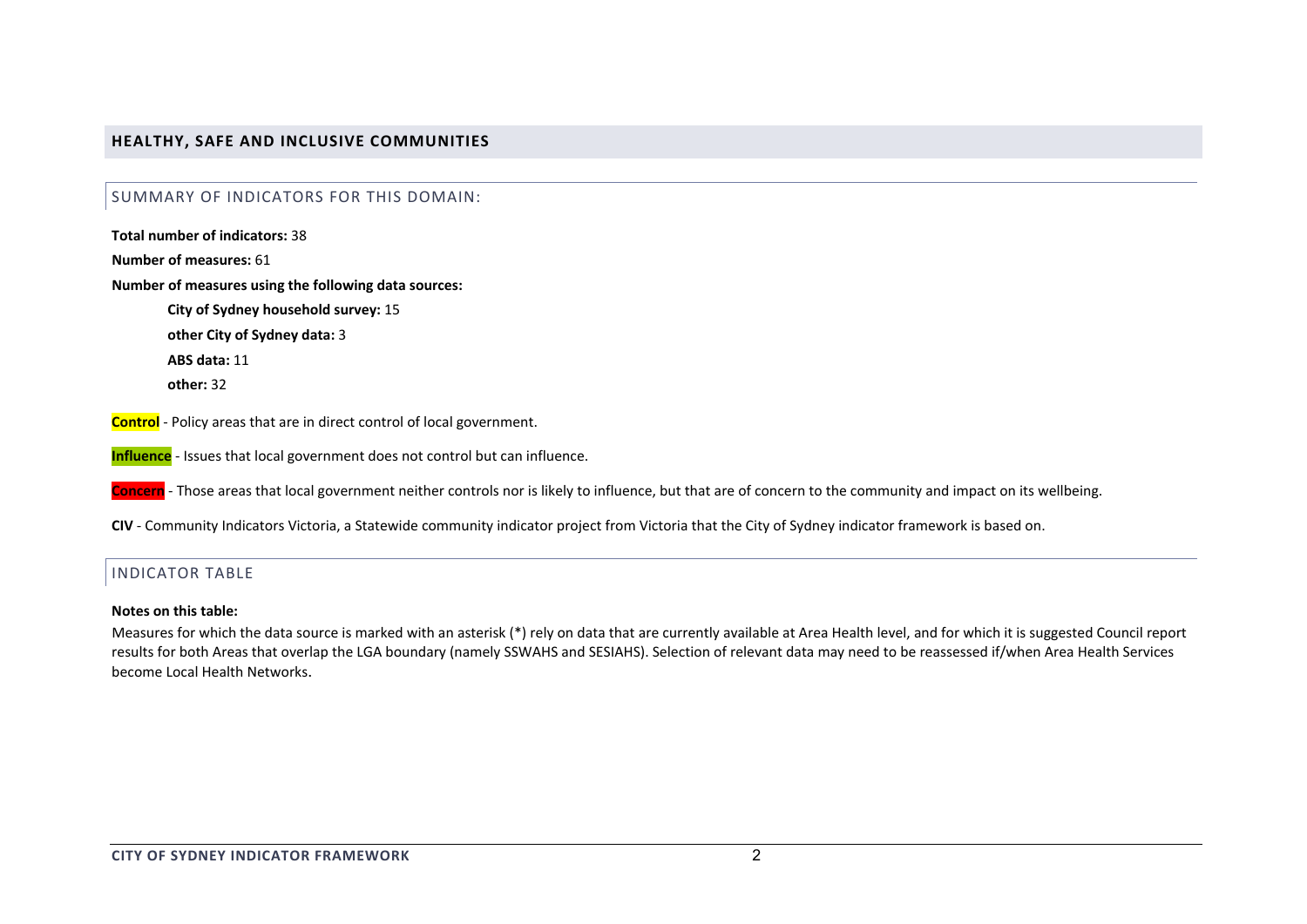| PERSONAL HEALTH AND WELLBEING             |                                                                                                                     |                                                                                                                                                                                                  |                                                                                                                    |                                                                                                                                                                                   |                                                                                                                        |  |
|-------------------------------------------|---------------------------------------------------------------------------------------------------------------------|--------------------------------------------------------------------------------------------------------------------------------------------------------------------------------------------------|--------------------------------------------------------------------------------------------------------------------|-----------------------------------------------------------------------------------------------------------------------------------------------------------------------------------|------------------------------------------------------------------------------------------------------------------------|--|
| <b>Indicator</b>                          | <b>Measure</b>                                                                                                      | Data source, baseline, frequency                                                                                                                                                                 | Desired trend or target                                                                                            | <b>Alignment with CoS strategies</b>                                                                                                                                              | Comparable with                                                                                                        |  |
| Self-reported<br>health                   | People self-reporting health<br>as Excellent or Very Good:<br>expressed as a percentage of<br>the adult population. | CoS Household Survey<br>Baseline: 2011<br>Frequency: as per survey                                                                                                                               | Desired outcome: above<br>60% reporting health as<br>excellent or very good,<br>and trending upward.               | 'Providing for healthy communities' is a<br>principle in the Social Policy.                                                                                                       | CIV if survey question<br>replicated                                                                                   |  |
| <b>Subjective</b><br>wellbeing            | Score on personal wellbeing<br>index. Completely dissatisfied<br>=0, completely satisfied =100.                     | CoS Household Survey<br>Baseline: 2011<br>Frequency: as per survey                                                                                                                               | Desired outcome: above<br>75 and trending upward.                                                                  | 'Providing for healthy communities' is a<br>principle in the Social Policy.                                                                                                       | CIV if survey question<br>replicated                                                                                   |  |
| Life expectancy                           | Life expectancy at birth: in<br>years, for males and females<br>separately.                                         | *NSW Health (Report of the Chief<br>Health Officer). E-version:<br>http://www.health.nsw.gov.au/publi<br>chealth/chorep/toc/choindex.asp<br>Baseline: 2010<br>Frequency: published every 2 years | Desired trend: stable or<br>increasing.                                                                            | 'Providing for healthy communities' is a<br>principle in the Social Policy.                                                                                                       | CIV (Both CIV and NSW<br>Health use ABS<br>mortality data and<br>population estimates<br>(HOIST) to calculate<br>this) |  |
| <b>Adequate physical</b><br>exercise      | Percentage of people<br>undertaking<br>adequate physical activity.                                                  | *NSW Health (Report of the Chief<br>Health Officer). E-version:<br>http://www.health.nsw.gov.au/publi<br>chealth/chorep/toc/choindex.asp<br>Baseline: 2010<br>Frequency: published every 2 years | Desired trend: increase in<br>number of people<br>reporting at least 30<br>minutes of activity, 5<br>times a week. | 'Providing for healthy communities' is a<br>principle in the Social Policy.                                                                                                       | <b>CIV</b>                                                                                                             |  |
| <b>Fruit and vegetable</b><br>consumption | 1. Number of fruit servings<br>per person per day                                                                   | *NSW Health (Report of the Chief<br>Health Officer). E-version:<br>http://www.health.nsw.gov.au/publi<br>chealth/chorep/toc/choindex.asp<br>Baseline: 2010<br>Frequency: published every 2 years | Desired trend: increase in<br>number of people<br>reporting 2 serves of fruit                                      | 'Providing for healthy communities' is a<br>principle in the Social Policy.<br>SS2030 Target 8: Every resident will be<br>within a 10 minute (800m) walk to fresh<br>food markets | <b>CIV</b>                                                                                                             |  |
|                                           | 2. Number of vegetable<br>servings per person per day                                                               | *NSW Health (Report of the Chief<br>Health Officer). E-version:<br>http://www.health.nsw.gov.au/publi<br>chealth/chorep/toc/choindex.asp<br>Baseline: 2010<br>Frequency: published every 2 years | Desired trend: increase in<br>number of people<br>reporting 5 serves of<br>vegetables                              |                                                                                                                                                                                   | <b>CIV</b>                                                                                                             |  |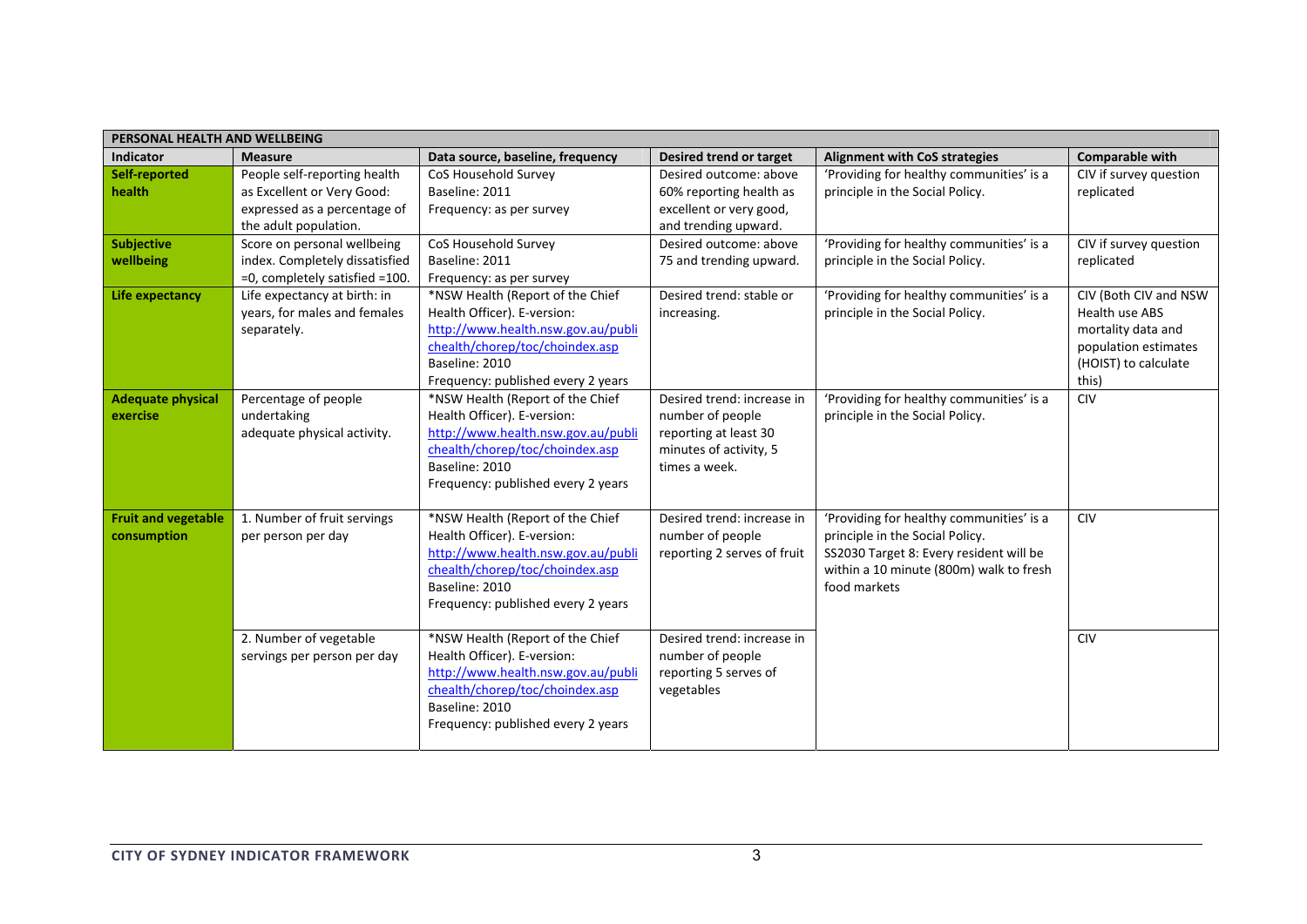| PERSONAL HEALTH AND WELLBEING CONTINUED |                               |                                       |                          |                                          |                             |  |  |
|-----------------------------------------|-------------------------------|---------------------------------------|--------------------------|------------------------------------------|-----------------------------|--|--|
| <b>Indicator</b>                        | <b>Measure</b>                | Data source, baseline, frequency      | Desired trend or target  | <b>Alignment with CoS strategies</b>     | <b>Comparable with</b>      |  |  |
| <b>Obesity</b>                          | <b>BMI from self assessed</b> | *NSW Health (annual Population        | Desired trend: decrease  | 'Providing for healthy communities' is a | <b>CIV</b>                  |  |  |
|                                         | weight and height.            | Health Survey). E-version:            | in proportion overweight | principle in the Social Policy.          |                             |  |  |
|                                         | (BMI=weight in kg/ height in  | http://www.health.nsw.gov.au/publi    | or obese.                |                                          |                             |  |  |
|                                         | $m2$ . Overweight >25, Obese  | chealth/chorep/toc/choindex.asp       |                          |                                          |                             |  |  |
|                                         | $>30$ )                       | Baseline: 2010                        |                          |                                          |                             |  |  |
|                                         |                               | Frequency: published every 2 years    |                          |                                          |                             |  |  |
| <b>Prevalence of</b>                    | Rates of the following        | *NSW Health (annual Population        | Desired trend: decrease. | 'Providing for healthy communities' is a | All other NSW Area          |  |  |
| disease                                 | diseases, per 100,000         | Health Survey). E-version:            |                          | principle in the Social Policy.          | <b>Health Service areas</b> |  |  |
|                                         | population:                   | http://www.health.nsw.gov.au/publi    |                          |                                          |                             |  |  |
|                                         | 1. cardiovascular disease     | chealth/chorep/toc/list cvdindex.asp  |                          |                                          |                             |  |  |
|                                         | 2. diabetes                   | #cvd                                  |                          |                                          |                             |  |  |
|                                         | 3. cancer                     | Baseline: 2010                        |                          |                                          |                             |  |  |
|                                         | 4. respiratory disease        | Frequency: published every 2 years    |                          |                                          |                             |  |  |
| <b>Smoking status</b>                   | Smoking frequency             | Two sources:                          | Desired trend: decrease  | 'Providing for healthy communities' is a | <b>CIV</b>                  |  |  |
|                                         |                               | 1. *NSW Health (annual Population     | in proportion smoking    | principle in the Social Policy.          |                             |  |  |
|                                         |                               | Health Survey). E-version:            |                          |                                          |                             |  |  |
|                                         |                               | http://www.health.nsw.gov.au/publi    |                          |                                          |                             |  |  |
|                                         |                               | chealth/chorep/toc/choindex.asp       |                          |                                          |                             |  |  |
|                                         |                               | Baseline: 2010                        |                          |                                          |                             |  |  |
|                                         |                               | Frequency: published every 2 years    |                          |                                          |                             |  |  |
|                                         |                               | 2. Australian Institute of Health and |                          |                                          |                             |  |  |
|                                         |                               | Welfare: 2010 National Drug Strategy  |                          |                                          |                             |  |  |
|                                         |                               | Household Survey (capital city        |                          |                                          |                             |  |  |
|                                         |                               | compared to rest of NSW).             |                          |                                          |                             |  |  |
|                                         |                               | http://www.aihw.gov.au/drugs/ndsh     |                          |                                          |                             |  |  |
|                                         |                               | s/ndshs2010.cfm                       |                          |                                          |                             |  |  |
|                                         |                               | Baseline: 2010 (2007 data now         |                          |                                          |                             |  |  |
|                                         |                               | available. 2010 data will be released |                          |                                          |                             |  |  |
|                                         |                               | mid 2011)                             |                          |                                          |                             |  |  |
|                                         |                               | Frequency: every 3 years              |                          |                                          |                             |  |  |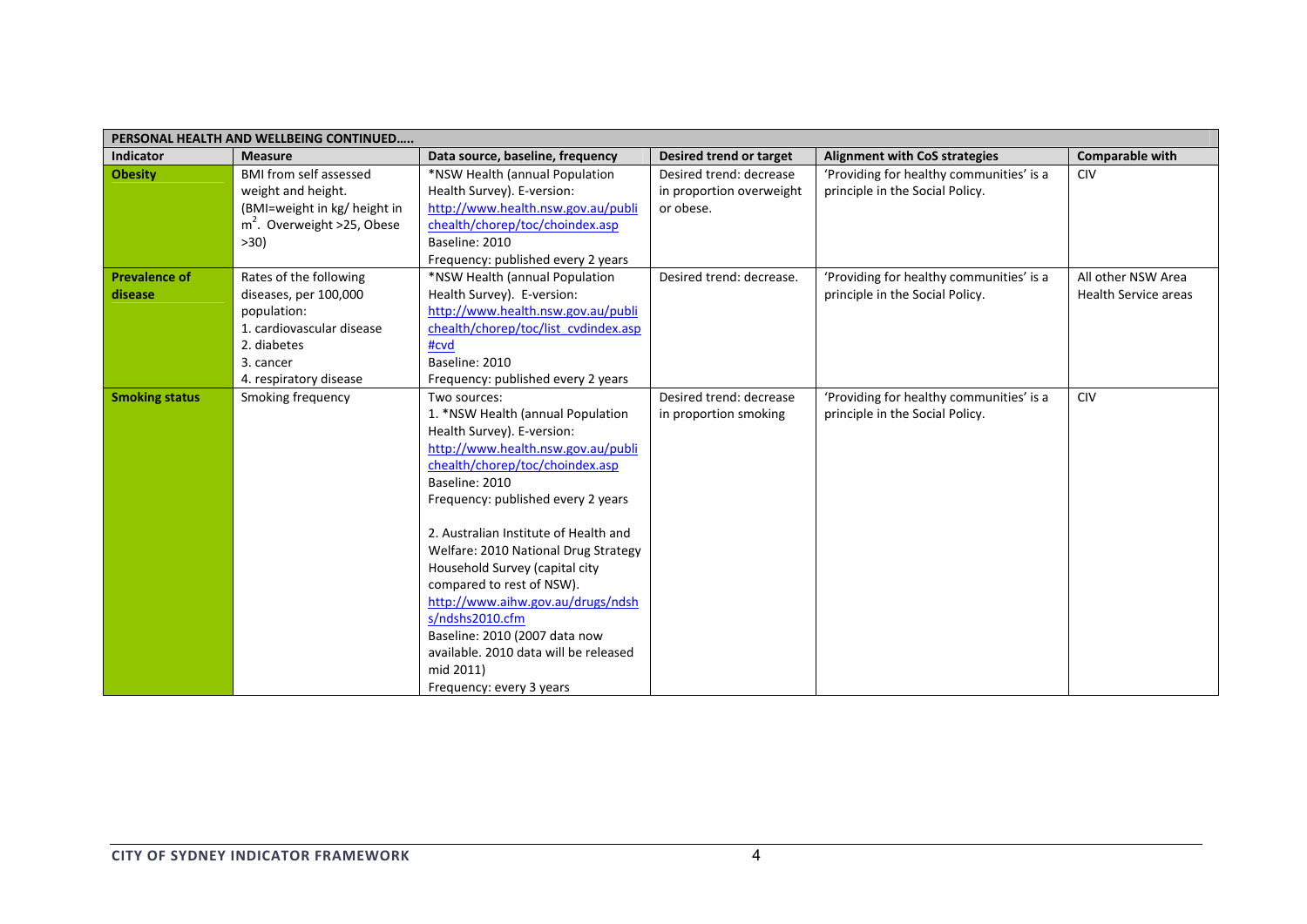| PERSONAL HEALTH AND WELLBEING CONTINUED |                                                    |                                                                                                                                                                                                                                                                                                                                                                                                                                                                                                                                                    |                                                                                                           |                                                                                                                                                          |                        |  |
|-----------------------------------------|----------------------------------------------------|----------------------------------------------------------------------------------------------------------------------------------------------------------------------------------------------------------------------------------------------------------------------------------------------------------------------------------------------------------------------------------------------------------------------------------------------------------------------------------------------------------------------------------------------------|-----------------------------------------------------------------------------------------------------------|----------------------------------------------------------------------------------------------------------------------------------------------------------|------------------------|--|
| Indicator                               | <b>Measure</b>                                     | Data source, baseline, frequency                                                                                                                                                                                                                                                                                                                                                                                                                                                                                                                   | Desired trend or target                                                                                   | <b>Alignment with CoS strategies</b>                                                                                                                     | <b>Comparable with</b> |  |
| <b>Risky alcohol</b><br>consumption     | Alcohol consumption<br>frequency and amount        | Two sources:<br>1. *NSW Health (annual Population<br>Health Survey). E-version:<br>http://www.health.nsw.gov.au/publi                                                                                                                                                                                                                                                                                                                                                                                                                              | Desired trend: decrease<br>in percentage of people<br>who drink at levels that<br>are risky or high risk. | 'Providing for healthy communities' is a<br>principle in the Social Policy.<br>Relevant to CoS drug and alcohol                                          | <b>CIV</b>             |  |
|                                         |                                                    | chealth/chorep/toc/list cvdindex.asp<br>#cvd<br>Baseline: 2010<br>Frequency: published every 2 years<br>2. Australian Institute of Health and<br>Welfare: 2010 National Drug Strategy<br>Household Survey (capital city<br>compared to rest of NSW).<br>http://www.aihw.gov.au/drugs/ndsh<br>s/ndshs2010.cfm<br>Baseline: 2010 (2007 data now<br>available. 2010 data will be released                                                                                                                                                             |                                                                                                           | strategy.                                                                                                                                                |                        |  |
|                                         |                                                    | mid 2011)<br>Frequency: every 3 years                                                                                                                                                                                                                                                                                                                                                                                                                                                                                                              |                                                                                                           |                                                                                                                                                          |                        |  |
| <b>Illicit drug use</b>                 | Percentage of population<br>that use illicit drugs | Two sources:<br>1. *NSW Health (annual Population<br>Health Survey). E-version:<br>http://www.health.nsw.gov.au/publi<br>chealth/chorep/toc/list cvdindex.asp<br>#cvd Baseline: 2010<br>Frequency: published every 2 years<br>2. Australian Institute of Health and<br>Welfare: 2010 National Drug Strategy<br>Household Survey (capital city<br>compared to rest of NSW).<br>http://www.aihw.gov.au/drugs/ndsh<br>s/ndshs2010.cfm Baseline: 2010<br>(2007 data now available. 2010 data<br>will be released mid 2011)<br>Frequency: every 3 years | Desired trend: decrease<br>in percentage of 'recent<br>users'                                             | 'Providing for healthy communities' is a<br>principle in the Social Policy.<br>Relevant to CoS drug and alcohol<br>strategy and Syringe Management Plan. | CIV                    |  |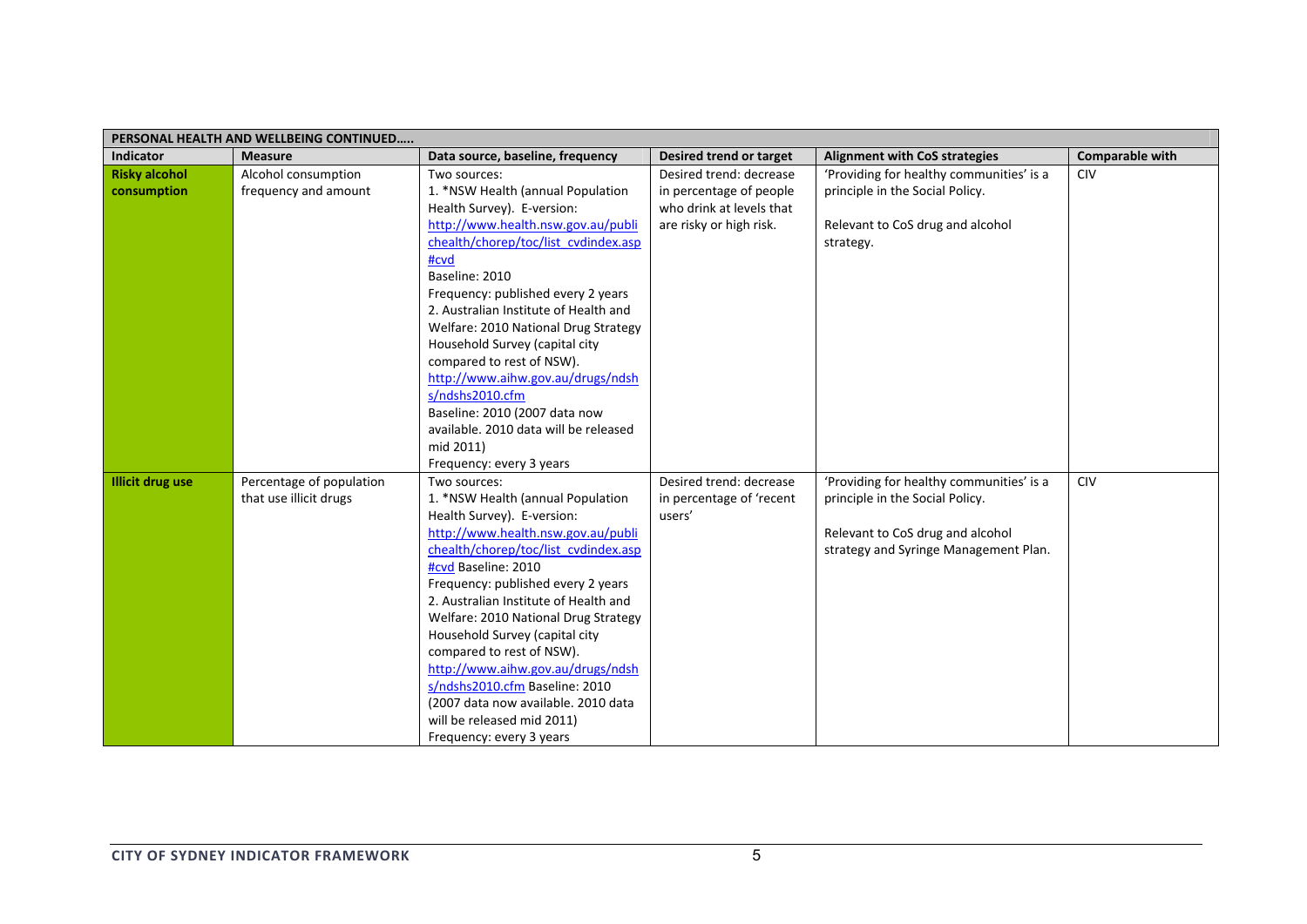| PERSONAL HEALTH AND WELLBEING CONTINUED |                                                                                                                                                             |                                                                                                                                                                                                            |                                                                        |                                                                                                                                                                                                                                                                                                                                                                                                               |                        |  |
|-----------------------------------------|-------------------------------------------------------------------------------------------------------------------------------------------------------------|------------------------------------------------------------------------------------------------------------------------------------------------------------------------------------------------------------|------------------------------------------------------------------------|---------------------------------------------------------------------------------------------------------------------------------------------------------------------------------------------------------------------------------------------------------------------------------------------------------------------------------------------------------------------------------------------------------------|------------------------|--|
| <b>Indicator</b>                        | <b>Measure</b>                                                                                                                                              | Data source, baseline, frequency                                                                                                                                                                           | Desired trend or target                                                | <b>Alignment with CoS strategies</b>                                                                                                                                                                                                                                                                                                                                                                          | <b>Comparable with</b> |  |
| <b>Psychological</b><br><b>distress</b> | Percentage of adult pop. in<br>psychological distress<br>(Using Kessler 10 scale)<br>(psychological screening<br>tool). Distress indicated by<br>score > 21 | *NSW Health (annual Population<br>Health Survey). E-version:<br>http://www.health.nsw.gov.au/publi<br>chealth/chorep/toc/list cydindex.asp<br>#cvd<br>Baseline: 2010<br>Frequency: published every 2 years | Desired trend: decrease<br>in percentage in<br>psychological distress. | 'Providing for healthy communities' is a<br>principle in the Social Policy.                                                                                                                                                                                                                                                                                                                                   | <b>CIV</b>             |  |
| <b>COMMUNITY CONNECTEDNESS</b>          |                                                                                                                                                             |                                                                                                                                                                                                            |                                                                        |                                                                                                                                                                                                                                                                                                                                                                                                               |                        |  |
| <b>Indicator</b>                        | <b>Measure</b>                                                                                                                                              | Data source, baseline, frequency                                                                                                                                                                           | Desired trend or target                                                | <b>Alignment with CoS strategies</b>                                                                                                                                                                                                                                                                                                                                                                          | <b>Comparable with</b> |  |
| <b>Feeling part of the</b><br>community | Satisfaction with 'feeling part<br>of the community'. Index<br>score, completely dissatisfied<br>$= 0$ ; completely satisfied $=$<br>100.                   | CoS Household survey<br>Baseline: 2011<br>Frequency: As per survey frequency                                                                                                                               | Desired outcome: above<br>71 and trending upward.                      | SS2030 Vision includes: 'villages as focal<br>points for community life that encourage a<br>sense of belonging'; and 'City will be<br>diverse and inclusive'. (p. 7). SS2030<br>Strategic direction 6 includes 'Vibrant local<br>communities' that 'meet the needs of a<br>diverse population'. Social Plan (Vol. 1 p.<br>37) seeks to reduce the risk of 'disharmony<br>and increasing social polarisation'. | <b>CIV</b>             |  |
| <b>Trust</b>                            | Percentage who believe<br>'most people can be trusted'.                                                                                                     | CoS Household survey <sup>37</sup><br>Baseline: 2011<br>Frequency: As per survey frequency                                                                                                                 | Target: 45% or higher                                                  | Sustainable Sydney 2030 Target 10: 'by<br>2030 the level of community cohesion and<br>social interaction will have increased based<br>on at least 45 per cent of people believing<br>most people can be trusted'.                                                                                                                                                                                             | N/A                    |  |
| <b>Social support</b>                   | People who can get help from<br>friends, family or neighbours<br>when needed: expressed as a<br>percentage of the adult<br>population.                      | CoS Household survey<br>Baseline: 2011<br>Frequency: As per survey frequency                                                                                                                               | Desired outcome: above<br>90% and trending<br>upwards                  | SS2030 Vision p7: 'City will be diverse and<br>inclusive'. SS2030 Strategic direction 6<br>includes 'equitable distribution and access<br>to social infrastructure' 'Valuing all people'<br>is a principle in the Social Policy. 'Social<br>development and capital' is a principle in<br>the Social Policy.                                                                                                  | <b>CIV</b>             |  |

 $37$  For this additional CoS question, we suggest using similar question structure as other questions in the CIV survey (e.g. 'Would you say you believe most people can be trusted?' with answer options: Yes definitely, Sometimes, or No, not at all.) For more detail on wording of survey questions and answer options, see CIV website. For example to see similar structure for question on social support: http://www.communityindicators.net.au/metadata\_items/social\_support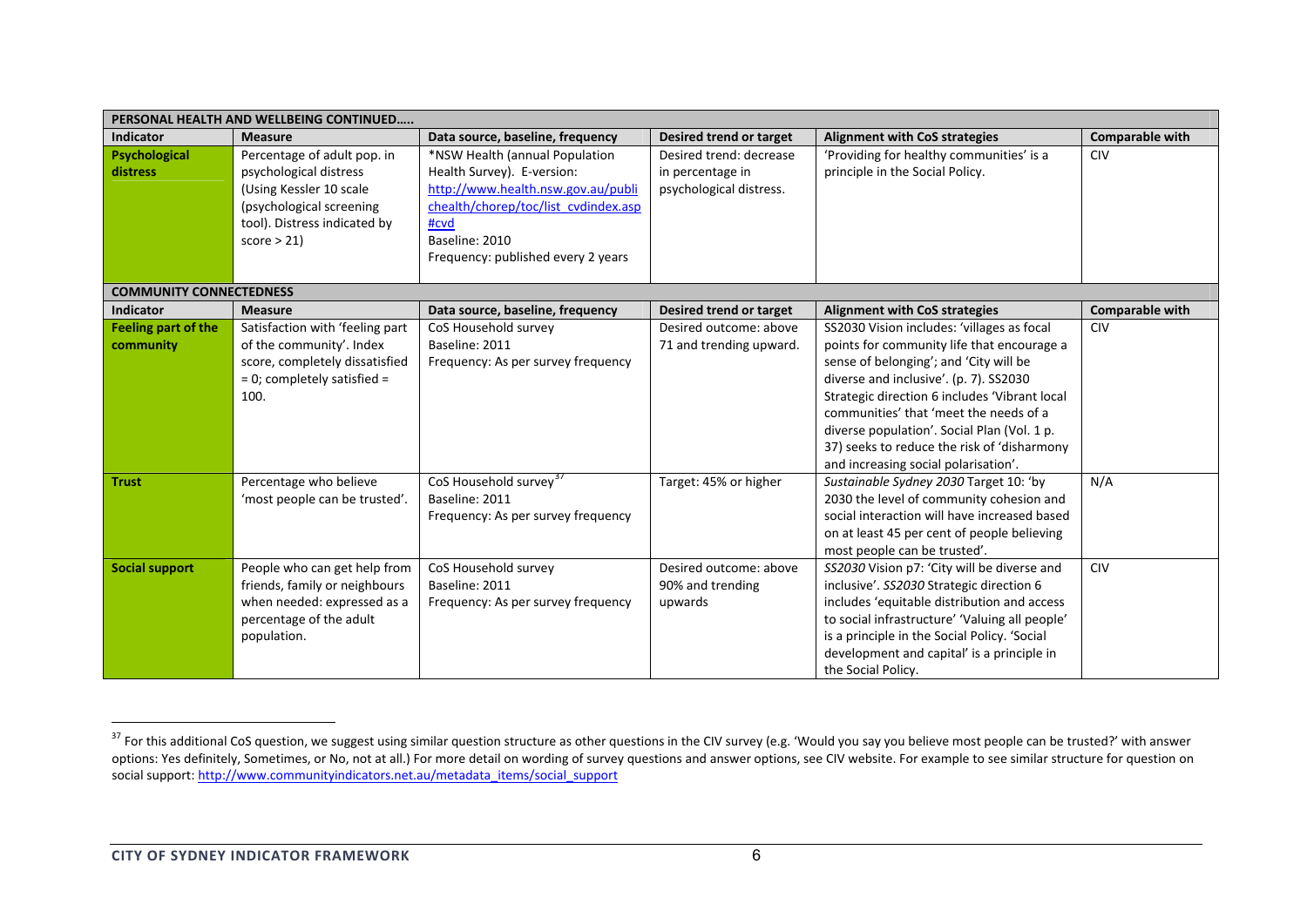| <b>COMMUNITY CONNECTEDNESS CONTINUED</b> |                                                                                                                                                                                                   |                                                                                                                                                                                                                                                                                                                                                                                                                                                                                                                                                                                                                                                       |                                                                    |                                                                          |                                                         |  |
|------------------------------------------|---------------------------------------------------------------------------------------------------------------------------------------------------------------------------------------------------|-------------------------------------------------------------------------------------------------------------------------------------------------------------------------------------------------------------------------------------------------------------------------------------------------------------------------------------------------------------------------------------------------------------------------------------------------------------------------------------------------------------------------------------------------------------------------------------------------------------------------------------------------------|--------------------------------------------------------------------|--------------------------------------------------------------------------|---------------------------------------------------------|--|
| <b>Indicator</b>                         | <b>Measure</b>                                                                                                                                                                                    | Data source, baseline, frequency                                                                                                                                                                                                                                                                                                                                                                                                                                                                                                                                                                                                                      | Desired trend or target                                            | <b>Alignment with CoS strategies</b>                                     | <b>Comparable with</b>                                  |  |
| <b>Volunteering</b>                      | People who help out as<br>volunteers in the community:<br>CoS Household survey<br>expressed as a percentage of<br>the adult population                                                            | CoS Household survey<br>Baseline: 2011<br>Frequency: As per survey frequency                                                                                                                                                                                                                                                                                                                                                                                                                                                                                                                                                                          | Desired outcome: above<br>25% and trending<br>upwards              | 'Social development and capital' is a<br>principle in the Social Policy. | <b>CIV</b>                                              |  |
| <b>Parental</b>                          | Parents involved in activities                                                                                                                                                                    | CoS Household survey                                                                                                                                                                                                                                                                                                                                                                                                                                                                                                                                                                                                                                  | Desired outcome: above                                             | 'Social development and capital' is a                                    | <b>CIV</b>                                              |  |
| participation in                         | at their children's school:                                                                                                                                                                       | Baseline: 2011                                                                                                                                                                                                                                                                                                                                                                                                                                                                                                                                                                                                                                        | 40% and trending                                                   | principle in the Social Policy.                                          |                                                         |  |
| schools                                  | expressed as percentage of<br>parents with school-aged<br>children                                                                                                                                | Frequency: As per survey frequency                                                                                                                                                                                                                                                                                                                                                                                                                                                                                                                                                                                                                    | upwards                                                            |                                                                          |                                                         |  |
| <b>EARLY CHILDHOOD</b>                   |                                                                                                                                                                                                   |                                                                                                                                                                                                                                                                                                                                                                                                                                                                                                                                                                                                                                                       |                                                                    |                                                                          |                                                         |  |
| <b>Indicator</b>                         | <b>Measure</b>                                                                                                                                                                                    | Data source, baseline, frequency                                                                                                                                                                                                                                                                                                                                                                                                                                                                                                                                                                                                                      | Desired trend or target                                            | <b>Alignment with CoS strategies</b>                                     | <b>Comparable with</b>                                  |  |
| <b>Early childhood</b><br>development    | Two measures:<br>1. Percentage of children in<br>first year of school who reach                                                                                                                   | Australian Early Development Index<br>(AEDI) is population measure of<br>young children's development. Data                                                                                                                                                                                                                                                                                                                                                                                                                                                                                                                                           | Increase in percentage<br>meeting AEDI targets.                    | Children are identified as a target group<br>in the Social Plan (Vol. 2) | CIV, other LGAs for<br>which<br>AEDI data is available. |  |
|                                          | AEDI development targets.<br>2. Percentage of children in<br>first year of school who are<br>developmentally vulnerable<br>according to the AEDI (i.e.<br>vulnerable on more than two<br>domains) | is collected by teachers, for children<br>in first year of full-time school.<br>Measures five developmental<br>domains: Language and cognitive<br>skills, Physical health and<br>wellbeing, Communication skills and<br>general knowledge, Emotional<br>maturity, Social competence<br>Note: Complete data for Sydney LGA<br>not yet available, but work is<br>currently being undertaken to<br>aggregate 2009 results and<br>supplement these with 2010 data,<br>meaning complete AEDI data for the<br>LGA should be available by the end of<br>2010. Baseline: 2009/10<br>Frequency: as per frequency of AEDI<br>data collection (to be confirmed). | Decrease in percentage<br>who are vulnerable<br>according to AEDI. |                                                                          | CIV, other LGAs for<br>which<br>AEDI data is available. |  |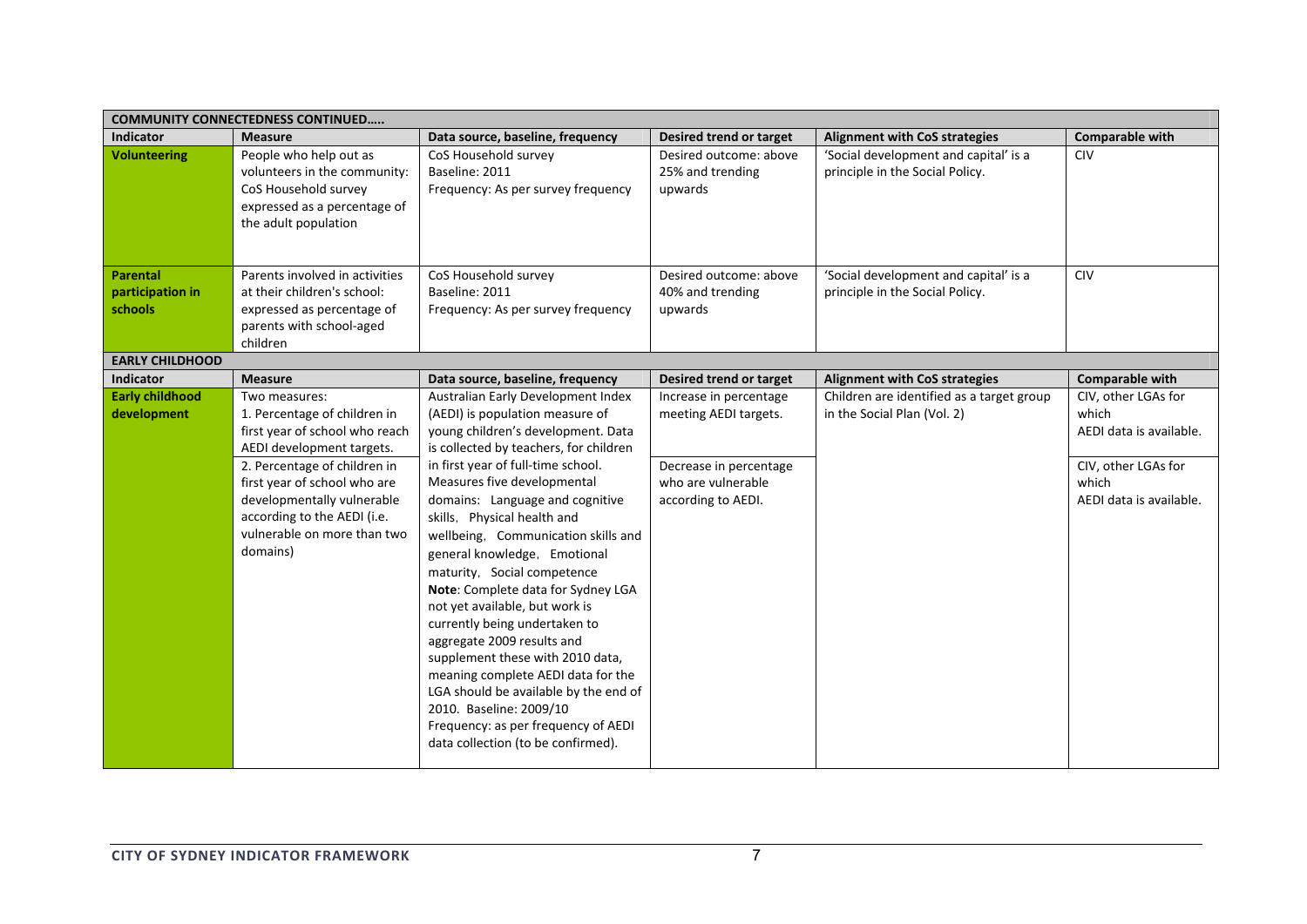| <b>EARLY CHILDHOOD CONTINUED</b> |                                |                                                                       |                            |                                           |                             |
|----------------------------------|--------------------------------|-----------------------------------------------------------------------|----------------------------|-------------------------------------------|-----------------------------|
| <b>Indicator</b>                 | <b>Measure</b>                 | Data source, baseline, frequency                                      | Desired trend or target    | <b>Alignment with CoS strategies</b>      | <b>Comparable with</b>      |
| <b>Child health</b>              | Three measures:                | * NSW Health Report on Child Health                                   | Desired trend:             | Children are identified as a target group | Other NSW Area              |
|                                  | 1. Infants 0-11 months         | from the annual Population Health                                     | 1. Increase in percentage  | in the Social Plan (Vol. 2)               | <b>Health Service Areas</b> |
|                                  | receiving home visit from      | Survey. 2007-08 survey published                                      | receiving home visits.     | 'Providing for healthy communities' is a  |                             |
|                                  | child or community nurse in    | 2010.http://www.health.nsw.gov.au/                                    |                            | principle in the Social Policy.           |                             |
|                                  | last 12 months. (In NSW,       | resources/publichealth/surveys/hsc                                    |                            |                                           |                             |
|                                  | home visits by a child and     | 0708 pdf.asp. Baseline: 2007-08                                       |                            |                                           |                             |
|                                  | family health nurse are        | (latest available). Frequency: Biennial                               |                            |                                           |                             |
|                                  | offered within 2 weeks of      |                                                                       |                            |                                           |                             |
|                                  | birth). Expressed as           |                                                                       |                            |                                           |                             |
|                                  | percentage of all children     |                                                                       |                            |                                           |                             |
|                                  | aged 0-11 months in the        |                                                                       |                            |                                           |                             |
|                                  | survey sample.                 |                                                                       |                            |                                           |                             |
|                                  | 2. Early childhood health      | * NSW Health Report on Child Health                                   | 2. Increase in percentage  |                                           | Other NSW Area              |
|                                  | centre attendance in last 12   | from the annual Population Health                                     | attendance.                |                                           | <b>Health Service Areas</b> |
|                                  | months for children 0-4        | Survey. 2007-08 survey published                                      |                            |                                           |                             |
|                                  | years. Expressed as            | 2010.http://www.health.nsw.gov.au/                                    |                            |                                           |                             |
|                                  | percentage of all children 0-4 | resources/publichealth/surveys/hsc<br>0708 pdf.asp. Baseline: 2007-08 |                            |                                           |                             |
|                                  | years in survey sample.        | (latest available). Frequency: Biennial                               |                            |                                           |                             |
|                                  | 3. Children aged 0-4 years     | * NSW Health Report on Child Health                                   | 3. Increase in percentage  |                                           | Other NSW Area              |
|                                  | regularly seeing a baby or     | from the annual Population Health                                     | regularly seeing a baby or |                                           | <b>Health Service Areas</b> |
|                                  | early childhood health nurse.  | Survey. 2007-08 survey published                                      | early childhood health     |                                           |                             |
|                                  | Expressed as percentage of     | 2010.http://www.health.nsw.gov.au/                                    | nurse.                     |                                           |                             |
|                                  | all children 0-4 years in      | resources/publichealth/surveys/hsc                                    |                            |                                           |                             |
|                                  | survey sample.                 | 0708 pdf.asp. Baseline: 2007-08                                       |                            |                                           |                             |
|                                  |                                | (latest available). Frequency: Biennial                               |                            |                                           |                             |
| <b>Immunisation</b>              | Children fully immunised       | Medicare Australia, Australian                                        | Target: Maximise           | Children are identified as a target group | CIV, other Australian       |
|                                  | at 12-15 months: expressed     | Childhood Immunisation Register                                       | immunisation coverage      | in CoS Social Plan (Vol. 2)               | LGAs                        |
|                                  | as percentage of children      | (ACIR). Baseline: 2010. Frequency:                                    | for children aged up to    |                                           |                             |
|                                  | aged 12-15 months at end of    | Annual (data available quarterly)                                     | school entry; and          | 'Providing for healthy communities' is a  |                             |
|                                  | previous quarter.              |                                                                       | specifically: at least 90  | principle in the Social Policy.           |                             |
|                                  |                                |                                                                       | per cent of children       |                                           |                             |
|                                  |                                |                                                                       | recorded as fully          |                                           |                             |
|                                  |                                |                                                                       | immunised by the ACIR      |                                           |                             |
|                                  |                                |                                                                       | for the 12 -15 month age   |                                           |                             |
|                                  |                                |                                                                       | cohort.                    |                                           |                             |
|                                  |                                |                                                                       |                            |                                           |                             |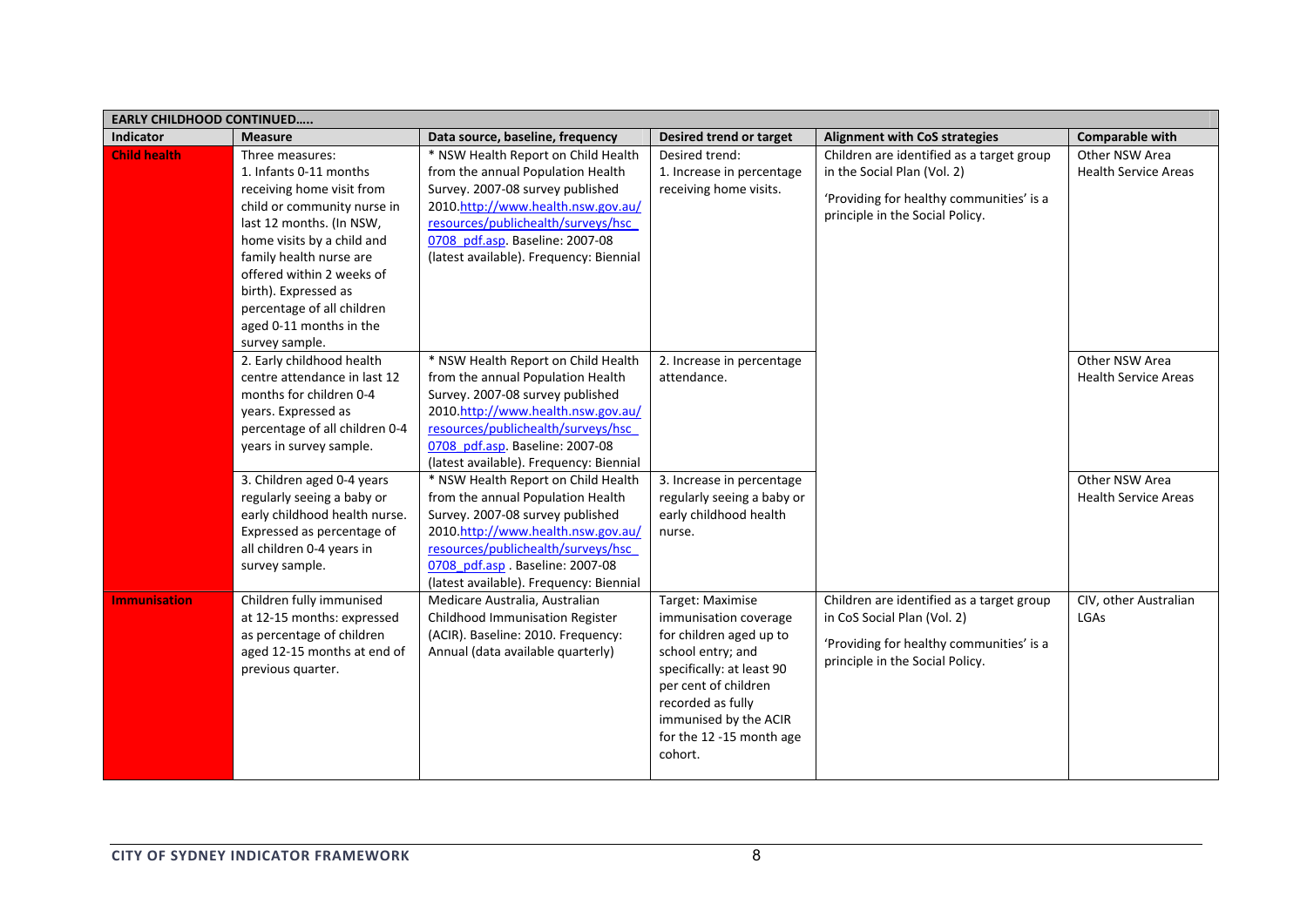| <b>EARLY CHILDHOOD CONTINUED</b> |                                                                                                                          |                                                                                                                                                                                                                                                                                                                                                                                                                                                                |                                                                                        |                                                                                                                                                                          |                                                    |
|----------------------------------|--------------------------------------------------------------------------------------------------------------------------|----------------------------------------------------------------------------------------------------------------------------------------------------------------------------------------------------------------------------------------------------------------------------------------------------------------------------------------------------------------------------------------------------------------------------------------------------------------|----------------------------------------------------------------------------------------|--------------------------------------------------------------------------------------------------------------------------------------------------------------------------|----------------------------------------------------|
| <b>Indicator</b>                 | <b>Measure</b>                                                                                                           | Data source, baseline, frequency                                                                                                                                                                                                                                                                                                                                                                                                                               | Desired trend or target                                                                | <b>Alignment with CoS strategies</b>                                                                                                                                     | <b>Comparable with</b>                             |
| <b>Breastfeeding</b>             | Children fully breastfed at<br>age 6 months.                                                                             | * NSW Health Report on Child Health<br>from the New South Wales<br>Population Health Survey.<br>Contains data on children fully<br>breastfed at 6 months, expressed as<br>percentage of all children aged 0-23<br>months in the survey sample.<br>Electronic (e-CHO) version has data<br>at Area Health Service level:<br>http://www.health.nsw.gov.au/publi<br>chealth/chorep/toc/choindex.asp<br>Baseline: 2007-08 (latest available)<br>Frequency: Biennial | Desired trend: increase in<br>percentage of children<br>fully breastfed at 6<br>months | Children are identified as a target group<br>in CoS Social Plan (Vol. 2)<br>'Providing for healthy communities' is a<br>principle in the Social Policy.                  | CIV, other NSW Area<br><b>Health Service Areas</b> |
| PERSONAL AND COMMUNITY SAFETY    |                                                                                                                          |                                                                                                                                                                                                                                                                                                                                                                                                                                                                |                                                                                        |                                                                                                                                                                          |                                                    |
| <b>Indicator</b>                 | <b>Measure</b>                                                                                                           | Data source, baseline, frequency                                                                                                                                                                                                                                                                                                                                                                                                                               | Desired trend or target                                                                | <b>Alignment with CoS strategies</b>                                                                                                                                     | <b>Comparable with</b>                             |
| <b>Perceptions of</b><br>safety  | Four measures (all as<br>percentage of pop.):<br>1. People who feel safe or<br>very safe at home alone<br>during the day | CoS Household Survey or Customer<br>Satisfaction Survey<br>See also (for possible comparison or<br>additional data): ABS Personal Safety<br>Survey                                                                                                                                                                                                                                                                                                             | Desired outcome:<br>95% and trending<br>upwards.                                       | Community safety is identified as a<br>priority issue (5.2) in the Social Plan<br>Community safety is also a principle in<br>the Social Policy<br>CoS Safe City Strategy | <b>CIV</b>                                         |
|                                  | 2. People who feel safe or<br>very safe at home alone at<br>night                                                        | Baseline: 2011<br>Frequency: As per survey frequency                                                                                                                                                                                                                                                                                                                                                                                                           | Desired outcome: 70%<br>and trending upwards.                                          |                                                                                                                                                                          | <b>CIV</b>                                         |
|                                  | 3. People who feel safe or<br>very safe walking alone in<br>local area during the day                                    |                                                                                                                                                                                                                                                                                                                                                                                                                                                                | Desired outcome:<br>95% and trending<br>upwards.                                       |                                                                                                                                                                          | <b>CIV</b>                                         |
|                                  | 4. People who feel safe or<br>very safe walking alone in<br>local area at night                                          |                                                                                                                                                                                                                                                                                                                                                                                                                                                                | Desired outcome: 70%<br>and trending upwards.                                          |                                                                                                                                                                          | <b>CIV</b>                                         |
|                                  | Additional measure:<br><b>Effectiveness of CCTV</b><br>cameras at recording relevant<br>incidents in public places       | CoS own data - percentage of police<br>requests for camera footage that CoS<br>is able to satisfy.                                                                                                                                                                                                                                                                                                                                                             | Desired trend: proportion<br>of satisfied requests<br>trending upwards                 |                                                                                                                                                                          | N/A                                                |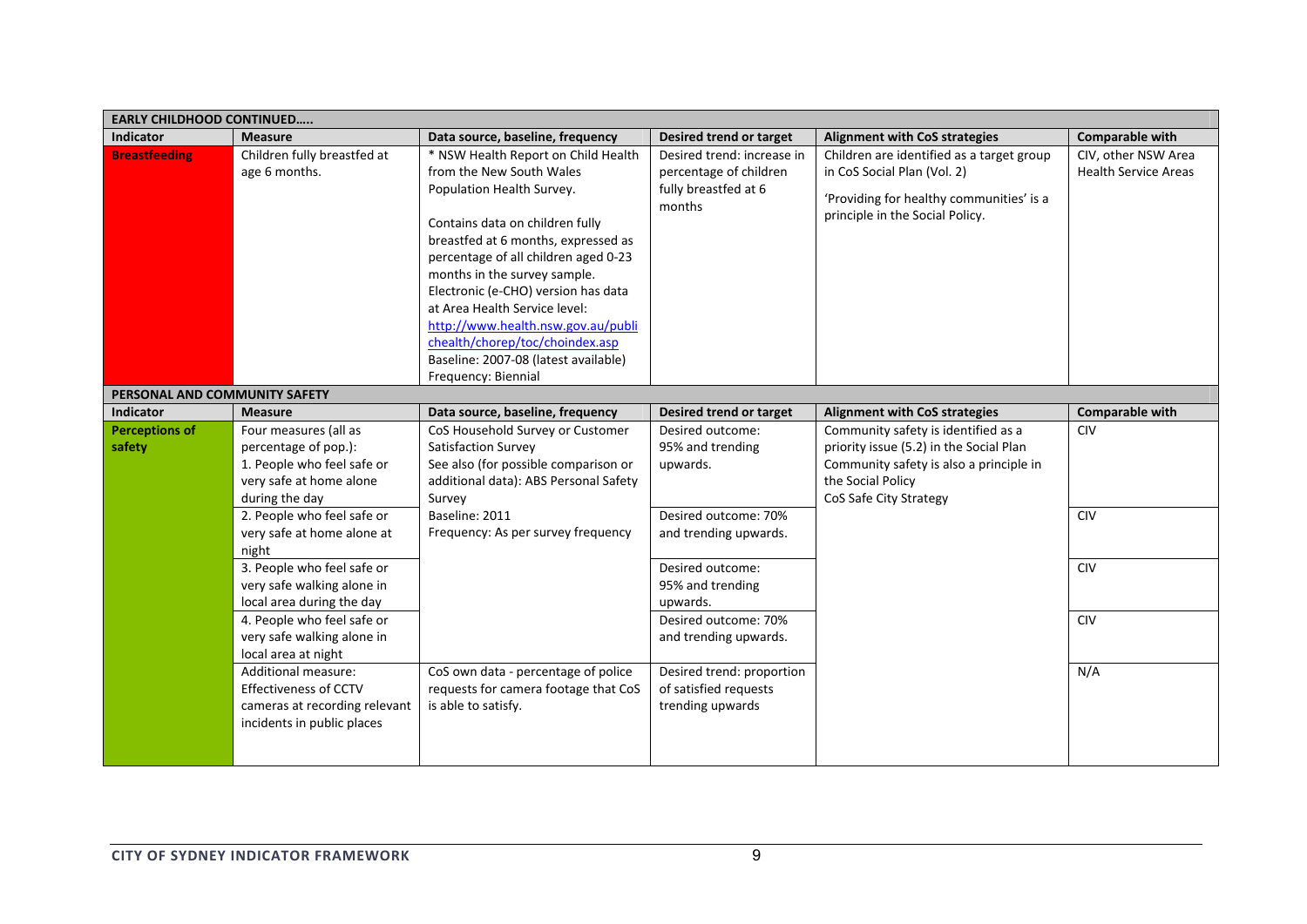|                  | PERSONAL AND COMMUNITY SAFETY CONTINUED                                                                                                                                                       |                                                                                                                                                                                                                                                                                                                                                                                                                                                                                                                                                                                                                                 |                                 |                                                                                                                                                                          |                        |
|------------------|-----------------------------------------------------------------------------------------------------------------------------------------------------------------------------------------------|---------------------------------------------------------------------------------------------------------------------------------------------------------------------------------------------------------------------------------------------------------------------------------------------------------------------------------------------------------------------------------------------------------------------------------------------------------------------------------------------------------------------------------------------------------------------------------------------------------------------------------|---------------------------------|--------------------------------------------------------------------------------------------------------------------------------------------------------------------------|------------------------|
| <b>Indicator</b> | <b>Measure</b>                                                                                                                                                                                | Data source, baseline, frequency                                                                                                                                                                                                                                                                                                                                                                                                                                                                                                                                                                                                | Desired trend or target         | <b>Alignment with CoS strategies</b>                                                                                                                                     | <b>Comparable with</b> |
| <b>Crime</b>     | Two measures (rate per<br>$100,000$ pop.):<br>1. Recorded offences for<br>crimes against the person:<br>Includes homicide, rape, sex<br>(non rape), robbery, assault<br>and abduction/kidnap. | NSW Bureau of Crime Statistics and<br>Research (BOSCAR)<br>www.bocsar.nsw.gov.au<br>Quarterly Reports: Research datasets<br>contain information on all criminal<br>incidents recorded by NSW Police<br>from 1995, presented by offence<br>type, month and Local Government<br>Area (free access to this data on<br>BOSCAR website).<br>Annual report shows trends by<br><b>Statistical Division.</b><br>Also: NSW annual crime data by<br>postcode available on disk (including<br>all NSW postcodes) at a cost of \$1056<br>(incl. GST).<br>Baseline: 2010. Frequency: Measured<br>quarterly, with annual report               | 1. Desired trend:<br>decreasing | Community safety is identified as a<br>priority issue (5.2) in the Social Plan<br>Community safety is also a principle in<br>the Social Policy<br>CoS Safe City Strategy | CIV, other NSW LGAs    |
|                  | 2. Recorded offences for<br>crimes against property:<br>Includes arson, property<br>damage, burglary, deception,<br>handle stolen goods<br>and theft.                                         | compiled<br>NSW Bureau of Crime Statistics and<br>Research (BOSCAR)<br>www.bocsar.nsw.gov.au<br>Quarterly Reports: Research datasets<br>contain information on all criminal<br>incidents recorded by NSW Police<br>from 1995, presented by offence<br>type, month and Local Government<br>Area (free access to this data on<br>BOSCAR website).<br>Annual report shows trends by<br>Statistical Division. Also: NSW annual<br>crime data by postcode available on<br>disk (including all NSW postcodes) at<br>a cost of \$1056 (incl. GST).<br>Baseline: 2010. Frequency: Measured<br>quarterly, with annual report<br>compiled | 2. Desired trend:<br>decreasing |                                                                                                                                                                          | CIV, other NSW LGAs    |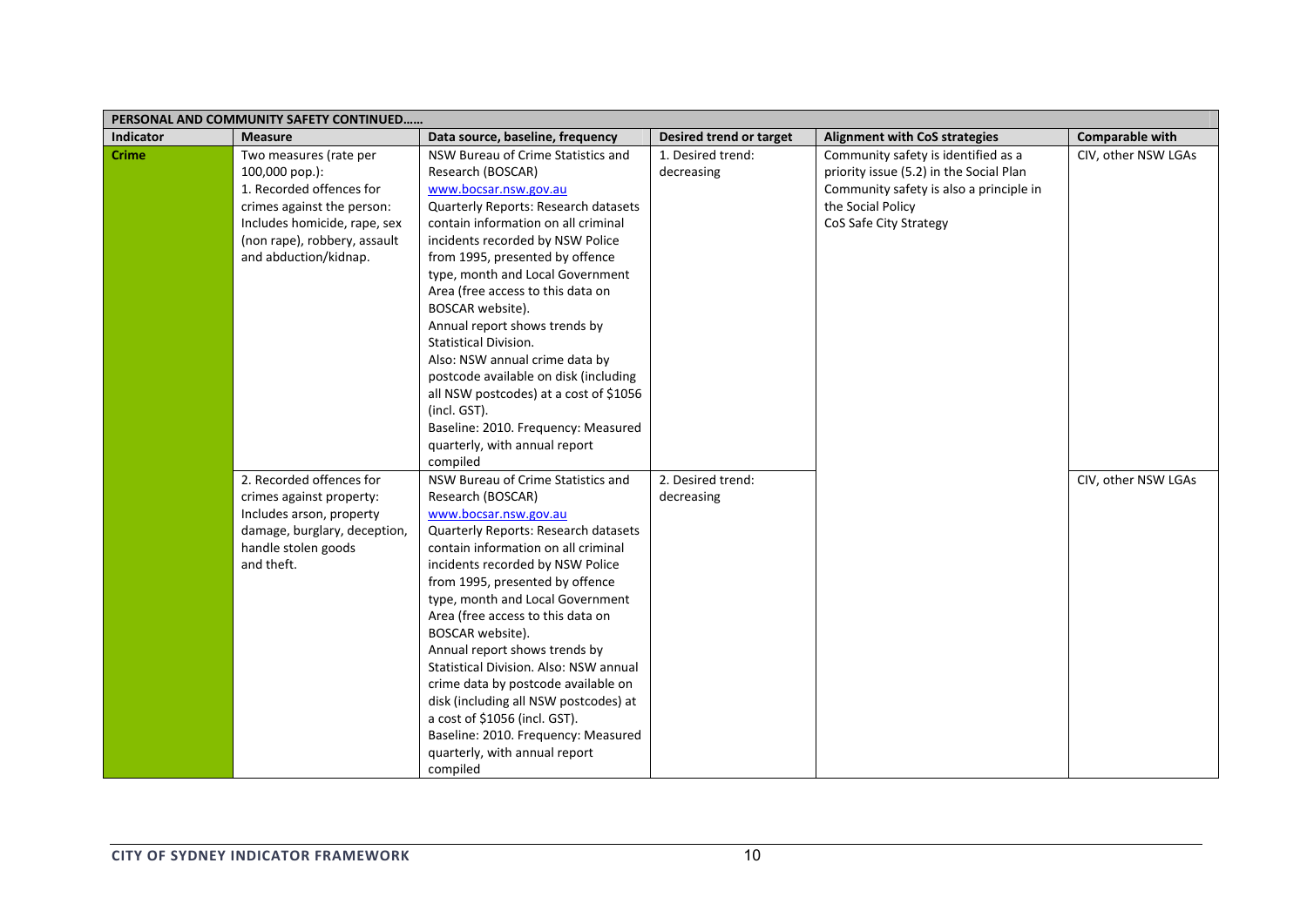| PERSONAL AND COMMUNITY SAFETY CONTINUED |                                |                                     |                           |                                             |                        |  |  |
|-----------------------------------------|--------------------------------|-------------------------------------|---------------------------|---------------------------------------------|------------------------|--|--|
| <b>Indicator</b>                        | <b>Measure</b>                 | Data source, baseline, frequency    | Desired trend or target   | <b>Alignment with CoS strategies</b>        | <b>Comparable with</b> |  |  |
| <b>Family violence</b>                  | Recorded incidents of          | NSW Bureau of Crime Statistics and  | Desired trend:            | Community safety identified as a priority   | CIV, other NSW LGAs    |  |  |
|                                         | domestic violence. Expressed   | Research (BOSCAR).                  | decreasing.               | issue (5.2) in Social Plan. Women are an    |                        |  |  |
|                                         | as a rate per 100,000          | Quarterly reports include domestic  |                           | identified target group in the Social Plan, |                        |  |  |
|                                         | population.                    | violence as a category of violent   |                           | with domestic violence identified as a      |                        |  |  |
|                                         |                                | crime.                              |                           | key issue for women (Vol.2, p. 59)          |                        |  |  |
| <b>Road safety</b>                      | Three measures:                | RTA (NSW Centre for Road Safety)    | Desired trend: decreasing | Community safety is identified as a         | CIV, other NSW LGAs    |  |  |
|                                         | 1. Road traffic fatalities per | provides LGA level data to councils |                           | priority issue (5.2) in the Social Plan     |                        |  |  |
|                                         | 100,000 population             | annually. This will include data    |                           | Community safety is also a principle in     |                        |  |  |
|                                         |                                | necessary for all three measures.   |                           | the Social Policy.                          |                        |  |  |
|                                         | 2. Road traffic major injuries | RTA (NSW Centre for Road Safety)    | Desired trend: decreasing |                                             | CIV, other NSW LGAs    |  |  |
|                                         | per 100,000 population         | provides LGA level data to councils |                           |                                             |                        |  |  |
|                                         |                                | annually. This will include data    |                           |                                             |                        |  |  |
|                                         |                                | necessary for all three measures.   |                           |                                             |                        |  |  |
|                                         | 3. Pedestrian injuries and     | RTA (NSW Centre for Road Safety)    | Desired trend: decreasing |                                             | CIV, other NSW LGAs    |  |  |
|                                         | fatalities, per 100,000        | provides LGA level data to councils |                           |                                             |                        |  |  |
|                                         | population                     | annually. This will include data    |                           |                                             |                        |  |  |
|                                         |                                | necessary for all three measures.   |                           |                                             |                        |  |  |
| <b>LIFELONG LEARNING</b>                |                                |                                     |                           |                                             |                        |  |  |
| <b>Indicator</b>                        | <b>Measure</b>                 | Data source, baseline, frequency    | Desired trend or target   | <b>Alignment with CoS strategies</b>        | <b>Comparable with</b> |  |  |
| <b>Internet access</b>                  | Three measures (each           | COS household survey                | 95% and trending          | Not explicitly referenced in CoS            | <b>CIV</b>             |  |  |
|                                         | expressed as a percentage of   | Baseline: 2011                      | upwards                   | documents, but this is one aspect of        |                        |  |  |
|                                         | the adult population).         | Frequency: As per survey frequency  |                           | community connectivity that contributes     |                        |  |  |
|                                         | 1. People with internet access |                                     |                           | to the 'Green, global, connected' vision.   |                        |  |  |
|                                         | at home                        |                                     |                           |                                             |                        |  |  |
|                                         | 2. People with broadband       | COS household survey                | 85% and trending          |                                             | <b>CIV</b>             |  |  |
|                                         | internet access at home        | Baseline: 2011                      | upwards                   |                                             |                        |  |  |
|                                         |                                | Frequency: As per survey frequency  |                           |                                             |                        |  |  |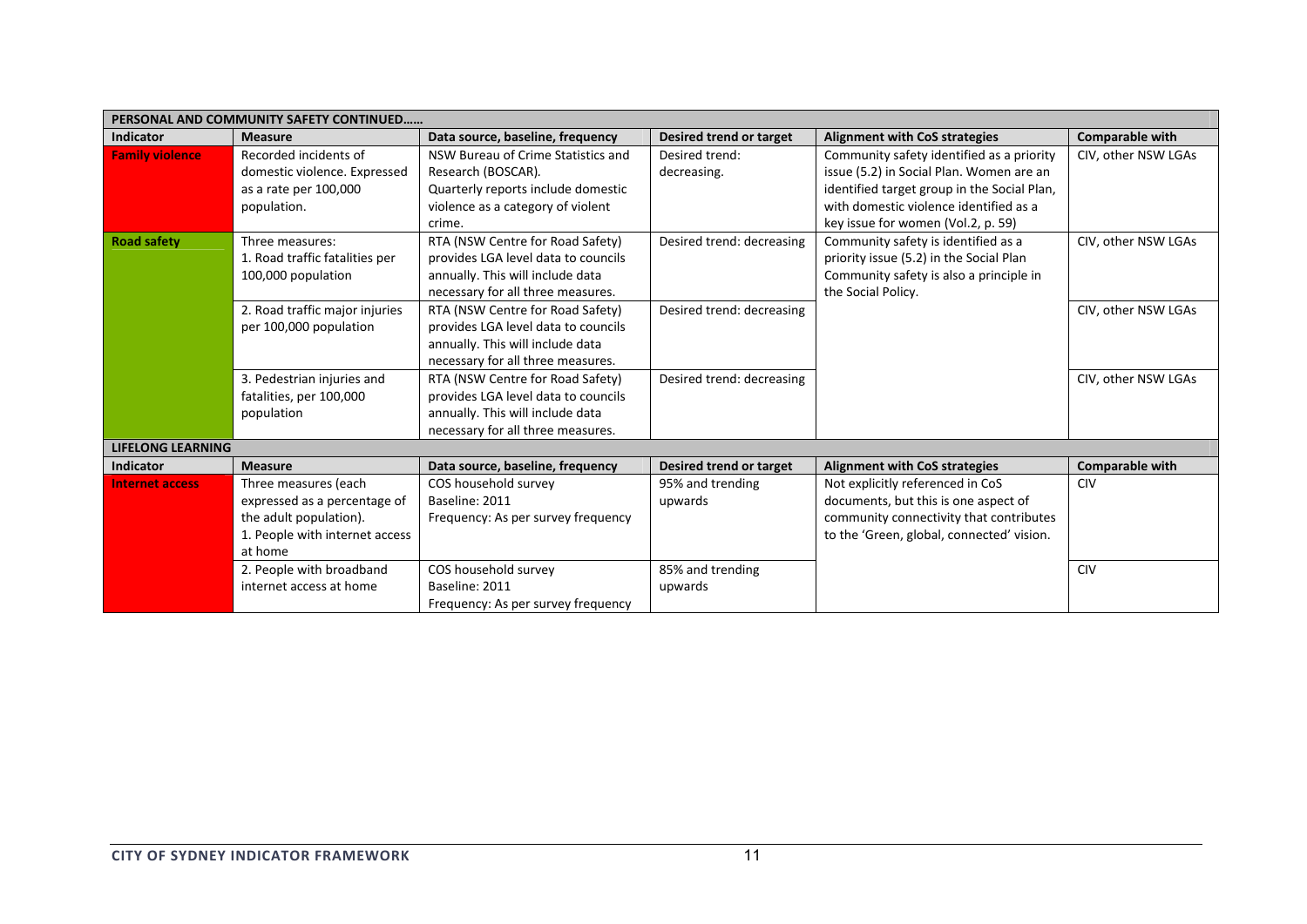| <b>LIFELONG LEARNING CONTINUED</b>                         |                                                                                                                                                                                    |                                                                                                                                                                                                                               |                                                                                                                                                                                                                                                                                                |                                                                                                                                                                                                                                               |                                                             |  |
|------------------------------------------------------------|------------------------------------------------------------------------------------------------------------------------------------------------------------------------------------|-------------------------------------------------------------------------------------------------------------------------------------------------------------------------------------------------------------------------------|------------------------------------------------------------------------------------------------------------------------------------------------------------------------------------------------------------------------------------------------------------------------------------------------|-----------------------------------------------------------------------------------------------------------------------------------------------------------------------------------------------------------------------------------------------|-------------------------------------------------------------|--|
| <b>Indicator</b>                                           | <b>Measure</b>                                                                                                                                                                     | Data source, baseline, frequency                                                                                                                                                                                              | Desired trend or target                                                                                                                                                                                                                                                                        | <b>Alignment with CoS strategies</b>                                                                                                                                                                                                          | <b>Comparable with</b>                                      |  |
| Apprenticeship<br>and vocational<br>training<br>enrolments | People aged 15-64 years<br>enrolled in Vocational<br><b>Education and Training:</b><br>expressed as rate per 100<br>population.                                                    | State level data in NSW Dept<br><b>Education and Training Annual</b><br>Report<br>https://www.det.nsw.edu.au/reports<br>_stats/stats/index.htm<br>Can request LGA level data from ABS.<br>Baseline: 2011<br>Frequency: annual | N/A Information only.<br>There is no specific<br>desired trend here, as an<br>increase in VET<br>enrolments may mean<br>fewer who are not<br>engaged in either work or<br>study (desirable); or<br>fewer people in school or<br>university (which may be<br>desirable but not<br>necessarily). | Education and training issues identified<br>in Social Plan, with 'employment training<br>and economic development identified as<br>a priority issue (5.5)                                                                                     | <b>CIV</b>                                                  |  |
| <b>Destinations of</b><br>school leavers                   | Four measures. Each<br>expressed as percentage<br>of school leavers (people<br>aged 15-19 years not<br>attending secondary school):<br>1. People fully engaged in<br>work or study | <b>ABS Social trends</b><br>Baseline: 2011<br>Frequency: issued quarterly                                                                                                                                                     | Increase                                                                                                                                                                                                                                                                                       | Young people are identified as a target<br>group in the CoS Social Plan (Vol. 2)<br>Education and training issues identified<br>in Social Plan, with 'employment training<br>and economic development identified as<br>a priority issue (5.5) | <b>CIV</b><br>Uses ABS data so wide<br>comparison possible. |  |
|                                                            | 2. People not fully engaged in<br>work or study                                                                                                                                    | <b>ABS Social trends</b><br>Baseline: 2011<br>Frequency: issued quarterly                                                                                                                                                     | Decrease                                                                                                                                                                                                                                                                                       |                                                                                                                                                                                                                                               | <b>CIV</b><br>Uses ABS data so wide<br>comparison possible. |  |
|                                                            | 3. People employed full-time:<br>(subset of people fully<br>engaged in work or study)                                                                                              | <b>ABS Social trends</b><br>Baseline: 2011<br>Frequency: issued quarterly                                                                                                                                                     | N/A information only                                                                                                                                                                                                                                                                           |                                                                                                                                                                                                                                               | CIV<br>Uses ABS data so wide<br>comparison possible.        |  |
|                                                            | 4. People studying full-time at<br>a non-school institution:<br>(subset of people fully)<br>engaged in work or study)                                                              | <b>ABS Social trends</b><br>Baseline: 2011<br>Frequency: issued quarterly                                                                                                                                                     | N/A information only                                                                                                                                                                                                                                                                           |                                                                                                                                                                                                                                               | CIV<br>Uses ABS data so wide<br>comparison possible.        |  |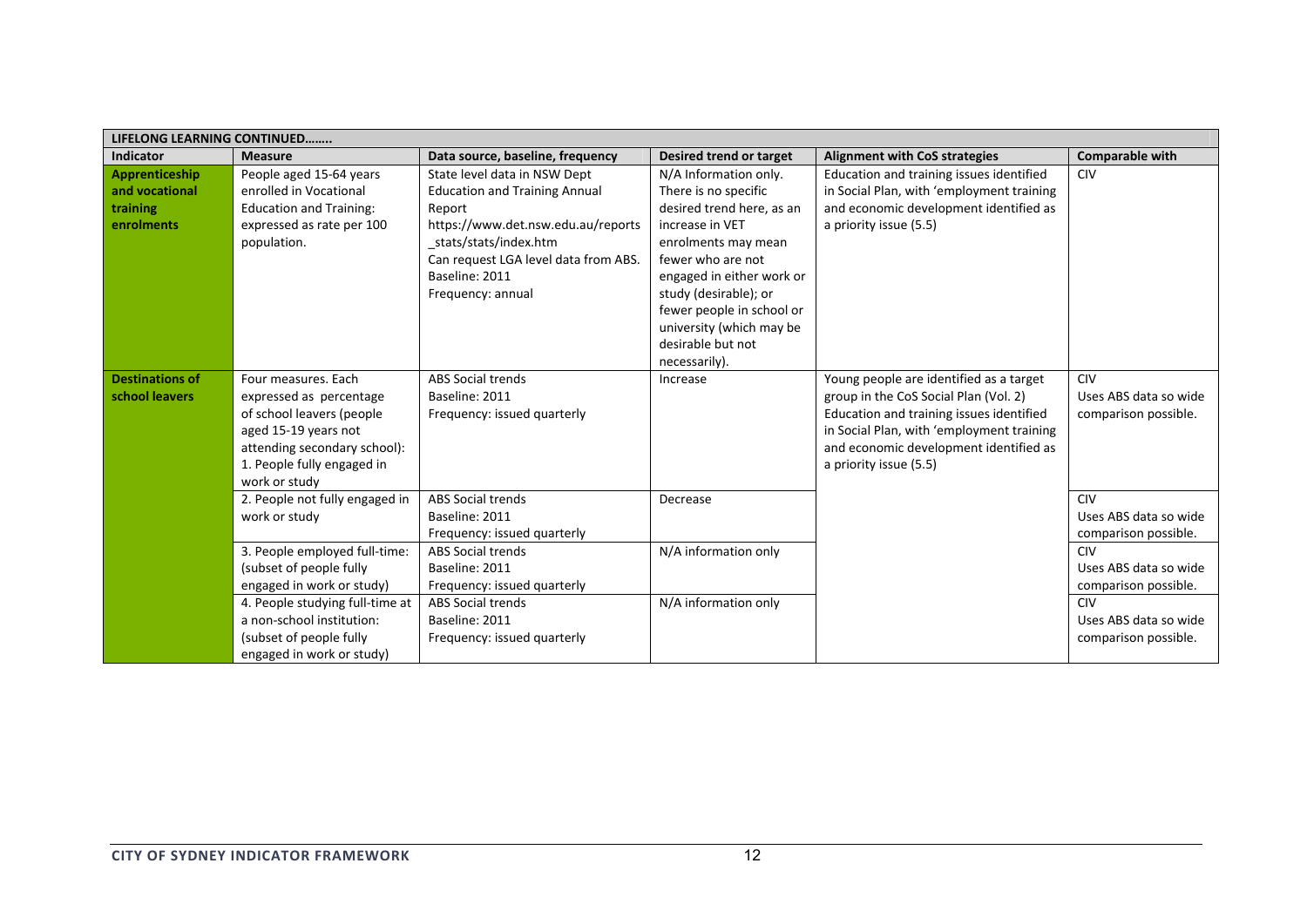| <b>LIFELONG LEARNING CONTINUED</b> |                                                                                                 |                                                                                                                                                                                                                   |                         |                                                                                                                                                                                                                                               |                        |  |
|------------------------------------|-------------------------------------------------------------------------------------------------|-------------------------------------------------------------------------------------------------------------------------------------------------------------------------------------------------------------------|-------------------------|-----------------------------------------------------------------------------------------------------------------------------------------------------------------------------------------------------------------------------------------------|------------------------|--|
| <b>Indicator</b>                   | <b>Measure</b>                                                                                  | Data source, baseline, frequency                                                                                                                                                                                  | Desired trend or target | <b>Alignment with CoS strategies</b>                                                                                                                                                                                                          | <b>Comparable with</b> |  |
| <b>School retention</b>            | Three measures:<br>1. Percentage of people aged<br>17 years still attending<br>secondary school | NSW DET data (National Schools<br>Statistics Collections 2004 - 2009).<br>and/or ABS Census data<br>Baseline: 2006 (need to confirm<br>Sydney figures)<br>Frequency: Every 5 years (previous<br>2006, next 2011)  | 1. Increase             | Young people are identified as a target<br>group in the CoS Social Plan (Vol. 2)<br>Education and training issues identified<br>in Social Plan, with 'employment training<br>and economic development identified as<br>a priority issue (5.5) | <b>CIV</b>             |  |
|                                    | 2. Percentage of people aged<br>17 years not attending any<br>educational institution           | NSW DET data (National Schools<br>Statistics Collections 2004-2009).<br>and/or ABS Census data<br>Baseline: 2006 (need to confirm<br>Sydney figures)<br>Frequency: Every 5 years (previous<br>2006, next 2011)    | 2. Decrease             |                                                                                                                                                                                                                                               | <b>CIV</b>             |  |
|                                    | 3. People of people aged 20-<br>24 years with Year 12 or<br>Higher qualification                | NSW DET data (National Schools<br>Statistics Collections 2004 - 2009).<br>and/or ABS Census data.<br>Baseline: 2006 (need to confirm<br>Sydney figures)<br>Frequency: Every 5 years (previous<br>2006, next 2011) | 3. Increase             |                                                                                                                                                                                                                                               | <b>CIV</b>             |  |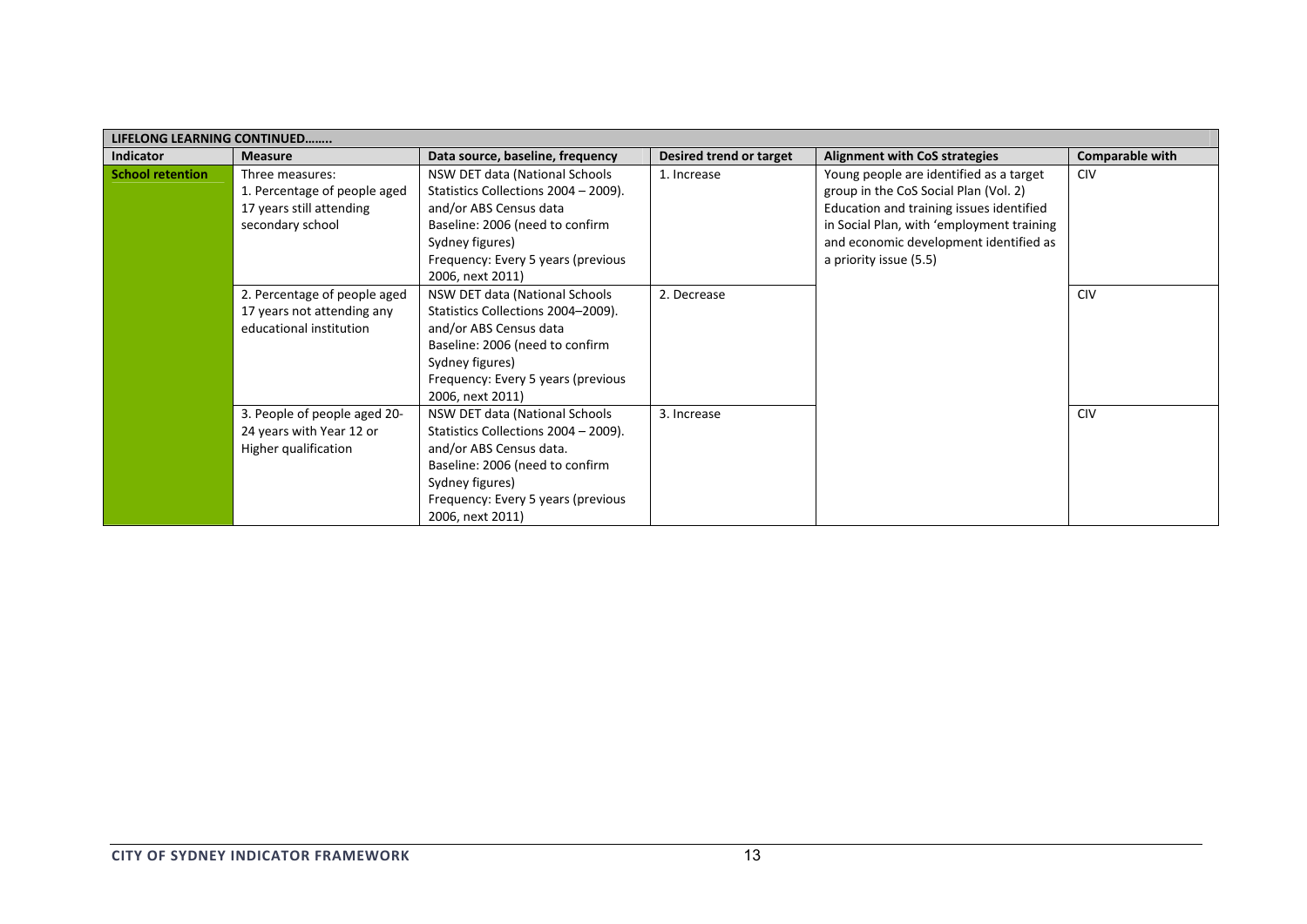| <b>SERVICE AVAILABILITY</b> |                                                                                                                                                                              |                                                                                                                                                                                                                                                                                                                                                                                                                                                                                                                                                                                        |                                                                                                                                           |                                                                                                                                                                                                                                                                                                                                                                                                                                                         |                        |  |
|-----------------------------|------------------------------------------------------------------------------------------------------------------------------------------------------------------------------|----------------------------------------------------------------------------------------------------------------------------------------------------------------------------------------------------------------------------------------------------------------------------------------------------------------------------------------------------------------------------------------------------------------------------------------------------------------------------------------------------------------------------------------------------------------------------------------|-------------------------------------------------------------------------------------------------------------------------------------------|---------------------------------------------------------------------------------------------------------------------------------------------------------------------------------------------------------------------------------------------------------------------------------------------------------------------------------------------------------------------------------------------------------------------------------------------------------|------------------------|--|
| <b>Indicator</b>            | <b>Measure</b>                                                                                                                                                               | Data source, baseline, frequency                                                                                                                                                                                                                                                                                                                                                                                                                                                                                                                                                       | Desired trend or target                                                                                                                   | <b>Alignment with CoS strategies</b>                                                                                                                                                                                                                                                                                                                                                                                                                    | <b>Comparable with</b> |  |
| <b>Health services</b>      | Two measures:<br>1. Ratio of aged care places<br>per 1,000 older residents<br>(defined as aged over 70 for<br>non-Indigenous people and<br>over 50 for Indigenous<br>people) | Department of Health and Ageing<br>http://www.health.gov.au/internet/<br>main/publishing.nsf/Content/ageing-<br>transition-national-evaluation-<br>report.htm~ageing-transition-<br>national-evaluation-report-<br>4.htm~ageing-transition-national-<br>evaluation-report-4-2.htm. (CoS can<br>obtain data at the LGA level from this<br>source). Baseline: 2010<br>Frequency: annual                                                                                                                                                                                                  | Increase                                                                                                                                  | 'Providing for healthy communities' and<br>'Equitable access for everyone' are<br>principles in the Social Policy.<br>SS2030 Vision p.7: 'Relative equality will<br>be improved by [] better access to<br>community facilities, programs and<br>services, resulting in improvement in<br>social equity and wellbeing'.<br>'Community facilities and services' and<br>'access and equity' are identified as<br>priority issues (5.6) in the Social Plan. | N/A                    |  |
|                             | 2. Ratio of full-time<br>equivalent (FTE) General<br>Practitioners to LGA resident<br>population                                                                             | <b>Central Sydney General Practice</b><br>Network<br>http://csgpn.com.au/about/ can<br>provide data on GPs by postcode, so<br>approximate LGA level data for gross<br>number of GPs can be compiled.<br>CSGPN advises that the average GP in<br>Central Sydney is 0.55FTE*, so need<br>to multiply the gross number of GPs<br>by 0.55 in order to calculate number<br>of FTE GPs.<br>*Calculated using Medicare data on<br>numbers of consultations, available<br>at:<br>https://www.medicareaustralia.gov.a<br>u/statistics/div gen prac.shtml<br>Baseline: 2010<br>Frequency: annual | To be determined by CoS<br>after first data collection.<br>(Need to obtain data to<br>determine what<br>trend/outcome is<br>appropriate). |                                                                                                                                                                                                                                                                                                                                                                                                                                                         | N/A                    |  |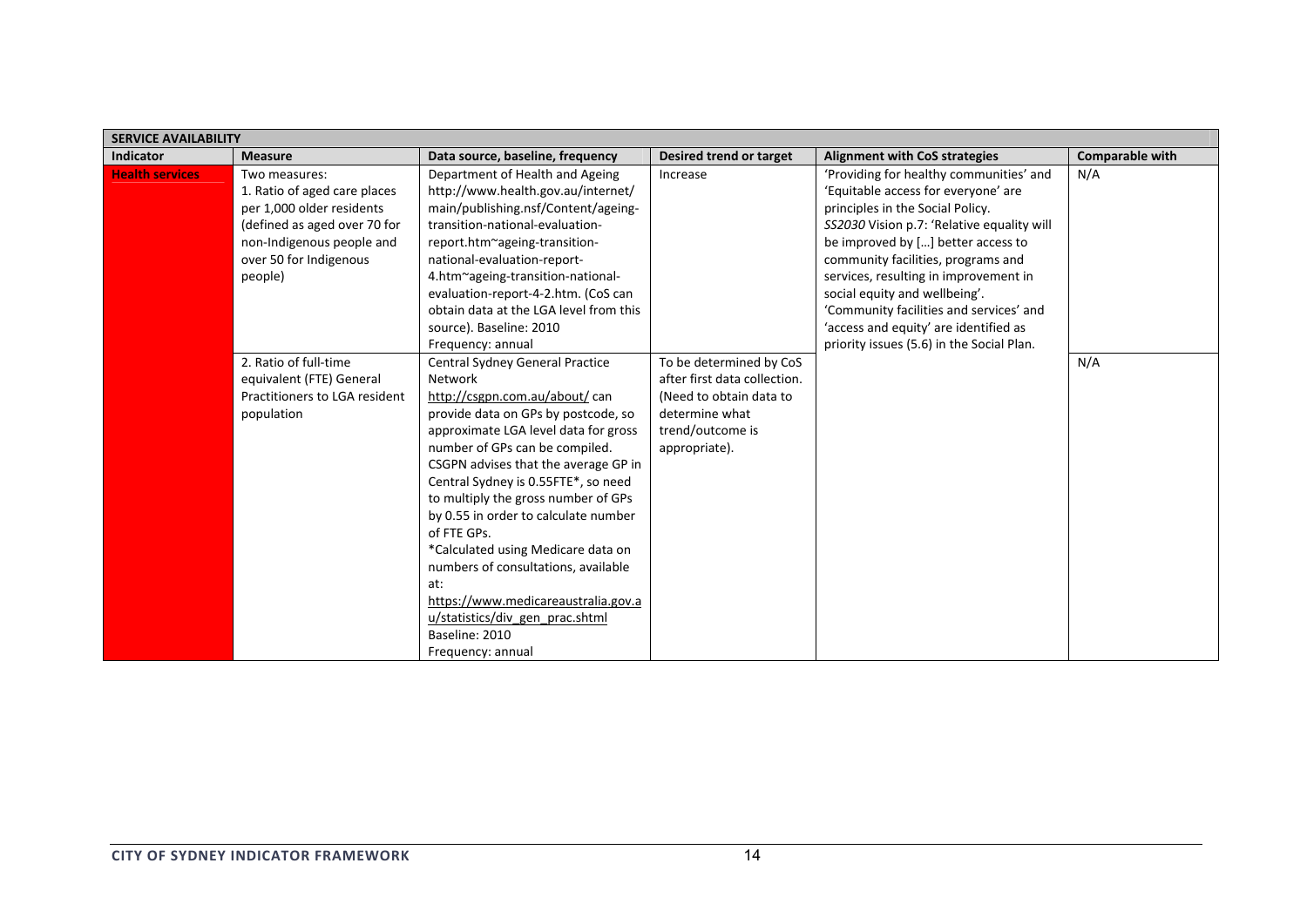| <b>SERVICE AVAILABILITY CONTINUED</b> |                                                                                                                                                                    |                                                                                                                 |                                                                                                                                                                                                                                                                                                            |                                                                                                                                                                                                                                                                                                                                   |                        |
|---------------------------------------|--------------------------------------------------------------------------------------------------------------------------------------------------------------------|-----------------------------------------------------------------------------------------------------------------|------------------------------------------------------------------------------------------------------------------------------------------------------------------------------------------------------------------------------------------------------------------------------------------------------------|-----------------------------------------------------------------------------------------------------------------------------------------------------------------------------------------------------------------------------------------------------------------------------------------------------------------------------------|------------------------|
| <b>Indicator</b>                      | <b>Measure</b>                                                                                                                                                     | Data source, baseline, frequency                                                                                | Desired trend or target                                                                                                                                                                                                                                                                                    | <b>Alignment with CoS strategies</b>                                                                                                                                                                                                                                                                                              | <b>Comparable with</b> |
| <b>Education services</b>             | Four measures:<br>1. Ratio of childcare places to<br>population of children aged<br>0-5 years resident in the LGA<br>(plus 20% to represent<br>worker population). | City of Sydney annual data collection<br>(Child Care Needs Assessment).<br>Baseline: 2010<br>Frequency: annual  | To be determined by CoS<br>after first data collection<br>(Need to obtain data to<br>determine what<br>trend/outcome is<br>appropriate).<br>Note: need to add 20% to<br>represent worker<br>population                                                                                                     | SS2030 Vision p.7: 'Relative equality will<br>be improved by [] better access to<br>community facilities, programs and<br>services, resulting in improvement in<br>social equity and wellbeing'.<br>'Community facilities and services' and<br>'access and equity' are identified as<br>priority issues (5.6) in the Social Plan. | N/A                    |
|                                       | 2. Ratio of primary school<br>places to population of<br>primary aged children<br>resident in the LGA                                                              | <b>NSW Department of Education</b><br>Baseline: 2010<br>Frequency: annual                                       | To be determined by CoS<br>after first data collection.<br>(Need to obtain data to<br>determine appropriate<br>trend/outcome). DET<br>data shows: 2010 primary<br>enrolments in Sydney<br>region: 52,520 (govt.<br>schools only). CoS will<br>need to use to construct<br>ratio to relevant<br>population. | 'Equitable access for everyone' is a<br>principle in Social Policy.                                                                                                                                                                                                                                                               | N/A                    |
|                                       | 3: 'Average class size in NSW<br>govt schools K-6'.                                                                                                                | NSW Department of Education<br>Baseline: 2010<br>Frequency: annual                                              | To be determined by CoS<br>after first data collection                                                                                                                                                                                                                                                     |                                                                                                                                                                                                                                                                                                                                   | N/A                    |
|                                       | 4. Residents' level of<br>satisfaction with education<br>services                                                                                                  | CoS Household Survey or Customer<br>Satisfaction Survey<br>Baseline: 2011<br>Frequency: as per survey frequency | Target to be decided by<br>CoS following results of<br>first survey                                                                                                                                                                                                                                        |                                                                                                                                                                                                                                                                                                                                   | N/A                    |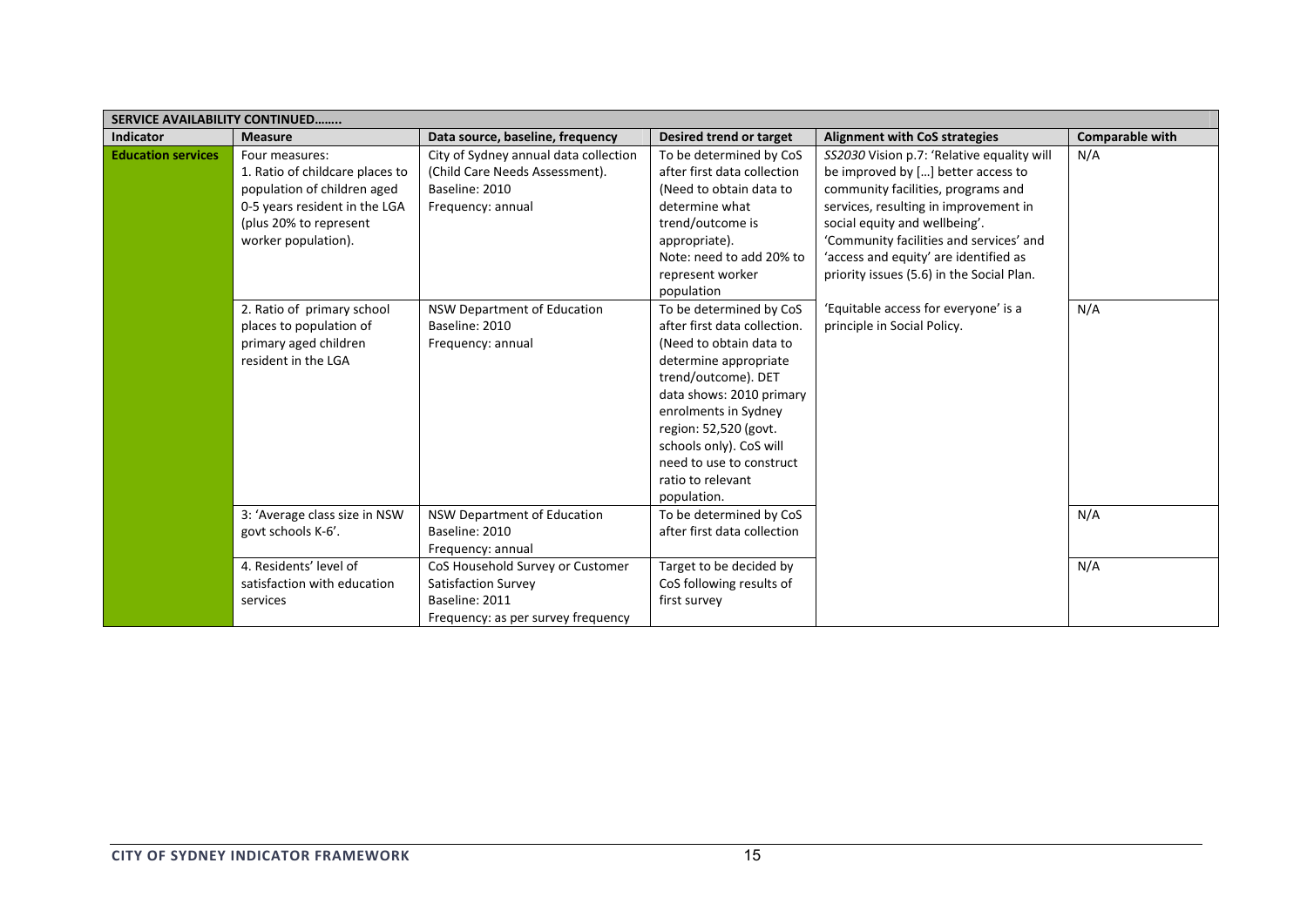| <b>SERVICE AVAILABILITY CONTINUED</b>                 |                                                                                                                                                                                                                                                                                                                                               |                                                                                                                                                                                                                                                                                                                                                                                                       |                                                                     |                                                                                                                                                                                                                                                                                                                                                                                                                                                                                                                                                                                                                         |                 |  |  |
|-------------------------------------------------------|-----------------------------------------------------------------------------------------------------------------------------------------------------------------------------------------------------------------------------------------------------------------------------------------------------------------------------------------------|-------------------------------------------------------------------------------------------------------------------------------------------------------------------------------------------------------------------------------------------------------------------------------------------------------------------------------------------------------------------------------------------------------|---------------------------------------------------------------------|-------------------------------------------------------------------------------------------------------------------------------------------------------------------------------------------------------------------------------------------------------------------------------------------------------------------------------------------------------------------------------------------------------------------------------------------------------------------------------------------------------------------------------------------------------------------------------------------------------------------------|-----------------|--|--|
| <b>Indicator</b>                                      | <b>Measure</b>                                                                                                                                                                                                                                                                                                                                | Data source, baseline, frequency                                                                                                                                                                                                                                                                                                                                                                      | <b>Desired trend or target</b>                                      | <b>Alignment with CoS strategies</b>                                                                                                                                                                                                                                                                                                                                                                                                                                                                                                                                                                                    | Comparable with |  |  |
| <b>Community</b><br>services and<br><b>facilities</b> | Thee measures:<br>1. Residents' level of<br>satisfaction with:<br>a) Recreational facilities<br>b) Community halls/venues<br>and community centres<br>c) Libraries                                                                                                                                                                            | CoS Household Survey or Customer<br><b>Satisfaction Survey</b>                                                                                                                                                                                                                                                                                                                                        | Target to be decided by<br>CoS following results of<br>first survey | 'Community facilities and services' and<br>'access and equity' are identified as<br>priority issues (5.6) in the Social Plan<br>'Equitable access for everyone' is a<br>principle in the Social Policy.<br>SS2030 Vision p.7: 'Relative equality will<br>be improved by [] better access to<br>community facilities, programs and<br>services, resulting in improvement in<br>social equity and wellbeing'.<br>SS2030 Target 8: By 2030, every resident<br>will be within a 10 minute (800m) walk to<br>fresh food markets, childcare, health<br>services and leisure, social, learning and<br>cultural infrastructure. | N/A             |  |  |
|                                                       | 2. Residents' level of<br>knowledge and information<br>about:<br>a) Recreational facilities<br>b) Community halls and<br>community centres<br>c) Libraries                                                                                                                                                                                    | CoS Household Survey or Customer<br><b>Satisfaction Survey</b>                                                                                                                                                                                                                                                                                                                                        | Target to be decided by<br>CoS following results of<br>first survey |                                                                                                                                                                                                                                                                                                                                                                                                                                                                                                                                                                                                                         | N/A             |  |  |
|                                                       | 3. Capacity of:<br>Recreational facilities<br>a)<br>(expressed as m2 per<br>resident population)<br>Community halls and<br>b)<br>community centres<br>(expressed as both m2<br>and number of people<br>able to be held;<br>expressed as ratio per<br>resident population)<br>Libraries (expressed as<br>c)<br>m2 per resident<br>population). | For a) and b)<br>Internal CoS data on Council facilities,<br>supplemented with estimate of<br>capacity of non-Council facilities<br>open to public.<br>More information:<br>http://www.cityofsydney.nsw.gov.au<br>/Community/CommunityVenues/Ale<br>xandria.asp<br>For c)<br>Internal CoS data on Council libraries,<br>supplemented with estimate of<br>capacity of non-Council public<br>libraries. | To be determined by CoS<br>after first data collection              |                                                                                                                                                                                                                                                                                                                                                                                                                                                                                                                                                                                                                         | N/A             |  |  |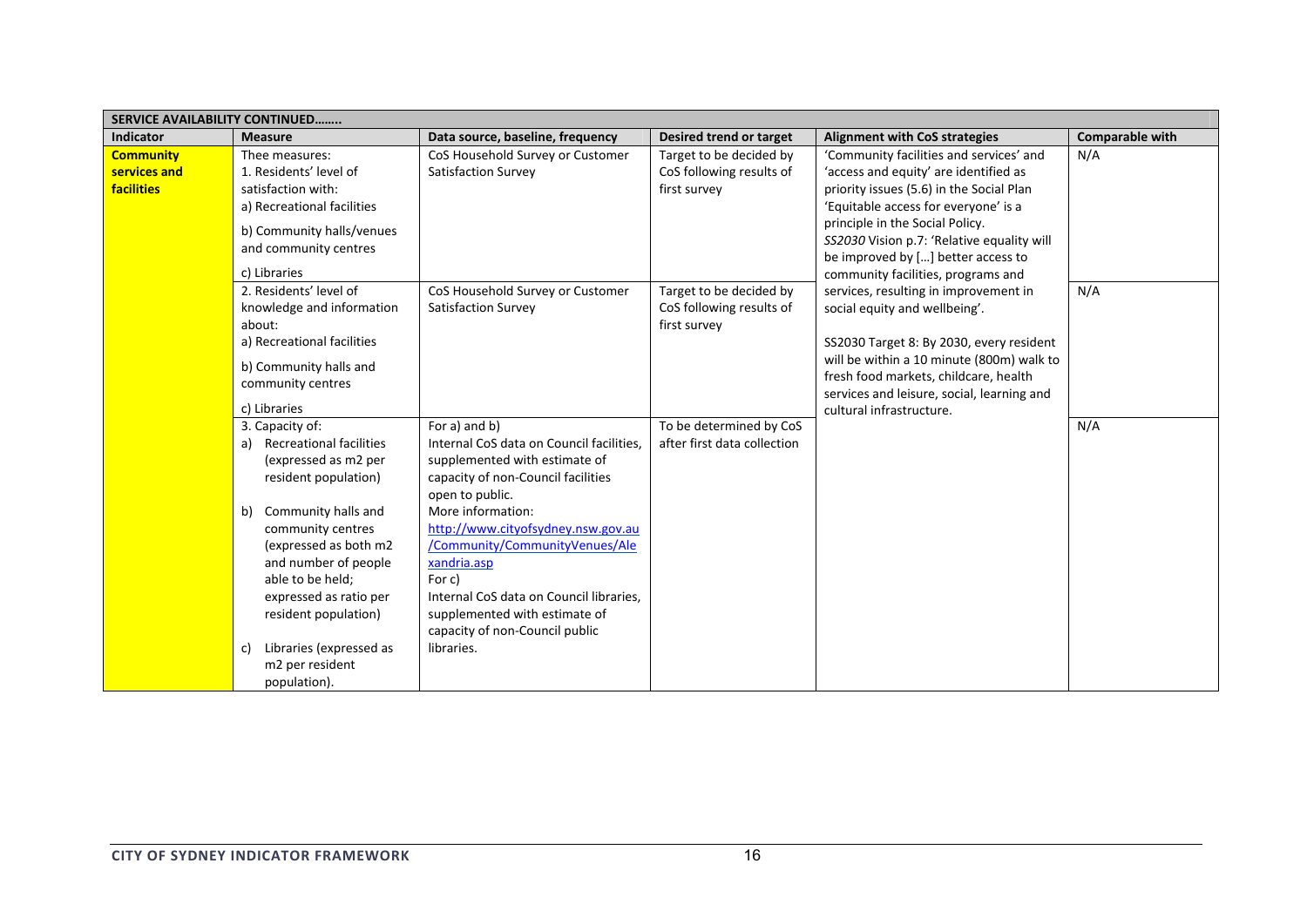| <b>HOUSING</b>                  |                                                                                                                                            |                                                                                                                                                                                                                                                                                                                           |                                        |                                                                                                                                                                                                                                                                                                                                                                                                                                                                                                     |                                                             |  |
|---------------------------------|--------------------------------------------------------------------------------------------------------------------------------------------|---------------------------------------------------------------------------------------------------------------------------------------------------------------------------------------------------------------------------------------------------------------------------------------------------------------------------|----------------------------------------|-----------------------------------------------------------------------------------------------------------------------------------------------------------------------------------------------------------------------------------------------------------------------------------------------------------------------------------------------------------------------------------------------------------------------------------------------------------------------------------------------------|-------------------------------------------------------------|--|
| <b>Indicator</b>                | <b>Measure</b>                                                                                                                             | Data source, baseline, frequency                                                                                                                                                                                                                                                                                          | Desired trend or target                | <b>Alignment with CoS strategies</b>                                                                                                                                                                                                                                                                                                                                                                                                                                                                | <b>Comparable with</b>                                      |  |
| <b>Housing</b><br>affordability | Six measures:<br>1. Households with housing<br>costs 30% or more of gross<br>income (as a percentage of all<br>households)                 | ABS Census data                                                                                                                                                                                                                                                                                                           | Desired trend: decreasing              | Affordable housing is priority issue (5.4)<br>in the Social Plan. 'Good housing is<br>essential' is a principle in the Social<br>Policy. Needs of people in the LGA on low<br>incomes are identified in Social Plan<br>(p.36)<br>SS2030 Vision p.7: 'Relative equality will<br>be improved by increased share of<br>affordable housing [] resulting in<br>improvement in social equity and                                                                                                          | <b>CIV</b><br>Uses ABS data so wide<br>comparison possible. |  |
|                                 | 2. Percentage of households<br>in the lowest 40% of<br>household income range with<br>housing costs of 30% or more<br>of gross income.     | ABS Census data                                                                                                                                                                                                                                                                                                           | Desired trend: decreasing              |                                                                                                                                                                                                                                                                                                                                                                                                                                                                                                     | Uses ABS data so wide<br>comparison possible.               |  |
|                                 | 3. Occupied private dwellings<br>that are Government-owned<br>rental dwellings: (as a<br>percentage of all occupied<br>private dwellings). | ABS Census data                                                                                                                                                                                                                                                                                                           | Desired trend: stable or<br>increasing | wellbeing'.<br>SS2030 Target 4: 'By 2030 7.5 per cent of<br>all city housing will be social housing, and<br>7.5 per cent will be affordable housing,<br>delivered by not-for-profit or other                                                                                                                                                                                                                                                                                                        | CIV<br>Uses ABS data so wide<br>comparison possible.        |  |
|                                 | 4a. Median house sale price<br>4b. Median flat/unit sale<br>price                                                                          | Housing NSW Rent and Sales Report.<br>(Available from Centre for Affordable<br>Housing; Community Housing<br>Division of the NSW Department of<br>Housing).<br>Published quarterly, free access.<br>NB: Six supplementary tables are<br>published showing postcode level<br>rent and sales data in metropolitan<br>areas. | N/A: information only                  | providers'.<br>SS2030 Strategic direction 8: 'Housing for<br>a diverse population'. Includes the<br>following elements: culturally<br>appropriate housing, housing for low to<br>middle income (esp. essential services<br>workers), 'preserving share of public<br>housing for very low income households<br>and additional needs groups where<br>access to services is good', addressing<br>homelessness among groups at risk,<br>improving social cohesion, and providing<br>accessible housing. | <b>CIV</b>                                                  |  |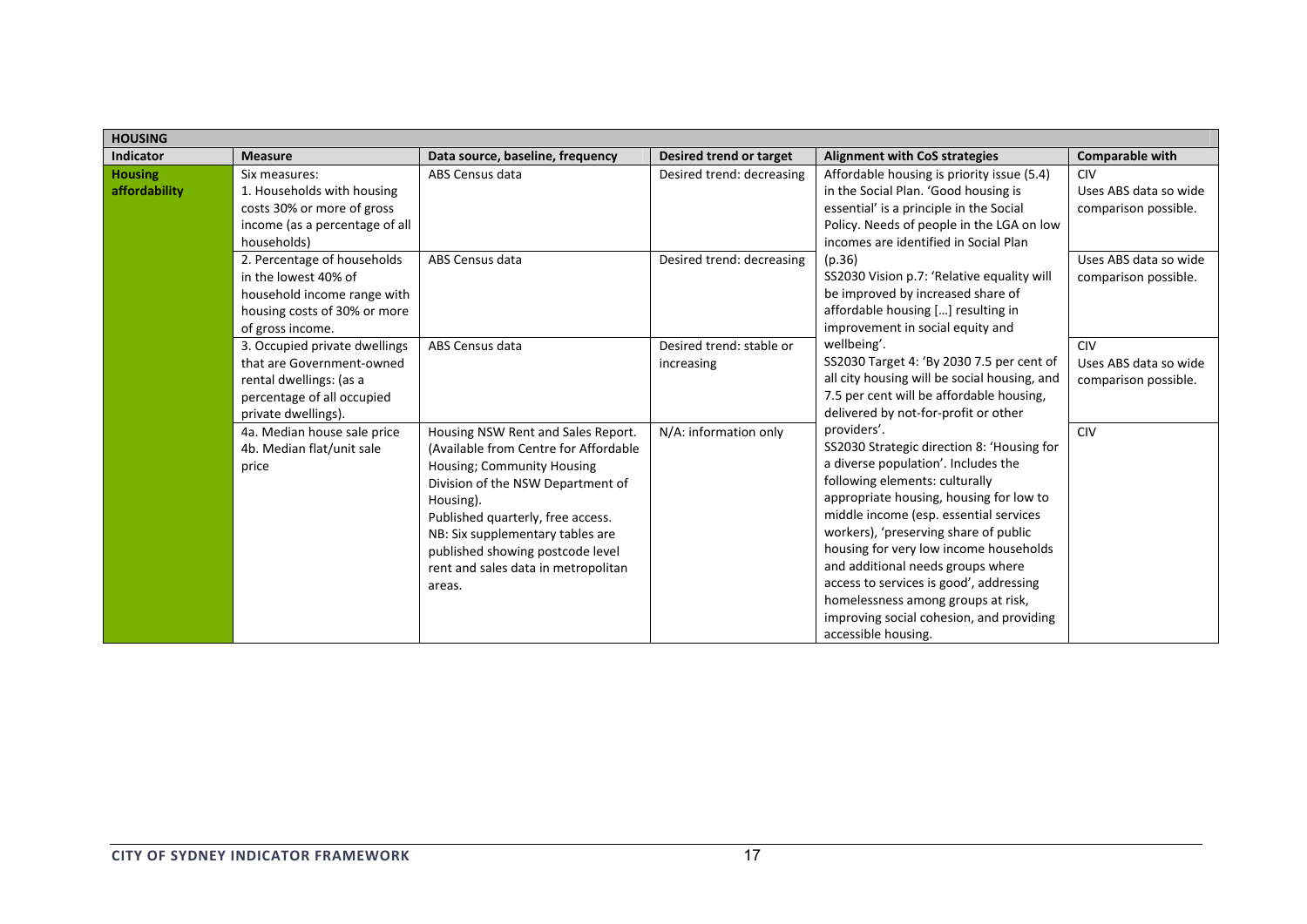| <b>HOUSING CONTINUED</b>                     |                                                                                                                            |                                                                                                                                                                                                                                                                                                                                                                                                                                                                                                 |                                                                                  |                                                                                                                                                      |                                               |
|----------------------------------------------|----------------------------------------------------------------------------------------------------------------------------|-------------------------------------------------------------------------------------------------------------------------------------------------------------------------------------------------------------------------------------------------------------------------------------------------------------------------------------------------------------------------------------------------------------------------------------------------------------------------------------------------|----------------------------------------------------------------------------------|------------------------------------------------------------------------------------------------------------------------------------------------------|-----------------------------------------------|
| <b>Indicator</b>                             | <b>Measure</b>                                                                                                             | Data source, baseline, frequency                                                                                                                                                                                                                                                                                                                                                                                                                                                                | Desired trend or target                                                          | <b>Alignment with CoS strategies</b>                                                                                                                 | <b>Comparable with</b>                        |
| <b>Housing</b><br>affordability<br>continued | 5a. Median house rental price<br>5b. Median flat/unit rental<br>price                                                      | Housing NSW Rent and Sales Report.<br>(Available from Centre for Affordable<br>Housing; Community Housing<br>Division of the NSW Department of<br>Housing). Published quarterly, free<br>access. NB: Six supplementary tables<br>are published showing postcode level<br>rent and sales data in metropolitan<br>areas.                                                                                                                                                                          | N/A: information only                                                            |                                                                                                                                                      | N/A                                           |
|                                              | 6. Percentage of city housing<br>that is affordable housing,<br>delivered by registered<br>community housing<br>providers. | NSW Federation of Housing<br>Associations. (CoS would need to<br>confirm its definition of 'affordable<br>housing' and then use the NSWFHA<br>data on non-for-profit providers to<br>calculate the figure as a percentage<br>of all dwellings). Additional or<br>alternative source: National Rental<br>Affordability Scheme (NRAS), at the<br>Centre for Affordable Housing (NSW<br>Department of Housing). Can provide<br>data on not-for-profit organisations<br>providing housing services. | To be determined by CoS<br>following first data<br>collection                    |                                                                                                                                                      | N/A                                           |
| <b>Homelessness</b>                          | Three measures:<br>1. Number of people<br>recorded as homeless in the<br>Census.                                           | ABS census data (includes people<br>sleeping out and those staying<br>somewhere temporarily, such as with<br>friends, or in boarding houses or<br>supported accommodation).<br>Baseline: 2006<br>Frequency: Every 5 years                                                                                                                                                                                                                                                                       | Decrease in number of<br>people recorded as<br>homeless<br>Decrease in number of | Homelessness identified as a priority<br>issue (5.3) in the Social Plan. Biannual<br>counts mentioned in CoS Homelessness<br>strategy 2007-2012 p.25 | Uses ABS data so wide<br>comparison possible. |
|                                              | 2. Number of rough sleepers<br>in Sydney LGA.                                                                              | CoS biannual counts of rough<br>sleepers.<br>Baseline: 2010<br>Frequency: Annual (data available<br>biannually)                                                                                                                                                                                                                                                                                                                                                                                 | rough sleepers                                                                   |                                                                                                                                                      | N/A                                           |
|                                              | 3. Number of people sleeping<br>in hostel/ shelter beds                                                                    | CoS biannual count.<br>Baseline: 2010. Frequency: Annual<br>(data available biannually)                                                                                                                                                                                                                                                                                                                                                                                                         | Number static or<br>decreasing                                                   |                                                                                                                                                      | N/A                                           |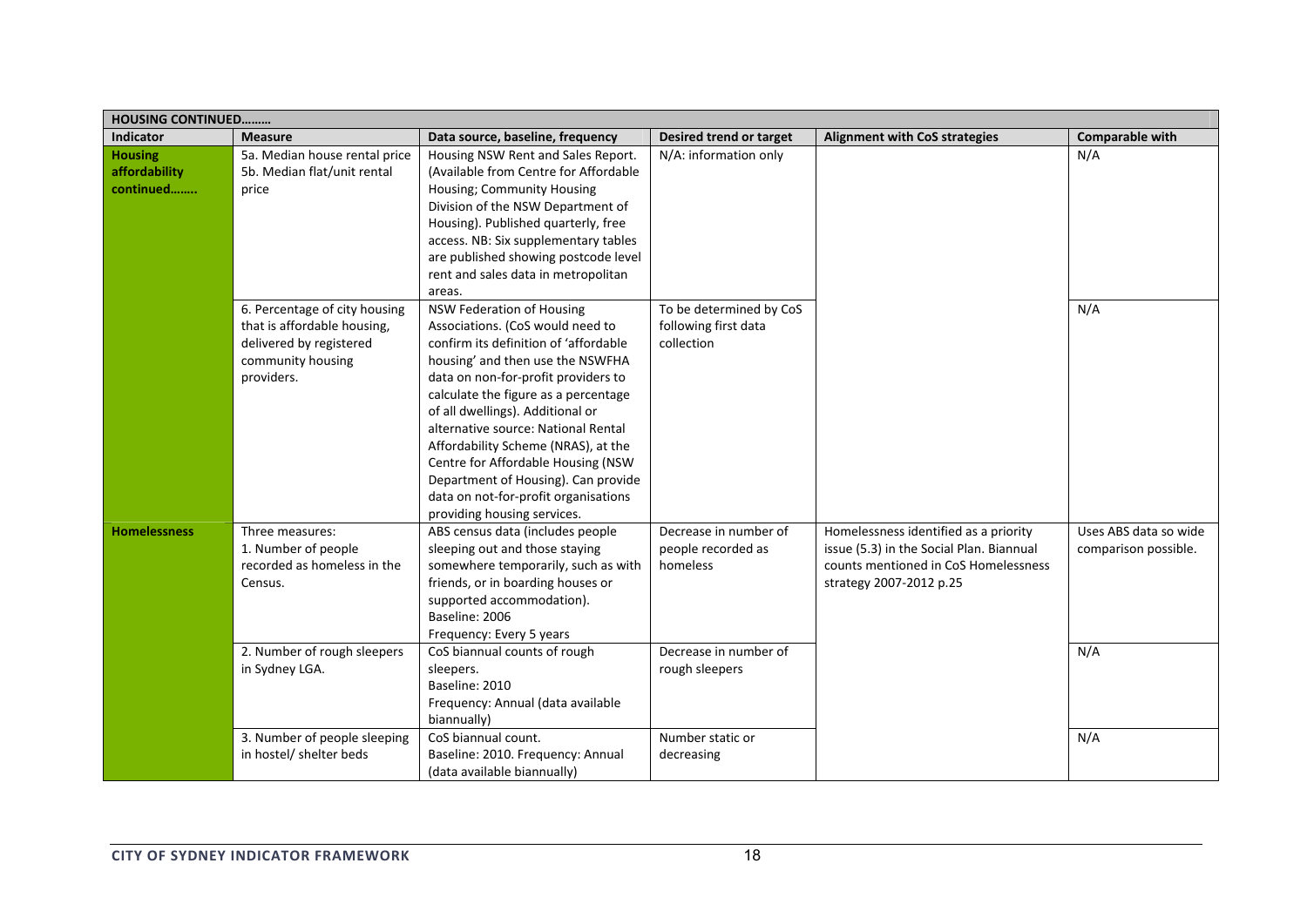| <b>INCOME AND WEALTH</b> |                                                 |                                     |                           |                                               |                       |  |  |
|--------------------------|-------------------------------------------------|-------------------------------------|---------------------------|-----------------------------------------------|-----------------------|--|--|
| Indicator                | <b>Measure</b>                                  | Data source, baseline, frequency    | Desired trend or target   | <b>Alignment with CoS strategies</b>          | Comparable with       |  |  |
| <b>Income</b>            | <b>Median Equivalised Gross</b>                 | ABS Census data                     | Stable or increasing      | SS2030 Strategic direction 6 includes         | CIV                   |  |  |
|                          | Weekly Household Income,                        | Baseline: 2006                      | median income overall     | action to 'reduce disparity between rich      | Uses ABS data so wide |  |  |
|                          | for Sydney LGA, and each ABS                    | Frequency: every 5 years            | and reduced disparity     | and poor - enhancing social wellbeing         | comparison possible.  |  |  |
|                          | Collection District (CD) within                 | (Previous 2006, next 2011).         | between collection        | and relative equality' (p. 100)               |                       |  |  |
|                          | the LGA.                                        |                                     | districts                 |                                               |                       |  |  |
| <b>Distribution of</b>   | P80/P20 Ratio of Equivalised                    | ABS Census data                     | Desired trend: decreasing | SS2030 Strategic direction 6 includes         | <b>CIV</b>            |  |  |
| income                   | Gross Weekly Household                          | Baseline: 2006                      | ratio                     | action to 'reduce disparity between rich      | Uses ABS data so wide |  |  |
|                          | Income. (P80 is equivalised                     | Frequency: every 5 years            | (A lower P80/P20 ratio    | and poor - enhancing social wellbeing         | comparison possible.  |  |  |
|                          | gross weekly household                          | (Previous 2006, next 2011).         | means a greater share of  | and relative equality' (p. 100)               |                       |  |  |
|                          | income at top of 80th                           |                                     | income goes to the        | 'Access and equity' is identified as a        |                       |  |  |
|                          | percentile. P20 is equivalised                  |                                     | bottom 20% of income      | priority issue (5.6) in the Social Plan       |                       |  |  |
|                          | gross weekly household                          |                                     | earners (low income       |                                               |                       |  |  |
|                          | income at top of 20th                           |                                     | earners) relative to the  |                                               |                       |  |  |
|                          | percentile. Also expressed as                   |                                     | majority of the           |                                               |                       |  |  |
|                          | a ratio with P50 (equivalised                   |                                     | population (80%)).        |                                               |                       |  |  |
|                          | gross weekly household<br>income at top of 50th |                                     |                           |                                               |                       |  |  |
|                          | percentile - the median                         |                                     |                           |                                               |                       |  |  |
|                          | value).                                         |                                     |                           |                                               |                       |  |  |
| <b>Relative socio</b>    | ABS Index of Relative                           | ABS Socioeconomic Indexes for Areas | Desired trend: Overall    | SS2030 Strategic direction 6 includes         | Uses ABS data so wide |  |  |
| economic                 | Socioeconomic Disadvantage                      | (SEIFA) ABS Cat no. 2039.0          | increase in IRSD score    | action to 'reduce disparity between rich      | comparison possible.  |  |  |
| disadvantage             | (IRSD) score for:                               | Baseline: 2006                      | combined with reduction   | and poor - enhancing social wellbeing         |                       |  |  |
|                          | Sydney LGA                                      | Frequency: every 5 years            | in number of Collection   | and relative equality' (p. 100)               |                       |  |  |
|                          | <b>Each ABS Collection District</b>             | (Previous 2006, next 2011).         | Districts in the lower    | 'Access and equity' is identified as a        |                       |  |  |
|                          | (CD) within the LGA.                            |                                     | deciles.                  | priority issue (5.6) in the Social Plan       |                       |  |  |
| <b>Financial stress</b>  | People who could raise \$2000                   | CoS Household Survey                | 90% and trending          | The needs of the high proportion of           | <b>CIV</b>            |  |  |
|                          | in two days in an emergency:                    | Baseline: 2011                      | upwards                   | people in the LGA on low incomes are          |                       |  |  |
|                          | expressed as a percentage of                    | Frequency: as per survey frequency  |                           | identified in the Social Plan (Vol. 1, p. 36) |                       |  |  |
|                          | the adult population.                           |                                     |                           |                                               |                       |  |  |
| <b>Food security</b>     | People who ran out of food in                   | CoS Household Survey                | Below 5% and trending     | Food security not specifically mentioned      | <b>CIV</b>            |  |  |
|                          | the last 12 months and could                    | Baseline: 2011                      | downwards                 | in CoS documents, but relevant as an          |                       |  |  |
|                          | not afford to buy more:                         | Frequency: as per survey frequency  |                           | issue for people on low incomes - the         |                       |  |  |
|                          | expressed as a percentage of                    |                                     |                           | needs of whom are identified in the           |                       |  |  |
|                          | the adult population.                           |                                     |                           | Social Plan (Vol 1., p.36)                    |                       |  |  |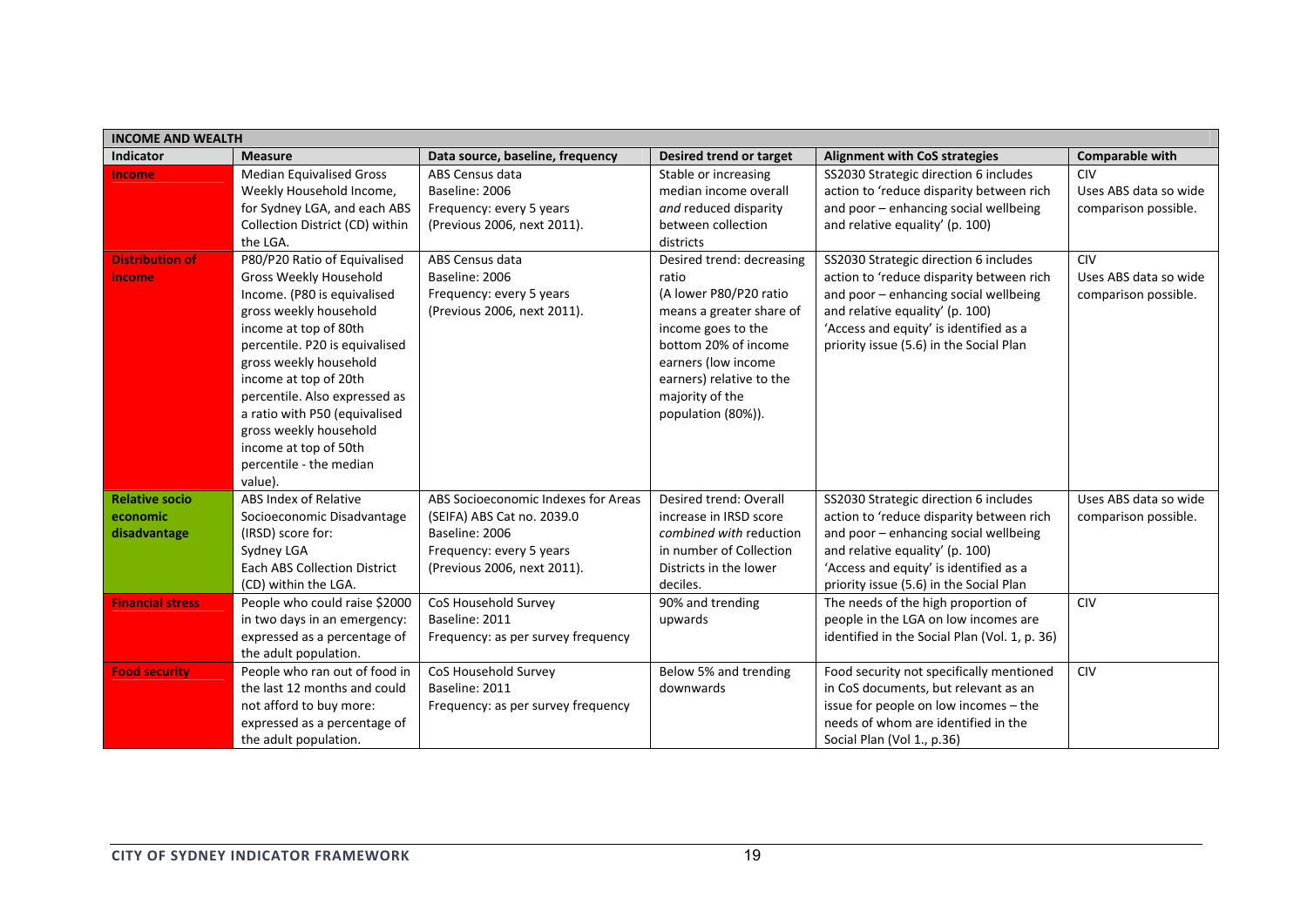### **CULTURALLY RICH AND VIBRANT COMMUNITIES**

#### SUMMARY OF INDICATORS FOR THIS DOMAIN:

**Total number of indicators:** 9**Number of measures:** 12**Number of measures using the following data sources: City of Sydney household survey:** 8 **other City of Sydney data:** 4 **ABS data:** 0**other:** 0**Control** ‐ Policy areas that are in direct control of local government.

**Influence** ‐ Issues that local government does not control but can influence.

**Concern** ‐ Those areas that local government neither controls nor is likely to influence, but that are of concern to the community and impact on its wellbeing.

**CIV** ‐ Community Indicators Victoria, <sup>a</sup> Statewide community indicator project from Victoria that the City of Sydney indicator framework is based on.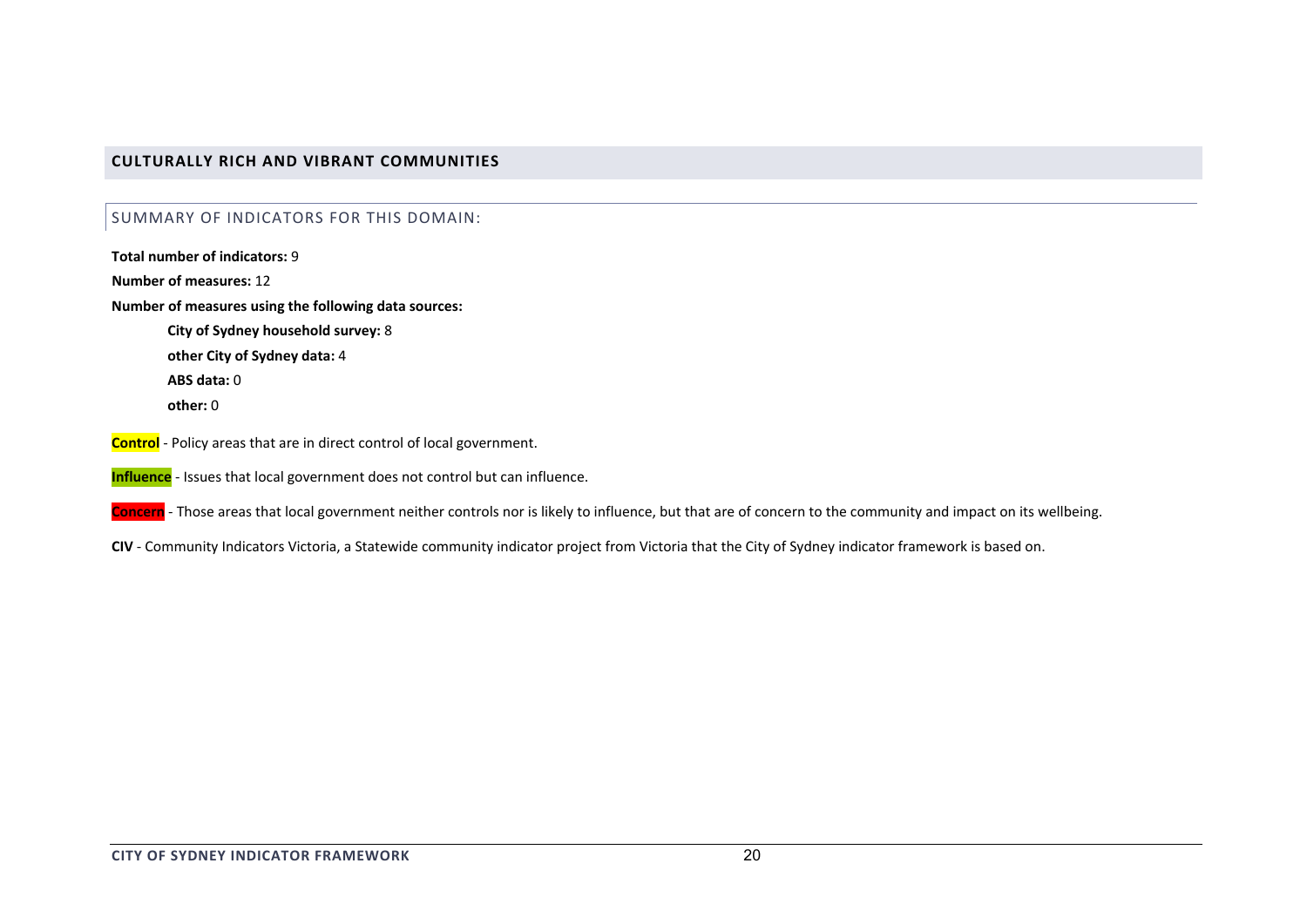| <b>ARTS AND CULTURAL ACTIVITIES</b>                                                               |                                                                                                                                                                                                                                                                                                                                                                                                                                                                                                                                                                                                      |                                                                                 |                                                                         |                                                                                                                                                                                                                                                                                                                                                  |                                                                                                                                                                                                                                       |  |  |
|---------------------------------------------------------------------------------------------------|------------------------------------------------------------------------------------------------------------------------------------------------------------------------------------------------------------------------------------------------------------------------------------------------------------------------------------------------------------------------------------------------------------------------------------------------------------------------------------------------------------------------------------------------------------------------------------------------------|---------------------------------------------------------------------------------|-------------------------------------------------------------------------|--------------------------------------------------------------------------------------------------------------------------------------------------------------------------------------------------------------------------------------------------------------------------------------------------------------------------------------------------|---------------------------------------------------------------------------------------------------------------------------------------------------------------------------------------------------------------------------------------|--|--|
| <b>Indicator</b>                                                                                  | <b>Measure</b>                                                                                                                                                                                                                                                                                                                                                                                                                                                                                                                                                                                       | Data source, baseline,<br>frequency                                             | Desired trend or target                                                 | <b>Alignment with CoS strategies</b>                                                                                                                                                                                                                                                                                                             | Comparable with                                                                                                                                                                                                                       |  |  |
| <b>Satisfaction with</b><br>opportunities to<br>participate in arts<br>and cultural<br>activities | Level of satisfaction with<br>opportunities to participate in arts<br>and related activities in local area:<br>expressed as a percentage of the<br>adult population.<br>Wording of CIV question:<br>Do you agree or disagree that there<br>are enough opportunities in your<br>local area for you to participate in<br>arts and related activities?<br>Strongly agree; Agree; Neither agree<br>nor disagree; Disagree; Strongly<br>disagree.<br>The measure is based on 'Strongly<br>agree' or 'Agree' responses.                                                                                    | CoS Household survey<br>Baseline: 2011<br>Frequency: as per survey<br>frequency | Desired trend: increase<br>(As a comparison<br>Melbourne figure is 73%) | The (Draft) Cultural Policy includes the<br>following as a desired attribute of the<br>City:<br>'Our people will embrace cultural and<br>creative pursuits as essential to their<br>intellectual, emotional and economic<br>health'.<br>'Creative experience and community<br>wellbeing' is a principle in the (draft)<br><b>Cultural Policy</b> | <b>CIV</b>                                                                                                                                                                                                                            |  |  |
| <b>Participation in</b><br>arts and cultural<br>activities                                        | People who participated in arts and<br>related activities in the last month:<br>expressed as a percentage of the<br>adult population.<br>Wording of CIV question:<br>In the last month have you personally<br>participated in any of the following<br>activities (either on a professional or<br>recreational level)?<br>1. Painting or drawing<br>2. Other art or craft activities<br>3. Playing a musical instrument<br>4. Singing<br>5. Other types of performing, for<br>example acting or dancing, or<br>6. Creative writing<br>Measure based on responses of 'yes'<br>to any of the items 1-6. | CoS Household survey<br>Baseline: 2011<br>Frequency: as per survey<br>frequency | Desired trend: increase                                                 | The (Draft) Cultural Policy includes the<br>following as a desired attribute of the<br>City:<br>'Our people will embrace cultural and<br>creative pursuits as essential to their<br>intellectual, emotional and economic<br>health'.<br>'Creative experience and community<br>wellbeing' is a principle in the (draft)<br><b>Cultural Policy</b> | CIV has similar<br>indicator but survey<br>question uses different<br>categories. Categories<br>recommended for CoS<br>are used by the<br>Australia Council, so<br>results will be<br>comparable to<br>Australia Council<br>research. |  |  |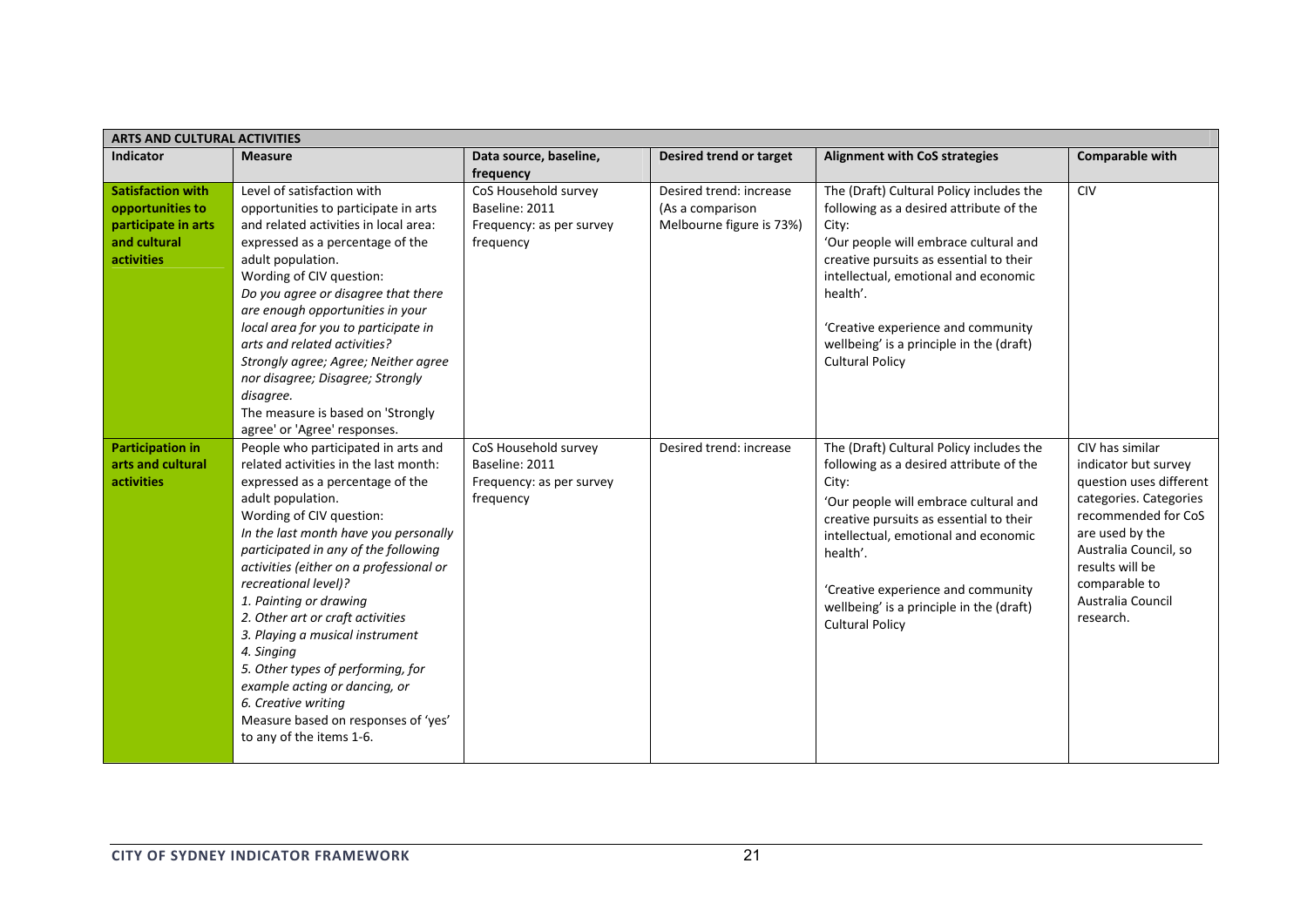| ARTS AND CULTURAL ACTIVITIES CONTINUED                                                           |                                                                                                                                                                                                                                                                                                                                                                                                                                    |                                                                                 |                                |                                                                                                                                                                                                                                                                                                                                                                                                                       |                                                                                                                                                                      |  |  |
|--------------------------------------------------------------------------------------------------|------------------------------------------------------------------------------------------------------------------------------------------------------------------------------------------------------------------------------------------------------------------------------------------------------------------------------------------------------------------------------------------------------------------------------------|---------------------------------------------------------------------------------|--------------------------------|-----------------------------------------------------------------------------------------------------------------------------------------------------------------------------------------------------------------------------------------------------------------------------------------------------------------------------------------------------------------------------------------------------------------------|----------------------------------------------------------------------------------------------------------------------------------------------------------------------|--|--|
| <b>Indicator</b>                                                                                 | <b>Measure</b>                                                                                                                                                                                                                                                                                                                                                                                                                     | Data source, baseline,<br>frequency                                             | <b>Desired trend or target</b> | <b>Alignment with CoS strategies</b>                                                                                                                                                                                                                                                                                                                                                                                  | Comparable with                                                                                                                                                      |  |  |
| <b>Attendance at</b><br>cultural events,<br>activities or venues                                 | People who attended or observed<br>arts or cultural activities in the past<br>year. Suggested question wording:<br>Which of the following have you<br>attended or observed in the last 12<br>months?<br>1. Visual arts or crafts<br>2. Theatre or dance<br>3. Music                                                                                                                                                                | CoS Household survey<br>Baseline: 2011<br>Frequency: as per survey<br>frequency | Desired trend: increase        | The (Draft) Cultural Policy includes the<br>following as a desired attribute of the<br>City:<br>'Our people will embrace cultural and<br>creative pursuits as essential to their<br>intellectual, emotional and economic<br>health'.                                                                                                                                                                                  | Replication of Australia<br>Council survey<br>question*, so<br>comparable to<br>State/national<br>average, and to other<br>States.<br>*(category of museum<br>added) |  |  |
| <b>Attendance at</b>                                                                             | 4. Creative writing or reading<br>5. Museum<br>People who attended Aboriginal or                                                                                                                                                                                                                                                                                                                                                   | CoS Household survey                                                            | Desired trend: increase        | SS2030 Objective 7.1 is 'encourage the                                                                                                                                                                                                                                                                                                                                                                                | Replication of Australia                                                                                                                                             |  |  |
| <b>Aboriginal or</b><br><b>Torres Strait</b><br><b>Islander cultural</b><br>events or activities | Torres Strait Islander arts or cultural<br>events or activities in the past year.<br>Suggested question wording:<br>In the last 12 months have you<br>personally attended any Aboriginal or<br>Torres Strait Islander arts or cultural<br>events or activities? If yes, which of<br>the following have you attended:<br>1. Visual arts or crafts<br>2. Theatre or dance<br>3. Music<br>4. Creative writing or reading<br>5. Museum | Baseline: 2011<br>Frequency: as per survey<br>frequency                         |                                | appreciation and development of<br>Aboriginal and Torres Strait Islander<br>cultural heritage and its contemporary<br>expression'.<br>The (Draft) Cultural Policy includes the<br>following as a desired attribute of the<br>City: 'Indigenous culture will be<br>embedded in our daily lives'.<br>'Recognition of Aboriginal and Torres<br>Strait Islander culture' is a principle in the<br>(Draft) Cultural Policy | Council survey<br>question, so<br>comparable to<br>State/national<br>average, and to other<br><b>States</b>                                                          |  |  |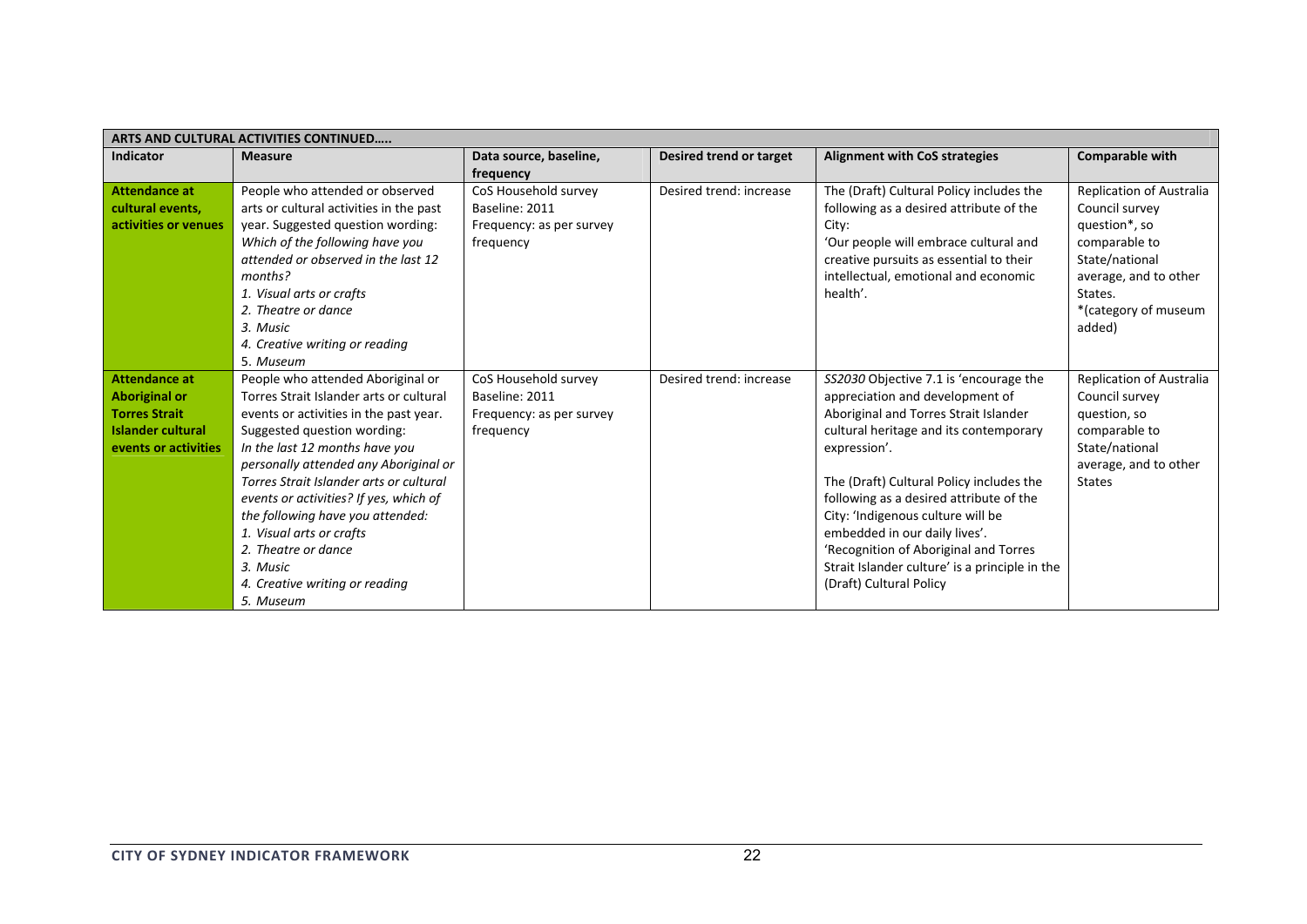| ARTS AND CULTURAL ACTIVITIES CONTINUED                                            |                                                                                                                                                                                                                                                                                                         |                                                                                 |                         |                                                                                                                                                                                                                                                                                                                                                                                                                                                                                                                                                                                                                                                                                            |                        |  |  |
|-----------------------------------------------------------------------------------|---------------------------------------------------------------------------------------------------------------------------------------------------------------------------------------------------------------------------------------------------------------------------------------------------------|---------------------------------------------------------------------------------|-------------------------|--------------------------------------------------------------------------------------------------------------------------------------------------------------------------------------------------------------------------------------------------------------------------------------------------------------------------------------------------------------------------------------------------------------------------------------------------------------------------------------------------------------------------------------------------------------------------------------------------------------------------------------------------------------------------------------------|------------------------|--|--|
| <b>Indicator</b>                                                                  | <b>Measure</b>                                                                                                                                                                                                                                                                                          | Data source, baseline,<br>frequency                                             | Desired trend or target | <b>Alignment with CoS strategies</b>                                                                                                                                                                                                                                                                                                                                                                                                                                                                                                                                                                                                                                                       | <b>Comparable with</b> |  |  |
| <b>Perception of</b><br>range and quality<br>of cultural events<br>and activities | Suggested question wording:<br>Thinking about the range of cultural<br>experiences in the City, (including<br>festivals, musical, theatre and dance<br>performances, exhibitions and other<br>cultural offerings), how satisfied are<br>you with the number and quality of<br>these cultural events?    | CoS Household survey<br>Baseline: 2011<br>Frequency: as per survey<br>frequency | Desired trend: increase | SS2030 Objectives:<br>7.2 Support cultural activity, participation<br>and interaction. 7.3 Support the<br>development of creative industries. 7.4<br>Provide cultural leadership and strengthen<br>cultural partnerships. The (Draft) Cultural<br>Policy includes the following as a desired<br>attribute of the City: 'International and<br>local artists will clamour to work here<br>because of our energy and invention'. The<br>(Draft) Cultural Policy envisages 'a creative<br>city of artists' 'a vibrant city [which] is our<br>stage, our canvas and our screen' and 'an<br>international city of the arts'                                                                      | N/A                    |  |  |
| <b>Satisfaction with</b><br>public art                                            | Suggested question wording:<br>Thinking about public art in Sydney's<br>streets, parks and public places, how<br>satisfied are you with the range and<br>quality of public art installations and<br>artworks?<br>Very satisfied ; satisfied;<br>Neutral/Don't know, Dissatisfied;<br>Very dissatisfied; | CoS Household survey<br>Baseline: 2011<br>Frequency: as per survey<br>frequency | Desired trend: increase | The (Draft) Cultural Policy includes the<br>following as desired attributes of the City:<br>'Our cultural vitality will be evident in the<br>fine grain of our city streets and laneways',<br>and 'We will take advantage of our climate,<br>natural beauty and sheer capacity for fun,<br>for community connectedness through<br>culture in the public domain'. The (draft)<br>public art policy articulates a vision to<br>'create a public art program which is both<br>internationally recognised for its excellence<br>and a source of inspiration and pride for its<br>citizens'. The (draft) City Art Public Art<br>Strategy provides a framework for public<br>art across the LGA. | N/A                    |  |  |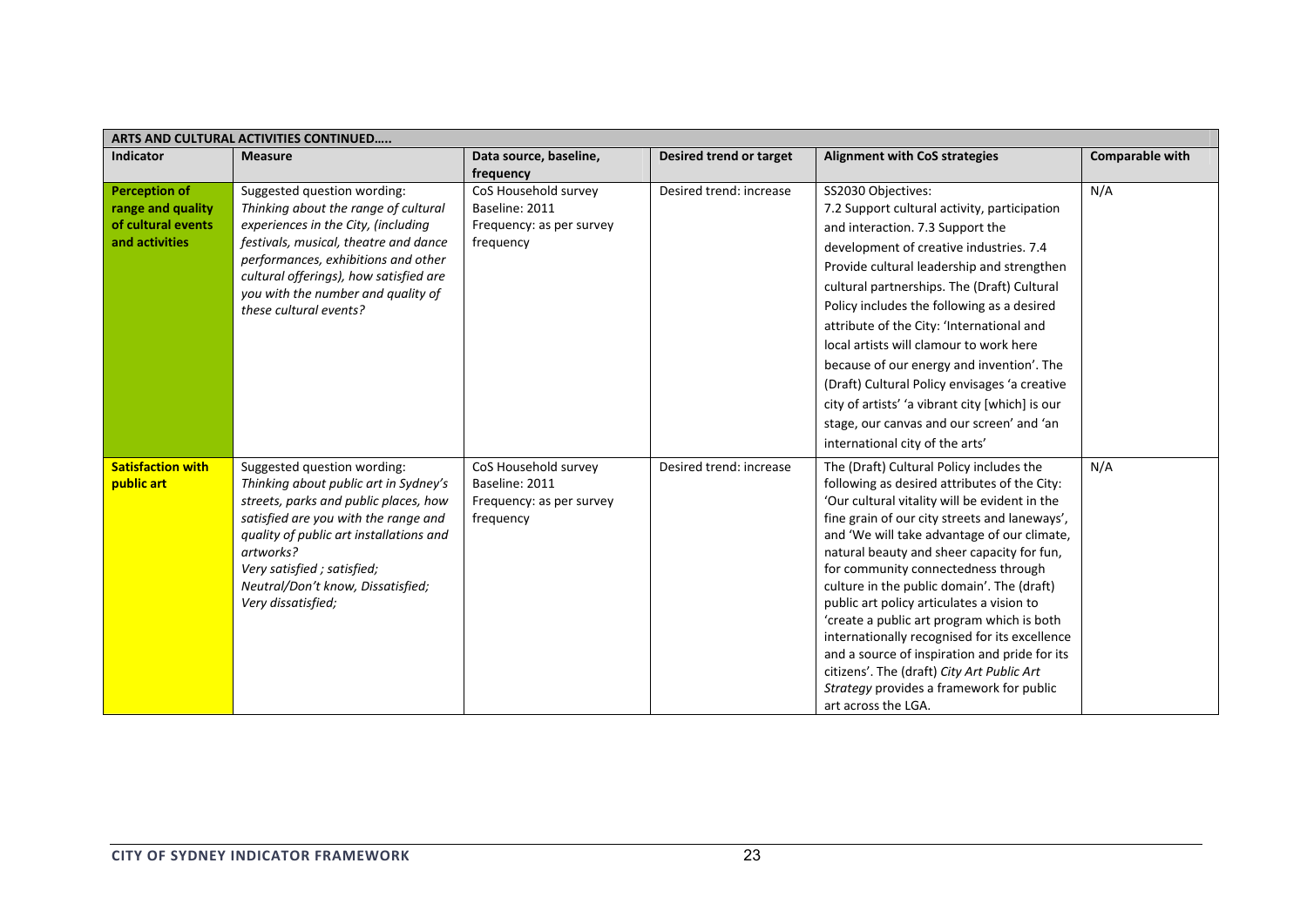| <b>CREATIVE INDUSTRIES</b>                                                 |                                                                                                                                                                                                                                                                                                                                                                                                                                                                                                                                        |                                                                                                                                     |                                         |                                                                                                                                                                                                                                                                                                                                                                                                                                                                                                                                                                                                                                                                                                                                                                                                                                                                                                                                                                                                          |                                                                                                                                                                                                                                                                                                                                                                                                                                                                                                            |  |  |
|----------------------------------------------------------------------------|----------------------------------------------------------------------------------------------------------------------------------------------------------------------------------------------------------------------------------------------------------------------------------------------------------------------------------------------------------------------------------------------------------------------------------------------------------------------------------------------------------------------------------------|-------------------------------------------------------------------------------------------------------------------------------------|-----------------------------------------|----------------------------------------------------------------------------------------------------------------------------------------------------------------------------------------------------------------------------------------------------------------------------------------------------------------------------------------------------------------------------------------------------------------------------------------------------------------------------------------------------------------------------------------------------------------------------------------------------------------------------------------------------------------------------------------------------------------------------------------------------------------------------------------------------------------------------------------------------------------------------------------------------------------------------------------------------------------------------------------------------------|------------------------------------------------------------------------------------------------------------------------------------------------------------------------------------------------------------------------------------------------------------------------------------------------------------------------------------------------------------------------------------------------------------------------------------------------------------------------------------------------------------|--|--|
| <b>Indicator</b>                                                           | <b>Measure</b>                                                                                                                                                                                                                                                                                                                                                                                                                                                                                                                         | Data source, baseline,<br>frequency                                                                                                 | Desired trend or target                 | <b>Alignment with CoS strategies</b>                                                                                                                                                                                                                                                                                                                                                                                                                                                                                                                                                                                                                                                                                                                                                                                                                                                                                                                                                                     | Comparable with                                                                                                                                                                                                                                                                                                                                                                                                                                                                                            |  |  |
| Employment in,<br>and number of<br>creative industries                     | a) Total employment in creative<br>industries<br>b) Percentage of total employment<br>c) Number of business<br>establishments that are creative<br>industries<br>d) Percentage of total business<br>establishments                                                                                                                                                                                                                                                                                                                     | City of Sydney Floor Space<br>and Employment survey<br>Baseline: 2010 FES (2006 FES<br>is also an option)<br>Frequency: Five yearly | N/A. Indicator for<br>information only. | SS2030 Objective 7.3 is to 'Support the<br>development of creative industries'<br>The (Draft) Cultural Policy includes the<br>following as a desired attribute of the<br>City: 'Businesses will seek to base<br>themselves here because of our creative<br>energy'. The (draft) Cultural Policy<br>includes the following principles: 'A<br>creative city of artists', and 'Recognising<br>the creative economy'                                                                                                                                                                                                                                                                                                                                                                                                                                                                                                                                                                                         | N/A                                                                                                                                                                                                                                                                                                                                                                                                                                                                                                        |  |  |
| <b>CULTURAL DIVERSITY</b>                                                  |                                                                                                                                                                                                                                                                                                                                                                                                                                                                                                                                        |                                                                                                                                     |                                         |                                                                                                                                                                                                                                                                                                                                                                                                                                                                                                                                                                                                                                                                                                                                                                                                                                                                                                                                                                                                          |                                                                                                                                                                                                                                                                                                                                                                                                                                                                                                            |  |  |
| <b>Indicator</b>                                                           | <b>Measure</b>                                                                                                                                                                                                                                                                                                                                                                                                                                                                                                                         | Data source, baseline,<br>frequency                                                                                                 | Desired trend or target                 | <b>Alignment with CoS strategies</b>                                                                                                                                                                                                                                                                                                                                                                                                                                                                                                                                                                                                                                                                                                                                                                                                                                                                                                                                                                     | Comparable with                                                                                                                                                                                                                                                                                                                                                                                                                                                                                            |  |  |
| <b>Community</b><br>appreciation of<br>diverse cultures<br>and communities | People who agree that it is a good<br>thing for a society to be made up of<br>people from different cultures and<br>communities: expressed as a<br>percentage of the adult population.<br>Wording of CIV question: To what<br>extent do you agree or disagree that<br>it is a good thing for a society to be<br>made up of people from different<br>cultures and communities? Strongly<br>agree, Agree, Neither agree nor<br>disagree; Disagree; Strongly disagree.<br>The measure is based 'Strongly agree'<br>and 'Agree' responses. | CoS Household survey<br>Baseline: 2011<br>Frequency: as per survey<br>frequency                                                     | Desired trend: increase                 | SS3030 objectives: 7.1 Encourage the<br>appreciation and<br>development of<br>Aboriginal and Torres Strait Islander<br>cultural heritage and its contemporary<br>expression. 7.2 Support cultural activity,<br>participation and interaction. The (Draft)<br>Cultural Policy includes the following as<br>desired attributes of the City: 'Indigenous<br>culture will be embedded in our daily<br>lives'. 'The important issues of our age<br>will be lived and explored through the<br>arts'. 'We will build cultural networks<br>with our neighbours, especially China<br>and India'. The (Draft) Cultural Policy<br>includes the following principles: 1.<br>Recognition of Aboriginal and Torres<br>Strait Islander culture' 2. Valuing all<br>people 3. Knowing our history and our<br>stories. 6. An international city of the<br>arts. The Social Policy includes the<br>following principles: 2.1 Recognition of<br>Indigenous Australians. 2.2 Valuing all<br>people. 2.4 Diversity is strength | <b>CIV</b><br>Note: CIV survey<br>question uses the<br>phrase 'people from<br>different cultures',<br>whereas the preferred<br>CoS wording adds<br>'and communities'.<br>This means reporting<br>will need to include a<br>caveat to acknowledge<br>that the results are not<br>directly comparable.<br>Note: indicator also<br>similar to indicator in<br>NZ Quality of Life suite:<br>(whether people think<br>increasing cultural<br>diversity makes their<br>area a better or worse<br>place to live). |  |  |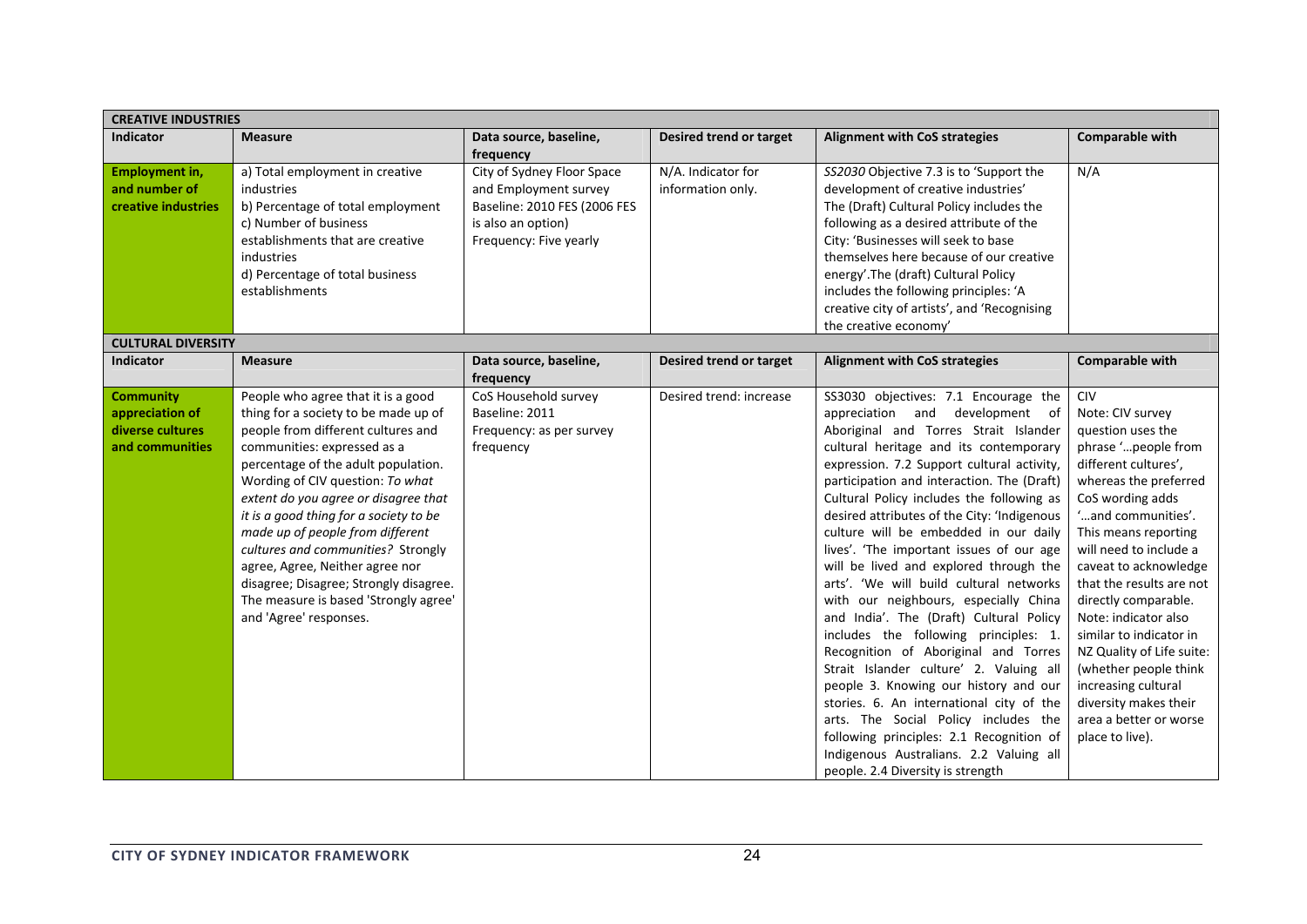|                                                                                                            | <b>LEISURE AND RECREATION</b>                                                                                                                                                                                                                                                                                                                                                                                                                                                                                                          |                                                                                 |                         |                                                                                                                                                                                                                                                                                                                                                                                                                                                                          |                                                                                                                                                           |  |  |  |
|------------------------------------------------------------------------------------------------------------|----------------------------------------------------------------------------------------------------------------------------------------------------------------------------------------------------------------------------------------------------------------------------------------------------------------------------------------------------------------------------------------------------------------------------------------------------------------------------------------------------------------------------------------|---------------------------------------------------------------------------------|-------------------------|--------------------------------------------------------------------------------------------------------------------------------------------------------------------------------------------------------------------------------------------------------------------------------------------------------------------------------------------------------------------------------------------------------------------------------------------------------------------------|-----------------------------------------------------------------------------------------------------------------------------------------------------------|--|--|--|
| Indicator                                                                                                  | <b>Measure</b>                                                                                                                                                                                                                                                                                                                                                                                                                                                                                                                         | Data source, baseline,<br>frequency                                             | Desired trend or target | <b>Alignment with CoS strategies</b>                                                                                                                                                                                                                                                                                                                                                                                                                                     | Comparable with                                                                                                                                           |  |  |  |
| <b>Satisfaction with</b><br>opportunities to<br>participate in<br>sporting and<br>recreation<br>activities | Level of satisfaction with<br>opportunities to participate in<br>sporting and recreation activities in<br>local area: expressed as a percentage<br>of the adult population.<br>Suggested wording of question:<br>Do you agree or disagree that there<br>are enough opportunities in your<br>local area for you to participate in<br>sporting or recreational activities?<br>Strongly agree; Agree; Neither agree<br>nor disagree; Disagree; Strongly<br>disagree.<br>The measure is based on 'Strongly<br>agree' or 'Agree' responses. | CoS Household survey<br>Baseline: 2011<br>Frequency: as per survey<br>frequency | Desired trend: increase | The Social Policy commits the City to the<br>following:<br>'Providing services and facilities that<br>meet complex and diverse community<br>needs' (2.2)<br>'Providing services that are available to<br>all, regardless of physical or intellectual<br>ability, cultural background or financial<br>constraints' (2.8)<br>'Providing for healthy communities' (2.9)<br>'Designing and managing public spaces<br>for use and enjoyment by diverse<br>communities' (2.11) | N/A                                                                                                                                                       |  |  |  |
| Attendance at<br>sporting events                                                                           | Percentage attending sporting<br>events. Suggested question wording:<br>In the last 12 months, have you<br>attended any sports matches or<br>competitions as a spectator? (ABS<br>definition of this category accepted<br>respondents' own definition of sport<br>event (paid or free and in Australia or<br>overseas. Excluded junior or school<br>sport).                                                                                                                                                                            | CoS Household survey<br>Baseline: 2011<br>Frequency: as per survey<br>frequency | Desired trend: increase | The Social Policy states that 'All people<br>who live and work in or visit the City of<br>Sydney are entitled to participate in<br>social, cultural, economic and political<br>life' (2.2).                                                                                                                                                                                                                                                                              | Replication of ABS<br>question (see ABS Cat<br>No. 41770) so could<br>compare findings to<br>State average (or<br>national figure for<br>capital cities). |  |  |  |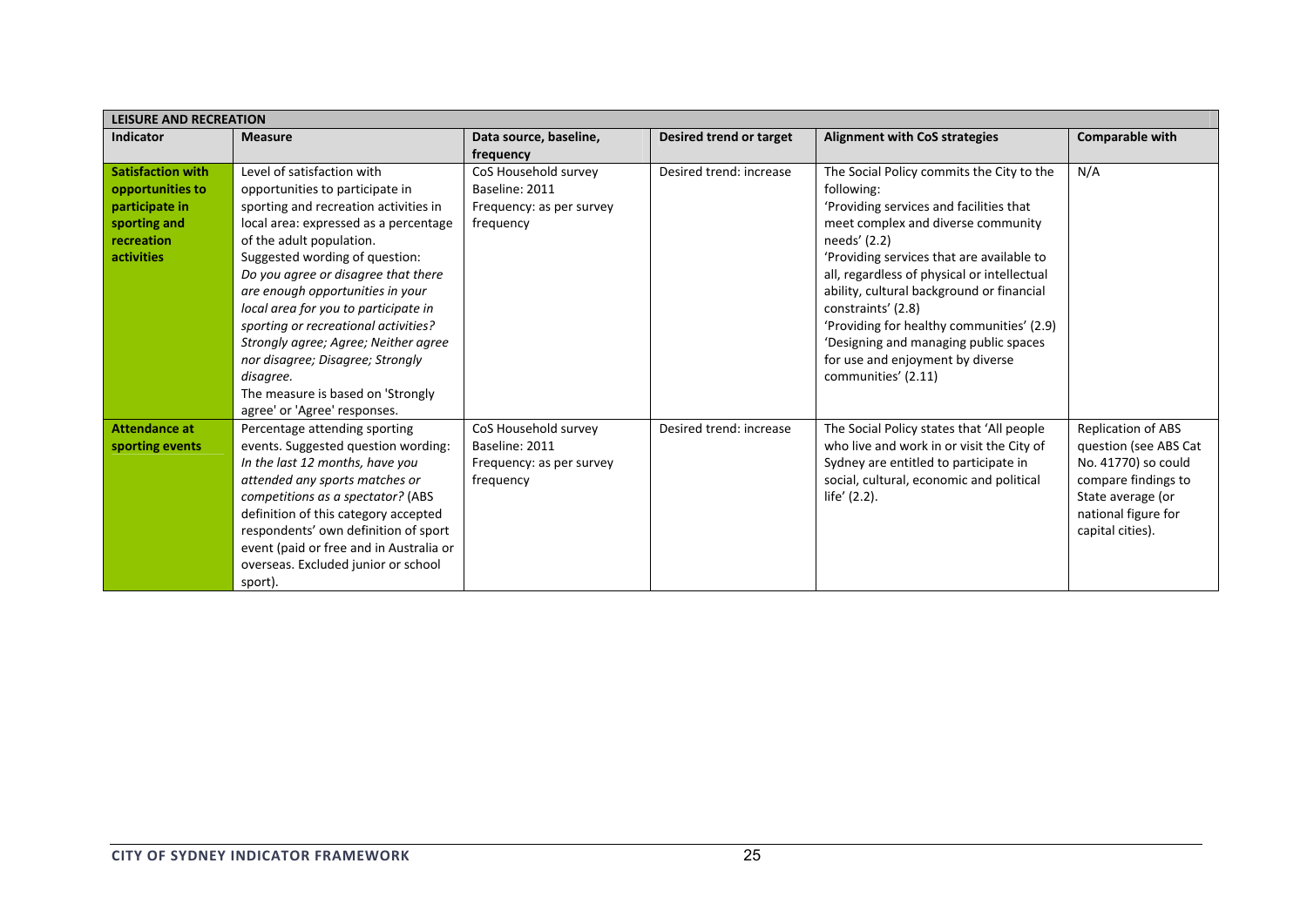## **DEMOCRATIC AND ENGAGED COMMUNITIES**

# SUMMARY OF INDICATORS FOR THIS DOMAIN:

**Total number of indicators:** 10**Number of measures:** 10**Number of measures using the following data sources: City of Sydney household survey:** 6 **other City of Sydney data:** 0 **ABS data:** 1**other:** 3**Control** ‐ Policy areas that are in direct control of local government.

**Influence** ‐ Issues that local government does not control but can influence.

**Concern** ‐ Those areas that local government neither controls nor is likely to influence, but that are of concern to the community and impact on its wellbeing.

**CIV** ‐ Community Indicators Victoria, <sup>a</sup> Statewide community indicator project from Victoria that the City of Sydney indicator framework is based on.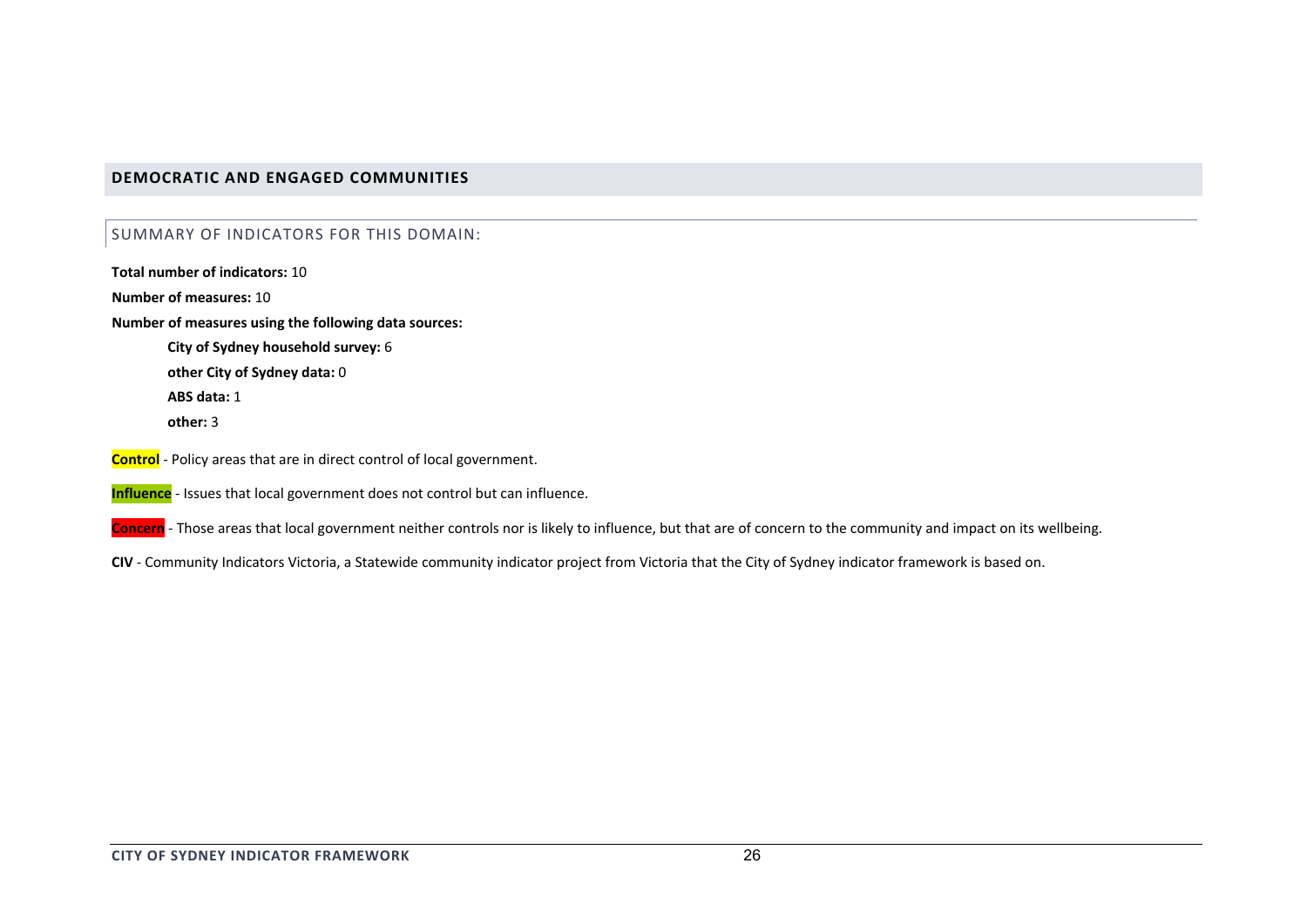| <b>COMMUNITY ENGAGEMENT</b>                                                                |                                                                                                                                                                                                                                                                                                                                                                                                                                                                                                                                                                                           |                                                                                 |                                                                    |                                                                                                                                                                                                                                                                                                                                                                                                                                                                                                                                                                                                                                                                                    |                    |  |  |
|--------------------------------------------------------------------------------------------|-------------------------------------------------------------------------------------------------------------------------------------------------------------------------------------------------------------------------------------------------------------------------------------------------------------------------------------------------------------------------------------------------------------------------------------------------------------------------------------------------------------------------------------------------------------------------------------------|---------------------------------------------------------------------------------|--------------------------------------------------------------------|------------------------------------------------------------------------------------------------------------------------------------------------------------------------------------------------------------------------------------------------------------------------------------------------------------------------------------------------------------------------------------------------------------------------------------------------------------------------------------------------------------------------------------------------------------------------------------------------------------------------------------------------------------------------------------|--------------------|--|--|
| <b>Indicator</b>                                                                           | <b>Measure</b>                                                                                                                                                                                                                                                                                                                                                                                                                                                                                                                                                                            | Data source, baseline,<br>frequency                                             | Desired trend or target                                            | <b>Alignment with CoS strategies</b>                                                                                                                                                                                                                                                                                                                                                                                                                                                                                                                                                                                                                                               | Comparable<br>with |  |  |
| <b>Opportunity to</b><br>have a say on<br>important issues                                 | People who feel they can have a say<br>on important issues: expressed as a<br>percentage of the adult population.<br>Wording of CIV survey question:<br>Do you feel there are opportunities<br>to have a real say on issues that are<br>important to you? Measure is those<br>who answer 'Yes definitely' (rather<br>than 'sometimes' or 'No, not at all'.                                                                                                                                                                                                                                | CoS Household survey<br>Baseline: 2011<br>Frequency: as per survey<br>frequency | Desired trend: increase                                            | SS2030 Action 10.7.1 is for the City to 'lead public<br>debate on the future of local government in<br>Sydney'. Social Policy includes the principle:<br>'Consultation and participation builds<br>community', and states that 'Council values the<br>opinions of individuals and communities and is<br>committed to actively involving residents,<br>workers and visitors in planning and decision-<br>making. Council provides appropriate and<br>practical opportunities for community<br>participation' (2.3).                                                                                                                                                                 | <b>CIV</b>         |  |  |
| <b>Participation in</b><br>community<br>engagement<br>activities                           | People who participated in<br>community engagement activities in<br>the last 12 months (expressed as a<br>percentage of the adult population).<br>Wording of CIV survey question:<br>In the last 12 months have you done<br>any of the following? a. Attended a<br>town meeting, public hearing or<br>public affairs discussion group. b. Met<br>with, called or sent a letter to any<br>local politician. c. Joined a protest or<br>demonstration d. Signed a petition. e.<br>Completed a research survey or taken<br>part in any other research f.<br>Participated in online discussion | CoS Household survey<br>Baseline: 2011<br>Frequency: as per survey<br>frequency | Desired outcome: at least<br>50% and trending upwards              | SS2030 Action 10.7.1 is for the City to 'lead public<br>debate on the future of local government in<br>Sydney'. SS2030 states that 'ongoing engagement<br>will be maintained as a foundation principal to<br>delivering the Vision over the next 20 years and<br>beyond.' Social Policy includes the principle:<br>'Consultation and participation builds<br>community', going on to state that Council values<br>the opinions of individuals and communities and<br>is committed to actively involving residents,<br>workers and visitors in planning and decision-<br>making. Council provides appropriate and<br>practical opportunities for community<br>participation' (2.3). | <b>CIV</b>         |  |  |
| <b>Membership of</b><br>local community<br>organisations<br>and decision-<br>making bodies | People Who Are Members of<br>a Decision-Making Board or<br>Committee: expressed as a<br>percentage of the adult population.<br>Wording of CIV question:<br>Are you on a decision making board<br>or committee, such as a corporate<br>board, school council, sports club<br>committee, church committee, body<br>corporate or resident action group?                                                                                                                                                                                                                                      | CoS Household survey<br>Baseline: 2011<br>Frequency: as per survey<br>frequency | Desired outcome: at least<br>25% and stable or trending<br>upwards | Social Policy states that:<br>'Council values the knowledge, creative initiative<br>and efforts of all community members and<br>organisations operating in the City of Sydney'<br>(2.7)                                                                                                                                                                                                                                                                                                                                                                                                                                                                                            | <b>CIV</b>         |  |  |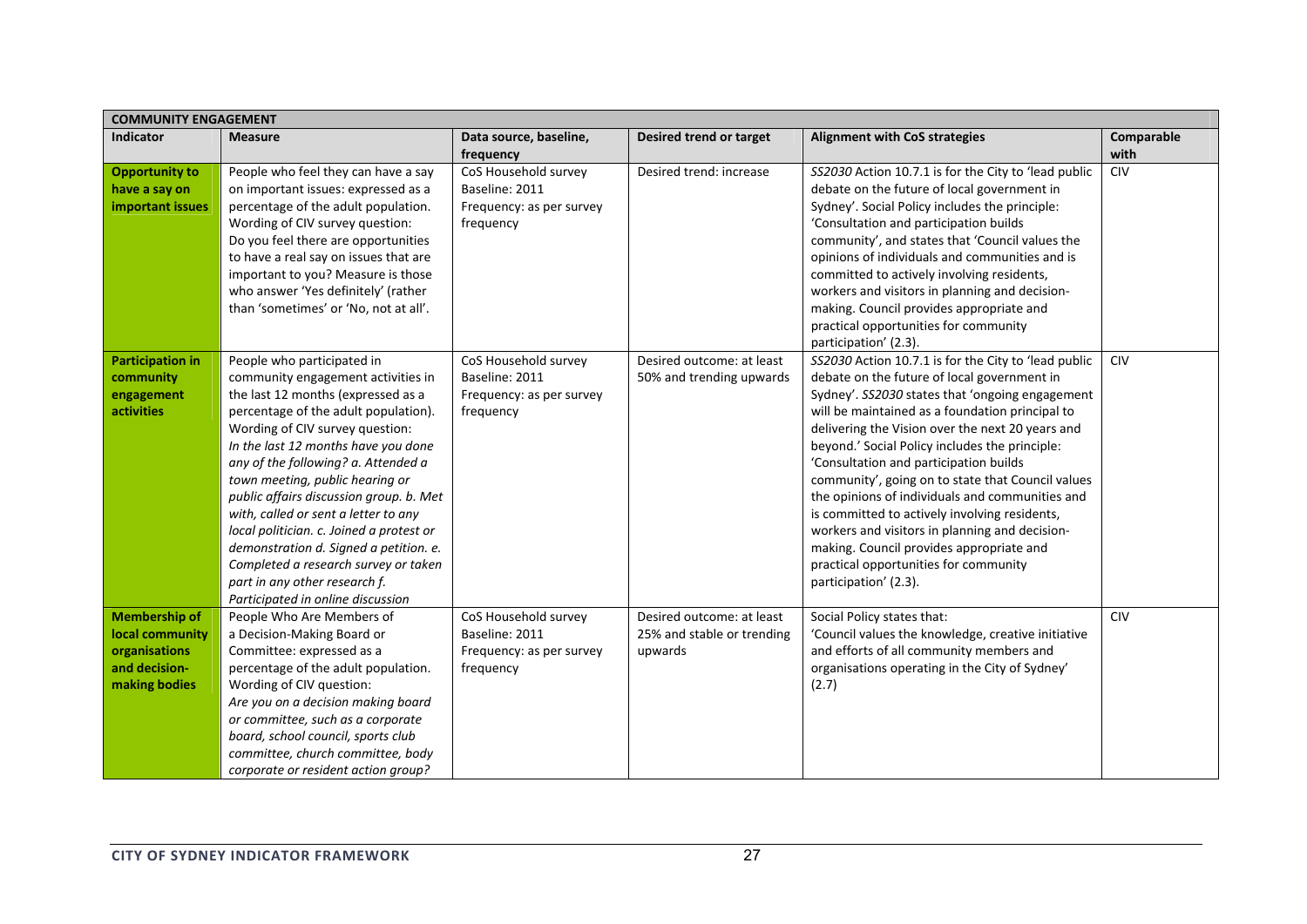|                                | <b>COMMUNITY ENGAGEMENT CONTINUED</b>                                                                                                                                                           |                                                                                                                                                                                    |                         |                                                                                                                                                                                                                                                                                                                                                            |                                                                                                   |  |  |  |
|--------------------------------|-------------------------------------------------------------------------------------------------------------------------------------------------------------------------------------------------|------------------------------------------------------------------------------------------------------------------------------------------------------------------------------------|-------------------------|------------------------------------------------------------------------------------------------------------------------------------------------------------------------------------------------------------------------------------------------------------------------------------------------------------------------------------------------------------|---------------------------------------------------------------------------------------------------|--|--|--|
| <b>Indicator</b>               | <b>Indicator</b>                                                                                                                                                                                | <b>Indicator</b>                                                                                                                                                                   | Indicator               | Indicator                                                                                                                                                                                                                                                                                                                                                  | Indicator                                                                                         |  |  |  |
| <b>Interest in</b><br>politics | Suggested question: In general, how<br>interested would you say you are in<br>the various big political issues<br>affecting our society?<br>Not at all, somewhat interested, very<br>interested | CoS Household survey<br>Baseline: 2011<br>Frequency: as per survey<br>frequency                                                                                                    | Desired trend: increase | Social Policy includes the principle: 'Consultation<br>and participation builds community', and states<br>that Council values the opinions of individuals<br>and communities and is committed to actively<br>involving residents, workers and visitors in<br>planning and decision-making. Council provides<br>appropriate and practical opportunities for | N/A                                                                                               |  |  |  |
|                                |                                                                                                                                                                                                 |                                                                                                                                                                                    |                         | community participation' (2.3).                                                                                                                                                                                                                                                                                                                            |                                                                                                   |  |  |  |
| <b>CITIZENSHIP</b>             |                                                                                                                                                                                                 |                                                                                                                                                                                    |                         |                                                                                                                                                                                                                                                                                                                                                            |                                                                                                   |  |  |  |
| <b>Indicator</b>               | <b>Measure</b>                                                                                                                                                                                  | Data source, baseline,<br>frequency                                                                                                                                                | Desired trend or target | <b>Alignment with CoS strategies</b>                                                                                                                                                                                                                                                                                                                       | Comparable<br>with                                                                                |  |  |  |
| <b>Citizenship rates</b>       | Proportion of overseas born residents<br>(resident for 2 years or more) who<br>are citizens                                                                                                     | ABS census data<br>LGA level available on<br>request<br>Baseline: 2006<br>Frequency: Every 5 years                                                                                 | Desired trend: increase | Not specifically mentioned in CoS documents.                                                                                                                                                                                                                                                                                                               | MAP (ABS): this<br>is a measure in<br>the area of<br>democracy,<br>governance and<br>citizenship. |  |  |  |
|                                | ELECTIONS, REPRESENTATION AND DEMOCRACY                                                                                                                                                         |                                                                                                                                                                                    |                         |                                                                                                                                                                                                                                                                                                                                                            |                                                                                                   |  |  |  |
| <b>Indicator</b>               | <b>Measure</b>                                                                                                                                                                                  | Data source, baseline,<br>frequency                                                                                                                                                | Desired trend or target | <b>Alignment with CoS strategies</b>                                                                                                                                                                                                                                                                                                                       | Comparable<br>with                                                                                |  |  |  |
| <b>Voter turnout</b>           | Percentage of enrolled voters who<br>cast a vote in local government<br>elections                                                                                                               | <b>NSW Electoral commission</b><br>http://www.pastvtr.electio<br>ns.nsw.gov.au/LGE2008/res<br>ult.Svdnev.html<br>Baseline: 2008 election<br>Frequency: each local govt<br>election | Desired trend: increase | Not specifically mentioned in CoS documents, but<br>relevant to Social Policy principle 2.3:<br>'Consultation and participation builds<br>community'.                                                                                                                                                                                                      | Other NSW LGAs<br>MAP (ABS)<br>includes voter<br>turnout in<br><b>Federal elections</b>           |  |  |  |
| <b>Informal voting</b>         | Percentage of votes counted as<br>'informal in local government<br>election                                                                                                                     | <b>NSW Electoral Commission</b><br>http://www.pastvtr.electio<br>ns.nsw.gov.au/LGE2008/res<br>ult.Sydney.html<br>Baseline: 2008 election<br>Frequency: each local govt<br>election | Desired trend: decrease | Not specifically mentioned in CoS documents, but<br>relevant to Social Policy principle 2.3:<br>'Consultation and participation builds<br>community'.                                                                                                                                                                                                      | MAP (ABS)<br>includes informal<br>voting in Federal<br>elections                                  |  |  |  |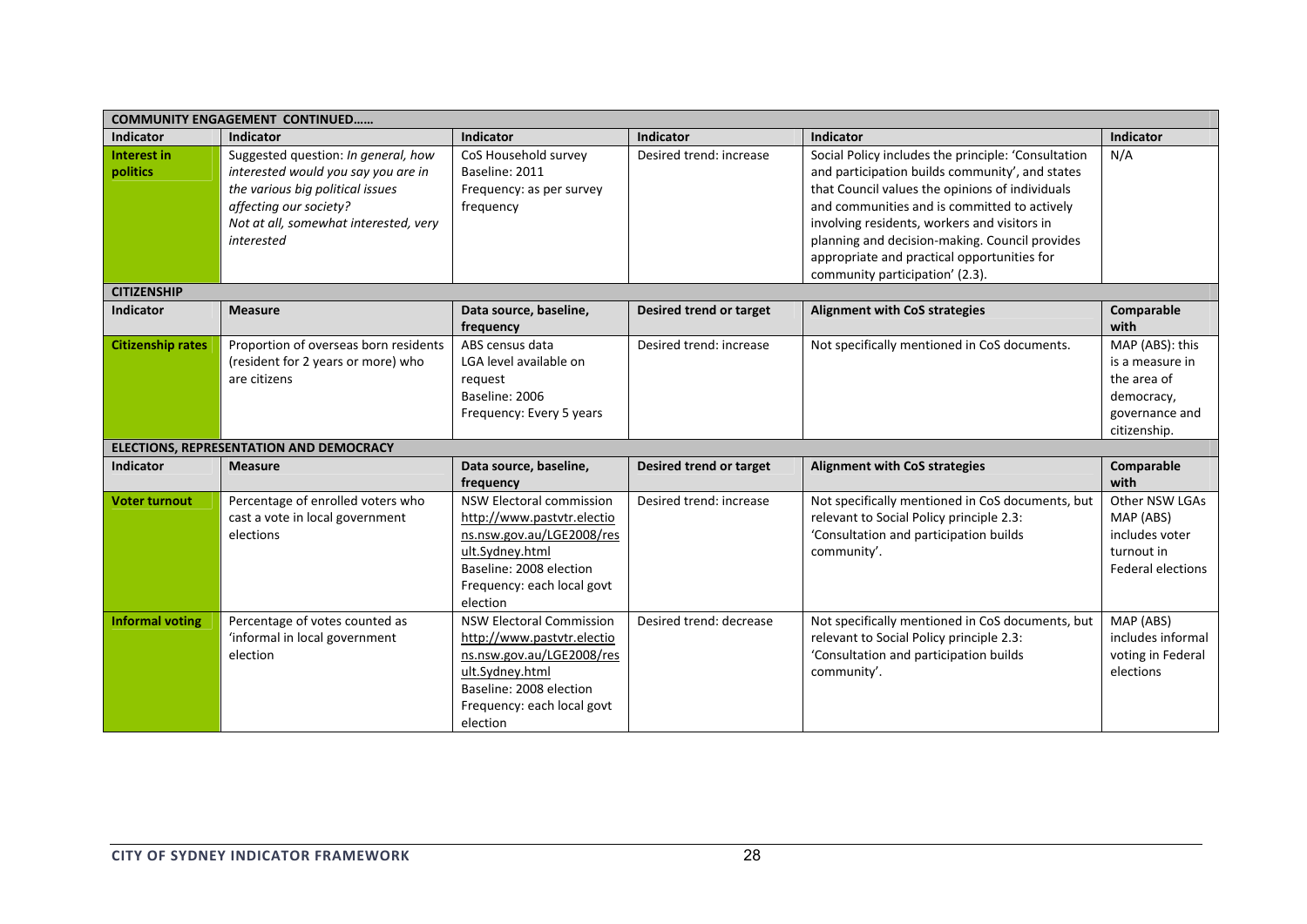|                          | ELECTIONS, REPRESENTATION AND DEMOCRACY CONTINUED |                            |                             |                                                  |                   |
|--------------------------|---------------------------------------------------|----------------------------|-----------------------------|--------------------------------------------------|-------------------|
| <b>Indicator</b>         | <b>Indicator</b>                                  | <b>Indicator</b>           | <b>Indicator</b>            | <b>Indicator</b>                                 | <b>Indicator</b>  |
| <b>Representation</b>    | Percentage of Local Councilors who                | NSW Department of Local    | Target: 50%                 | Not specifically mentioned in CoS documents.     | CIV, other NSW    |
| of women on              | are women                                         | Government. Baseline:      | Note: Reporting should      |                                                  | LGAs              |
| <b>local Council</b>     |                                                   | 2008 election              | include information about   |                                                  |                   |
|                          |                                                   | Frequency: each local govt | gender of other local reps  |                                                  |                   |
|                          |                                                   | election                   | (State and Federal)         |                                                  |                   |
| <b>Accessibility of</b>  | Percentage of people who know how                 | CoS Household Survey       | Desired trend: increase     | Not specifically mentioned in CoS documents, but | N/A               |
| political                | to contact their local representatives.           | Baseline: 2011. Frequency: |                             | relevant to Social Policy principle 2.3:         |                   |
| representatives          | Recommended question: If you                      | as per survey frequency    |                             | 'Consultation and participation builds           |                   |
|                          | wanted to contact any of the                      |                            |                             | community'.                                      |                   |
|                          | politicians who represent you and                 |                            |                             |                                                  |                   |
|                          | your area, would you know how to do               |                            |                             |                                                  |                   |
|                          | that? a) Local Councilors b) State MPs            |                            |                             |                                                  |                   |
|                          | c) Federal MPs es / No / Don't know               |                            |                             |                                                  |                   |
| <b>Satisfaction with</b> | Recommended question:                             | CoS Household Survey       | Desired trend: increase in  | Not specifically mentioned in CoS documents, but | <b>World Bank</b> |
| democracy                | How satisfied are you with the way                | Baseline: 2011. Frequency: | % very or fairly satisfied. | relevant to Social Policy principle 2.3:         | governance        |
|                          | democracy works in Australia?                     | as per survey frequency    | Note: actual likely result  | 'Consultation and participation builds           | indicator. Used   |
|                          | (Very satisfied, fairly satisfied, a fairly       |                            | not known - 2011 survey     | community' and 2.12: 'Fair and integrated        | by Canadian       |
|                          | dissatisfied, very dissatisfied, Don't            |                            | will become baseline, with  | decisions'                                       | Index of          |
|                          | know)                                             |                            | desired increase from that  |                                                  | wellbeing         |
|                          | Measure is those who answer very or               |                            | point.                      |                                                  |                   |
|                          | fairly satisfied.                                 |                            |                             |                                                  |                   |

# **DYNAMIC, RESILIENT LOCAL ECONOMIES**

SUMMARY OF INDICATORS FOR THIS DOMAIN:

**Total number of indicators:** 18

**Number of measures:** 29

**Number of measures using the following data sources:**

**City of Sydney household survey:** 0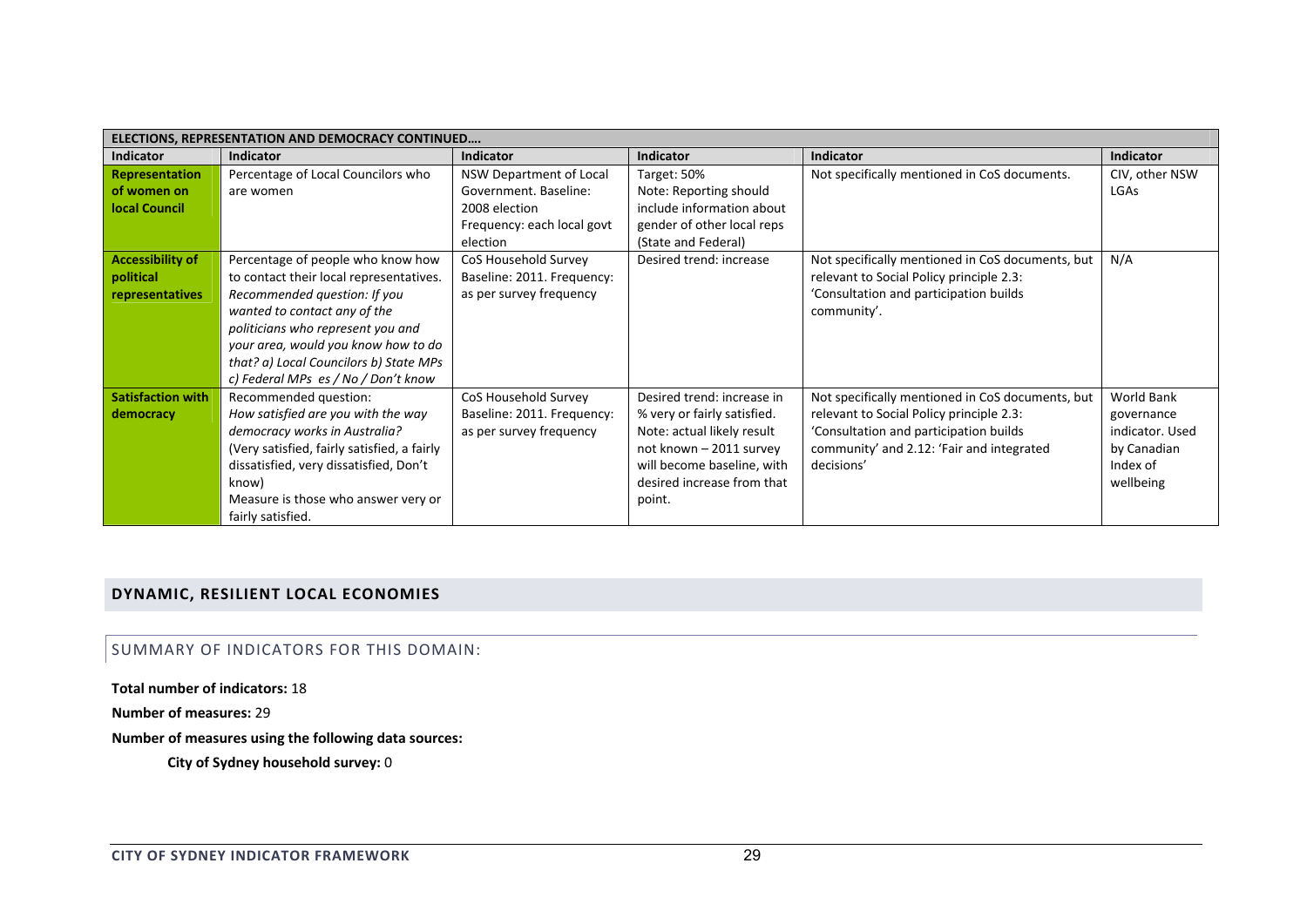**City of Sydney Floorspace and Employment survey:** 7

**other City of Sydney data:** 9 (8 use the CoS Visitor accommodation monitor, and 1 uses CoS commercial and residential monitor).

**ABS data:** 6

**other:** 7

Note: two measures require data from multiple sources. The measure 'Employment location quotient, for the indicator 'Knowledge industries', requires data from both CoS FES and ABS. The measure 'Percentage of commercial offices that are vacant', for the indicator 'Office vacancy rate', requires data from both CoS FES and the Property Council of Australia.

**Control** ‐ Policy areas that are in direct control of local government.

**Influence** ‐ Issues that local government does not control but can influence.

**Concern** ‐ Those areas that local government neither controls nor is likely to influence, but that are of concern to the community and impact on its wellbeing.

**CIV** ‐ Community Indicators Victoria, <sup>a</sup> Statewide community indicator project from Victoria that the City of Sydney indicator framework is based on.

| <b>ECONOMIC ACTIVITY, DIVERSITY AND PROSPERITY</b> |                                                   |                                                                                   |                         |                                                                            |                        |  |  |  |
|----------------------------------------------------|---------------------------------------------------|-----------------------------------------------------------------------------------|-------------------------|----------------------------------------------------------------------------|------------------------|--|--|--|
| <b>Indicator</b>                                   | <b>Measure</b>                                    | Data source, baseline,                                                            | Desired trend or target | <b>Alignment with CoS strategies</b>                                       | <b>Comparable with</b> |  |  |  |
|                                                    |                                                   | frequency                                                                         |                         |                                                                            |                        |  |  |  |
| City employment<br>growth                          | Percentage change in estimated City<br>employment | CoS to derive from Property<br>Council report data on<br>absorption and other ABS | Increase                | SS2030 Target 5: 97,000 additional<br>jobs in the City.                    | N/A                    |  |  |  |
|                                                    |                                                   | sources.<br>Baseline: 2010<br>Frequency: annual                                   |                         | SS2030 Objective 1.1: Plan for<br>growth and change in the City<br>Centre. |                        |  |  |  |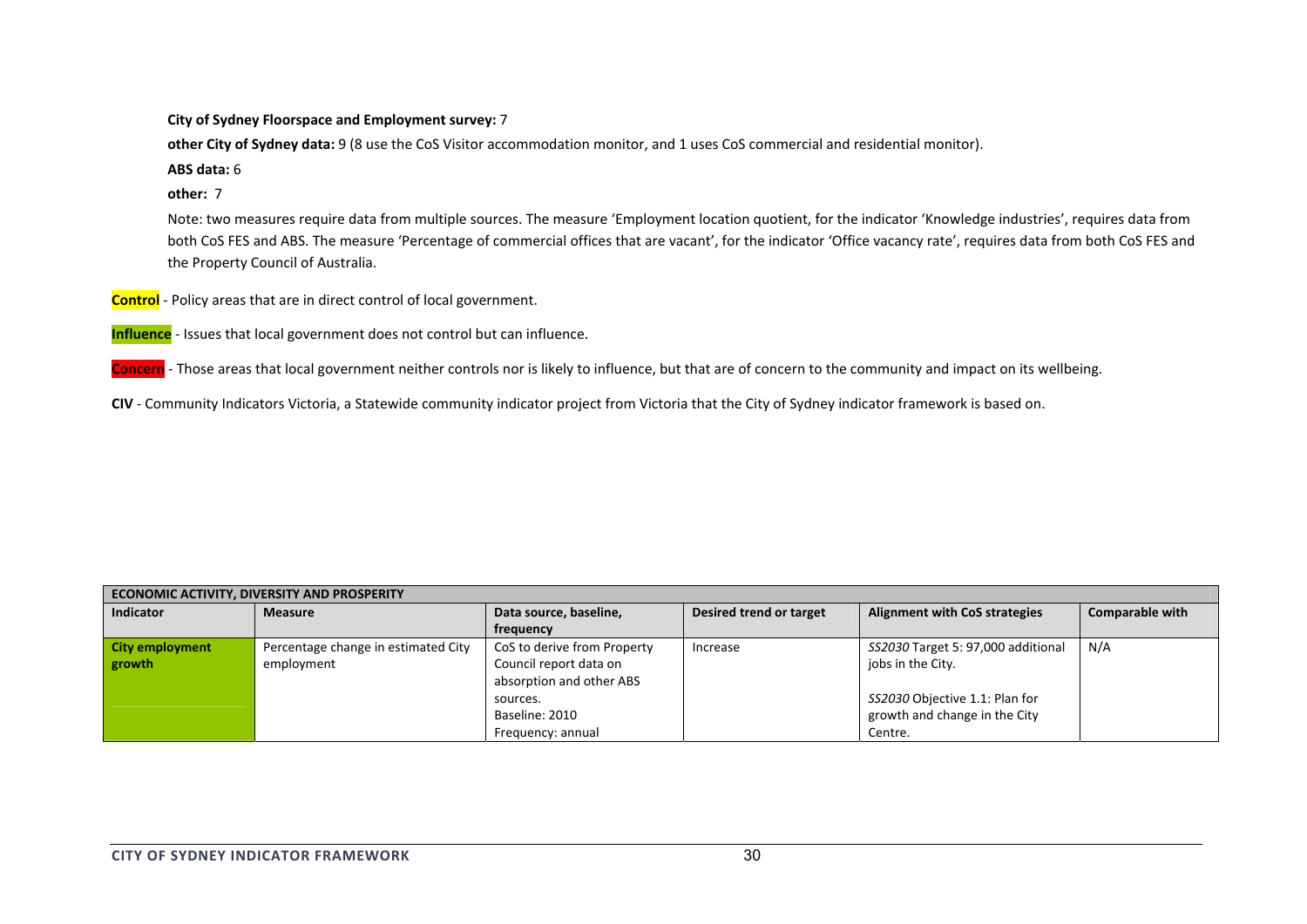| <b>Economic diversity</b><br><b>Indicator</b> | Number of businesses in selected<br>sectors, as a percentage of total<br>number of businesses in LGA. <sup>38</sup><br>Employment in selected sectors in<br>LGA, as a percentage of total<br>employment in LGA. Selected sectors<br>(from Economic Development<br>Strategy): Creative industries,<br>Education, Tourism, Retail<br>Suggested additional sectors (from<br>NSW Business Sector Growth Plan<br>and Metropolitan Plan for Sydney<br>$2036$ ): $39$<br>Finance, insurance and<br>$\bullet$<br>professional services<br>Professional, scientific and<br>$\bullet$<br>technical services<br>Information and Communication<br>Technology<br><b>Education and Research</b><br>$\bullet$<br>Manufacturing<br>$\bullet$<br>Health, allied services and social<br>assistance<br>ECONOMIC ACTIVITY, DIVERSITY AND PROSPERITY CONTINUED<br><b>Measure</b> | COS Floorspace and<br>employment survey<br>Baseline: 2006<br>Frequency: 5-yearly<br>COS Floorspace and<br>employment survey<br>Baseline: 2006<br>Frequency: 5-yearly | N/A. No specific trend or<br>target: for information<br>only, to consider in<br>conjunction with other<br>economic indicators.<br>Desired trend or target | SS2030 Objective 6.4: develop and<br>support local economies and<br>employment.<br>CoS Economic Development<br>Strategy: Sector Action Plans for<br>Creative Industries, Education,<br>Retail and Tourism.<br><b>Alignment with CoS strategies</b> | N/A<br>SOAC (employment<br>by industry indicator)<br><b>Comparable with</b> |
|-----------------------------------------------|-------------------------------------------------------------------------------------------------------------------------------------------------------------------------------------------------------------------------------------------------------------------------------------------------------------------------------------------------------------------------------------------------------------------------------------------------------------------------------------------------------------------------------------------------------------------------------------------------------------------------------------------------------------------------------------------------------------------------------------------------------------------------------------------------------------------------------------------------------------|----------------------------------------------------------------------------------------------------------------------------------------------------------------------|-----------------------------------------------------------------------------------------------------------------------------------------------------------|----------------------------------------------------------------------------------------------------------------------------------------------------------------------------------------------------------------------------------------------------|-----------------------------------------------------------------------------|
|                                               |                                                                                                                                                                                                                                                                                                                                                                                                                                                                                                                                                                                                                                                                                                                                                                                                                                                             | Data source, baseline,<br>frequency                                                                                                                                  |                                                                                                                                                           |                                                                                                                                                                                                                                                    |                                                                             |
| <b>Economic growth</b>                        | Percentage change in gross city                                                                                                                                                                                                                                                                                                                                                                                                                                                                                                                                                                                                                                                                                                                                                                                                                             | CoS to derive from ABS                                                                                                                                               | Greater than GDP growth                                                                                                                                   | SS2030 Objective 1.1: Plan for                                                                                                                                                                                                                     | SOAC. Also                                                                  |
|                                               | product                                                                                                                                                                                                                                                                                                                                                                                                                                                                                                                                                                                                                                                                                                                                                                                                                                                     | <b>National Accounts</b>                                                                                                                                             | rate                                                                                                                                                      | growth and change in the City                                                                                                                                                                                                                      | internationally                                                             |
|                                               |                                                                                                                                                                                                                                                                                                                                                                                                                                                                                                                                                                                                                                                                                                                                                                                                                                                             | Baseline: 2010                                                                                                                                                       |                                                                                                                                                           | Centre                                                                                                                                                                                                                                             | comparable, for                                                             |
|                                               |                                                                                                                                                                                                                                                                                                                                                                                                                                                                                                                                                                                                                                                                                                                                                                                                                                                             | Frequency: annual                                                                                                                                                    |                                                                                                                                                           |                                                                                                                                                                                                                                                    | example, data for EU                                                        |
|                                               |                                                                                                                                                                                                                                                                                                                                                                                                                                                                                                                                                                                                                                                                                                                                                                                                                                                             |                                                                                                                                                                      |                                                                                                                                                           |                                                                                                                                                                                                                                                    | cities such as Berlin                                                       |
|                                               |                                                                                                                                                                                                                                                                                                                                                                                                                                                                                                                                                                                                                                                                                                                                                                                                                                                             |                                                                                                                                                                      |                                                                                                                                                           |                                                                                                                                                                                                                                                    | and London is                                                               |

<sup>&</sup>lt;sup>38</sup> In reporting on this measure, CoS may wish to consider separating CBD from village economies.<br><sup>39</sup> Agri-food and mining sectors also feature in the NSW Business Sector Growth Plan but have been ommitted from this list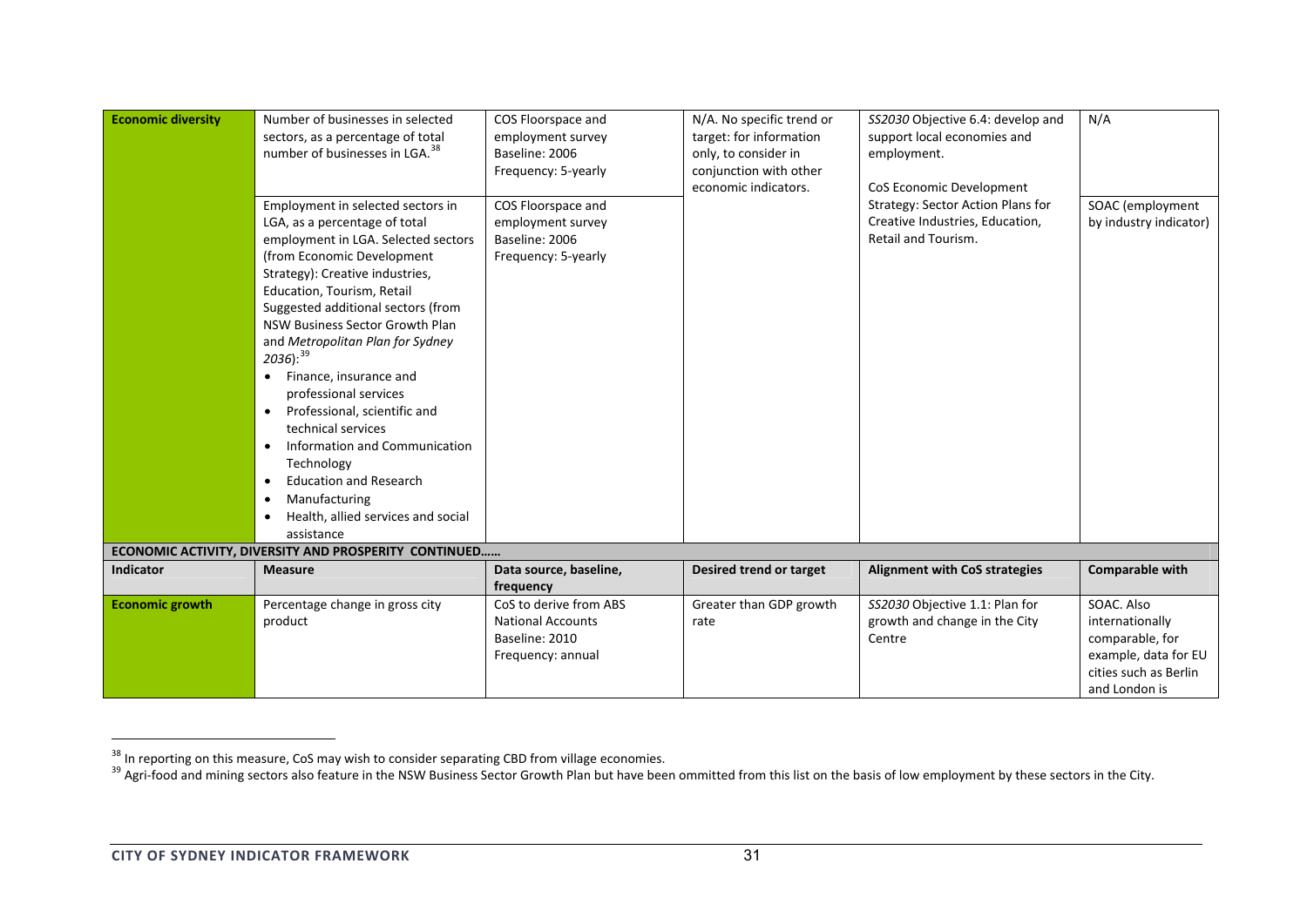|                                                     |                                                         |                                                                                                |                                                                                    |                                                                                                                                                                                                                                                  | available at<br>Eurostat <sup>40</sup>                                       |
|-----------------------------------------------------|---------------------------------------------------------|------------------------------------------------------------------------------------------------|------------------------------------------------------------------------------------|--------------------------------------------------------------------------------------------------------------------------------------------------------------------------------------------------------------------------------------------------|------------------------------------------------------------------------------|
| <b>Floorspace capacity for</b><br>economic activity | Amount of potential floorspace in<br>built form of city | Derived from CoS Floorspace<br>and employment Census.<br>Baseline: 2006<br>Frequency: 5-yearly | Progress towards<br>Metropolitan Plan for<br>Sydney 2036 targets for<br>employment | SS2030 Objective 1.1: 'Plan for<br>growth and change in the City<br>Centre'.<br>Metropolitan Plan for Sydney 2036,<br>Objective E1: 'To ensure adequate<br>land supply for economic activity,<br>investment and jobs in the right<br>locations'. | N/A                                                                          |
| Global<br>competitiveness                           | Anholt-GfK Roper City Brands Index                      | <b>GfK Custom Research North</b><br>America<br>Baseline: 2011<br>Frequency: Annual             | Stable or increasing brand<br>rating                                               | SS2030 Objective 1.4: Develop<br>innovative capacity and global<br>competitiveness                                                                                                                                                               | Internationally<br>comparable. Index<br>covers 50 cities<br>around the world |

40 http://epp.eurostat.ec.europa.eu/tgm/table.do?tab=table&init=1&language=en&pcode=tgs00037&plugin=1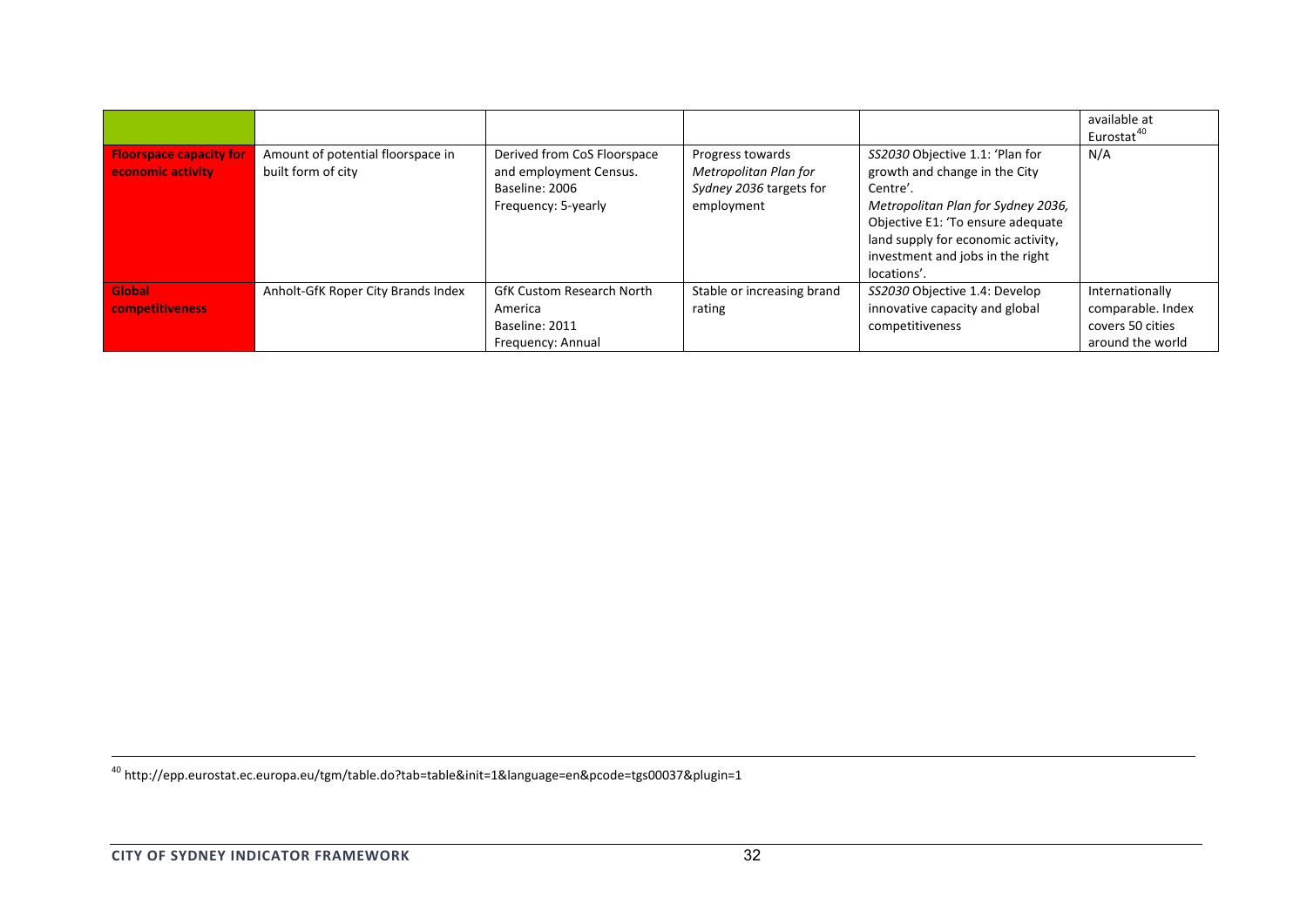|                            | ECONOMIC ACTIVITY, DIVERSITY AND PROSPERITY CONTINUED |                               |                           |                                      |                           |  |  |  |
|----------------------------|-------------------------------------------------------|-------------------------------|---------------------------|--------------------------------------|---------------------------|--|--|--|
| <b>Indicator</b>           | <b>Measure</b>                                        | Data source, baseline,        | Desired trend or target   | <b>Alignment with CoS strategies</b> | <b>Comparable with</b>    |  |  |  |
|                            |                                                       | frequency                     |                           |                                      |                           |  |  |  |
| International/visitor      | Occupancy Rate                                        | City of Sydney visitor        | Overall increasing        | SS2030 Objective 1.6: Enhance        | Comparable with           |  |  |  |
| engagement                 |                                                       | accommodation monitor         | engagement.               | tourism infrastructure, assets and   | other ABS tourism         |  |  |  |
|                            |                                                       | Baseline: 2009                |                           | branding of the City.                | regions (e.g.             |  |  |  |
|                            |                                                       | Frequency: periodically       |                           |                                      | Melbourne)                |  |  |  |
|                            |                                                       |                               |                           | CoS Economic Development             | See also ABS Tourism      |  |  |  |
|                            |                                                       |                               |                           | Strategy: Sector Action Plan for     | <b>Satellite Accounts</b> |  |  |  |
|                            |                                                       |                               |                           | Tourism.                             | World Tourism             |  |  |  |
|                            |                                                       |                               |                           |                                      | Organisation              |  |  |  |
|                            |                                                       |                               |                           |                                      | <b>Tourism Market</b>     |  |  |  |
|                            |                                                       |                               |                           |                                      | Trends                    |  |  |  |
|                            | <b>Total Room Stock</b>                               |                               |                           |                                      |                           |  |  |  |
|                            | Average Takings per Room per Night                    |                               |                           |                                      |                           |  |  |  |
|                            | <b>Hotel Visitors (Arrivals)</b>                      |                               |                           |                                      |                           |  |  |  |
|                            | <b>Guest Nights</b>                                   |                               |                           |                                      |                           |  |  |  |
|                            | Annual Accommodation Visitors to                      |                               |                           |                                      |                           |  |  |  |
|                            | Metropolitan Sydney                                   |                               |                           |                                      |                           |  |  |  |
|                            | % of Metropolitan Visitors Staying in                 |                               |                           |                                      |                           |  |  |  |
|                            | the City of Sydney                                    |                               |                           |                                      |                           |  |  |  |
|                            | Seasonality - No. of visitor nights by                |                               |                           |                                      |                           |  |  |  |
|                            | month                                                 |                               |                           |                                      |                           |  |  |  |
| <b>Night-time economy</b>  | Estimated percentage of employees                     | Additional question to be     | N/A. No specific trend or | SS2030 Objective 6.4: Develop and    | N/A                       |  |  |  |
|                            | in industries with significant night-                 | added to COS Floorspace and   | target. For information   | support local economies and          |                           |  |  |  |
|                            | time activity                                         | employment survey.            | only, to consider in      | employment.                          |                           |  |  |  |
|                            |                                                       | Baseline: next survey         | conjunction with other    |                                      |                           |  |  |  |
|                            |                                                       | Frequency: 5-yearly.          | economic indicators.      |                                      |                           |  |  |  |
| <b>Office vacancy rate</b> | Percentage of commercial offices                      | COS Floorspace and            | N/A. No specific trend or |                                      | <b>Other Australian</b>   |  |  |  |
|                            | that are vacant                                       | employment survey             | target. For information   |                                      | cities, using Property    |  |  |  |
|                            |                                                       | Baseline: 2006. Frequency: 5- | only, to consider in      |                                      | Council Office Space      |  |  |  |
|                            |                                                       | yearly. Property Council of   | conjunction with other    |                                      | reports                   |  |  |  |
|                            |                                                       | Australia Office Space Report | economic indicators.      |                                      |                           |  |  |  |
|                            |                                                       | Baseline: 2010                |                           |                                      |                           |  |  |  |
|                            |                                                       | Frequency: 2-yearly           |                           |                                      |                           |  |  |  |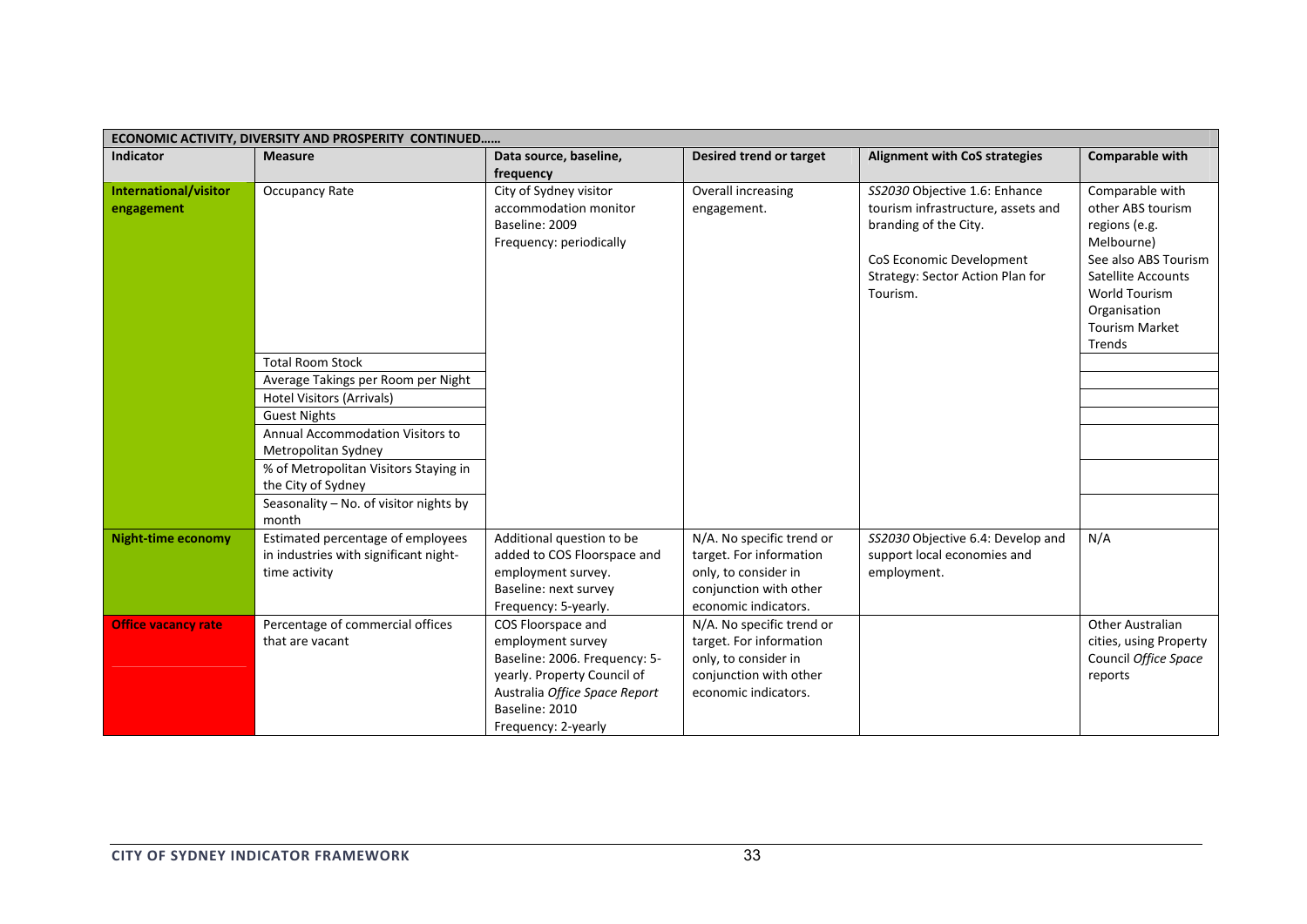| <b>Indicator</b><br><b>Measure</b><br>Data source, baseline,<br><b>Comparable with</b><br>Desired trend or target<br><b>Alignment with CoS strategies</b><br>frequency<br>CoS Commercial and<br>Number and value of commercial and<br>SS2030 Objective 1.1: 'Plan for<br>N/A<br><b>Property development</b><br>Increase<br>growth and change in the City<br>activity<br>residential approvals and<br><b>Residential Monitors</b><br>completions (8 measures).<br>Baseline: December 2010<br>Centre'<br>Frequency: twice-yearly<br><b>EMPLOYMENT AND EDUCATION OF CITY RESIDENTS</b><br><b>Comparable with</b><br><b>Indicator</b><br>Data source, baseline,<br><b>Alignment with CoS strategies</b><br><b>Measure</b><br>Desired trend or target<br>frequency<br>People working and living in the<br>SS2030 Objective 6.4: develop and<br>CIV<br><b>Local employment</b><br>ABS Census journey-to-work<br>Stable or increase<br>same LGA: expressed as a proportion<br>support local economies and<br>Also internationally<br>data.<br>of employed people living in the<br>Baseline: 2006<br>employment.<br>comparable<br>Sydney LGA.<br>Frequency: 5-yearly<br>People who are employed: expressed<br>DEEWR "Labour force region<br>SS2030 Objective 6.4: develop and<br><b>CIV</b><br>Stable or increase relative<br><b>Employment amongst</b><br><b>City residents</b><br>as a percentage of people aged 15<br>support local economies and<br>MAP (ABS)<br>data".<br>to Sydney SD<br>years and over; in the DEEWR "Inner<br>Baseline: 2010<br>employment. |  | ECONOMIC ACTIVITY, DIVERSITY AND PROSPERITY CONTINUED |  |  |  |  |  |  |
|-------------------------------------------------------------------------------------------------------------------------------------------------------------------------------------------------------------------------------------------------------------------------------------------------------------------------------------------------------------------------------------------------------------------------------------------------------------------------------------------------------------------------------------------------------------------------------------------------------------------------------------------------------------------------------------------------------------------------------------------------------------------------------------------------------------------------------------------------------------------------------------------------------------------------------------------------------------------------------------------------------------------------------------------------------------------------------------------------------------------------------------------------------------------------------------------------------------------------------------------------------------------------------------------------------------------------------------------------------------------------------------------------------------------------------------------------------------------------------------------------------------------------------------------------------------|--|-------------------------------------------------------|--|--|--|--|--|--|
|                                                                                                                                                                                                                                                                                                                                                                                                                                                                                                                                                                                                                                                                                                                                                                                                                                                                                                                                                                                                                                                                                                                                                                                                                                                                                                                                                                                                                                                                                                                                                             |  |                                                       |  |  |  |  |  |  |
|                                                                                                                                                                                                                                                                                                                                                                                                                                                                                                                                                                                                                                                                                                                                                                                                                                                                                                                                                                                                                                                                                                                                                                                                                                                                                                                                                                                                                                                                                                                                                             |  |                                                       |  |  |  |  |  |  |
|                                                                                                                                                                                                                                                                                                                                                                                                                                                                                                                                                                                                                                                                                                                                                                                                                                                                                                                                                                                                                                                                                                                                                                                                                                                                                                                                                                                                                                                                                                                                                             |  |                                                       |  |  |  |  |  |  |
|                                                                                                                                                                                                                                                                                                                                                                                                                                                                                                                                                                                                                                                                                                                                                                                                                                                                                                                                                                                                                                                                                                                                                                                                                                                                                                                                                                                                                                                                                                                                                             |  |                                                       |  |  |  |  |  |  |
|                                                                                                                                                                                                                                                                                                                                                                                                                                                                                                                                                                                                                                                                                                                                                                                                                                                                                                                                                                                                                                                                                                                                                                                                                                                                                                                                                                                                                                                                                                                                                             |  |                                                       |  |  |  |  |  |  |
|                                                                                                                                                                                                                                                                                                                                                                                                                                                                                                                                                                                                                                                                                                                                                                                                                                                                                                                                                                                                                                                                                                                                                                                                                                                                                                                                                                                                                                                                                                                                                             |  |                                                       |  |  |  |  |  |  |
|                                                                                                                                                                                                                                                                                                                                                                                                                                                                                                                                                                                                                                                                                                                                                                                                                                                                                                                                                                                                                                                                                                                                                                                                                                                                                                                                                                                                                                                                                                                                                             |  |                                                       |  |  |  |  |  |  |
|                                                                                                                                                                                                                                                                                                                                                                                                                                                                                                                                                                                                                                                                                                                                                                                                                                                                                                                                                                                                                                                                                                                                                                                                                                                                                                                                                                                                                                                                                                                                                             |  |                                                       |  |  |  |  |  |  |
|                                                                                                                                                                                                                                                                                                                                                                                                                                                                                                                                                                                                                                                                                                                                                                                                                                                                                                                                                                                                                                                                                                                                                                                                                                                                                                                                                                                                                                                                                                                                                             |  |                                                       |  |  |  |  |  |  |
|                                                                                                                                                                                                                                                                                                                                                                                                                                                                                                                                                                                                                                                                                                                                                                                                                                                                                                                                                                                                                                                                                                                                                                                                                                                                                                                                                                                                                                                                                                                                                             |  |                                                       |  |  |  |  |  |  |
|                                                                                                                                                                                                                                                                                                                                                                                                                                                                                                                                                                                                                                                                                                                                                                                                                                                                                                                                                                                                                                                                                                                                                                                                                                                                                                                                                                                                                                                                                                                                                             |  |                                                       |  |  |  |  |  |  |
|                                                                                                                                                                                                                                                                                                                                                                                                                                                                                                                                                                                                                                                                                                                                                                                                                                                                                                                                                                                                                                                                                                                                                                                                                                                                                                                                                                                                                                                                                                                                                             |  |                                                       |  |  |  |  |  |  |
|                                                                                                                                                                                                                                                                                                                                                                                                                                                                                                                                                                                                                                                                                                                                                                                                                                                                                                                                                                                                                                                                                                                                                                                                                                                                                                                                                                                                                                                                                                                                                             |  |                                                       |  |  |  |  |  |  |
|                                                                                                                                                                                                                                                                                                                                                                                                                                                                                                                                                                                                                                                                                                                                                                                                                                                                                                                                                                                                                                                                                                                                                                                                                                                                                                                                                                                                                                                                                                                                                             |  |                                                       |  |  |  |  |  |  |
| Sydney" region.<br>Frequency: Quarterly<br>Action Plans for the various target                                                                                                                                                                                                                                                                                                                                                                                                                                                                                                                                                                                                                                                                                                                                                                                                                                                                                                                                                                                                                                                                                                                                                                                                                                                                                                                                                                                                                                                                              |  |                                                       |  |  |  |  |  |  |
| groups identified in the Social Plan                                                                                                                                                                                                                                                                                                                                                                                                                                                                                                                                                                                                                                                                                                                                                                                                                                                                                                                                                                                                                                                                                                                                                                                                                                                                                                                                                                                                                                                                                                                        |  |                                                       |  |  |  |  |  |  |
| include a range of actions relating                                                                                                                                                                                                                                                                                                                                                                                                                                                                                                                                                                                                                                                                                                                                                                                                                                                                                                                                                                                                                                                                                                                                                                                                                                                                                                                                                                                                                                                                                                                         |  |                                                       |  |  |  |  |  |  |
| to employment.                                                                                                                                                                                                                                                                                                                                                                                                                                                                                                                                                                                                                                                                                                                                                                                                                                                                                                                                                                                                                                                                                                                                                                                                                                                                                                                                                                                                                                                                                                                                              |  |                                                       |  |  |  |  |  |  |
| CoS to calculate form quarterly<br>Stable or decrease relative<br>SS2030 Objective 6.4: develop and<br><b>CIV</b><br><b>Unemployment</b><br>People who are unemployed:                                                                                                                                                                                                                                                                                                                                                                                                                                                                                                                                                                                                                                                                                                                                                                                                                                                                                                                                                                                                                                                                                                                                                                                                                                                                                                                                                                                      |  |                                                       |  |  |  |  |  |  |
| amongst City residents<br>expressed as a percentage of the<br>DEEWR publication "Small Area<br>to Sydney SD<br>support local economies and<br>MAP (ABS)                                                                                                                                                                                                                                                                                                                                                                                                                                                                                                                                                                                                                                                                                                                                                                                                                                                                                                                                                                                                                                                                                                                                                                                                                                                                                                                                                                                                     |  |                                                       |  |  |  |  |  |  |
| labour force. (Commonly known as<br>Labour markets."<br>employment.                                                                                                                                                                                                                                                                                                                                                                                                                                                                                                                                                                                                                                                                                                                                                                                                                                                                                                                                                                                                                                                                                                                                                                                                                                                                                                                                                                                                                                                                                         |  |                                                       |  |  |  |  |  |  |
| the unemployment rate)<br>Baseline: 2010                                                                                                                                                                                                                                                                                                                                                                                                                                                                                                                                                                                                                                                                                                                                                                                                                                                                                                                                                                                                                                                                                                                                                                                                                                                                                                                                                                                                                                                                                                                    |  |                                                       |  |  |  |  |  |  |
| The Action Plans for the various<br>Frequency: Quarterly                                                                                                                                                                                                                                                                                                                                                                                                                                                                                                                                                                                                                                                                                                                                                                                                                                                                                                                                                                                                                                                                                                                                                                                                                                                                                                                                                                                                                                                                                                    |  |                                                       |  |  |  |  |  |  |
| target groups identified in the                                                                                                                                                                                                                                                                                                                                                                                                                                                                                                                                                                                                                                                                                                                                                                                                                                                                                                                                                                                                                                                                                                                                                                                                                                                                                                                                                                                                                                                                                                                             |  |                                                       |  |  |  |  |  |  |
| Social Plan include a range of                                                                                                                                                                                                                                                                                                                                                                                                                                                                                                                                                                                                                                                                                                                                                                                                                                                                                                                                                                                                                                                                                                                                                                                                                                                                                                                                                                                                                                                                                                                              |  |                                                       |  |  |  |  |  |  |
| actions relating to employment.                                                                                                                                                                                                                                                                                                                                                                                                                                                                                                                                                                                                                                                                                                                                                                                                                                                                                                                                                                                                                                                                                                                                                                                                                                                                                                                                                                                                                                                                                                                             |  |                                                       |  |  |  |  |  |  |
| SS2030 Objective 6.4: develop and<br><b>Other Australian</b><br><b>Participation rates in</b><br>Labour force participation rate; in the<br>DEEWR "Labour force region<br>No specific trend or target:                                                                                                                                                                                                                                                                                                                                                                                                                                                                                                                                                                                                                                                                                                                                                                                                                                                                                                                                                                                                                                                                                                                                                                                                                                                                                                                                                      |  |                                                       |  |  |  |  |  |  |
| support local economies and<br>labour force<br>DEEWR "Inner Sydney" region.<br>data".<br>to consider in conjunction<br>regions as defined in                                                                                                                                                                                                                                                                                                                                                                                                                                                                                                                                                                                                                                                                                                                                                                                                                                                                                                                                                                                                                                                                                                                                                                                                                                                                                                                                                                                                                |  |                                                       |  |  |  |  |  |  |
| Baseline: 2010<br>with other economic<br>DEEWR data.<br>employment.                                                                                                                                                                                                                                                                                                                                                                                                                                                                                                                                                                                                                                                                                                                                                                                                                                                                                                                                                                                                                                                                                                                                                                                                                                                                                                                                                                                                                                                                                         |  |                                                       |  |  |  |  |  |  |
| Frequency: Quarterly<br>indicators, including<br>The Action Plans for the various                                                                                                                                                                                                                                                                                                                                                                                                                                                                                                                                                                                                                                                                                                                                                                                                                                                                                                                                                                                                                                                                                                                                                                                                                                                                                                                                                                                                                                                                           |  |                                                       |  |  |  |  |  |  |
| relative to education, and<br>benchmarks to reflect                                                                                                                                                                                                                                                                                                                                                                                                                                                                                                                                                                                                                                                                                                                                                                                                                                                                                                                                                                                                                                                                                                                                                                                                                                                                                                                                                                                                                                                                                                         |  |                                                       |  |  |  |  |  |  |
| target groups identified in the<br>Social Plan include a range of                                                                                                                                                                                                                                                                                                                                                                                                                                                                                                                                                                                                                                                                                                                                                                                                                                                                                                                                                                                                                                                                                                                                                                                                                                                                                                                                                                                                                                                                                           |  |                                                       |  |  |  |  |  |  |
| ageing population.<br>actions relating to employment.                                                                                                                                                                                                                                                                                                                                                                                                                                                                                                                                                                                                                                                                                                                                                                                                                                                                                                                                                                                                                                                                                                                                                                                                                                                                                                                                                                                                                                                                                                       |  |                                                       |  |  |  |  |  |  |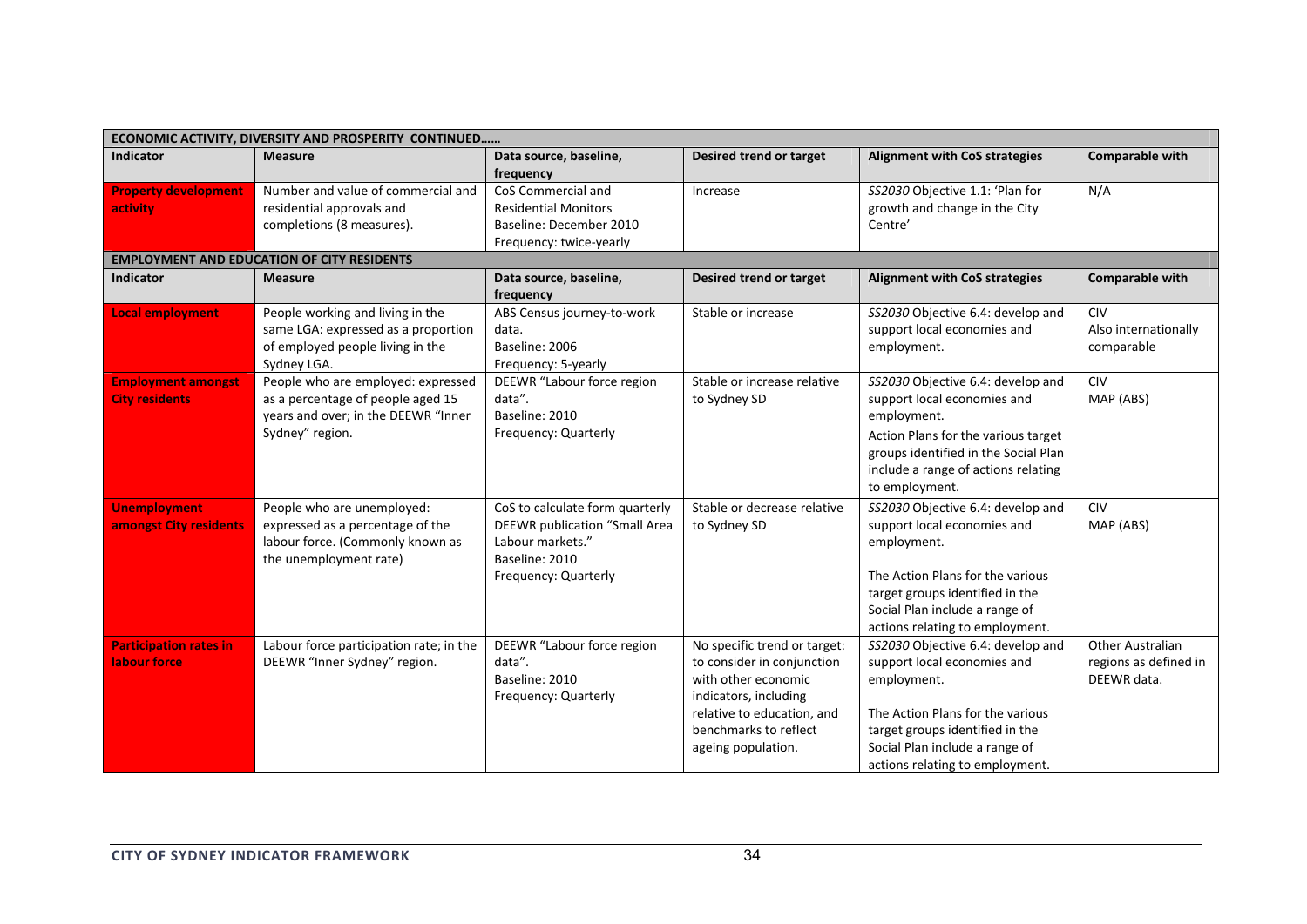| <b>EMPLOYMENT AND EDUCATION OF CITY RESIDENTS</b>                |                                                                                                                                                                                                                                                                   |                                                                                                                        |                         |                                                                                                                                                                                                                                                                                                                             |                                                                                                                                                                                                                                                                                 |  |  |
|------------------------------------------------------------------|-------------------------------------------------------------------------------------------------------------------------------------------------------------------------------------------------------------------------------------------------------------------|------------------------------------------------------------------------------------------------------------------------|-------------------------|-----------------------------------------------------------------------------------------------------------------------------------------------------------------------------------------------------------------------------------------------------------------------------------------------------------------------------|---------------------------------------------------------------------------------------------------------------------------------------------------------------------------------------------------------------------------------------------------------------------------------|--|--|
| <b>Indicator</b>                                                 | <b>Measure</b>                                                                                                                                                                                                                                                    | Data source, baseline,<br>frequency                                                                                    | Desired trend or target | <b>Alignment with CoS strategies</b>                                                                                                                                                                                                                                                                                        | <b>Comparable with</b>                                                                                                                                                                                                                                                          |  |  |
| <b>Educational</b><br>qualifications of City<br><b>residents</b> | Three measures of non-school<br>educational qualifications of people<br>aged 25 years and over:<br>1. Non-school qualification<br>2. Bachelor Degree or Higher<br>Qualification<br>3. Highest qualification level between<br>Certificate III and Advanced Diploma | ABS Census.<br>Baseline: 2006<br>Frequency: 5-yearly.                                                                  | Stable or increase      | Education and training issues<br>identified in Social Plan, with<br>'employment training and<br>economic development identified<br>as a priority issue (5.5)                                                                                                                                                                | <b>CIV</b><br>MAP (ABS) includes<br>people aged 25-64<br>years with a<br>vocational or higher<br>education<br>qualification.                                                                                                                                                    |  |  |
| PRODUCTIVITY AND INNOVATION                                      |                                                                                                                                                                                                                                                                   |                                                                                                                        |                         |                                                                                                                                                                                                                                                                                                                             |                                                                                                                                                                                                                                                                                 |  |  |
| <b>Indicator</b>                                                 | <b>Measure</b>                                                                                                                                                                                                                                                    | Data source, baseline,<br>frequency                                                                                    | Desired trend or target | <b>Alignment with CoS strategies</b>                                                                                                                                                                                                                                                                                        | <b>Comparable with</b>                                                                                                                                                                                                                                                          |  |  |
| <b>Travel time to work</b>                                       | Average time taken to travel to work<br>by workers in the LGA                                                                                                                                                                                                     | <b>NSW Bureau of Transport</b><br><b>Statistics Household Travel</b><br>Survey.<br>Baseline: 2010<br>Frequency: annual | Stable or decrease      | 'Accessible public transport' is<br>principle 2.6 in the Social Policy<br>SS2030 Target 6: 'By 2030, the use<br>of public transport for travel to<br>work by City Centre workers will<br>increase to 80 percent and the use<br>of non-private vehicles by City<br>residents for work trips will<br>increase to 80 per cent. | Internationally<br>comparable.<br>e.g. data for New<br>York City available at<br><b>US Census Bureau</b><br>(American<br><b>Community Survey:</b><br>Selected Economic<br>Characteristics) $4^{4}$ .<br>Data for numerous<br>EU cities available at<br>Eurostat <sup>42</sup> . |  |  |

 $^{41}$ http://factfinder.census.gov/servlet/ADPTable? bm=y&‐context=adp&‐qr\_name=ACS\_2009\_5YR\_G00\_DP5YR3&‐ds\_name=ACS\_2009\_5YR\_G00\_&‐gc\_url=010:C1|&‐tree\_id=5309&‐ redoLog=true&-\_caller=geoselect&-geo\_id=31200US356203651000&-format=&-\_lang=en<br><sup>42</sup> Eurostat website: http://epp.eurostat.ec.europa.eu/portal/page/portal/product details/dataset?p product code=URB IKEY (Click on 'view tabl

city for comparison.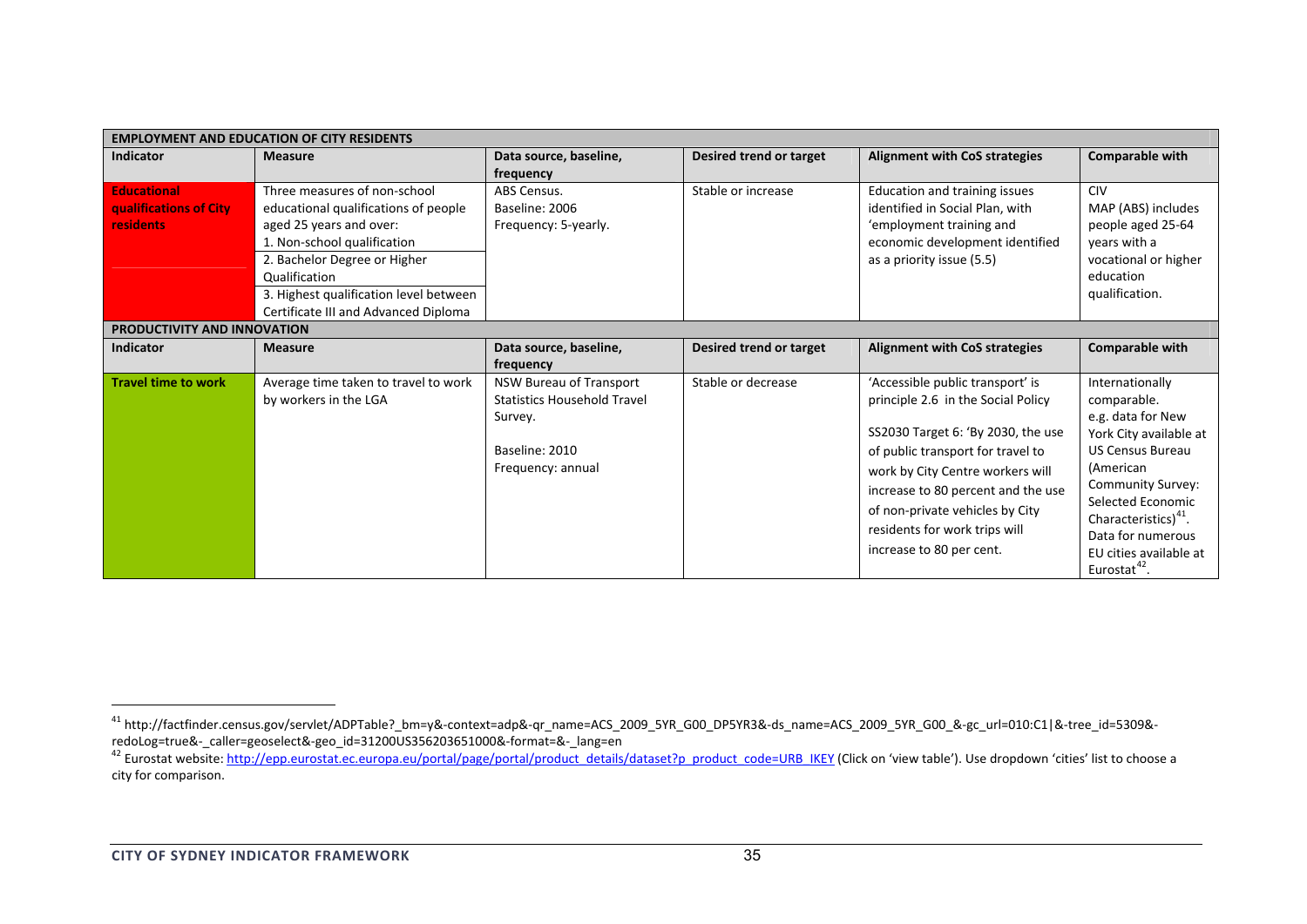|                                    | <b>PRODUCTIVITY AND INNOVATION CONTINUED</b>                                                                                                                                                                                                                                                                                         |                                                            |                                             |                                                                                     |                                                                                                                                                                                                                                                                                                                                                                 |  |  |  |
|------------------------------------|--------------------------------------------------------------------------------------------------------------------------------------------------------------------------------------------------------------------------------------------------------------------------------------------------------------------------------------|------------------------------------------------------------|---------------------------------------------|-------------------------------------------------------------------------------------|-----------------------------------------------------------------------------------------------------------------------------------------------------------------------------------------------------------------------------------------------------------------------------------------------------------------------------------------------------------------|--|--|--|
| <b>Indicator</b>                   | <b>Measure</b>                                                                                                                                                                                                                                                                                                                       | Data source, baseline,<br>frequency                        | Desired trend or target                     | <b>Alignment with CoS strategies</b>                                                | Comparable with                                                                                                                                                                                                                                                                                                                                                 |  |  |  |
| <b>Highly skilled</b><br>workforce | People employed in highly skilled<br>occupations: expressed as<br>percentage of people working in the<br>area.<br>(A highly skilled occupation has been<br>defined as one with a skill level of 1.<br>2 or 3 as assigned in the Australian<br>and New Zealand Standard<br>Classification of Occupations<br>(ANZSCO), First Edition.) | <b>ABS Census</b><br>Baseline: 2006<br>Frequency: 5-yearly | Stable or increase relative<br>to Sydney SD | SS2030 Objective 1.4: Develop<br>innovative capacity and global<br>competitiveness. | CIV. Also<br>internationally<br>comparable, e.g.<br>City of London:<br>'occupation groups'<br>data available at<br>Neighbourhood<br>Statistics, Office for<br>National Statistics <sup>43</sup> .<br>Data for New York<br>City available at US<br>Census Bureau<br>(American<br><b>Community Survey:</b><br>Selected Economic<br>Characteristics) <sup>44</sup> |  |  |  |

<sup>43</sup>http://neighbourhood.statistics.gov.uk/dissemination/LeadTableView.do?a=7&b=276743&c=London&d=13&e=15&g=325264&i=1001x1003x1004&m=0&r=1&s=1300837046252&enc=1&d sFamilyId=33

<sup>&</sup>lt;sup>44</sup> http://factfinder.census.gov/servlet/ADPTable? bm=y&‐context=adp&‐qr\_name=ACS\_2009\_5YR\_G00\_DP5YR3&‐ds\_name=ACS\_2009\_5YR\_G00\_&‐gc\_url=010:C1|&‐tree\_id=5309&‐ redoLog=true&‐\_caller=geoselect&‐geo\_id=31200US356203651000&‐format=&‐\_lang=en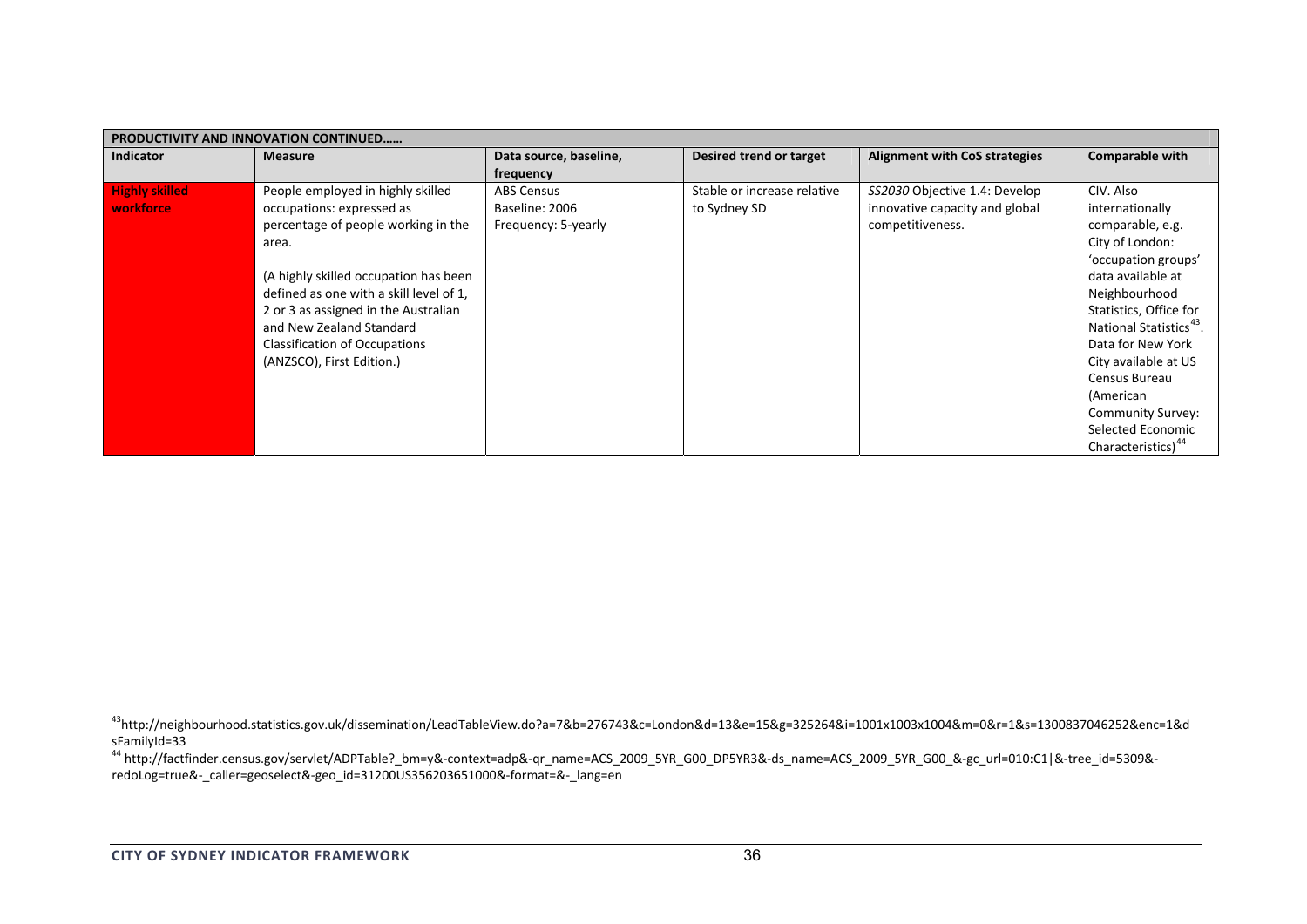| <b>PRODUCTIVITY AND INNOVATION CONTINUED</b> |                                       |                             |                             |                                      |                        |  |  |  |
|----------------------------------------------|---------------------------------------|-----------------------------|-----------------------------|--------------------------------------|------------------------|--|--|--|
| <b>Indicator</b>                             | <b>Measure</b>                        | Data source, baseline,      | Desired trend or target     | <b>Alignment with CoS strategies</b> | <b>Comparable with</b> |  |  |  |
|                                              |                                       | frequency                   |                             |                                      |                        |  |  |  |
| <b>Educational</b>                           | Percentage of workforce attending     | <b>ABS Census</b>           | Stable or increase relative | SS2030 Objective 1.4: Develop        | Uses ABS data so       |  |  |  |
| participation by                             | tertiary institutions                 | Baseline: 2006              | to Sydney SD                | innovative capacity and global       | wide comparison        |  |  |  |
| workforce                                    |                                       | Frequency: 5-yearly         |                             | competitiveness.                     | possible.              |  |  |  |
| <b>Knowledge industries</b>                  | Employment in selected knowledge      | Additional question to be   | N/A. For information only   |                                      | N/A                    |  |  |  |
|                                              | industries as a proportion of total   | added to CoS Floorspace and |                             | SS2030 Objective 1.4: Develop        |                        |  |  |  |
|                                              | LGA employment                        | employment survey           |                             | innovative capacity and global       |                        |  |  |  |
|                                              | Employment location quotients (with   | CoS Floorpsace and          | Employment – stable or      | competitiveness.                     | <b>SOAC</b> (Location  |  |  |  |
|                                              | Australia as a base) for selected     | employment survey, and ABS  | increasing.                 |                                      | quotients by city;     |  |  |  |
|                                              | knowledge industries.                 | Census.                     |                             |                                      | Employment by          |  |  |  |
|                                              | Selected industries (ANZSIC sectors): |                             | Location quotient - above   |                                      | industry)              |  |  |  |
|                                              | J – Information media and             | Baseline: 2006              | 1.0, stable or increasing   |                                      |                        |  |  |  |
|                                              | telecommunications                    | Frequency: 5-yearly         |                             |                                      |                        |  |  |  |
|                                              | M – Professional, scientific and      |                             |                             |                                      |                        |  |  |  |
|                                              | technical services                    |                             |                             |                                      |                        |  |  |  |
|                                              | P – Education and Training            |                             |                             |                                      |                        |  |  |  |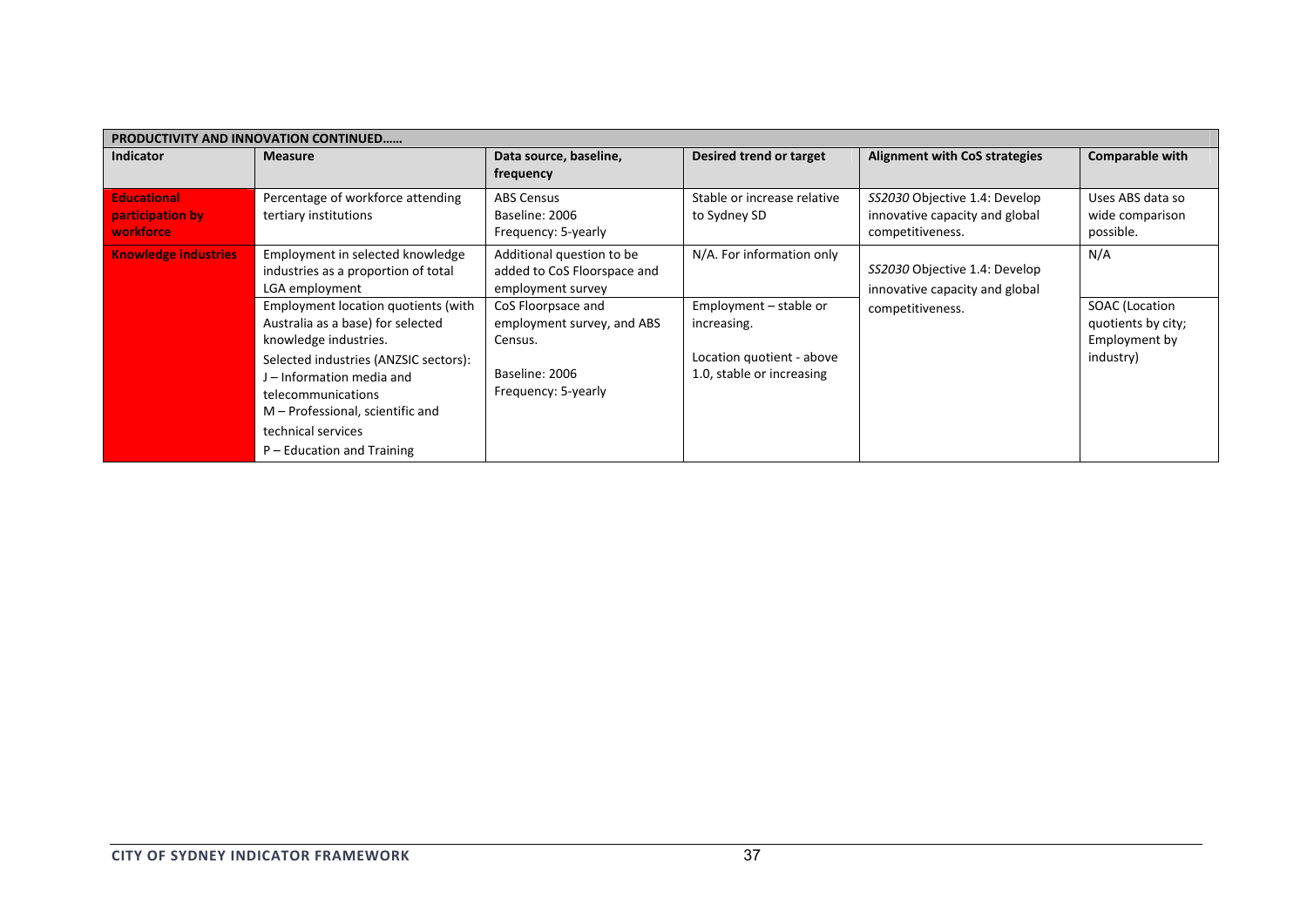## **SUSTAINABLE ENVIRONMENTS**

#### SUMMARY OF INDICATORS FOR THIS DOMAIN:

**Total number of indicators:** 24**Number of measures:** 34**Number of measures using the following data sources: City of Sydney household survey:** 4 **other City of Sydney data:** 11 **ABS data:** 3**other:** 16

**Control** ‐ Policy areas that are in direct control of local government.

**Influence** ‐ Issues that local government does not control but can influence.

**Concern** ‐ Those areas that local government neither controls nor is likely to influence, but that are of concern to the community and impact on its wellbeing.

**CIV** ‐ Community Indicators Victoria, <sup>a</sup> Statewide community indicator project from Victoria that the City of Sydney indicator framework is based on.

## INDICATOR TABLE

#### **Notes on this table:**

It should be noted that there is already considerable existing work being undertaken on data collection and reporting by the City of Sydney for this domain. It should also be noted that there are <sup>a</sup> number of new sets of data that City of Sydney plans to collect in the future, including data being sought from other agencies. We have reflected data sets that are likely to be available in the very near future, as 'available' for the purposes of this framework and provided additional details in the 'data' column.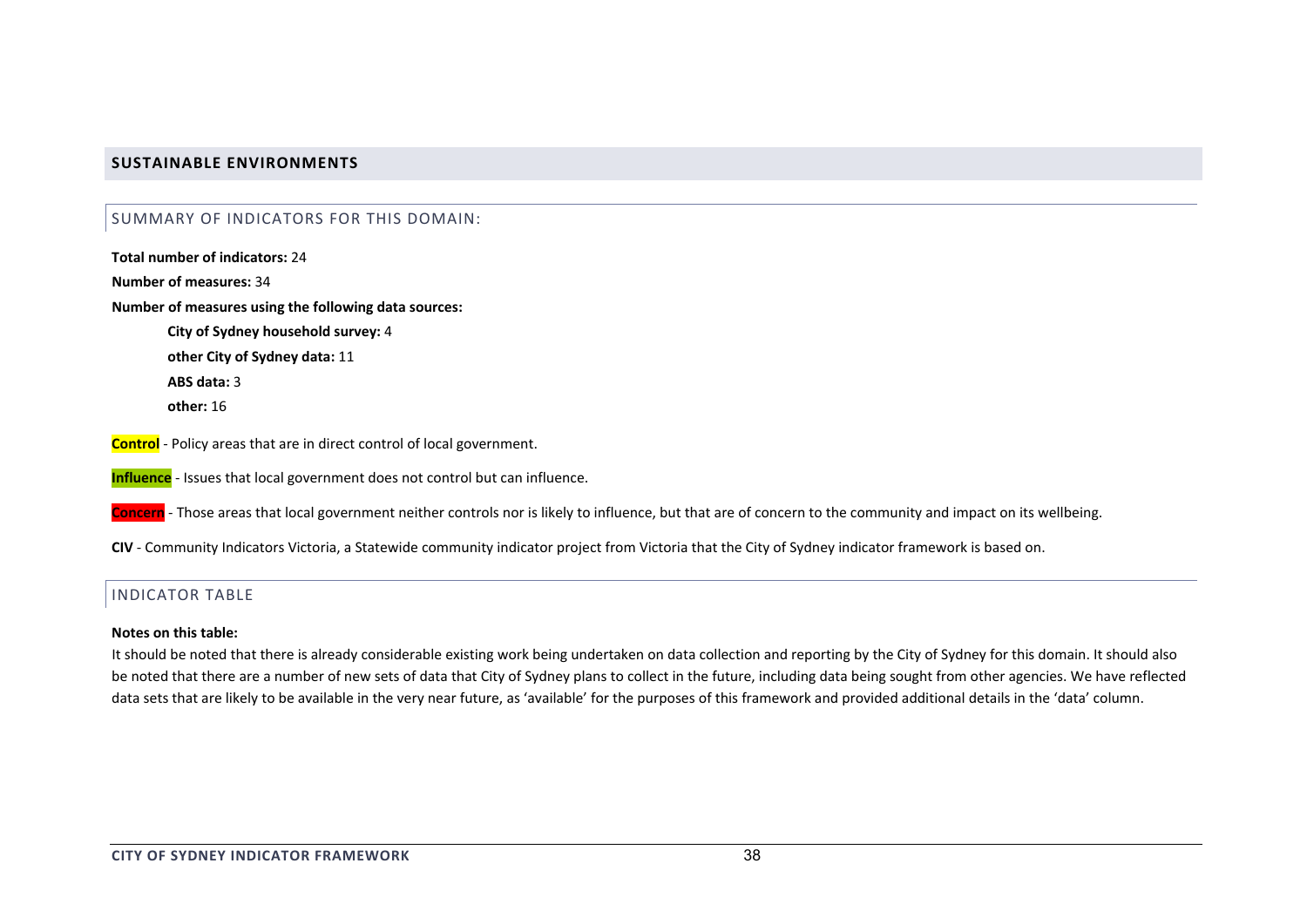We also note that there are several major detailed studies being commissioned that relate to particular policy areas, the results and findings of which should be used to inform any revisions to these draft indicators. For example, the City of Sydney Decentralized Water Master Plan, the Urban Ecology Study, and the Energy Demand Management Plan, all of which we will be available 2011/2012. The results of these may help refine the indicators selected.

| <b>OPEN SPACE</b>                                |                                                                                                                                                                                                                                            |                                                                                                                                    |                                        |                                                                                                                                                                                                                                    |                                                                                                                                                                                                            |
|--------------------------------------------------|--------------------------------------------------------------------------------------------------------------------------------------------------------------------------------------------------------------------------------------------|------------------------------------------------------------------------------------------------------------------------------------|----------------------------------------|------------------------------------------------------------------------------------------------------------------------------------------------------------------------------------------------------------------------------------|------------------------------------------------------------------------------------------------------------------------------------------------------------------------------------------------------------|
| <b>Indicator</b>                                 | <b>Measure</b>                                                                                                                                                                                                                             | Data source, baseline,<br>frequency                                                                                                | Desired trend or target                | <b>Alignment with CoS</b><br>strategies                                                                                                                                                                                            | Comparable with                                                                                                                                                                                            |
| <b>Access to areas of open</b><br><b>Space</b>   | Percentage of people that live<br>within 10 minutes of a public<br>open space.<br>(CoS mapping suggested<br>800m as the appropriate<br>distance in this measure based<br>on research into average<br>distance a person walks per<br>hour). | CoS GIS and property data.<br>Baseline: 2011<br>Frequency: as per mapping<br>exercise                                              | Desired trend: Stable or<br>increasing | The previous Metro Strategy<br>used % who live within 800m                                                                                                                                                                         | CIV uses a 3km measure so<br>CoS data for this measure will<br>not be able to be directly<br>compared against CIV<br>Note; CoS will be almost<br>100% in relation to this<br>indicator.                    |
| <b>Amount of public open</b><br>space (Hectares) | Open space (Ha) per resident                                                                                                                                                                                                               | City of Sydney- CoS GIS (Area<br>of parks and open space (Ha)<br>included in SOE currently)<br>Baseline: 2010<br>Frequency: Annual | Desired trend: Stable or<br>increasing | SS2030 'Open space - 24<br>square metres of public open<br>space per resident' (SOE<br>$2009$ ).<br>City of Sydney 2009 SOE<br>Report - Urban ecology:<br>Plants and animals: Area of<br>parks and open space (Ha)                 | New Zealand Quality of Life<br>Project - Land use - area of<br>open space per person.<br><b>Global City Indicators</b><br>Program - For city services -<br>Green area (hectares) per<br>100,000 population |
| <b>Appearance of public</b><br><b>Space</b>      | Percentage of adults who<br>express satisfaction with<br>accessibility and appearance of<br>public areas.<br>(Rating of 7.5 or over in Park<br>User Satisfaction Survey)                                                                   | City of Sydney Park User<br>Satisfaction Survey.<br>Baseline: 2010<br>Frequency: as per survey                                     | Desired trend: Stable or<br>increasing | SS2030 objective: Sustainable<br>development renewal and<br>design: Objective 9.2: Define<br>and improve the City's<br>streets, squares, parks and<br>open space, and enhance<br>their role for pedestrians and<br>in public life. | <b>CIV</b>                                                                                                                                                                                                 |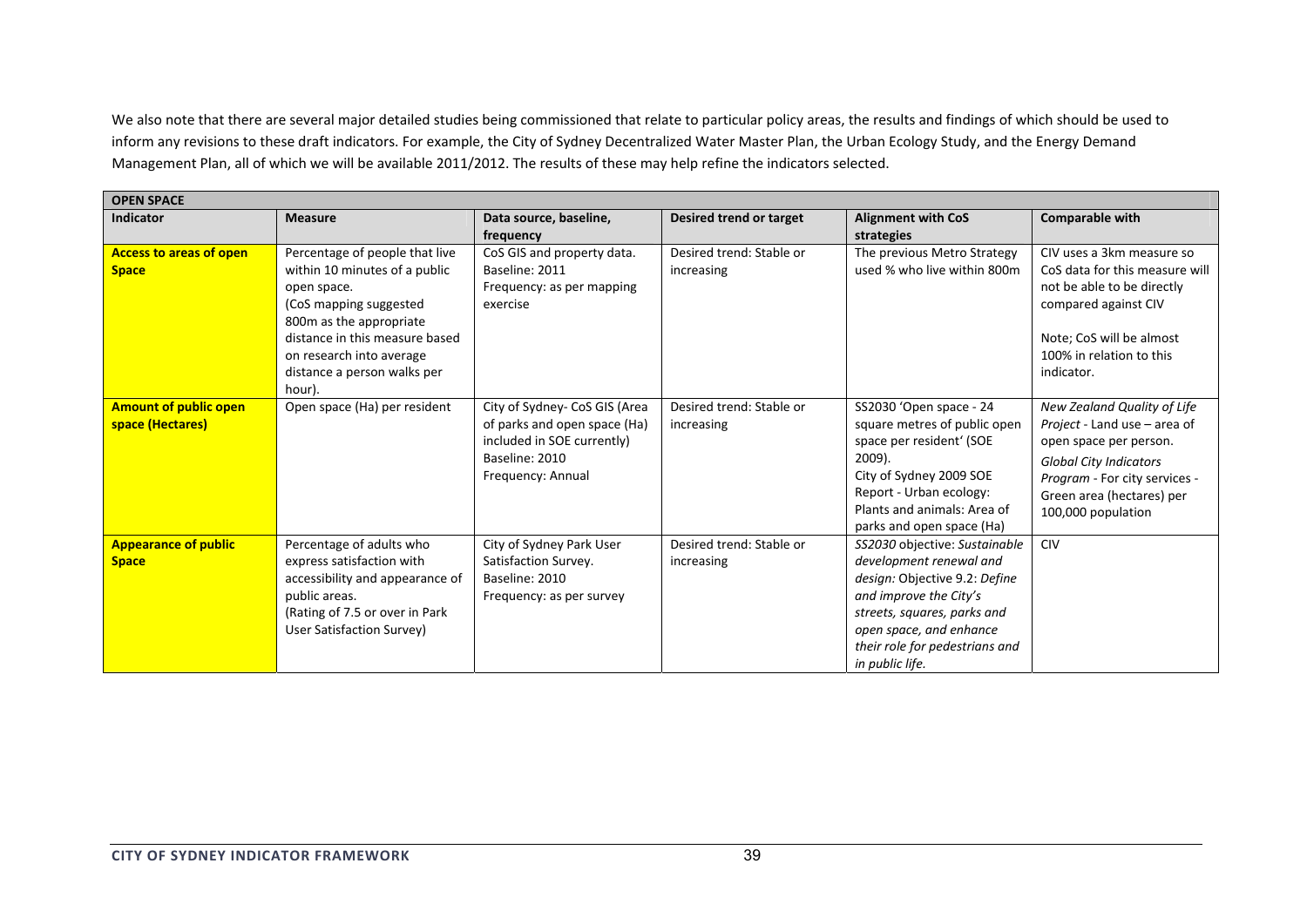| <b>AIR QUALITY AND NOISE</b> |                                 |                               |                           |                                   |                              |
|------------------------------|---------------------------------|-------------------------------|---------------------------|-----------------------------------|------------------------------|
| <b>Indicator</b>             | <b>Measure</b>                  | Data source, baseline,        | Desired trend or target   | <b>Alignment with CoS</b>         | <b>Comparable with</b>       |
|                              |                                 | frequency                     |                           | strategies                        |                              |
| <b>Air quality</b>           | Number of days when polluting   | DECCW as currently sourced    | Desired trend: Decreasing | Action for Air - DECCW            | <b>CIV</b>                   |
|                              | concentration exceeds National  | for CoS SOE                   |                           | Strategy for managing air         |                              |
|                              | <b>Environment Protection</b>   |                               |                           | quality: Objective 4 Target       | New Zealand Quality of Life  |
|                              | Measure (NEPM) guidelines.      | Baseline: 2010                |                           | particle pollution in regional    | Project – measures levels of |
|                              |                                 | Frequency: Annual             |                           | NSW, Objective 5                  | PM10 (exceedances of 12      |
|                              | Four sub-measures, showing      |                               |                           | Communicate and educate           | month maximums). May         |
|                              | regional air quality (days      |                               |                           | about air quality,                | need to check whether sets   |
|                              | standards are exceeded) for     |                               |                           |                                   | same threshold standards.    |
|                              | each of:                        |                               |                           |                                   |                              |
|                              | Visibility – NEPH               |                               |                           |                                   |                              |
|                              | $Ozone - 1 hour$<br>2.          |                               |                           |                                   |                              |
|                              | Ozone - 4 hour, and<br>3.       |                               |                           |                                   |                              |
|                              | Particulates (PM10).<br>4.      |                               |                           |                                   |                              |
| <b>Noise complaints</b>      | Number of resident concerns     | $CoS - total of noise$        | Desired trend: Decreasing | CoS noise strategy involves       | N/A                          |
|                              | about noise reported to Council | complaints reported directly  |                           | investigating and responding      |                              |
|                              | and DECCW                       | to CoS (currently reported on |                           | to complaints of "offensive       |                              |
|                              |                                 | in CoS SOE) and to DECCW      |                           | noise" as defined in              |                              |
|                              |                                 |                               |                           | Protection of the                 |                              |
|                              |                                 | Baseline: 2010                |                           | <b>Environment Operations Act</b> |                              |
|                              |                                 | Frequency: Annual             |                           | 1997 and city-wide Noise          |                              |
|                              |                                 |                               |                           | Management Policy.                |                              |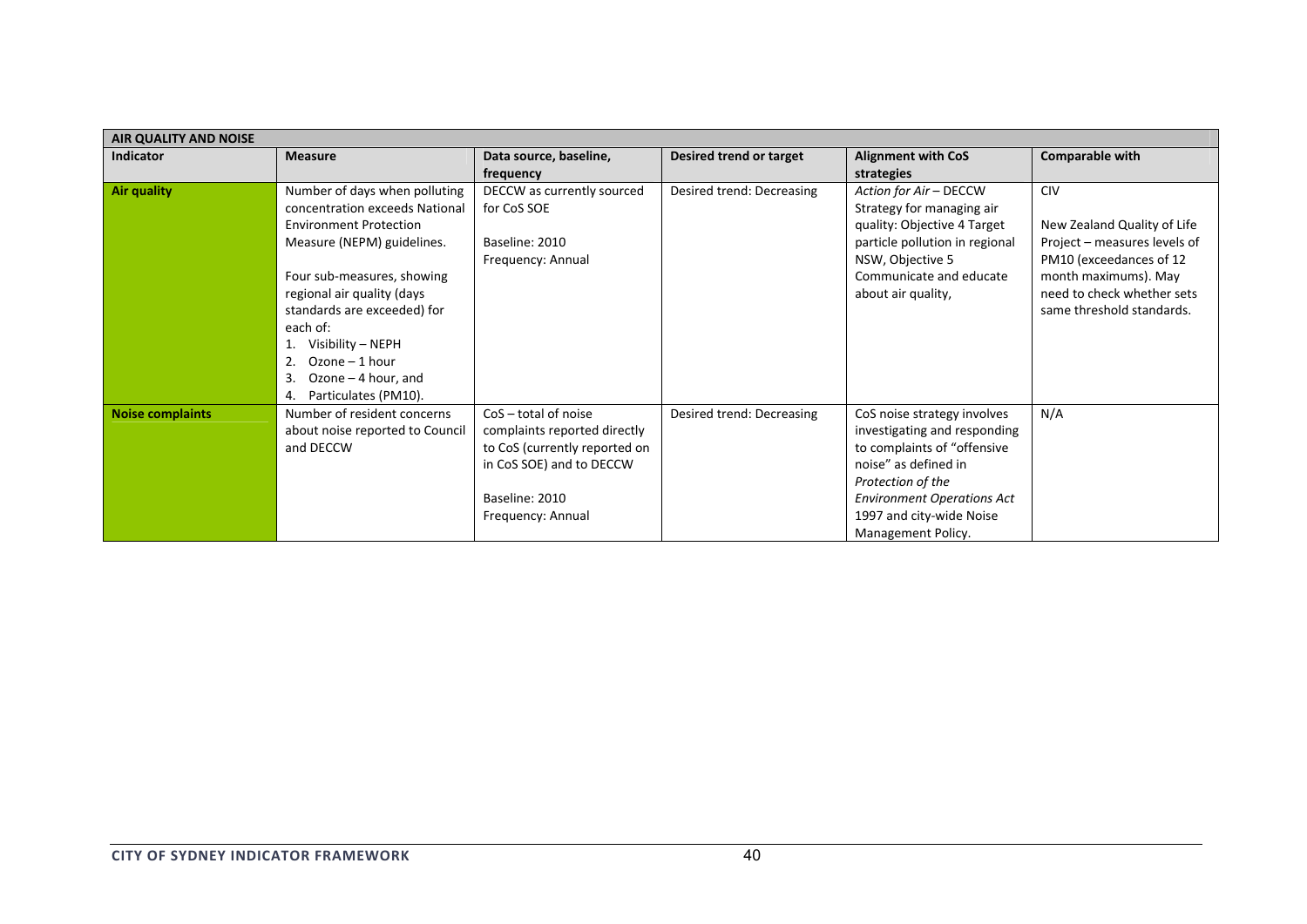| <b>TRANSPORT AND ACCESS</b>                     |                                                                                                                                                                                                                                                                                                                                                                                  |                                                                                                                                                                                                                                                                                                                                    |                                                                                                                                                                                 |                                                                                                                                                                                                                                                                                                                                                                                                                                                                                             |                                                                                                                                                                                                                                                                                        |  |  |
|-------------------------------------------------|----------------------------------------------------------------------------------------------------------------------------------------------------------------------------------------------------------------------------------------------------------------------------------------------------------------------------------------------------------------------------------|------------------------------------------------------------------------------------------------------------------------------------------------------------------------------------------------------------------------------------------------------------------------------------------------------------------------------------|---------------------------------------------------------------------------------------------------------------------------------------------------------------------------------|---------------------------------------------------------------------------------------------------------------------------------------------------------------------------------------------------------------------------------------------------------------------------------------------------------------------------------------------------------------------------------------------------------------------------------------------------------------------------------------------|----------------------------------------------------------------------------------------------------------------------------------------------------------------------------------------------------------------------------------------------------------------------------------------|--|--|
| <b>Indicator</b>                                | <b>Measure</b>                                                                                                                                                                                                                                                                                                                                                                   | Data source, baseline,<br>frequency                                                                                                                                                                                                                                                                                                | Desired trend or target                                                                                                                                                         | <b>Alignment with CoS strategies</b>                                                                                                                                                                                                                                                                                                                                                                                                                                                        | Comparable with                                                                                                                                                                                                                                                                        |  |  |
| <b>Transport limitations</b>                    | People who experienced<br>transport limitations in the Last<br>12 Months: expressed as a<br>percentage of the adult<br>population. Wording of CIV<br>questions: QB1. Has your day<br>to day travel been limited or<br>restricted for any reason in the<br>last 12 months? Yes; No. QB2.<br>Was your travel limited or<br>restricted for any of the<br>following reasons? Yes/No. | 'CoS Household survey'. 45<br>Baseline: as per last survey<br>Frequency: as per survey                                                                                                                                                                                                                                             | Desired trend: Decreasing                                                                                                                                                       | SS2030 - Objective 3.2 -<br>Develop an integrated Inner<br>Sydney public transport<br>network. Objective 3.4 Manage<br>regional roads to support<br>increased public transport use<br>and reduced car traffic in City<br>streets.                                                                                                                                                                                                                                                           | CIV, if survey question<br>replicated . New Zealand<br>Quality of Life Project.<br>(Built environment<br>indicators include<br>subjective measure of<br>whether public transport is<br>affordable, safe and<br>convenient. Would enable<br>a rough rather than precise<br>comparison). |  |  |
| <b>Public transport and active</b><br>transport | 1. Percentage of People Who<br>Used Public Transport to Travel<br>to Work on Census Day:<br>Comprises people who<br>travelled to work using a train,<br>bus, ferry or tram - either as a<br>single method or in<br>combination with other<br>methods (including private<br>transport).                                                                                           | ABS Census, Basic Community<br>Profile Table B45 and<br><b>Working Population Profile</b><br>Table W21. Derived from the<br>following census<br>variables: Method of Travel<br>to Work and Labour Force<br>Status. (Questions 34, 35, 38,<br>39, 44, 45, 46 and 47)<br>Baseline: 2010 (last census)<br>Frequency: Every four years | Desired target: SS2030 target<br>- 80 per cent of City workers<br>commuting on public<br>transport $-80$ per cent of<br>work trips by City residents<br>in non private vehicles | SS2030 'Integrated transport<br>for a connected city' objectives<br>3.1'Support and plan for<br>enhanced access by public<br>transport from the Sydney<br>Region to the City of Sydney',<br>3.2 'Develop an integrated<br>Inner Sydney public transport<br>network' and 3.4'Manage<br>regional roads to support<br>increased public transport use<br>and reduced car traffic in City<br>streets'. CoS target (SOE 2009):<br>10% of all trips within the LGA<br>are made by bicycle by 2016. | $CIV - all$ three measures<br>are comparable to CIV                                                                                                                                                                                                                                    |  |  |

<sup>&</sup>lt;sup>45</sup> A second data source could be: NSW Bureau of Transport Statistics' annual household travel survey (includes 'Reasons for Mode Choice' and 'Public Transport Customer Satisfaction'). But this is <sup>a</sup> small representative sample of the Greater Sydney Metropolitan Area not the CoS LGA alone.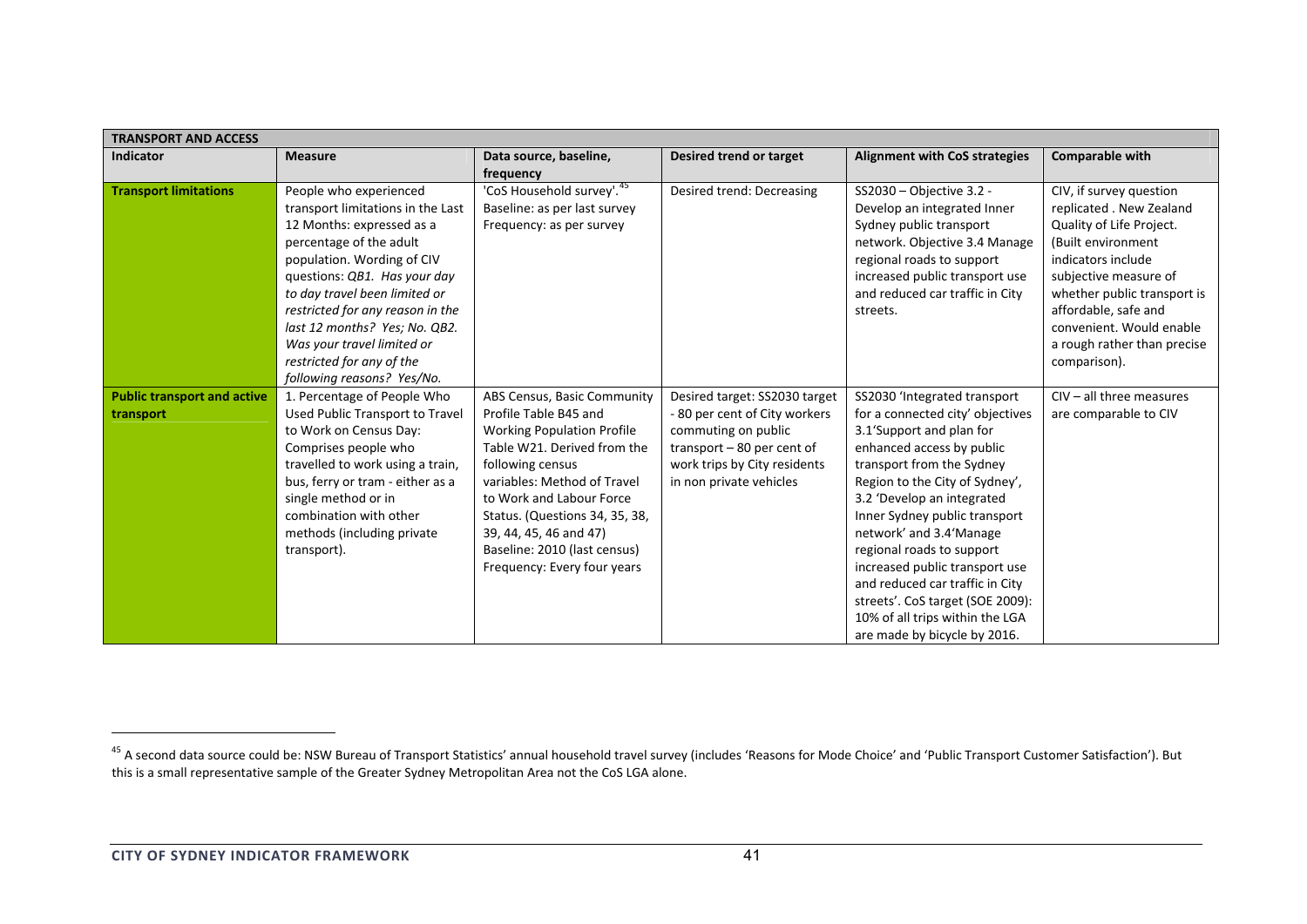| <b>TRANSPORT AND ACCESS CONTINUED</b>                     |                                                                                                                                                                        |                                                                                                                                                                                                                                                              |                                                                                                                                                                                                                                                                           |                                                                                                                                                                                                                                                                                                                                                                                                                                                                                                           |                 |  |  |
|-----------------------------------------------------------|------------------------------------------------------------------------------------------------------------------------------------------------------------------------|--------------------------------------------------------------------------------------------------------------------------------------------------------------------------------------------------------------------------------------------------------------|---------------------------------------------------------------------------------------------------------------------------------------------------------------------------------------------------------------------------------------------------------------------------|-----------------------------------------------------------------------------------------------------------------------------------------------------------------------------------------------------------------------------------------------------------------------------------------------------------------------------------------------------------------------------------------------------------------------------------------------------------------------------------------------------------|-----------------|--|--|
| <b>Indicator</b>                                          | <b>Measure</b>                                                                                                                                                         | Data source, baseline,<br>frequency                                                                                                                                                                                                                          | Desired trend or target                                                                                                                                                                                                                                                   | <b>Alignment with CoS strategies</b>                                                                                                                                                                                                                                                                                                                                                                                                                                                                      | Comparable with |  |  |
| <b>Public transport and active</b><br>transport continued | 2. Percentage of People Who<br>Rode a Bicycle or Walked to<br>Work on Census Day:<br>Comprises people who rode a<br>bicycle or walked to work - as a<br>single method. | ABS Census, Basic Community<br>Profile Table B45 and<br><b>Working Population Profile</b><br>Table W21. Using variables:<br>Method of Travel to Work<br>and Labour Force Status.<br>Baseline: 2010 (last census)<br>Frequency: Published every<br>four years | Desired target: Ensuring 10<br>per cent of all trips within<br>the LGA are made by bicycle<br>by 2016 (as per target in CoS<br>SOE 2009). SS2030 target: 10<br>per cent of trips made in the<br>City by walking and cycling -<br>50 per cent of trips made by<br>walking. | SS2030 'A City for pedestrians<br>and cyclists' objectives 4.1'<br>Develop a network of safe,<br>linked pedestrian and cycle<br>paths integrated with green<br>spaces throughout both the<br>City and Inner Sydney', 4.2<br>'Give greater priority to cycle<br>and pedestrian movements<br>and amenity in the City Centre'<br>& 4.3 'Promote green travel for<br>major workplaces and venues<br>in the City'. CoS target (SOE<br>2009): 10% of all trips within<br>the LGA are made by bicycle by<br>2016 |                 |  |  |
|                                                           | 3. Percentage of Employed<br>People Who Worked at Home<br>or Did Not Work on Census Day                                                                                | ABS Census, Basic Community<br>Profile Table B45 and<br><b>Working Population Profile</b><br>Table W21. Variables:<br>Method of Travel to work and<br>Labour Force Status.<br>Baseline: 2010 (last census)<br>Frequency: Every four years.                   | Desired trend: N/A relates to<br>interpreting the above data                                                                                                                                                                                                              | Targets/Strategies: N/A relates<br>to interpreting the above data                                                                                                                                                                                                                                                                                                                                                                                                                                         |                 |  |  |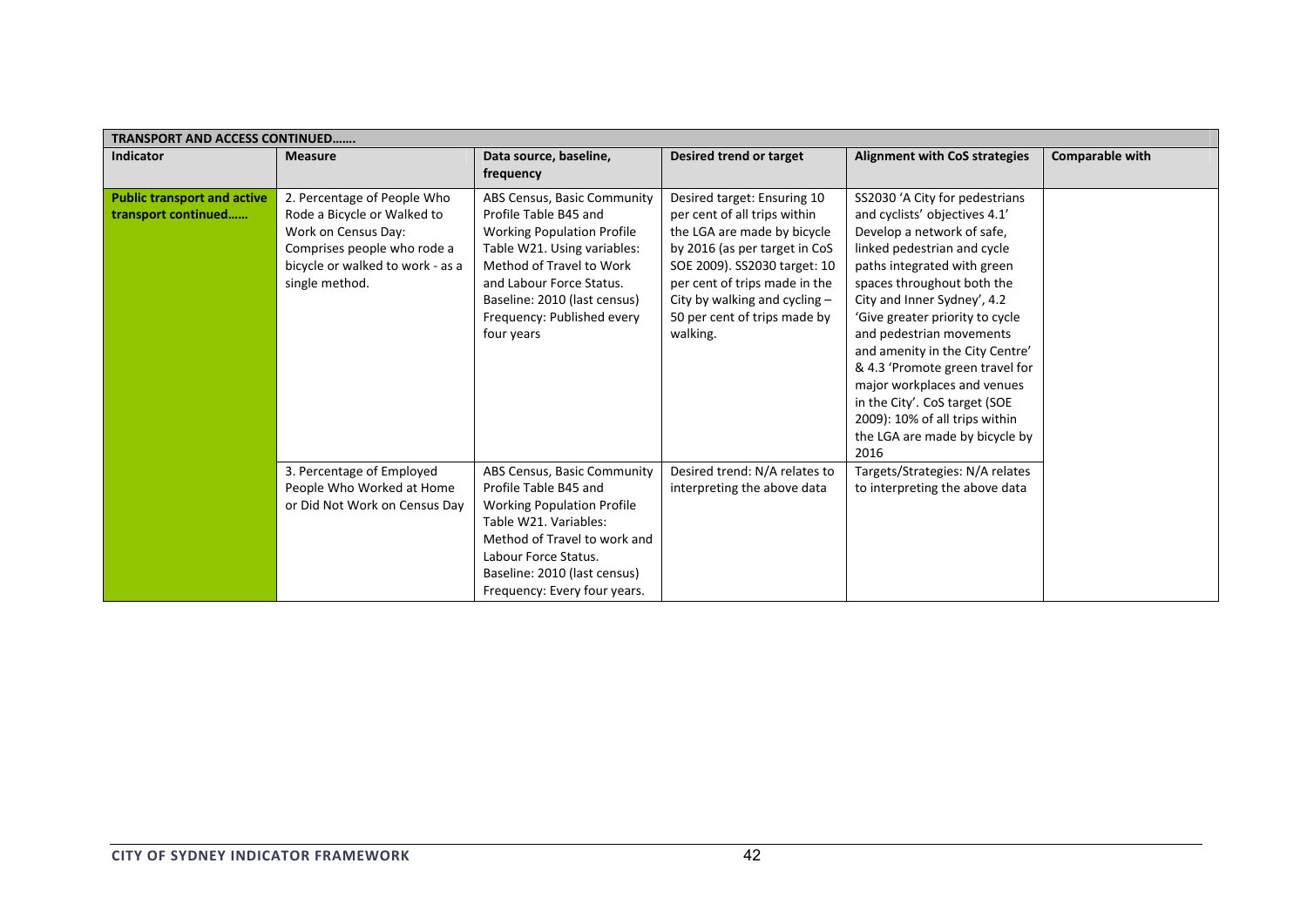| <b>TRANSPORT AND ACCESS CONTINUED</b> |                                                                                                                                                                                                                                                                                                                                                                                                                                            |                                                                                                                   |                                                                                                                                                                                                                                                                                              |                                                                                                                                                                                                                                                                                                                                                                                                                                                                                                       |                                                                                                                                                                                    |  |  |
|---------------------------------------|--------------------------------------------------------------------------------------------------------------------------------------------------------------------------------------------------------------------------------------------------------------------------------------------------------------------------------------------------------------------------------------------------------------------------------------------|-------------------------------------------------------------------------------------------------------------------|----------------------------------------------------------------------------------------------------------------------------------------------------------------------------------------------------------------------------------------------------------------------------------------------|-------------------------------------------------------------------------------------------------------------------------------------------------------------------------------------------------------------------------------------------------------------------------------------------------------------------------------------------------------------------------------------------------------------------------------------------------------------------------------------------------------|------------------------------------------------------------------------------------------------------------------------------------------------------------------------------------|--|--|
| <b>Indicator</b>                      | <b>Measure</b>                                                                                                                                                                                                                                                                                                                                                                                                                             | Data source, baseline,<br>frequency                                                                               | Desired trend or target                                                                                                                                                                                                                                                                      | <b>Alignment with CoS strategies</b>                                                                                                                                                                                                                                                                                                                                                                                                                                                                  | Comparable with                                                                                                                                                                    |  |  |
| <b>Dedicated cycling paths</b>        | Kilometres of dedicated cycling<br>paths <sup>46</sup> .                                                                                                                                                                                                                                                                                                                                                                                   | City of Sydney (City projects)<br>Baseline: 2010<br>Frequency: annual                                             | Desired Target: Sufficient to<br>enable CoS to meet SOE<br>2009 target - ensuring 10%<br>of all trips within the LGA are<br>made by bicycle by 2016, and<br>SS2030 target: 10 per cent of<br>trips made in the City by<br>walking and cycling $-50$ per<br>cent of trips made by<br>walking. | SS2030 'A City for pedestrians<br>and cyclists' objectives 4.1<br>Develop a network of safe,<br>linked pedestrian and cycle<br>paths integrated with green<br>spaces throughout both the<br>City and Inner Sydney, 4.2 Give<br>greater priority to cycle and<br>pedestrian movements and<br>amenity in the City Centre.&<br>4.3 Promote green travel for<br>major workplaces and venues<br>in the City. CoS target (SOE<br>2009): 10% of all trips within<br>the LGA to be made by bicycle<br>by 2016 | <b>CIV</b><br>Note that CIV includes<br>cycling and walking paths,<br>but CoS reports currently<br>on cycling paths only (in<br>SOE).                                              |  |  |
| <b>Local Roads and Footpaths</b>      | Percentage of the adult<br>population satisfied with local<br>roads and footpaths.<br>Suggested question wording:<br>In the last twelve months, how<br>has Council performed on local<br>roads and footpaths? (on scale:<br>5: Excellent: outstanding<br>performance, 4: Good - a high<br>standard 3: Adequate - an<br>acceptable standard, 2: Needs<br>some improvement, 1: Needs a<br>lot of improvement, 0: Don't<br>Know / Can't Say). | CoS to include survey<br>question in household survey<br>Baseline: as per last survey<br>Frequency: as per survey | Desired trend: Increasing                                                                                                                                                                                                                                                                    | SS2030 'A City for pedestrians<br>and cyclists' objectives<br>4.1'Develop a network of safe,<br>linked pedestrian and cycle<br>paths integrated with green<br>spaces throughout both the<br>City and Inner Sydney' & 4.2<br>'Give greater priority to cycle<br>and pedestrian movements<br>and amenity in the City<br>Centre.'                                                                                                                                                                        | CIV, if survey question<br>replicated<br>To enable accurate<br>comparison with CIV it will<br>also be important to take<br>into account different<br>definitions of 'local roads'. |  |  |

<sup>&</sup>lt;sup>46</sup> Further discussion needed to determine whether to use off-road cycle paths, shared pedestrian and cycle paths, or dedicated walking paths, or a combination of all three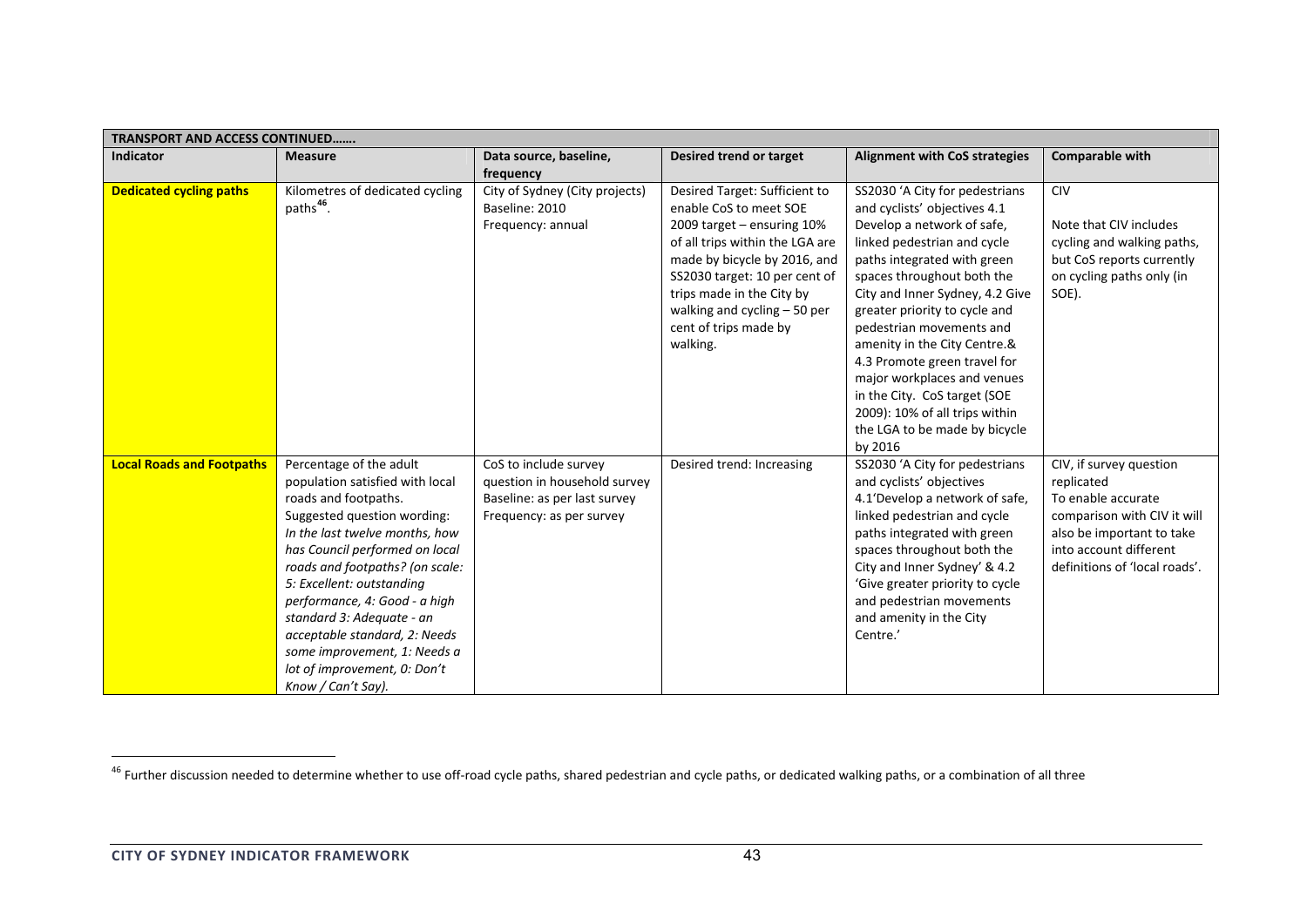| <b>TRANSPORT AND ACCESS CONTINUED</b> |                                   |                              |                           |                                      |                            |
|---------------------------------------|-----------------------------------|------------------------------|---------------------------|--------------------------------------|----------------------------|
| <b>Indicator</b>                      | <b>Measure</b>                    | Data source, baseline,       | Desired trend or target   | <b>Alignment with CoS strategies</b> | <b>Comparable with</b>     |
|                                       |                                   | frequency                    |                           |                                      |                            |
| <b>Car share</b>                      | Usage/ take up of car share       | CoS monthly reports on car   | Desired trend: Increasing | SS2030: Car share membership         | N/A                        |
|                                       |                                   | share membership             |                           | will triple to 15,000 by 2030        |                            |
|                                       |                                   | Baseline: as per last report |                           |                                      |                            |
|                                       |                                   | Frequency: monthly           |                           |                                      |                            |
| <b>GREENHOUSE AND ENERGY</b>          |                                   |                              |                           |                                      |                            |
| <b>Indicator</b>                      | <b>Measure</b>                    | Data source, baseline,       | Desired trend or target   | <b>Alignment with CoS</b>            | Comparable with            |
|                                       |                                   | frequency                    |                           | strategies                           |                            |
| <b>Greenhouse Gas Emissions</b>       | Total emissions from electricity, | CoS Environment Team         | Target:                   | CoS 2010 SOE Report - Target         | City of Melbourne 2008     |
|                                       | gas, waste and transport          | committed to reporting this  | 70% reduction of LGA      | 70% reduction of LGA                 | Annual Report reported on  |
|                                       |                                   | in 2011 from various data    | emissions by 2030 of 2006 | emissions by 2030 of 2006            | total direct and indirect  |
|                                       | This measure will be an           | sources.                     | emissions.                | emissions.                           | greenhouse gas emissions   |
|                                       | aggregate of emissions            |                              |                           |                                      | Currently CIV measures are |
|                                       | calculated by CoS from various    | Baseline: 2011               |                           |                                      | under development for this |
|                                       | sources. High-level data          | Frequency: Annual            |                           |                                      | indicator                  |
|                                       | sources are known - Kinesis       |                              |                           |                                      |                            |
|                                       | conducted report in $2006 -$      |                              |                           |                                      |                            |
|                                       | that methodology is currently     |                              |                           |                                      |                            |
|                                       | being explored and developed      |                              |                           |                                      |                            |
|                                       | for future use. Transport and     |                              |                           |                                      |                            |
|                                       | waste data sources and            |                              |                           |                                      |                            |
|                                       | calculation methodology in        |                              |                           |                                      |                            |
|                                       | particular are being developed.   |                              |                           |                                      |                            |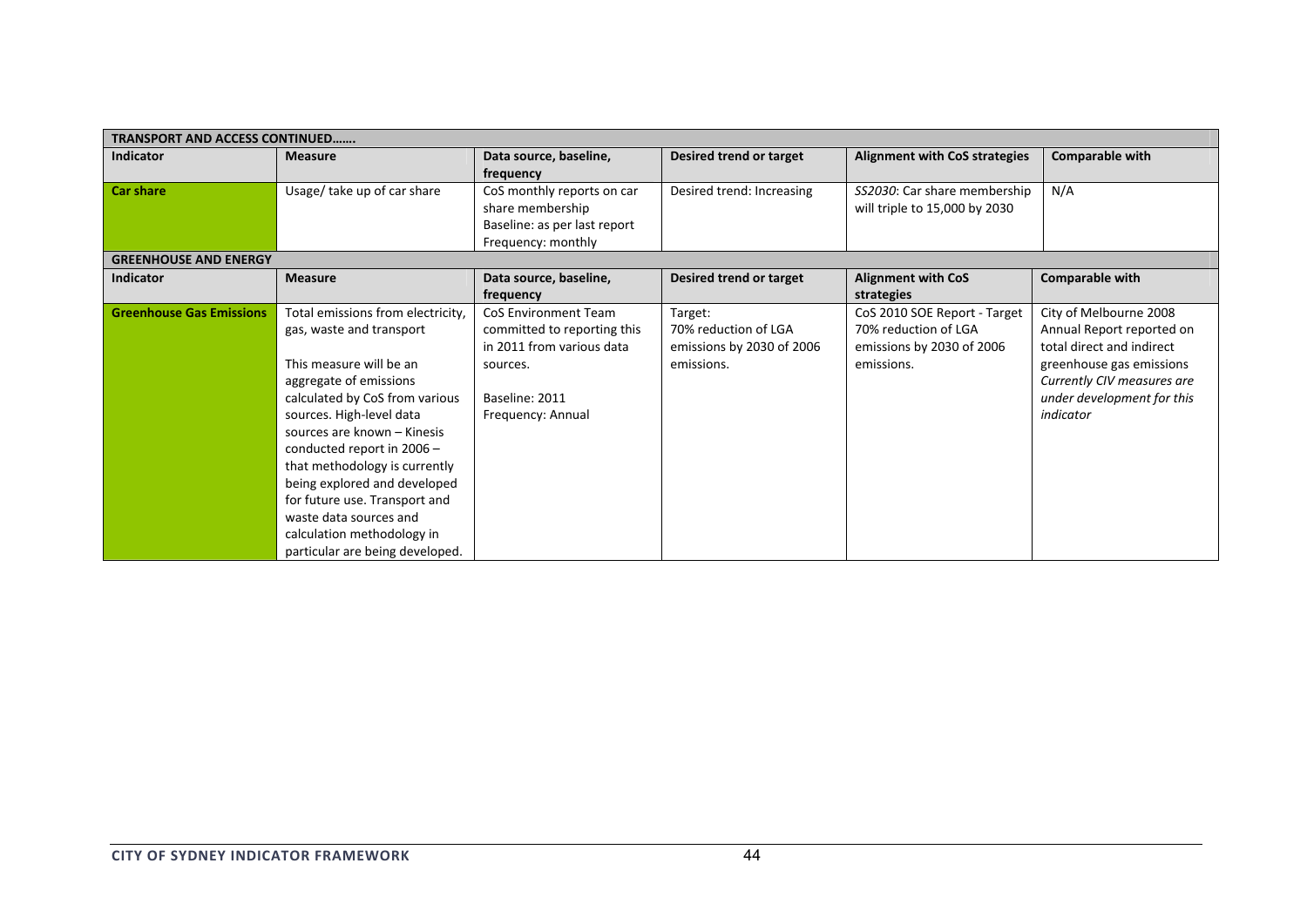|                   | <b>GREENHOUSE AND ENERGY CONTINUED</b>                                                                                                                                                                                                                                                                           |                                                                                                                                                                                                                                                                                                                                                                                            |                                |                                                                                                                                            |                                                                                                                                                                                                                                                                                                                                                                                                                                            |  |  |  |
|-------------------|------------------------------------------------------------------------------------------------------------------------------------------------------------------------------------------------------------------------------------------------------------------------------------------------------------------|--------------------------------------------------------------------------------------------------------------------------------------------------------------------------------------------------------------------------------------------------------------------------------------------------------------------------------------------------------------------------------------------|--------------------------------|--------------------------------------------------------------------------------------------------------------------------------------------|--------------------------------------------------------------------------------------------------------------------------------------------------------------------------------------------------------------------------------------------------------------------------------------------------------------------------------------------------------------------------------------------------------------------------------------------|--|--|--|
| <b>Indicator</b>  | <b>Measure</b>                                                                                                                                                                                                                                                                                                   | Data source, baseline,                                                                                                                                                                                                                                                                                                                                                                     | <b>Desired trend or target</b> | <b>Alignment with CoS</b>                                                                                                                  | <b>Comparable with</b>                                                                                                                                                                                                                                                                                                                                                                                                                     |  |  |  |
|                   |                                                                                                                                                                                                                                                                                                                  | frequency                                                                                                                                                                                                                                                                                                                                                                                  |                                | strategies                                                                                                                                 |                                                                                                                                                                                                                                                                                                                                                                                                                                            |  |  |  |
| <b>Energy use</b> | City of Sydney LGA electricity<br>usage: Two measures:<br>Residential <sup>47</sup> and non-<br>residential electricity use<br>n future the non-residential<br>data may be differentiated<br>further to allow additional<br>measures of: Small business,<br>commercial based buildings<br>and commercial tenants | Ausgrid data<br>LGA<br>Baseline: 2011<br>Frequency: Quarterly<br>Quarterly residential and<br>non-residential data will be<br>available on census Collection<br>District basis. Reporting on<br>district basis may raise<br>comparison issues over time<br>as boundaries are subject to<br>change. Any such changes<br>will need to be reported to<br>make valid comparisons over<br>time. | Desired trend: Decreasing      | Target: 100% of electricity<br>used in LGA comes from local<br>energy by 2030 (70% from<br>trigeneration and 30% from<br>renewable energy) | Currently CIV measures are<br>under development for this<br>indicator<br>SOAC - home energy use<br>City of Melbourne2008<br>Annual Report on energy use<br>by community. Note this will<br>incorporate more than just<br>household energy (e.g. public<br>amenities) and this should be<br>accounted for in any<br>comparison.<br><b>Global City Indicators</b><br>Program - Residential energy<br>use per household by types<br>of energy |  |  |  |

<sup>&</sup>lt;sup>47</sup> Note that 'base building energy' data (for example, electricity used in shared areas in multi unit dwellings) will not be included in residential data initially, but work may be carried out to measure or model this for future.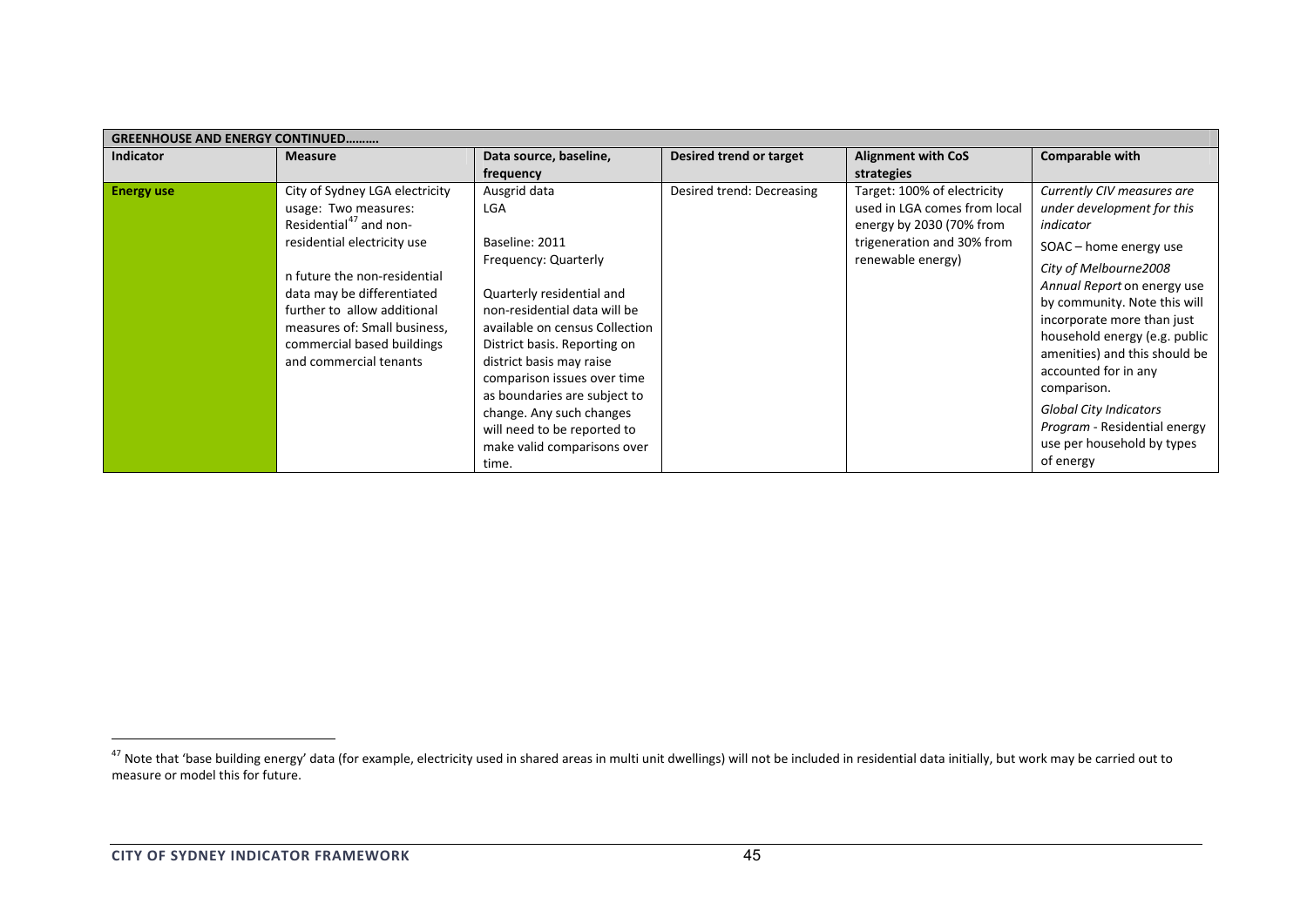| <b>GREENHOUSE AND ENERGY CONTINUED</b>               |                                                                                                                                                                                        |                                                                                                                                                                                                                                                    |                                                                                 |                                                                                                                                             |                                                                                                                                             |  |  |
|------------------------------------------------------|----------------------------------------------------------------------------------------------------------------------------------------------------------------------------------------|----------------------------------------------------------------------------------------------------------------------------------------------------------------------------------------------------------------------------------------------------|---------------------------------------------------------------------------------|---------------------------------------------------------------------------------------------------------------------------------------------|---------------------------------------------------------------------------------------------------------------------------------------------|--|--|
| <b>Indicator</b>                                     | <b>Measure</b>                                                                                                                                                                         | Data source, baseline,                                                                                                                                                                                                                             | <b>Desired trend or target</b>                                                  | <b>Alignment with CoS</b>                                                                                                                   | Comparable with                                                                                                                             |  |  |
|                                                      |                                                                                                                                                                                        | frequency                                                                                                                                                                                                                                          |                                                                                 | strategies                                                                                                                                  |                                                                                                                                             |  |  |
| <b>Low Carbon and</b><br><b>Renewable Energy Use</b> | Percentage of electricity from<br>renewable sources compared<br>to total LGA electricity use<br>This measure will be based on<br>the installed capacity, not the<br>actual generation. | Ausgrid data<br>To be calculated using<br>combination of AusGrid data<br>for small scale renewable<br>(<10kW) and CoS data on<br>large installations (incl.<br>Sydney Theatre Company and<br>Town Hall).<br>Baseline: 2011<br>Frequency: Quarterly | Desired target: 30% LGA<br>energy use to come from<br>renewable energy by 2030) | Target: 100% of electricity<br>used in LGA comes from local<br>energy by 2030 (70% from<br>trigeneration and 30% from<br>renewable energy). | City of Melbourne 2008<br>Annual Report.<br>Note: CIV measures are<br>currently under development<br>for measuring renewable<br>energy use. |  |  |
|                                                      | Percentage of electricity use<br>from trigeneration compared<br>to total LGA electricity use                                                                                           | Ausgrid<br>Baseline: 2011 Frequency:<br>Quarterly                                                                                                                                                                                                  | Desired target: 70% LGA<br>energy use to come from<br>trigeneration by 2030)    | Target: 100% of electricity<br>used in LGA comes from local<br>energy by 2030 (70% trigen.<br>and 30% renewable energy).                    | City of Melbourne (2008<br>Annual Report shows energy<br>use by source)                                                                     |  |  |
|                                                      | Greenpower <sup>48</sup> use                                                                                                                                                           | Currently included in CoS SOE<br>GreenPower usage data<br>sourced from National<br>GreenPower quarterly<br>reports.<br>Not available at LGA scale for<br>NSW, but investigations<br>underway by CoS to access<br>data at LGA scale                 | Desired trend: Increasing                                                       | Target: 100% of electricity<br>used in LGA comes from local<br>energy by 2030 (70% from<br>trigeneration and 30% from<br>renewable energy). | City of Melbourne<br>City of Adelaide<br>SOAC (Awareness of<br>GreenPower Scheme)                                                           |  |  |

<sup>&</sup>lt;sup>48</sup> The GreenPower scheme is a government accreditation program for renewable energy. Participants pay extra into their electricity account for their energy provider to invest in the renewable energy sector on behalf of customers (GreenPower 2010).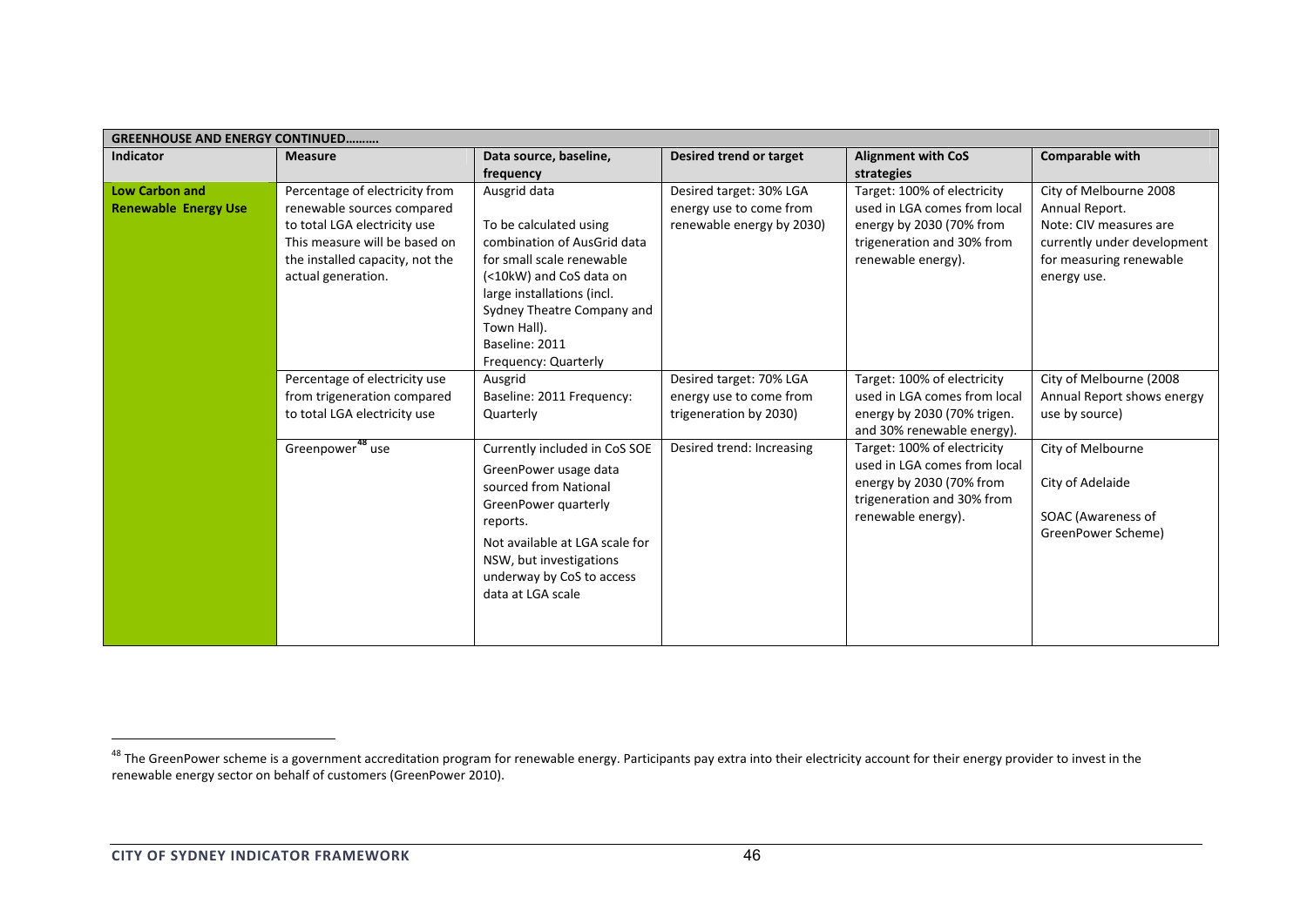| <b>URBAN ECOLOGY</b>                                      |                                                                                                                                    |                                                                                                                                                                                                   |                           |                                                                                                                                             |                                                                                                                                                                                       |  |
|-----------------------------------------------------------|------------------------------------------------------------------------------------------------------------------------------------|---------------------------------------------------------------------------------------------------------------------------------------------------------------------------------------------------|---------------------------|---------------------------------------------------------------------------------------------------------------------------------------------|---------------------------------------------------------------------------------------------------------------------------------------------------------------------------------------|--|
| <b>Indicator</b>                                          | <b>Measure</b>                                                                                                                     | Data source, baseline,<br>frequency                                                                                                                                                               | Desired trend or target   | <b>Alignment with CoS</b><br>strategies                                                                                                     | <b>Comparable with</b>                                                                                                                                                                |  |
| <b>Vegetation cover</b>                                   | Tree cover - % of LGA which has<br>tree cover                                                                                      | <b>GIS</b><br>Baseline: Cos to confirm<br>Frequency: Cos to confirm                                                                                                                               | Desired trend: Increasing | <b>CoS Tree Management</b><br>policies                                                                                                      | <b>CIV (measures 'Native</b><br>vegetation Cover' so to<br>ensure accurate comparison,<br>will need to account for<br>whether the vegetation cover<br>is from native species or not). |  |
| <b>Reestablishment of local</b><br>vegetation communities | Total area of public land re-<br>vegetated with local vegetation<br>communities                                                    | GIS?<br>Re-vegetation records?<br>Baseline: 2010<br>Frequency: Annual                                                                                                                             | Desired trend: Increasing | <b>CoS Tree Management</b><br>policies (although these do<br>not specifically relate to local<br>vegetation communities)                    | N/A                                                                                                                                                                                   |  |
| Public participation in re-<br>vegetation activities      | Number of volunteers in native<br>planting activities and events                                                                   | CoS data from Rozelle Bay<br>Community Native Nursery,<br>by Ultimo Landcare (as<br>examples)<br>Baseline: 2011<br>Frequency: Annual                                                              | Desired trend: Increasing | N/A                                                                                                                                         | N/A                                                                                                                                                                                   |  |
| <b>Community Gardens</b>                                  | Two measures:<br>1. Satisfaction with community<br>gardens<br>2. Percentage of community<br>members attending community<br>gardens | CoS data<br>Baseline: 2011<br>Frequency: as per CoS<br>records<br>Resident survey: satisfaction<br>with number and quality of<br>community gardens<br>Membership numbers for<br>community gardens | Desired trend: Increasing | Current investigation into<br>City Farms. City Farm<br>initiatives aim to enhance<br>educational, cultural and<br>social value of the City. | N/A                                                                                                                                                                                   |  |
| <b>Fauna diversity</b>                                    | Number of bird species                                                                                                             | CoS annual bird survey <sup>49</sup><br>Baseline: 2010<br>Frequency: Annual                                                                                                                       | Desired trend: Increasing | N/A                                                                                                                                         | N/A                                                                                                                                                                                   |  |

<sup>&</sup>lt;sup>49</sup> Propose that a detailed methodology for surveys to be determined by CoS, drawing on the findings of the Urban Ecology Survey.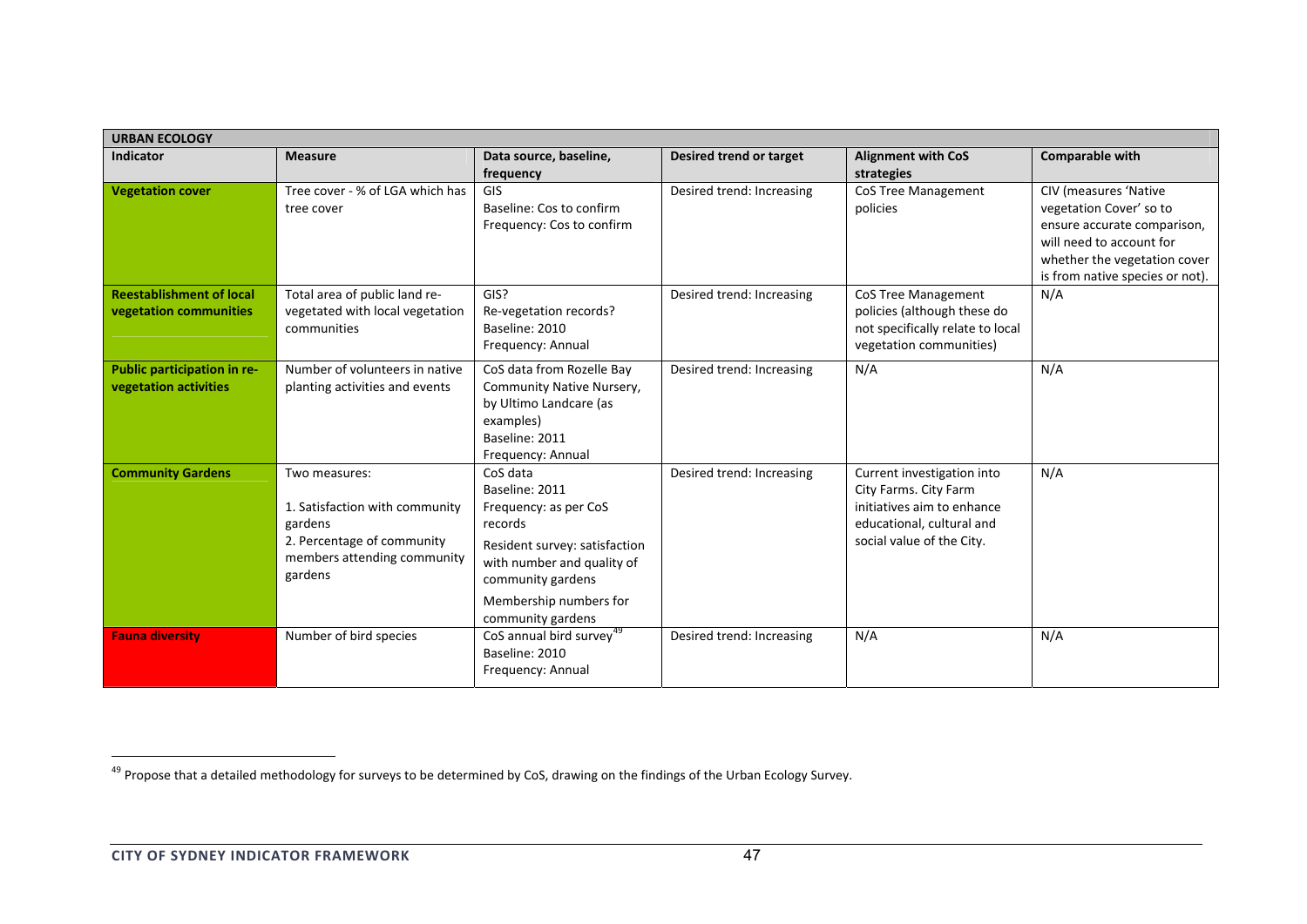| <b>WATER</b>                    |                                                                                                                                                                                                              |                                                                                                                                                                                                                        |                           |                                                                                                                                                            |                                                                                                                                                                                                              |  |  |
|---------------------------------|--------------------------------------------------------------------------------------------------------------------------------------------------------------------------------------------------------------|------------------------------------------------------------------------------------------------------------------------------------------------------------------------------------------------------------------------|---------------------------|------------------------------------------------------------------------------------------------------------------------------------------------------------|--------------------------------------------------------------------------------------------------------------------------------------------------------------------------------------------------------------|--|--|
| <b>Indicator</b>                | <b>Measure</b>                                                                                                                                                                                               | Data source, baseline,<br>frequency                                                                                                                                                                                    | Desired trend or target   | <b>Alignment with CoS</b><br>strategies                                                                                                                    | <b>Comparable with</b>                                                                                                                                                                                       |  |  |
| <b>Conditions of Water Ways</b> | SCMA Botany Bay and Sydney<br>Sydney Harbour and Botany<br>water quality<br>Harbour WQ Improvement<br>Plans may be accompanied<br>by regular monitoring.<br>Baseline: 2012 (TBC)<br>Frequency; assume annual |                                                                                                                                                                                                                        | Desired trend: increasing |                                                                                                                                                            | CIV (measures condition of<br>'natural streams and<br>waterways')<br>New Zealand Quality of Life<br>Project (measures beach and                                                                              |  |  |
|                                 | Water quality of Sydney Park<br>wetlands and Lake Northam<br>(parameters to be confirmed by<br>Sydney water / CoS)                                                                                           | Sydney Water. May also have<br>access to Sydney Water data<br>on Darling Harbour bacteria<br>levels (percent of time at safe<br>limit; broken down by both<br>faecal coliforms/ enterococci<br>and by summer / winter) | Desired trend: increasing |                                                                                                                                                            | stream/lake water quality).                                                                                                                                                                                  |  |  |
|                                 | NSW Maritime rubbish<br>collection (m3)                                                                                                                                                                      | Currently reported on in CoS<br><b>SOE</b>                                                                                                                                                                             | Desired trend: decreasing |                                                                                                                                                            | N/A                                                                                                                                                                                                          |  |  |
| <b>Pollution prevention</b>     | Rubbish (t) from Council<br>stormwater pollution traps                                                                                                                                                       | Currently reported on in CoS<br>SOE                                                                                                                                                                                    | Desired trend: decreasing |                                                                                                                                                            | N/A                                                                                                                                                                                                          |  |  |
| <b>Water Consumption</b>        | Amount of City's total water<br>usage (ML)                                                                                                                                                                   | Sydney Water. City of Sydney<br>currently reports on City of<br>Sydney LGA water usage<br>(broken down by commercial<br>average, units average,<br>houses average) (SOE)                                               | Desired trend: decreasing | CoS SOE 2009 Report - Water<br>Zero increase in mains water<br>used by Council and across<br>the Local Government Area<br>by 2015 based on 2006<br>levels. | <b>CIV</b><br>New Zealand Quality of Life<br>Project - 1. Domestic water<br>consumption per person, 2.<br>Commercial and industrial<br>water consumption<br>Melbourne: water usage by<br>source and activity |  |  |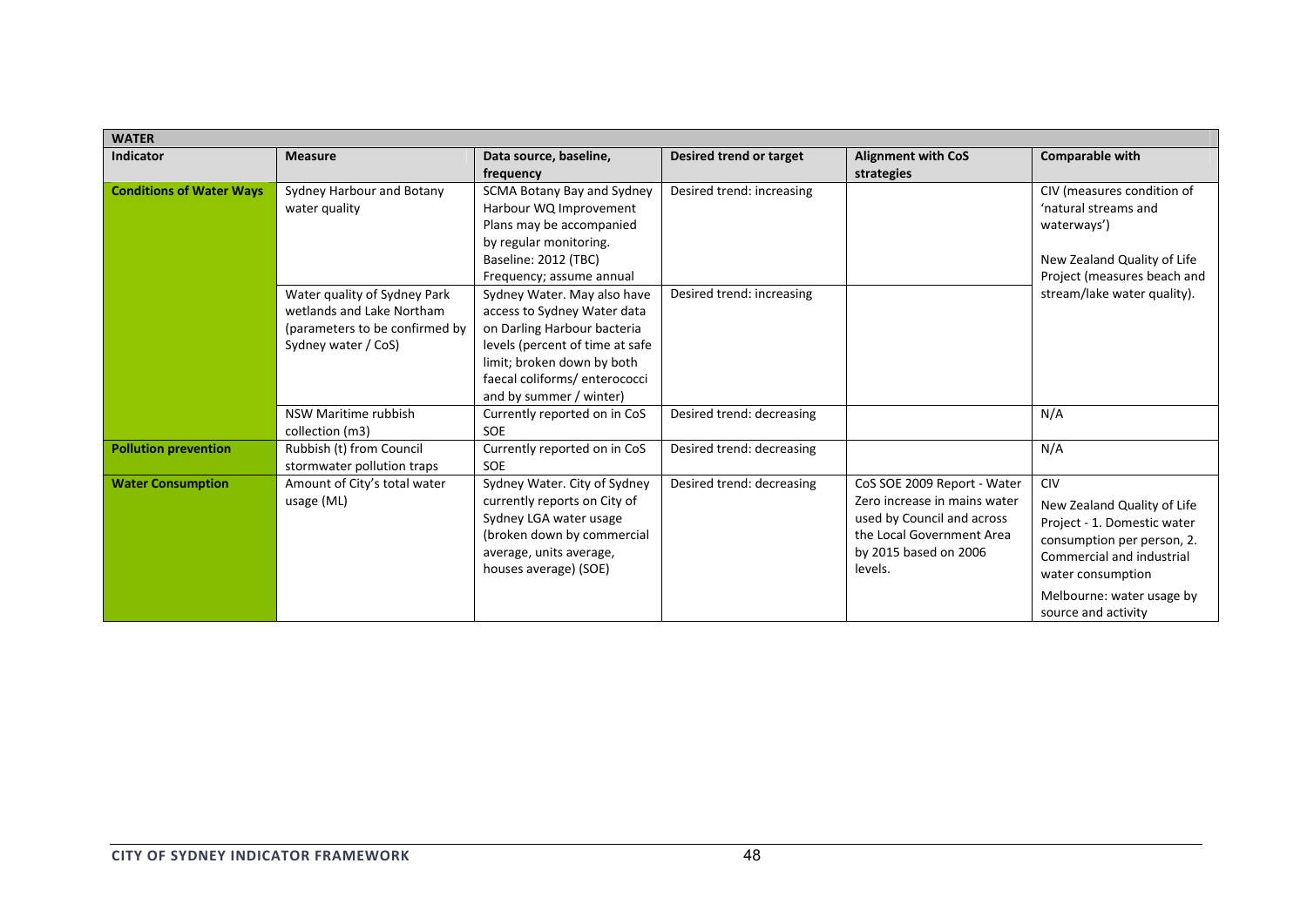| <b>WATER CONTINUED</b>       |                                                                                                                                                                                                                                                                                                                                                                                                                                                                                                                                                                                                                   |                                                                                                                                                                                                                                                                                                                                                                                                                                                                                                     |                         |                                                                                                                                                                                                                   |                             |  |  |
|------------------------------|-------------------------------------------------------------------------------------------------------------------------------------------------------------------------------------------------------------------------------------------------------------------------------------------------------------------------------------------------------------------------------------------------------------------------------------------------------------------------------------------------------------------------------------------------------------------------------------------------------------------|-----------------------------------------------------------------------------------------------------------------------------------------------------------------------------------------------------------------------------------------------------------------------------------------------------------------------------------------------------------------------------------------------------------------------------------------------------------------------------------------------------|-------------------------|-------------------------------------------------------------------------------------------------------------------------------------------------------------------------------------------------------------------|-----------------------------|--|--|
| <b>Indicator</b>             | <b>Measure</b>                                                                                                                                                                                                                                                                                                                                                                                                                                                                                                                                                                                                    | Data source, baseline,<br>frequency                                                                                                                                                                                                                                                                                                                                                                                                                                                                 | Desired trend or target | <b>Alignment with CoS</b><br>strategies                                                                                                                                                                           | <b>Comparable with</b>      |  |  |
| <b>Water Waste Recycling</b> | People in households collecting<br>waste water (percentage of<br>adult population).<br>Questions in survey: Is your<br>household doing any of the<br>following to save water?<br>1. Collecting waste water from<br>washing machines, showers or<br>sinks. 2. Using a rainwater tank<br>3. Taking shorter showers or<br>using reduced flow shower<br>heads. 4. Turning the tap off<br>when brushing teeth<br>5. Reducing flushing of toilets<br>6. Using full loads when<br>washing clothes/dishes<br>7. Fixing or turning off dripping<br>taps. 8. Using less water in<br>baths/troughs/basins, or<br>9. Mulching | City of Sydney household<br>survey.<br>An alternate data source<br>could be: In NSW, ABS, NSW<br>State and Regional Indicators<br>report <sup>50</sup> . The environment<br>spreadsheet, tab 8 reports on<br>number of households and %<br>of total households that use<br>'Grey Water', use a<br>'Rainwater Tank', and 'Collect<br>Rainwater in another<br>Container'. This data could be<br>used for this measure<br>however is only broken down<br>to 'Sydney SD' level and<br>'Balance of NSW'. | Increase                | CoS SOE 2009 target: 25 per<br>cent of water used by Council<br>and across the LGA to be<br>recycled by 2015.                                                                                                     | CIV if questions replicated |  |  |
|                              | Water recycling in open space<br>and community facilities<br>(Number of parks and<br>community facilities using<br>rainwater tanks or recycled<br>water from stormwater<br>harvesting or other recycling<br>facilities).                                                                                                                                                                                                                                                                                                                                                                                          | City of Sydney Data to be<br>derived from the planned<br><b>Decentralized Water Master</b><br>Plan.                                                                                                                                                                                                                                                                                                                                                                                                 | Increase                | SS2030 Sustainable<br>development renewal and<br>design: Objective 9.2: Define<br>and improve City streets,<br>squares, parks and open<br>space, and enhance their role<br>for pedestrians and in public<br>life. | N/A                         |  |  |

<sup>&</sup>lt;sup>50</sup> http://www.abs.gov.au/AUSSTATS/abs@.nsf/DetailsPage/1338.1Jun%202010?OpenDocument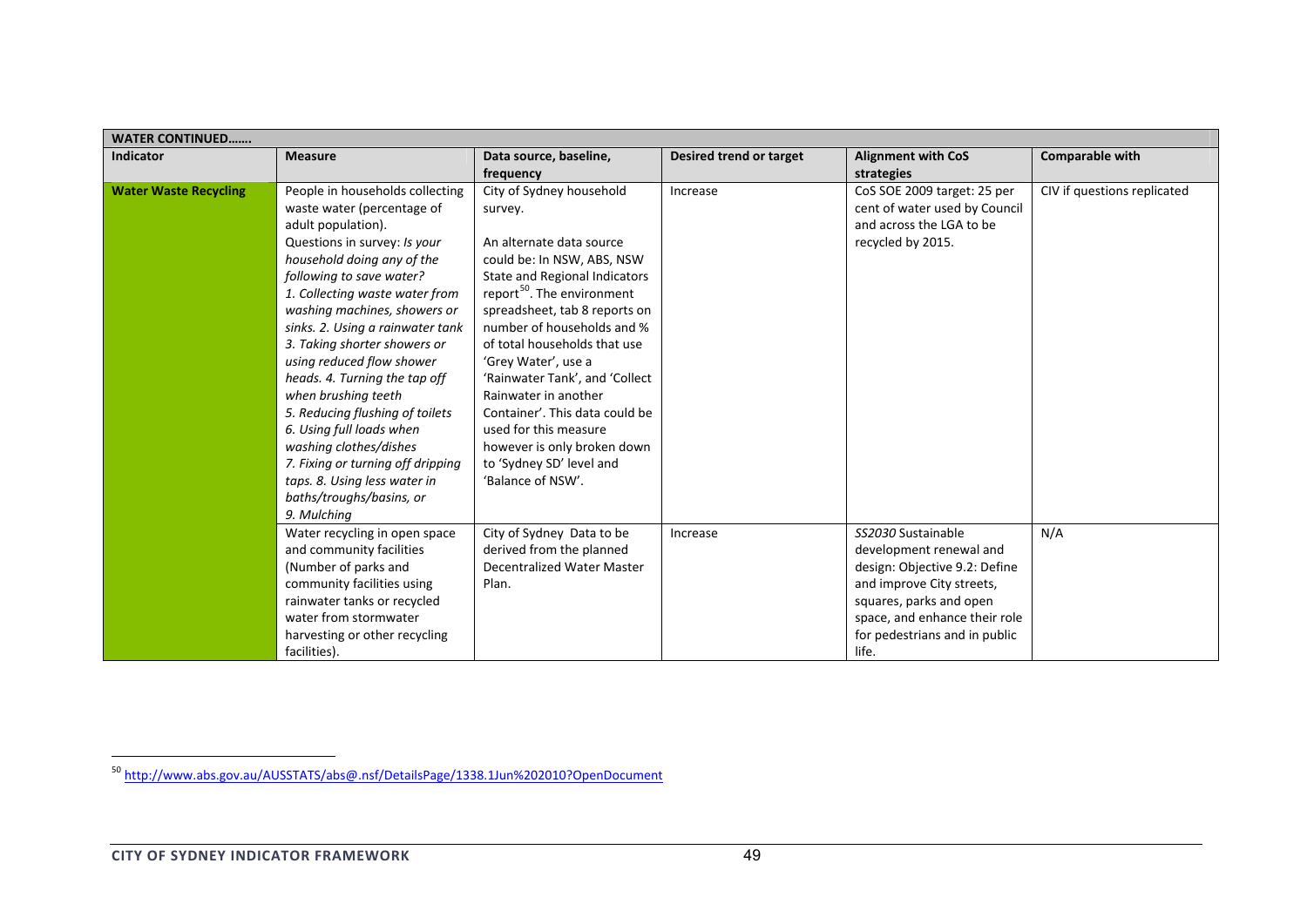| <b>CONSUMPTION, WASTE AND RESOURCE RECOVERY</b> |                                 |                                             |                               |                              |                                 |  |  |  |
|-------------------------------------------------|---------------------------------|---------------------------------------------|-------------------------------|------------------------------|---------------------------------|--|--|--|
| <b>Indicator</b>                                | <b>Measure</b>                  | Data source, baseline,                      | Desired trend or target       | <b>Alignment with CoS</b>    | Comparable with                 |  |  |  |
|                                                 |                                 | frequency                                   |                               | strategies                   |                                 |  |  |  |
| Household waste <sup>51</sup>                   | All waste material generated by | <b>NSW Local Government</b>                 | Desired trend: decreasing.    | SS2030 Objective 2.2: Reduce | $CIV^5$                         |  |  |  |
| generation <sup>52</sup>                        | households and collected by     | Waste and Resource                          | City of Sydney waste targets: | waste generation and         | City of Melbourne <sup>58</sup> |  |  |  |
|                                                 | the City of Sydney: expressed   | Recovery Data Report. <sup>54</sup>         | 66 per cent of domestic       | stormwater pollutant loads   |                                 |  |  |  |
|                                                 | as an average weight (kgs) per  | (which reports on kerbside                  | waste diverted from landfill  | to the catchment.            | New Zealand Quality of Life     |  |  |  |
|                                                 | person <sup>53</sup> per annum. | residual waste <sup>55</sup> at LGA level). | by 2014.                      |                              | Project <sup>59</sup>           |  |  |  |
|                                                 |                                 | Measured as kg/capita.                      |                               |                              |                                 |  |  |  |
|                                                 |                                 | City of Sydney currently                    |                               |                              | SOAC <sup>60</sup>              |  |  |  |
|                                                 |                                 | reports in SOE <sup>56</sup> and through    |                               |                              |                                 |  |  |  |
|                                                 |                                 | the Corporate Plan.                         |                               |                              |                                 |  |  |  |
|                                                 |                                 | Annual/quarterly                            |                               |                              |                                 |  |  |  |

<sup>54</sup> http://npws.nsw.gov.au/resources/warr/09766HouseYield.pdf

<sup>&</sup>lt;sup>51</sup> Please note that the City of Sydney currently uses the following language for waste: 'waste' refers to all materials disposed of for reuse, recycling or disposal, 'recyclable waste' refers to the materials placed in domestic recycling bins, 'non recyclable waste' is used interchangeably with 'garbage' and refers to material placed in the red lidded 'garbage' bin or other collections that are not for recycling (eg hazardous / chemical waste collection).

 $^{52}$  Note that this indicator compliments the indicator below on the percentage diversion from landfill – if total waste generation decreases, then it implies that household consumption is decreasing, that packaging is decreasing, or that materials are not being reused. This is an important element of waste reduction, in combination with increased resource recovery.

<sup>&</sup>lt;sup>53</sup> Preferred measure is *per person* rather than per household as household measures would be affected by household demographics – i.e. an increase in single person households would reduce the average household weight while the absolute weight kept increasing.

<sup>&</sup>lt;sup>55</sup> 'Residual waste' refers to material remaining after recyclable material has been diverted and is usually sent to landfill.

<sup>&</sup>lt;sup>56</sup> Total CoS household, 'residential' or 'domestic waste' is currently calculated by totaling Kerbside garbage collected; Kerbside dry recycling collected; Kerbside Garden organics collected; Household bulky waste cleanup collected, Whitegoods/metals cleanup collected, e-waste collected (may need to alter when EPR scheme commences), and hazardous/chemical waste collected. Note that hazardous/chemical waste is not typically sent to landfill, but destroyed, but still counts as <sup>a</sup> waste generated.

 $^{57}$  In relation to how CIV measures this indicator: (i) Data relates to waste collected through kerbside services only. Waste disposed of at drop-off facilities and collected by private contractors outside the local government kerbside system is not included. (ii) Reported number of households serviced may also include commercial and industrial properties. Local governments are requested to exclude these properties, but only if related costs and tonnes can also be excluded (which is often not the case).

<sup>&</sup>lt;sup>58</sup> City of Melbourne 2008 Annual Report reports on waste by type (i.e. general waste to landfill, recycling (separate reports for compost, bottles/cans, paper and co-mingled). It also reports against targets relating to residential waste generation, so comparisons with Sydney will be possible.

<sup>&</sup>lt;sup>59</sup> New Zealand Quality of Life Project reports on volume of solid waste disposal to landfill (kgs) per person – simple calculation needed to enable comparison.

 $^{60}$  Reports on per capita waste generated – to enable comparison ensure same measures are used and same classifications of waste are used.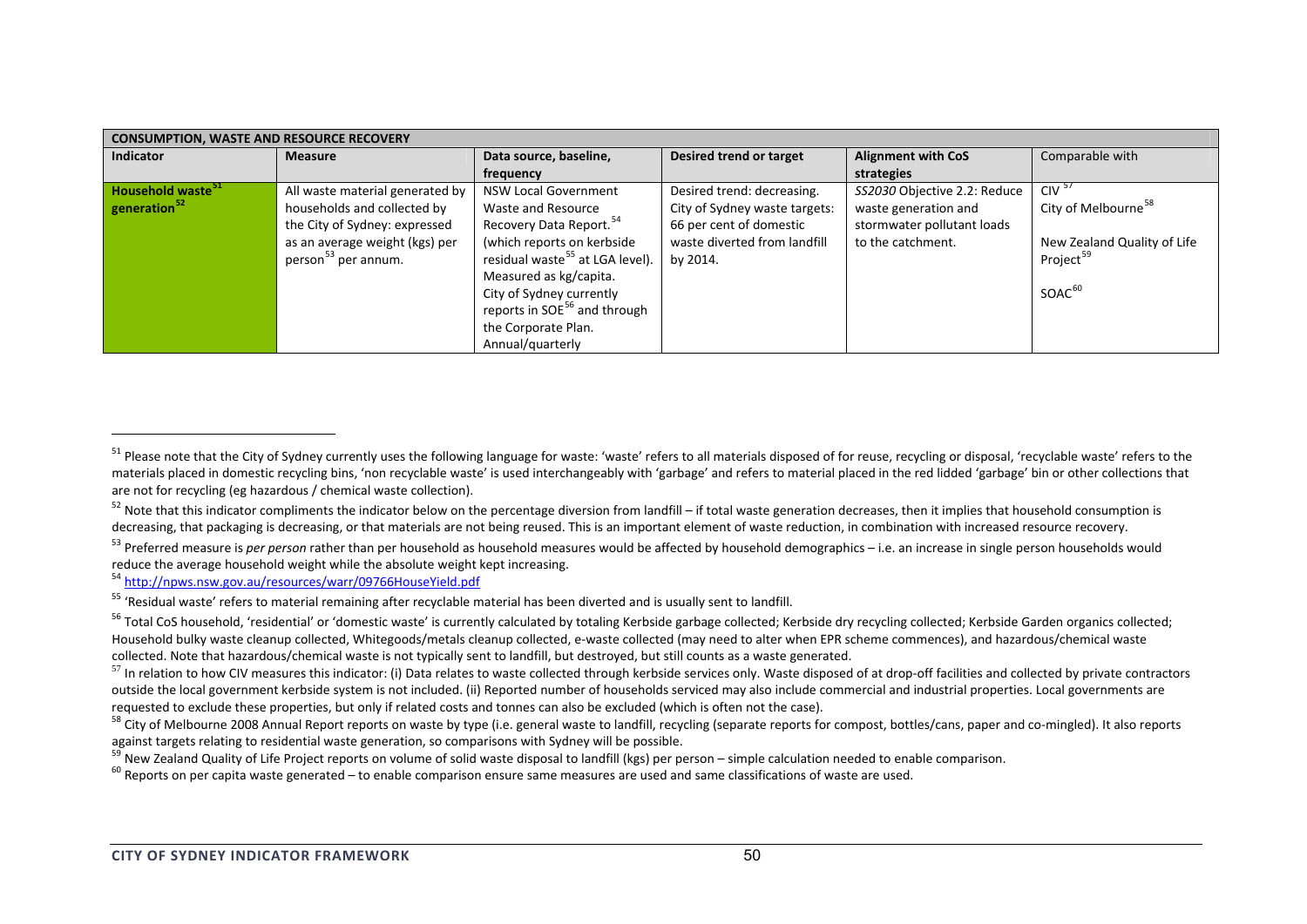| <b>CONSUMPTION, WASTE AND RESOURCE RECOVERY CONTINUED</b> |                                |                                        |                                |                             |                 |  |  |  |
|-----------------------------------------------------------|--------------------------------|----------------------------------------|--------------------------------|-----------------------------|-----------------|--|--|--|
| <b>Indicator</b>                                          | <b>Measure</b>                 | Data source, baseline,                 | <b>Desired trend or target</b> | <b>Alignment with CoS</b>   | Comparable with |  |  |  |
|                                                           |                                | frequency                              |                                | strategies                  |                 |  |  |  |
| <b>Household recycling</b>                                | Recyclable waste generated by  | <b>NSW Local Government</b>            | Desired trend: increasing.     | SS2030 - Objective 2.2:     | <b>TBC</b>      |  |  |  |
| generation                                                | households expressed as an     | Waste and Resource                     | City of Sydney waste target:   | Reduce waste generation and |                 |  |  |  |
|                                                           | average weight (kilograms) per | Recovery Data Report <sup>o1</sup> .   | 66 per cent of domestic        | stormwater pollutant loads  |                 |  |  |  |
|                                                           | person per annum.              | <b>NSW Local Government</b>            | waste diverted from landfill   | to the catchment.           |                 |  |  |  |
|                                                           |                                | Waste and Resource                     | by 2014.                       |                             |                 |  |  |  |
|                                                           |                                | Recovery Data is reported on           |                                |                             |                 |  |  |  |
|                                                           |                                | kerbside residual waste at             |                                |                             |                 |  |  |  |
|                                                           |                                | Local Council level. Measured          |                                |                             |                 |  |  |  |
|                                                           |                                | as kg/capita. City of Sydney           |                                |                             |                 |  |  |  |
|                                                           |                                | currently reports in SOE <sup>62</sup> |                                |                             |                 |  |  |  |
|                                                           |                                | and though the Corporate               |                                |                             |                 |  |  |  |
|                                                           |                                | Plan. Annual/quarterly                 |                                |                             |                 |  |  |  |

<sup>&</sup>lt;sup>61</sup> http://npws.nsw.gov.au/resources/warr/09766HouseYield.pdf<br><sup>62</sup> Total CoS domestic waste is currently calculated by totaling of Kerbside garbage collected; Kerbside gollected; Kerbside Garden organics collected; Househ cleanup collected, Whitegoods/metals cleanup collected, <sup>e</sup>‐waste collected (may need to alter when EPR scheme commences) hazardous/chemical waste collected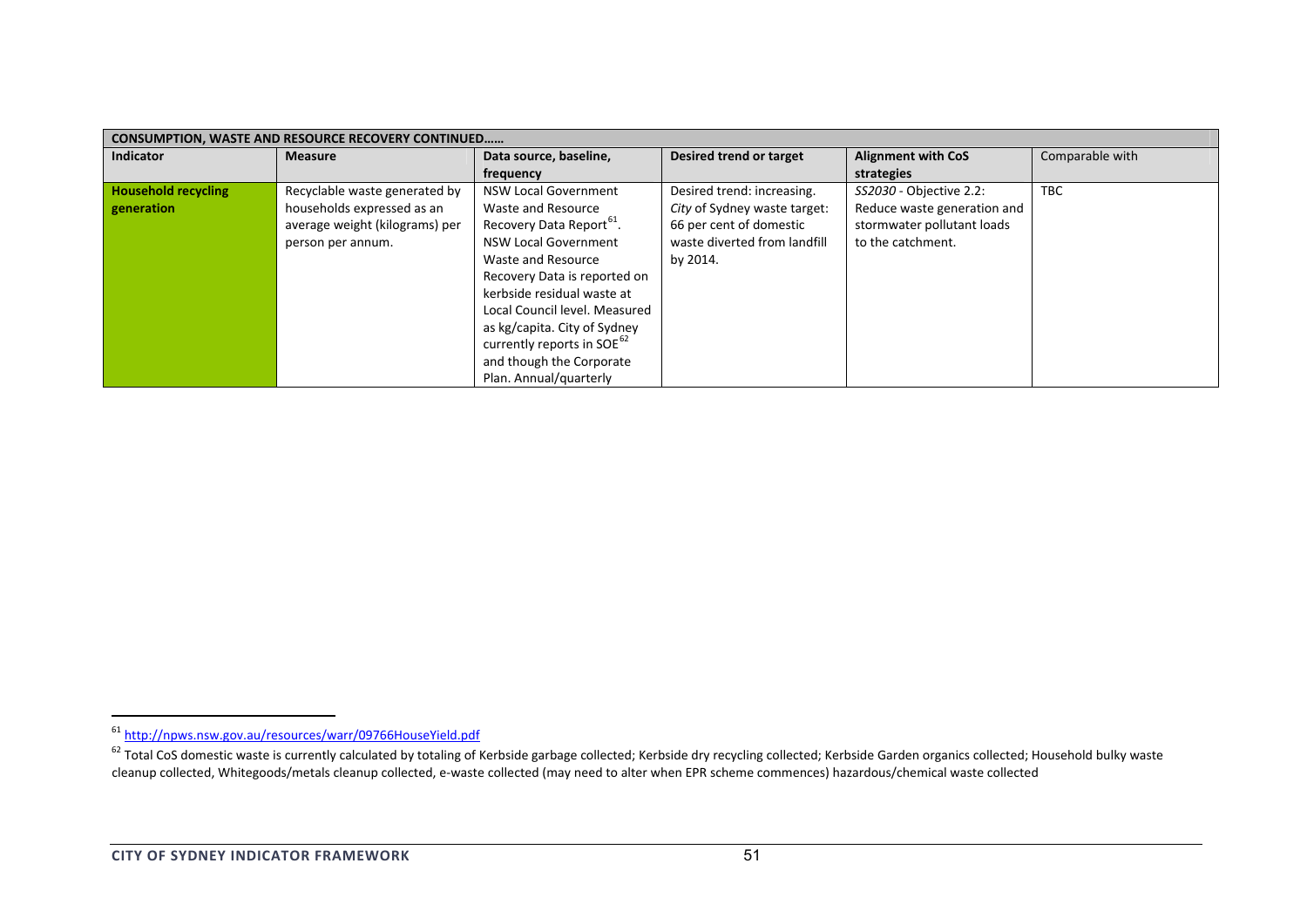| <b>CONSUMPTION, WASTE AND RESOURCE RECOVERY CONTINUED</b> |                                |                                                     |                   |                           |                 |  |  |
|-----------------------------------------------------------|--------------------------------|-----------------------------------------------------|-------------------|---------------------------|-----------------|--|--|
| <b>Indicator</b>                                          | <b>Measure</b>                 | Data source, baseline, frequency                    | Desired trend or  | <b>Alignment with CoS</b> | Comparable with |  |  |
|                                                           |                                |                                                     | target            | strategies                |                 |  |  |
| <b>Household resource</b>                                 | The Resource Recovery Rate     | NSW Local Government Waste and Resource             | Increasing        | SS2030 Objective 2.2:     | Other NSW LGAs  |  |  |
| recovery                                                  | is defined as the amount of    | Recovery Data and CoS data                          | City of Sydney    | Reduce waste generation   |                 |  |  |
|                                                           | waste diverted from landfill   |                                                     | waste targets: 66 | and stormwater pollutant  |                 |  |  |
|                                                           | which includes: Recycling,     | CoS currently reports in SOE and the Corporate      | per cent of       | loads to the catchment.   |                 |  |  |
|                                                           | White Goods, Garden            | Plan                                                | domestic waste    |                           |                 |  |  |
|                                                           | Organics, E-waste and          | NSW Local Government Waste and Resource             | diverted from     |                           |                 |  |  |
|                                                           | material recovered through     | Recovery data is reported on kerbside dry           | landfill by 2014. |                           |                 |  |  |
|                                                           | advanced waste treatment       | recycling at Council level. Measured as             |                   |                           |                 |  |  |
|                                                           | processing. This is shown as a | kg/household/week AND kg/person/week. <sup>63</sup> |                   |                           |                 |  |  |
|                                                           | percentage of the total        | Data to include: Household bulky waste              |                   |                           |                 |  |  |
|                                                           | domestic waste generated.      | cleanup recycling including metals/ white           |                   |                           |                 |  |  |
|                                                           |                                | goods recovered; any additional recycling           |                   |                           |                 |  |  |
|                                                           |                                | recovery using advanced waste treatment             |                   |                           |                 |  |  |
|                                                           |                                | facility; and additional recovery from e-waste      |                   |                           |                 |  |  |
|                                                           |                                | recycling. Data to exclude: contamination from      |                   |                           |                 |  |  |
|                                                           |                                | resource recovery calculations if data              |                   |                           |                 |  |  |
|                                                           |                                | available <sup>64</sup> .                           |                   |                           |                 |  |  |
|                                                           |                                | Annual.                                             |                   |                           |                 |  |  |

<sup>&</sup>lt;sup>63</sup> http://npws.nsw.gov.au/resources/warr/09766HouseYield.pdf

 $^{64}$  CoS has previously not discounted contamination from this measure – we recommend that in future this be excluded. Weighbridge dockets or monthly summaries from recycling contractor, in combination with estimates of material sent to landfill from waste treatment will constitute the estimate of contamination, to be excluded.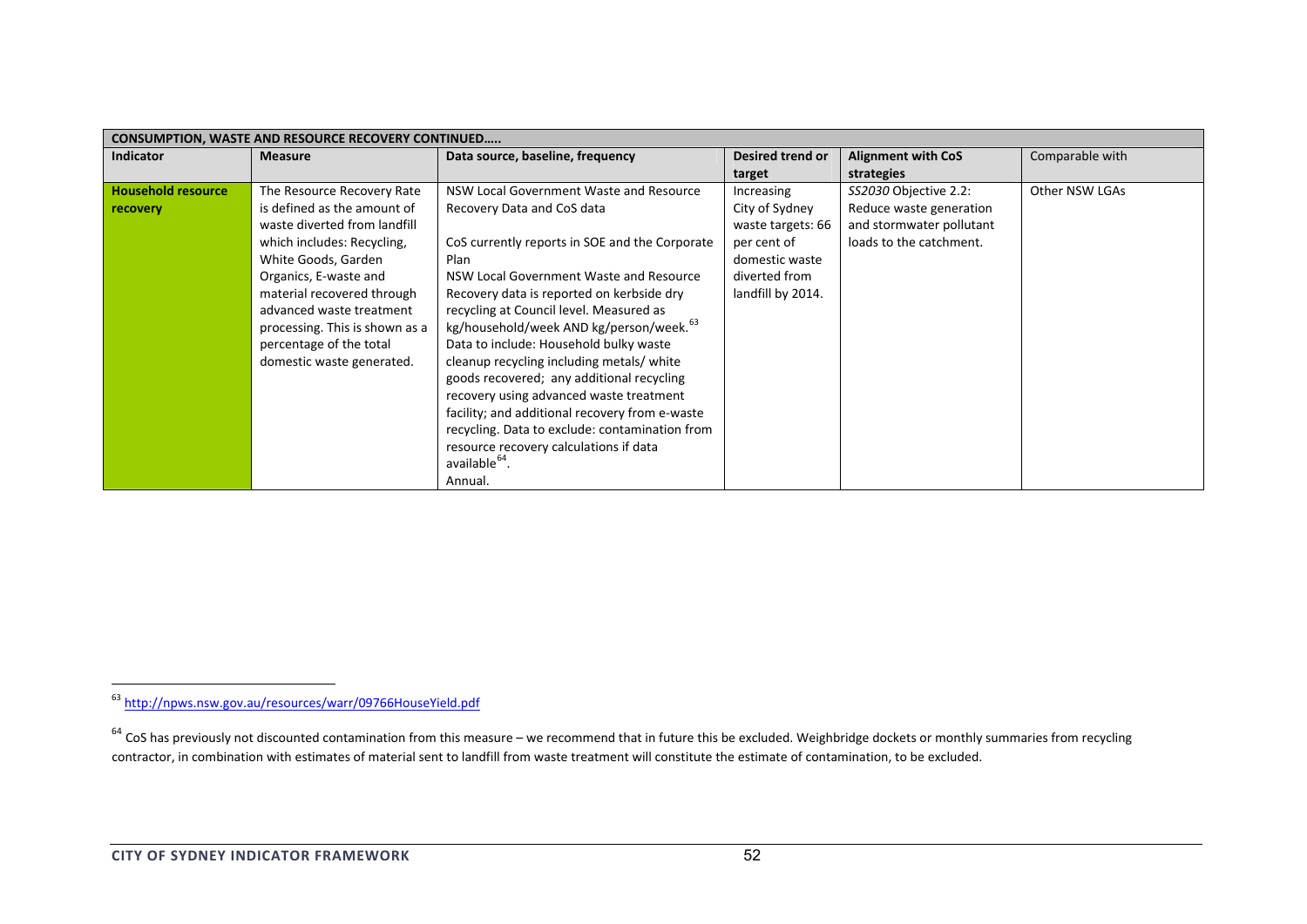# **APPENDIX B: ANALYSIS OF INDICATORS**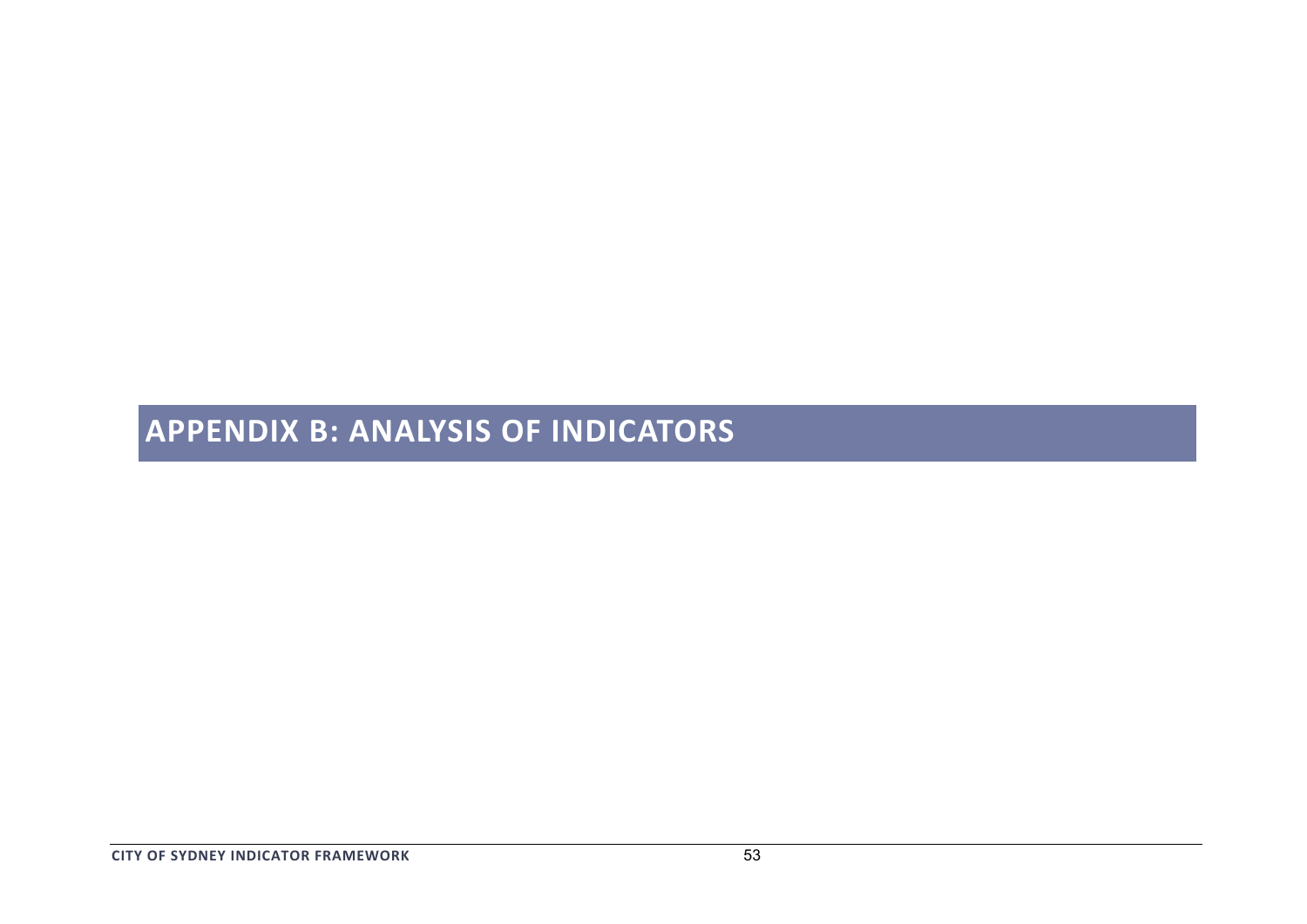# **BREAKDOWN OF INDICATORS BY DATA SOURCE**

This table provides an overview of the indicators, showing the total number in each domain, the number of measures, and the number of measures relying on particular sources of data. Note that <sup>a</sup> small number of measures rely on more than one source of data, so totals for data sources do not necessarily match total number of measures.

| <b>Domain</b>              | <b>Total indicators</b> | <b>Total measures</b> | Data sources used to measure Indicators |                       |            |                |  |
|----------------------------|-------------------------|-----------------------|-----------------------------------------|-----------------------|------------|----------------|--|
|                            |                         |                       | <b>COS Household survey</b>             | <b>Other CoS data</b> | <b>ABS</b> | Other external |  |
| Healthy, safe and          | 38                      | 61                    | 15                                      |                       | 11         | 32             |  |
| inclusive communities      |                         |                       |                                         |                       |            |                |  |
| <b>Culturally rich and</b> |                         | 12                    |                                         | 4                     |            |                |  |
| vibrant communities        |                         |                       |                                         |                       |            |                |  |
| <b>Democratic and</b>      | 10                      | 10                    |                                         | $\Omega$              |            |                |  |
| engaged communities        |                         |                       |                                         |                       |            |                |  |
| Dynamic, resilient local   | 18                      | 29                    |                                         | 16                    |            |                |  |
| economies                  |                         |                       |                                         |                       |            |                |  |
| <b>Sustainable</b>         | 24                      | 34                    |                                         | 11                    |            | 16             |  |
| environments               |                         |                       |                                         |                       |            |                |  |
| <b>TOTAL</b>               | 99                      | 146                   | 32                                      | 35                    | 18         | 58             |  |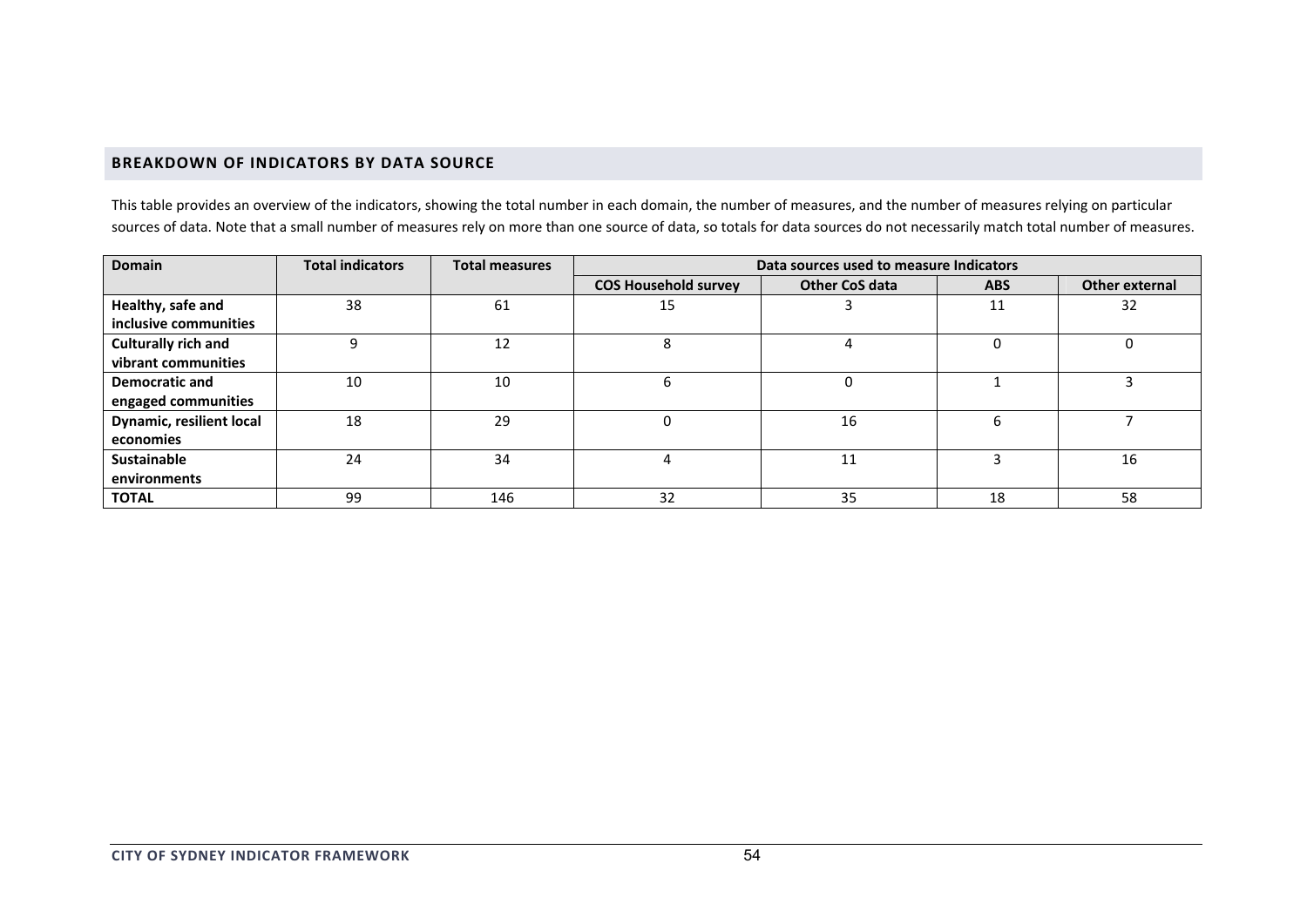## **FREQUENCY OF MEASUREMENT**

| <b>Domain</b>                              | <b>Total</b>          | <b>Frequency of measurement</b> |                   |          |              |                                        |              |          |                                       |                                 |
|--------------------------------------------|-----------------------|---------------------------------|-------------------|----------|--------------|----------------------------------------|--------------|----------|---------------------------------------|---------------------------------|
|                                            | number of<br>measures | Quarterly                       | <b>Biannually</b> | Annually | 2 yearly     | 2.5 years<br>(CoS Household<br>Survey) | 3 yearly     | 5 yearly | Determined by<br><b>LGA elections</b> | <b>No</b><br>timeframe<br>given |
| Healthy, safe and inclusive<br>communities | 61                    | 9                               | 4                 | 12       | 10           | 15                                     | 3            | 10       | $\mathbf 0$                           | 3                               |
| Culturally rich and vibrant<br>communities | 12                    | $\Omega$                        | $\Omega$          | 0        | $\Omega$     | 9                                      | $\Omega$     |          | 0                                     | $\Omega$                        |
| Democratic and engaged<br>communities      | 10                    | $\Omega$                        | $\Omega$          | 0        | $\Omega$     | 6                                      | $\mathbf{0}$ |          | 3                                     | $\mathbf 0$                     |
| Dynamic, resilient local<br>economies      | 29                    | 3                               |                   | 4        |              | 0                                      | 0            | 12       | 0                                     | 5                               |
| Sustainable environments                   | 34                    | 4                               | $\Omega$          | 19       | $\mathbf{0}$ | 4                                      | $\mathbf{0}$ | 4        | $\Omega$                              | 3                               |
| <b>TOTAL</b>                               | 146                   | 16                              | 5                 | 35       | 11           | 34                                     | 3            | 28       | 3                                     | 11                              |